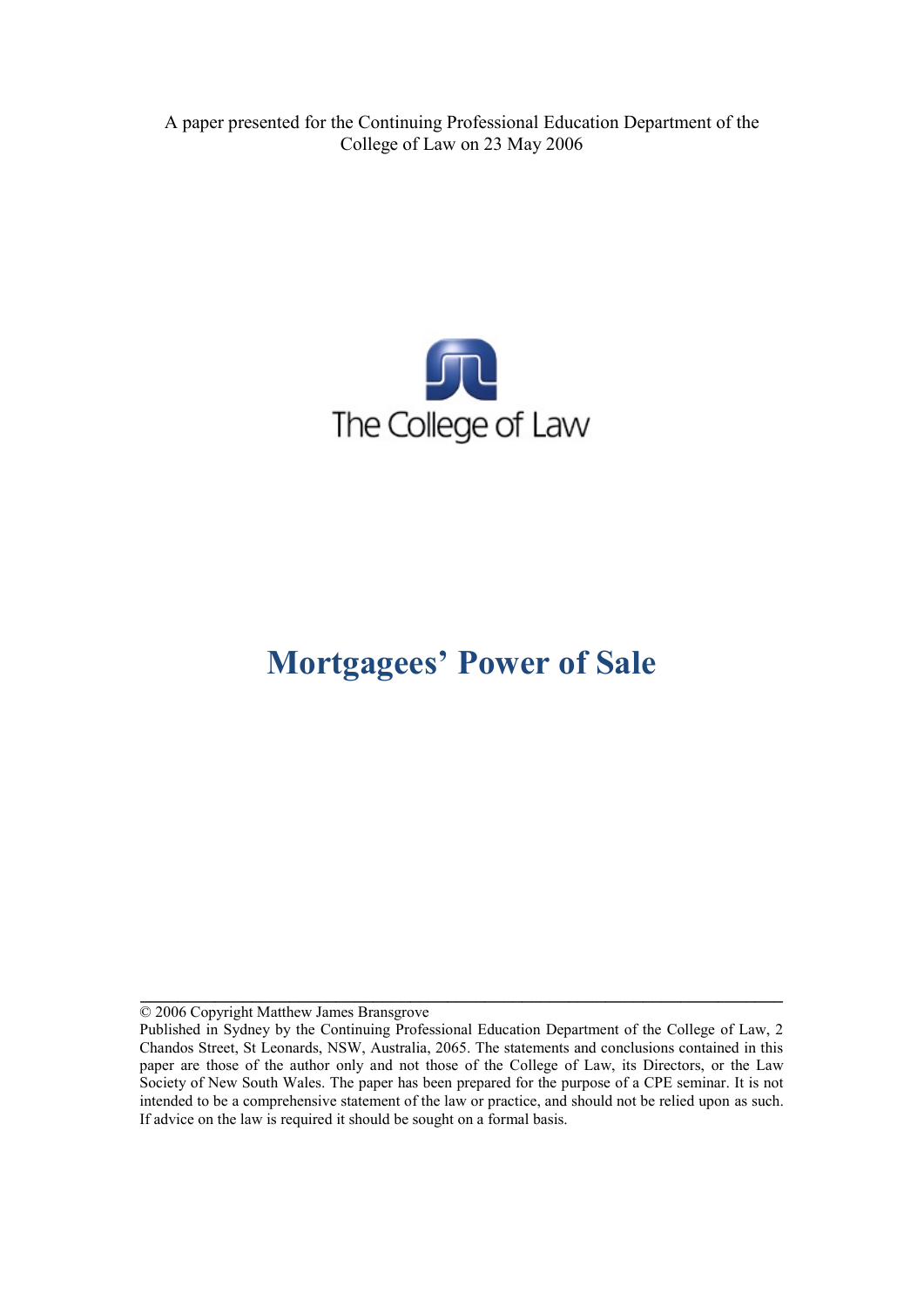# **ABOUT THE PRESENTER**

Matthew Bransgrove holds a Bachelor of Laws and was admitted to the NSW Supreme Court in 1992. He has practised exclusively in the field of mortgage law since 1998.

He is a co-author of the 2008 LexisNexis textbook ['The Essential Guide to Mortgage](http://www.bransgroves.com.au/documents/PDF/Book/OrderForm3LR.pdf) [Law in](http://www.bransgroves.com.au/documents/PDF/Book/OrderForm3LR.pdf) NSW' and the 2013 LexisNexis textbook ['The Essential Guide to Mortgage](http://www.bransgroves.com.au/documents/PDF/Book/EGMLA2ndEdition.pdf) Law in [Australia'.](http://www.bransgroves.com.au/documents/PDF/Book/EGMLA2ndEdition.pdf)

His articles in the NSW Law Society Journal and his textbook have been cited with approval by the NSW Supreme Court. [Chandra v Perpetual Trustees Victoria \[2007\]](http://www.austlii.edu.au/au/cases/nsw/NSWSC/2007/694.html) [NSWSC 694;](http://www.austlii.edu.au/au/cases/nsw/NSWSC/2007/694.html) [Perpetual Trustees Victoria v Kirkbride \[2009\] NSWSC 377;](http://www.austlii.edu.au/au/cases/nsw/NSWSC/2009/377.html) [Bank](http://www.austlii.edu.au/au/cases/nsw/NSWSC/2012/313.html) of [Western Australia v Ellis J Enterprises](http://www.austlii.edu.au/au/cases/nsw/NSWSC/2012/313.html) [2012] NSWSC 313.

He has presented the following papers for the College of Law:

- 1. Enforcement of Mortgages *19 June 2003*
- 2. Indefeasibility of Mortgage Title *17 Nov 2003*
- 3. Mortgage Drafting in NSW *17 Mar 2004*
- 4. Mortgage Priorities *15 June 2004*
- 5. The Rights of Mortgagors *10 Oct 2005*
- 6. The Rights of Mortgagees *10 Nov 2005*
- 7. Mortgagees Power of Sale *23 May 2006*
- 8. Discharge of Mortgage *28 Nov 2006*
- 9. Contracts Review Act Defences to Mortgages *29 May 2007*
- 10. Equitable Defences to Mortgages *18 July 2007*
- 11. Variation, Assignment & Transfer of Mortgages *12 Sept 2007*
- 12. Mortgagor's power to mortgage *13 Nov 2007*
- 13. Regulatory Structure of Managed Investments *23 Feb 2008*\*
- 14. Licensing a Responsible Entity *20 March 2008*\*
- 15. Proportionate Liability in claims against Valuers *29 Oct 2008*\*
- 16. Examinations under the Corporations Act and ASIC Act *5 March 2012*†

\**Presented jointly with Kate Cooper of Bransgroves Lawyers*

† *Co-authored by Lesa Bransgrove of Bransgroves Lawyers*

#### **ACKNOWLEDGEMENT**

The presenter gratefully acknowledge the extensive assistance of Marcus Young of University Chambers in the preparation of this paper. Mr Young specialises in equity and commercial law. He is co-author, with the presenter, of the Lexis Nexis textbooks *The Essential Guide to Mortgage Law in NSW (2008) and The Essential Guide to Mortgage Law in Australia (2013).*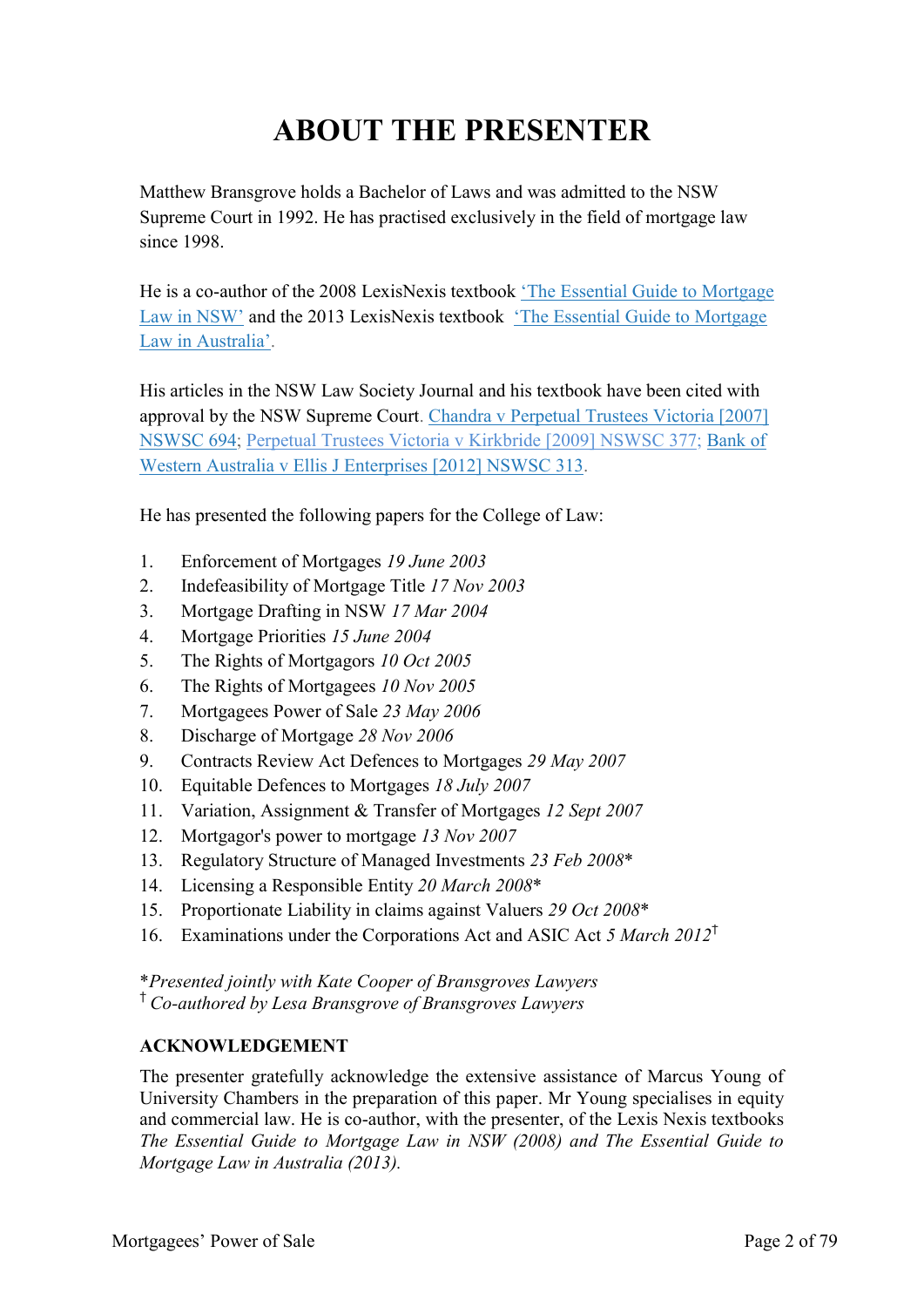## **TABLE OF CONTENTS**

| 1.               |                                                               |  |
|------------------|---------------------------------------------------------------|--|
| 2.               |                                                               |  |
| 3.               |                                                               |  |
| 4.               |                                                               |  |
| 5.               |                                                               |  |
| <b>B.</b>        |                                                               |  |
| 1.               |                                                               |  |
| 2.               |                                                               |  |
| 3 <sub>1</sub>   |                                                               |  |
| $\overline{4}$ . |                                                               |  |
| 5.               |                                                               |  |
| 6.               |                                                               |  |
| $C_{\cdot}$      |                                                               |  |
| $1_{-}$          |                                                               |  |
| $\mathbf{i}$     |                                                               |  |
| $\overline{11}$  |                                                               |  |
| 2.               |                                                               |  |
| 3 <sub>1</sub>   |                                                               |  |
| $\overline{4}$ . |                                                               |  |
| 5.               |                                                               |  |
| 6.               |                                                               |  |
| 7.               |                                                               |  |
| 8.               |                                                               |  |
|                  |                                                               |  |
| 9.               |                                                               |  |
| 10.              |                                                               |  |
| D.               |                                                               |  |
| Ε.               |                                                               |  |
| 1.               |                                                               |  |
| 2.               |                                                               |  |
| 3.               |                                                               |  |
| $F_{\cdot}$      |                                                               |  |
| 1.               |                                                               |  |
| 2.               |                                                               |  |
| 3.               |                                                               |  |
| 4.               | Setting a reserve / deciding on a private treaty sale price37 |  |
| 5.               |                                                               |  |
| 6.               |                                                               |  |
| 7.               |                                                               |  |
| 8.               |                                                               |  |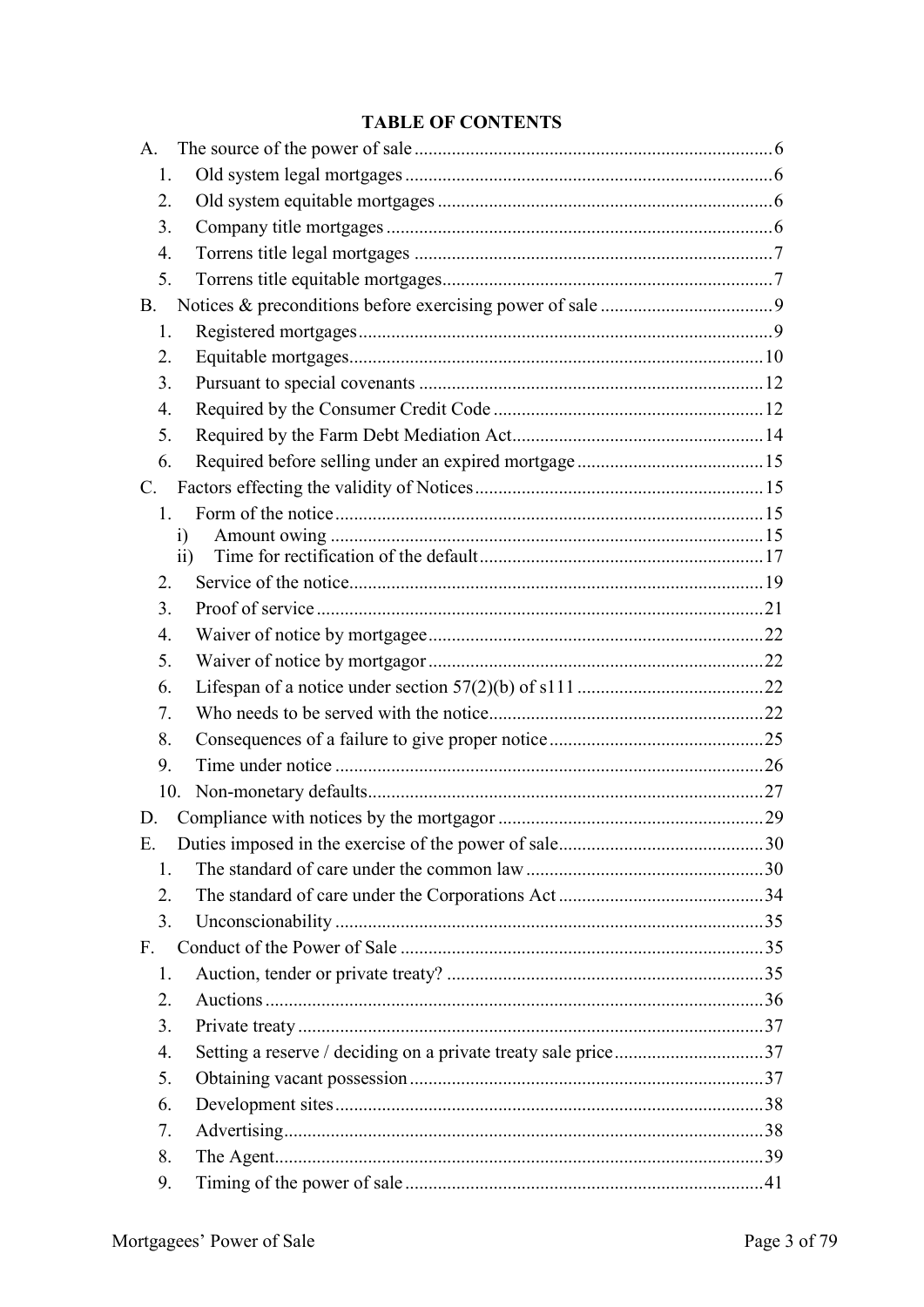| G.                      |  |
|-------------------------|--|
| 1.                      |  |
| $\ddot{1}$              |  |
| $\overline{ii}$         |  |
| $\overline{111}$<br>iv) |  |
| 2.                      |  |
| 3.                      |  |
| $\overline{4}$ .        |  |
| 5.                      |  |
| 6.                      |  |
| H.                      |  |
| 1.                      |  |
| 2.                      |  |
| 3.                      |  |
| $\overline{4}$ .        |  |
| $\mathbf{i}$            |  |
| 11)                     |  |
| $\overline{111}$        |  |
| $\mathbf{I}$ .          |  |
| 1.                      |  |
| 2.<br>3.                |  |
| $\overline{4}$ .        |  |
| 5.                      |  |
| 6.                      |  |
| 7.                      |  |
| 8.                      |  |
| 9.                      |  |
| 10.                     |  |
| J.                      |  |
| 1.                      |  |
| 2.                      |  |
| 3.                      |  |
| 4.                      |  |
| 5.                      |  |
| 6.                      |  |
| K.                      |  |
| 1.                      |  |
|                         |  |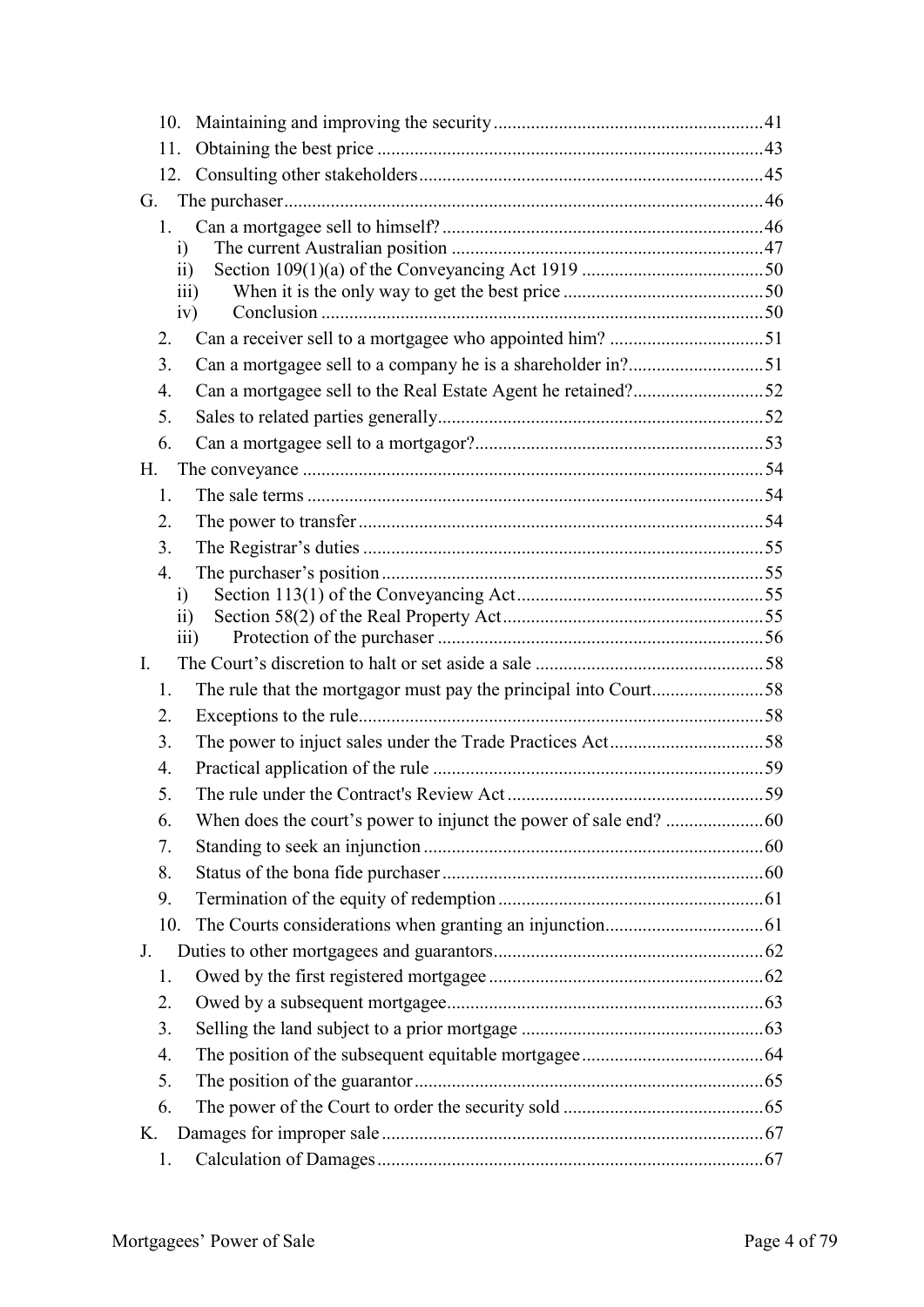| L. |  |
|----|--|
|    |  |
|    |  |
|    |  |
|    |  |
|    |  |
|    |  |
|    |  |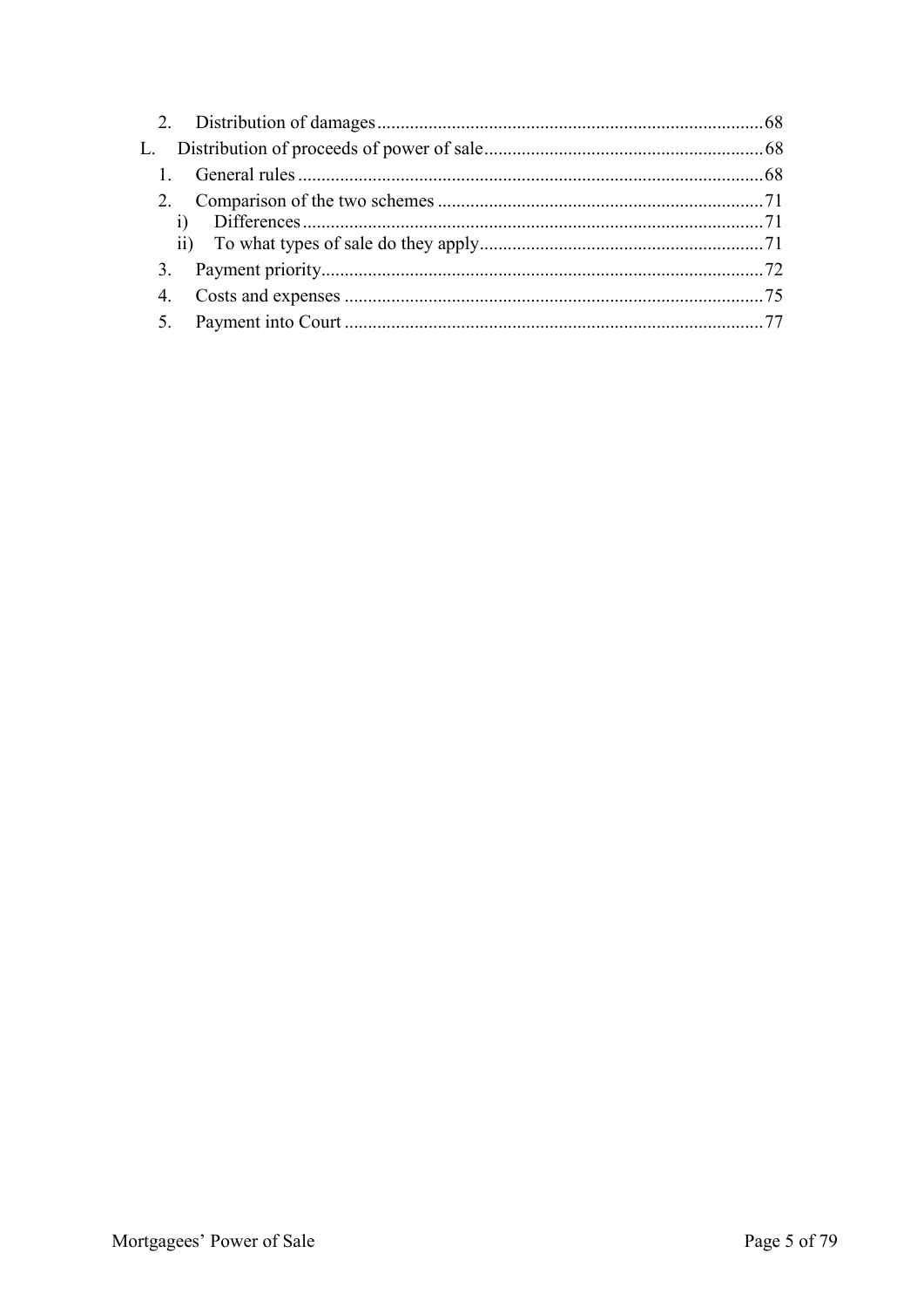# <span id="page-5-0"></span>**A. The source of the power of sale**

## <span id="page-5-1"></span>**1. Old system legal mortgages**

An Old System Title first mortgagee was the owner of the land at law. The mortgagor had no legal interest, merely an equity of redemption. Thus an Old System first mortgagee could sell (or beneficially retain without selling) the security as the legal owner of that land, but could not do so until the mortgagor's equity of redemption was first extinguished.

The extinguishment of the equity of redemption was achieved through a foreclosure suit brought by the mortgagee. In an Old System foreclosure suit, the court determined the amount that the mortgagor owed and then gave the mortgagor a period (almost invariably six months) to pay the monies owing, in default of which the equity of redemption was extinguished and the first mortgagee became absolute owner of the land.

## <span id="page-5-2"></span>**2. Old system equitable mortgages**

An Old System equitable mortgage was a mortgage of the mortgagor's equity of redemption (in the case of a second or subsequent mortgage) or an imperfect legal mortgage.

The mortgagee had no power of sale because it lacked the ability to convey a legal title to a purchaser see Guardian Mortgages v Miller<sup>1</sup>, which followed Re Hodson and Howes' Contract<sup>2</sup>. However if the problem of conveyance to a purchaser was solved by the grant to the equitable mortgagee of a power of attorney or through the device of a vesting order pursuant to a deed of trust an equitable mortgagee could then exercise a power of sale.

## <span id="page-5-3"></span>**3. Company title mortgages**

"Company title" is a scheme whereby the land is owned by a company, with the shareholders of the company owning specific allotments of shares. Each allotment of shares carries with it the right to occupy a specified portion of the building (the apartments). Company title predated the strata title as a means of distributing the ownership of an apartment or office block. Many older apartment buildings are still owned by company title.

A person occupying an apartment pursuant to company title is unable to mortgage the land (as they do not own any part of the land). However they may mortgage the shares. The mortgage is thus a chattels mortgage and is not governed by the Real Property Act.

Typically as part of the mortgage the mortgagee will hold, as a security document, an executed transfer of the shares (with the transferee left blank). Subject to the articles of incorporation (some articles require that the proposed purchaser be approved by the

<sup>-</sup><sup>1</sup> [2004] NSWSC 1236

 $2(1887)$  35 Ch D 668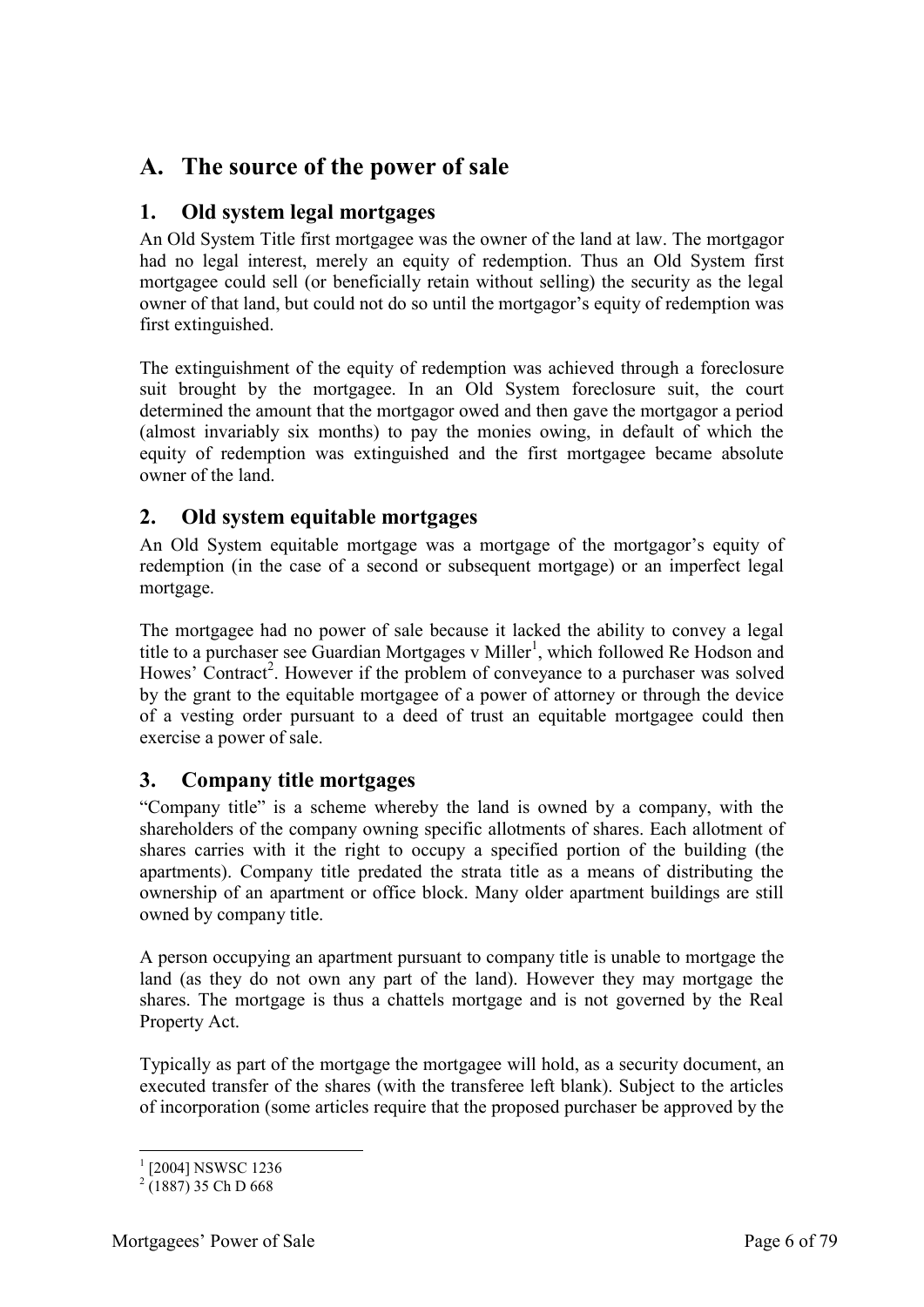other owners) this can be used to transfer ownership of the shares to the purchaser. The power to sell is thus contractual.

## <span id="page-6-0"></span>**4. Torrens title legal mortgages**

Under the Torrens System a registered mortgage is a legal mortgage. The mortgage acts as a charge (rather than a conveyance of the title). The mortgagee obtains the power to sell by virtue of section 58 of the Real Property Act, which reads:

- 1. Where a mortgagee… is authorised by section 57 (2) to exercise the powers conferred by this section, the mortgagee…may sell the land mortgaged …. either altogether or in lots by public auction or by private contract, or both such modes of sale, and subject to such conditions as the mortgagee… may think fit, and to buy in and resell the same without being liable for any loss occasioned thereby, and to make and execute all such instruments as shall be necessary for effecting the sale thereof, all which … shall be as valid and effectual as if the mortgagor, … had made, done, or executed the same, and the receipt or receipts in writing of the mortgagee… shall be a sufficient discharge to the purchaser of such land, … for … the purchaser's purchase money ...
- 2. No such purchaser shall be … obliged to see to the application of the purchase money … nor shall the purchaser be concerned to inquire as to the fact of any default or notice having been made … as referred to in section 57 (2).
- 3. The purchase money …shall be applied, first, in payment of the expenses occasioned by such sale; secondly, in payment of the moneys which may then be due or owing to the mortgagee…; thirdly, in payment of subsequent mortgages… in the order of their priority; and the surplus (if any) shall be paid to the mortgagor…

The power thus arises pursuant to section 58 but only upon the preconditions in section 57(2) being satisfied (see below).

## <span id="page-6-1"></span>**5. Torrens title equitable mortgages**

Any mortgage of Torrens System land which is unregistered is equitable. The status of an equitable mortgagee of Torrens System land is similar to that of an Old System equitable mortgagee. This is because the Real Property Act does not confer any powers on an equitable mortgagee (as that Act requires registration of a mortgage before the provisions of the Act can be invoked in favour of that mortgage).

Absent a power of attorney from the mortgagor, an equitable mortgagee cannot convey a legal title over the security to a purchaser. Thus the equitable mortgagee wishing to sell land must either do so by the device of a power of attorney or obtain the assistance of the Supreme Court in the form of orders for judicial sale of the property.

As Wood CJ in CL notes in *Guardian Mortgages v Miller<sup>3</sup>*:

<sup>-</sup>3 [2004] NSWSC 1236 at [121]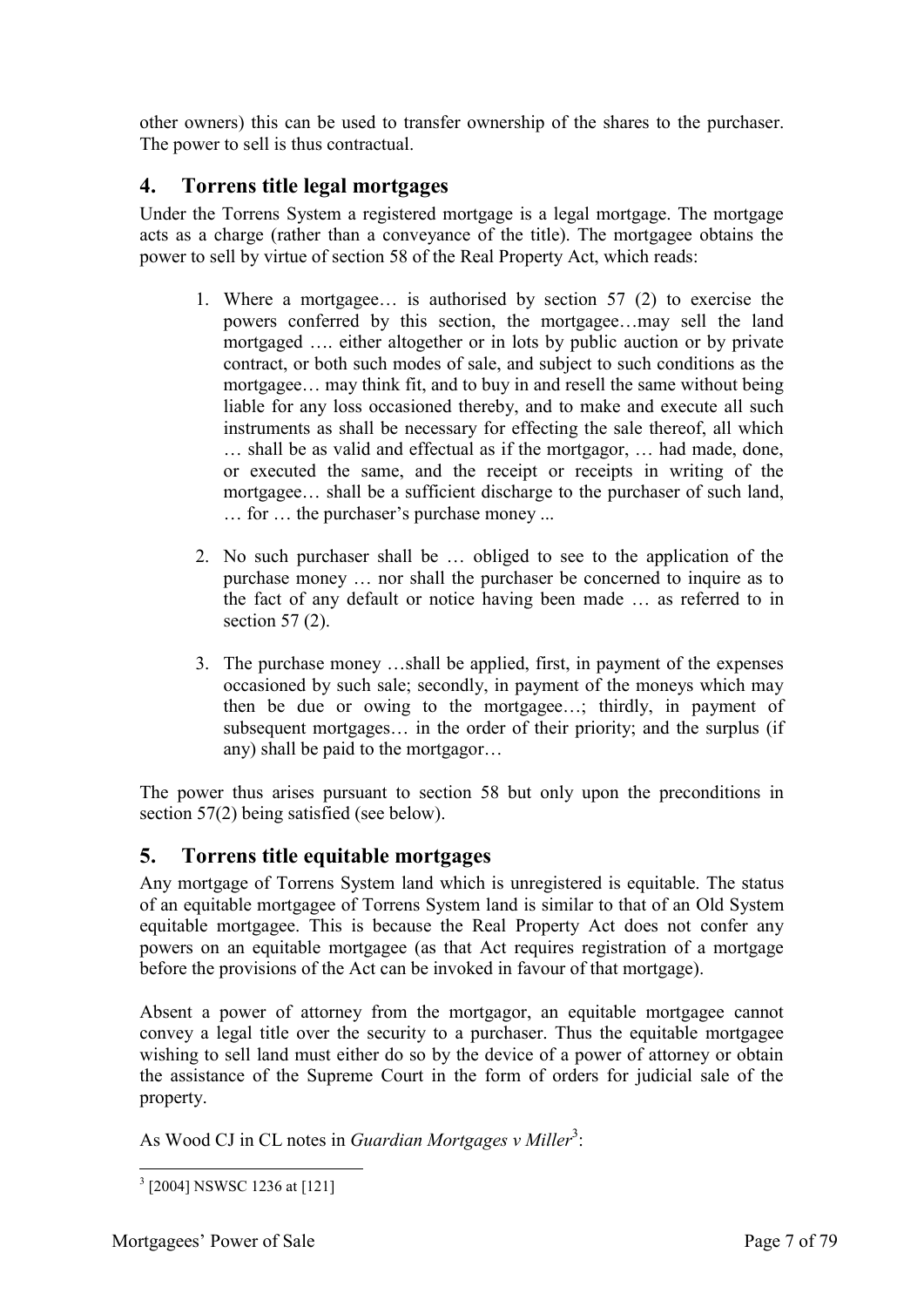In *Yarrangah Pty Ltd v National Australia Bank Ltd* (1999) 9 BPR 17,061, Young J held that although section 103 of the Conveyancing Act was not applicable to Real Property Act land, there is an inherent power in a Court of Equity to order judicial sale with respect to Real Property Act land in circumstances analogous to those where an order for sale under section 103 would be available in relation to Old System land. It follows that the Plaintiff requires the assistance of an order of the Court for judicial sale, analogous to an order for sale under section 103 of the Conveyancing Act.

Campbell J in *King Investment Solutions v Hussain*<sup>4</sup> followed both *Yarrangah* and *Guardian* and confirmed the Supreme Court's jurisdiction to order sale at the suit of an unregistered mortgagee of Real Property Act land, although his Honour suggested that the Court should consider carefully the circumstances of a given case before granting such an order, and that the interests of any registered mortgagee in particular should be examined.

Thus the Supreme Court has an inherent power to make orders for judicial sale of land. Of course, the equitable mortgagee seeking that the court make such orders must show an entitlement to the court's assistance. Thus the equitable mortgagee needs to demonstrate a contractual entitlement to sale of the property.

Most mortgages contain an express term allowing the mortgagee to sell the property on default. If no such term is included in a mortgage, the term is nevertheless implied into the mortgage by section 109(1)(a) of the Conveyancing Act, which reads:

- (1) A mortgagee … shall by virtue of this Act have the following powers to the like extent as if they had been in terms conferred by the instrument creating the mortgage … but not further, namely:
	- (a) A power to sell … the mortgaged … property … either subject to prior charges or not… by public auction or by private contract… and to buy in at an auction or to rescind any contract for sale, and to resell without being answerable for any loss occasioned thereby.

Section 108 of the Conveyancing Act makes clear that section 109 applies also to Real Property Act land.

A declaration by the mortgagor that the mortgagor holds the security on trust in favour of the equitable mortgagee allows the mortgagee, as beneficiary of the trust, to apply to the Supreme Court for an order under section 70 of the Trustee Act 1925 for the appointment of a new trustee in lieu of the mortgagor and a vesting order under section 71 of that Act vesting the security in the new trustee. This is a device that can be used to effect a transfer of the security by the equitable mortgagee to a purchaser, as the mortgagee can seek the appointment of the purchaser as the new trustee and an order of the Supreme Court that the property be vested in the purchaser as trustee, and then the mortgagee can complete the sale by transferring the mortgagee's equitable

<sup>-</sup>4 [2005] NSWSC 1076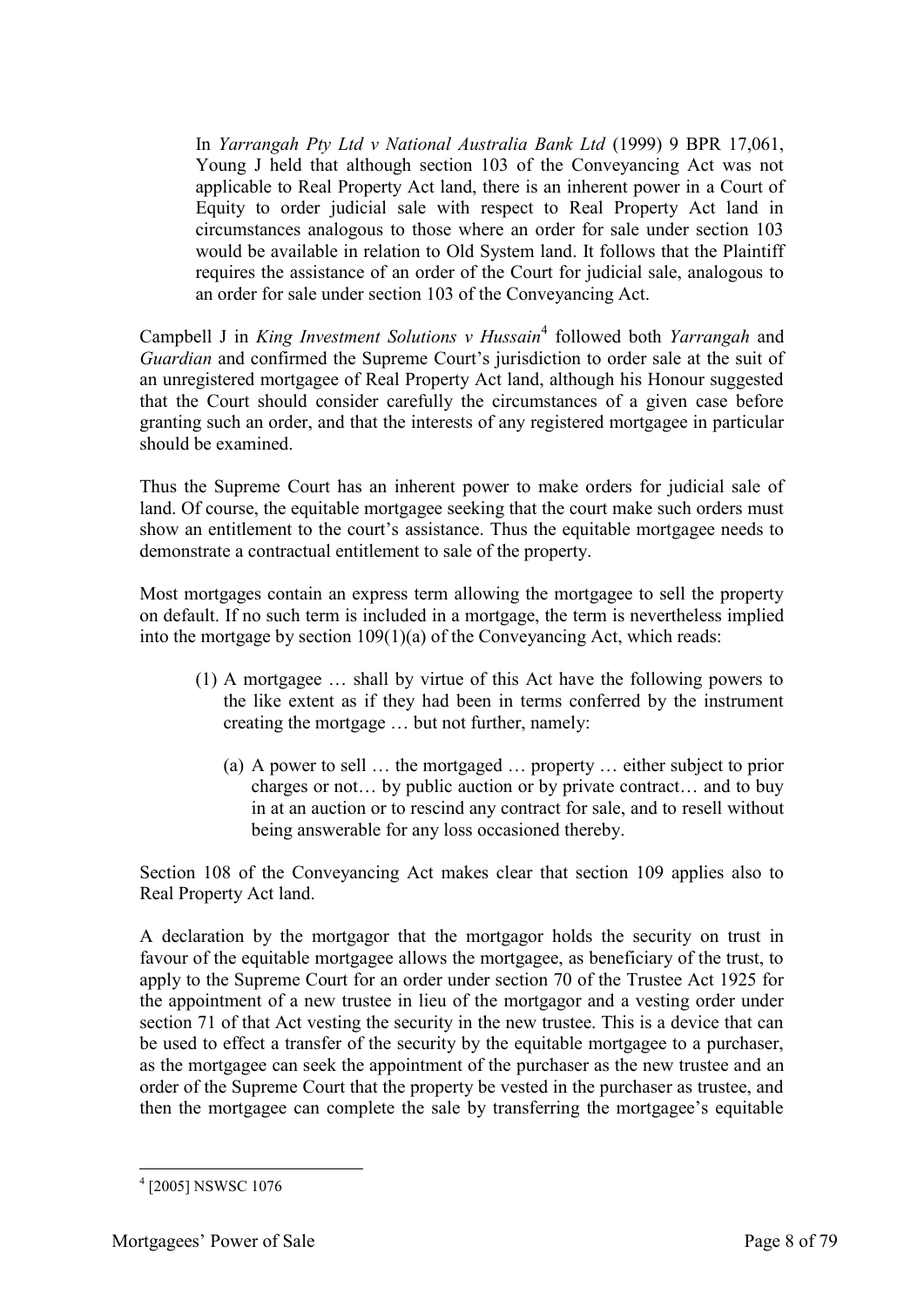interest by way of a deed (see *London and County Banking Company v Goddard*<sup>5</sup>). However in Torrens System land Supreme Court orders are required. This is because without the Court's vesting order the equitable mortgagee is unable to effect a change on the register, which is the very essence of ownership under the Torrens System.

The trust procedure is rather cumbersome and smacks of a sham (in so far as the trust may be seen merely as a device and not the genuine essence of the transaction). Accordingly there is nothing to recommend it in the circumstances where the equitable mortgagee can obtain relief by the now common application for judicial sale orders. Further, a mortgagee seeking to transfer the security through a trust may only transfer it subject to other interests, so if the purchaser requires a clear title then the transfer can only be transferred after all other interest holders have either been paid out or had their caveats lapsed.

# <span id="page-8-0"></span>**B. Notices & preconditions before exercising power of sale**

## <span id="page-8-1"></span>**1. Registered mortgages**

The power of sale of a registered mortgagee of Torrens System land does not arise until there has, firstly, been a default under the mortgage and, secondly, section 57(2) of the Real Property Act has either been complied with (or effectively dispensed with). In relation to monetary defaults the mortgagee is obliged to serve a section 57(2)(b) notice and wait one month for it to expire; in relation to non-monetary defaults, the mortgagee may dispense with notice if the mortgage so provides. Other legislation, such as the Consumer Credit Code and the Farm Debts Mediation Act, impose additional statutory preconditions to sale.

With respect to non-monetary defaults the need to serve a section 57(2)(b) notice can be contracted out of under section 58A of the Real Property Act, but that same section invalidates any attempt to contract out of providing notice with respect to a monetary default.

While section 58 contains the statutory power of sale of a registered mortgagee of RPA land, neither section 58 nor any other section of the Real Property Act, states that a registered mortgagee cannot sell land except by way of the power conferred by section 58. This opens the possibility of a sale by a power of attorney and the avoidance of the requirements of section 57.

Sales outside of the RPA are governed by section 111 (1) of the Conveyancing Act which reads:

(1) In case of a mortgage … registered under the Real Property Act 1900, the mortgagee … shall only exercise the power of sale conferred by this Act in the events and subject to the conditions contained in sections 57, 58 and 58A of that Act, and the provisions of section 59 of that Act shall apply to any transfer executed for the purpose of such sale.

Thus any power of sale conferred by the Conveyancing Act can only be exercised when the statutory power of sale under RPA section 58 is also exercisable.

<sup>-</sup>5 [897] 1 Ch 642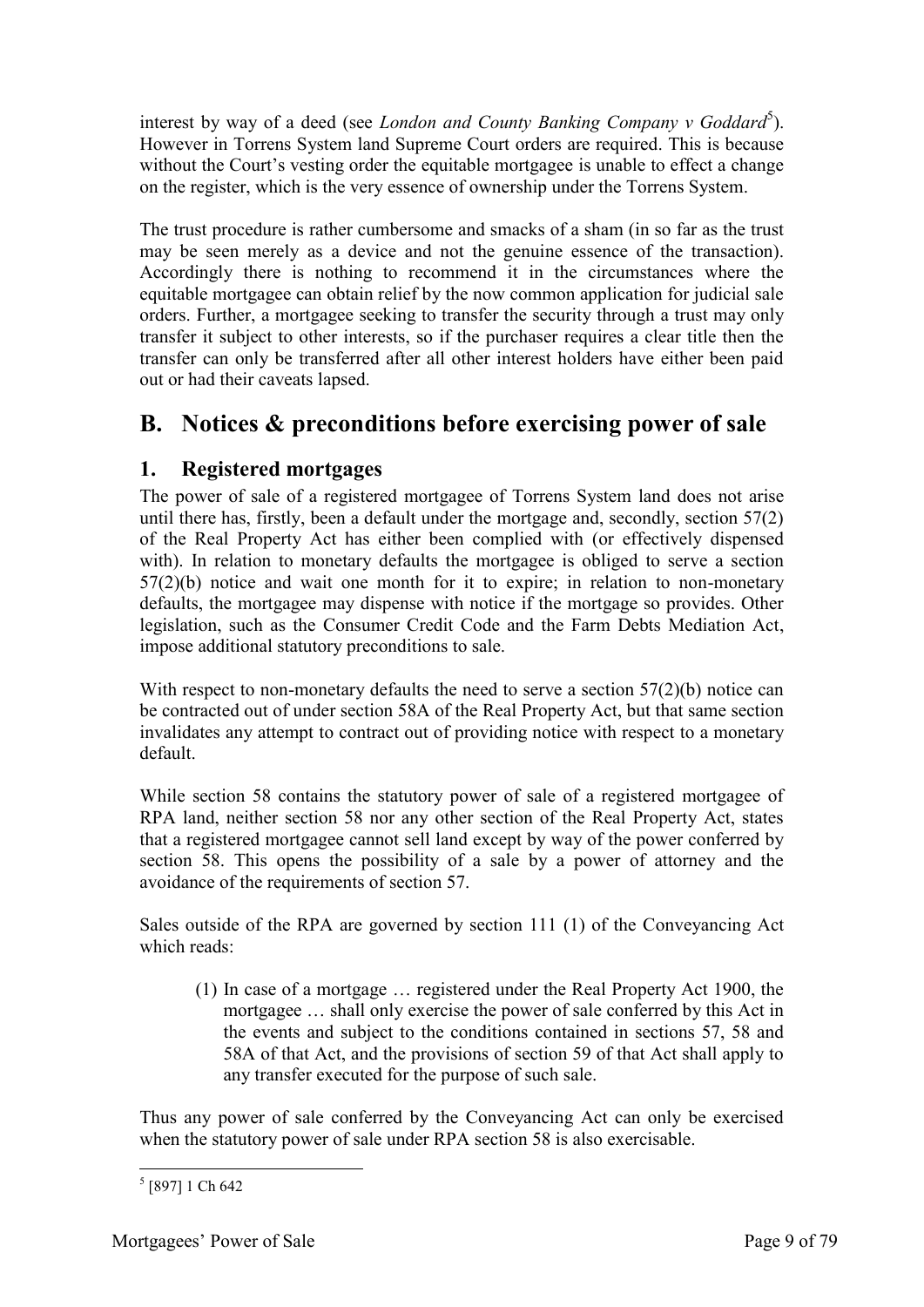Section 109(1) of the Conveyancing Act implies a power of sale into any mortgage, provided no contrary intention is shown in the mortgage. Although section 109(2) enables the powers in subsection (1) to be varied or extended by the words of the mortgage, this variation or extension is to "operate in the like manner and with all the like incidents, effects, and consequences as if such variations or extensions were contained in this Act". It follows that even if there is a contractual power of sale in the mortgage, this power will be treated as a power of sale conferred by the Conveyancing Act, which will mean that section 111(1) will exclude its exercise otherwise than in accordance with sections 57,58 and 58A of the Real Property Act.

The result is that a mortgagee cannot avoid section 57 of the Real Property Act by attempting to sell the security by virtue of a power of attorney rather than through exercise of the statutory power of sale conferred by RPA section 58.

## <span id="page-9-0"></span>**2. Equitable mortgages**

A judicial sale application may not be made prior to default (which default has not been rectified at the time proceedings had commenced) under the mortgage. There is no other precondition to commencing judicial sale proceedings unless there is a contractual precondition in the mortgage (most commonly a requirement to serve some sort of default notice), or the mortgage comes within the ambit of legislation such as the Consumer Credit Code or the Farm Debts Mediation Act (which imposes statutory preconditions to a suit)

Associate Justice Macready in *King Investment Solutions Pty Ltd v Hussain<sup>6</sup>* considered the argument that a notice under section 111 of the Conveyancing Act or section 57 of the Real Property Act needed to be served (and have its one month period expire) prior to commencement of proceedings for judicial sale. In that case a notice referring to both sections had been served and had expired prior to the hearing of a motion for summary judgment including judicial sale orders, but the notice had been served with the Statement of Claim immediately after commencement of the proceedings, rather than more than a month prior to commencement. His Honour found, at page 5, that "When one looks at the sections plainly … they do not apply because here no power of sale is being exercised by the mortgagee". Thus he found the sections deal with the exercise of a statutory power of sale by the mortgagee, whereas in a judicial sale application the mortgagee is not relying upon any statutory power, but rather is requesting the court to exercise its discretion to order the property be sold in aid of the mortgagee.

His Honour then noted the argument made on behalf of the mortgagor, that the mortgagor under an equitable mortgage should be accorded the same opportunity as a mortgagor under a legal mortgage is accorded under section 57 to remedy the default before sale, stating:

Effectively the purpose of the section is to give notice so that the default can be remedied …. Notice has been given and there was protection because it was not until later that the notice of motion was served seeking orders by way of summary judgment.

<sup>-</sup>6 1 August 2005 (unreported)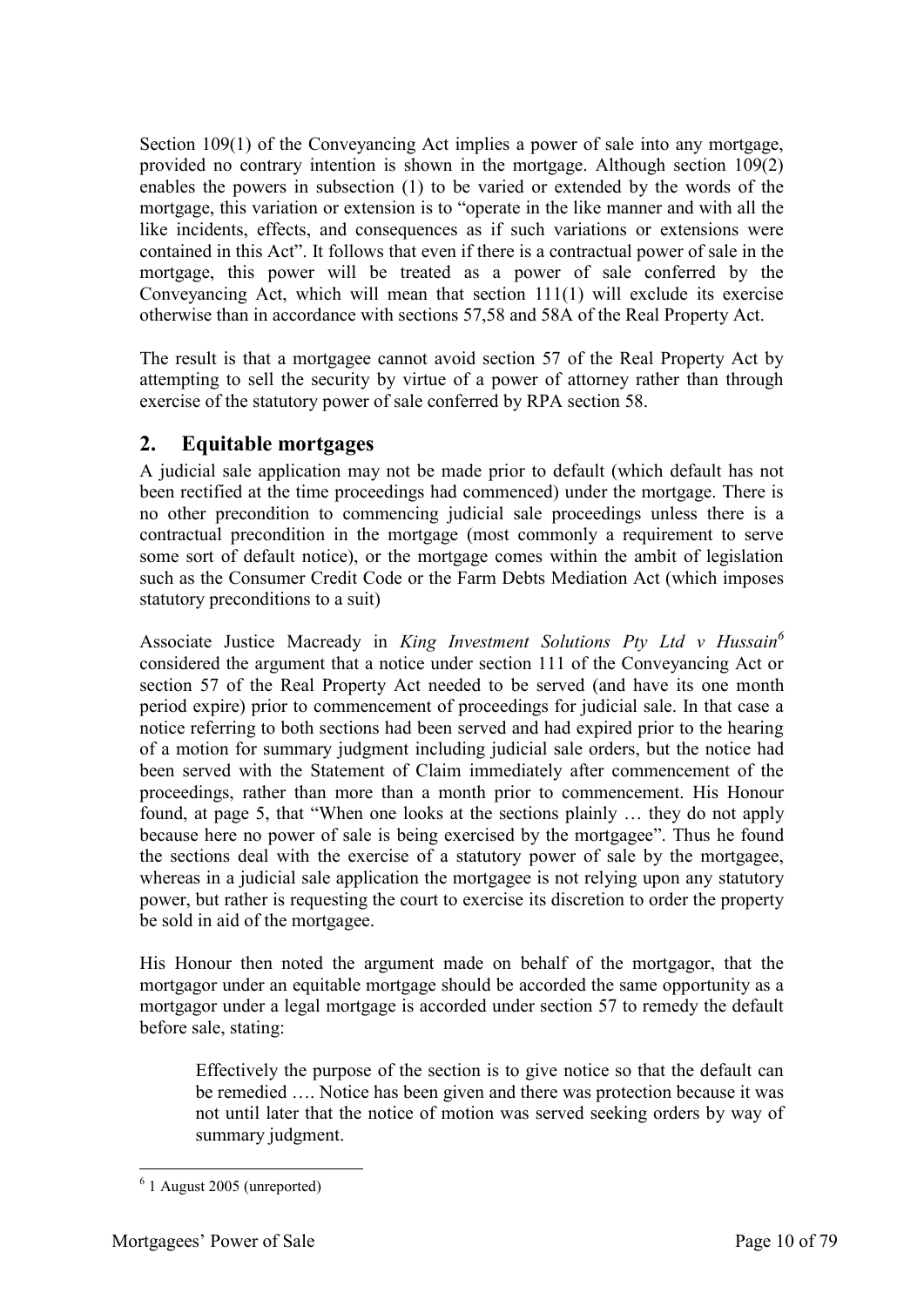Thus his Honour found that service of a section 111/section 57 notice was not a precondition to bringing judicial sale proceedings, but there was a suggestion that service and expiry of such a notice does need to occur prior to the making of the judicial sale orders.

The decision of Macready J was appealed, and the appeal heard by Campbell J in King Investment Solutions v Hussain<sup>7</sup>. His Honour agreed that there was no statutory requirement for default notices, and said at [84]:

The notices required by those sections are statutory preconditions for the exercise of the power of sale conferred by, respectively, section 58 Real Property Act 1900, and section 109 Conveyancing Act 1919. Each of those sections are ones which confer on a mortgagee power to sell the mortgaged property out of court. The exercise of the Court's equitable jurisdiction to order a sale of mortgaged property does not depend upon the service of notices under those statutory provisions. I respectfully agree with *Guardian Mortgages v Miller* [2004] NSWSC 1236 at [86] in this respect.

Prior to Campbell J's decision in *King Investment Solutions* it had been the practice in the Supreme Court to require an applicant for judicial sale orders to notify in writing any prior interest holder in the property (usually one or more registered mortgagees) of the date upon which the applicant is seeking judicial sale orders so that the interest holder has an opportunity to oppose the orders in the event if desired. Campbell J, however, found that this procedure was not sufficient to protect the registered mortgagee's interest and that the registered mortgagee should instead be made a party to the judicial sale proceedings.

The *King Investment Solutions* decision established that there is no statutory requirement to serve default notices in judicial sale proceedings. However a Court may decline to exercise its discretion in relation to granting the equitable relief of judicial sale on the basis that the Court does not consider that the mortgagor has been given a proper opportunity to remedy his default.

The Court would in effect be exercising its discretion to refuse to grant the equitable remedy of judicial sale in circumstances where the mortgagor had not received the same opportunity to remedy the default as would have been accorded to a mortgagor under a registered mortgage. Although the fact that a mortgagor might have expressly agreed in a mortgage to forgo such notice, that would not necessarily remove the element of unfairness in the circumstance where it is notorious that persons entering into complex agreements are often unaware of many of the provisions.

It may very well be that the Court would insist upon the service and expiry of a default notice prior to granting judicial sale orders to ensure that this equitable relief did not become a device to avoid the notification requirements imposed by statute. No case has yet arisen, however, where this has occurred.

<sup>7</sup> [2005] NSWSC 1076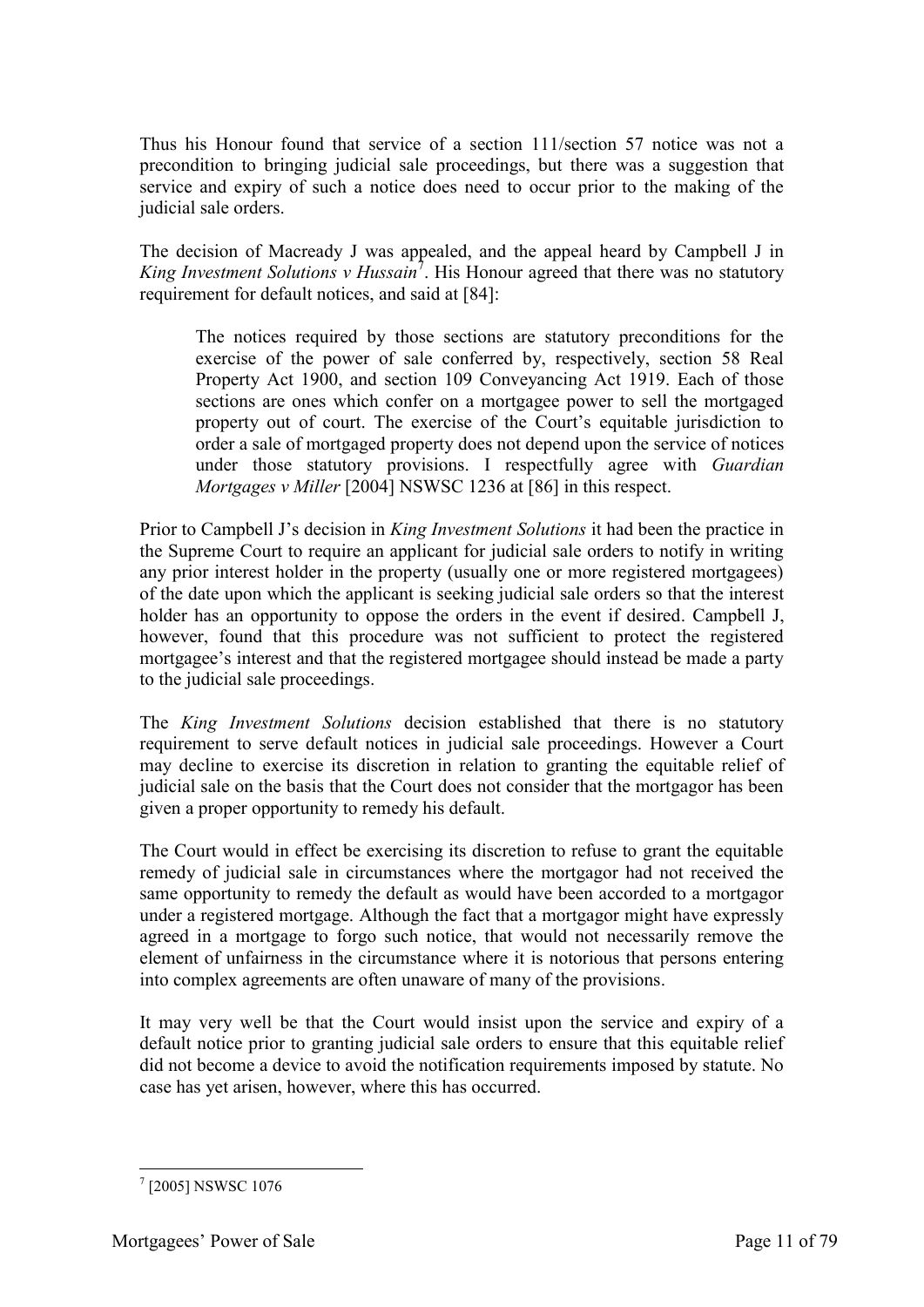### <span id="page-11-0"></span>**3. Pursuant to special covenants**

Some mortgages contain a provision to the effect that the mortgagee is obliged to give a defaulting mortgagor a notice of the default and then cannot take any action on the default until a period of one month has elapsed from the service of the notice without the default being rectified. As far as the mortgagee is concerned such mortgages are poorly drafted as they not only fail to dispense with notice for non-monetary defaults, if the mortgage is unregistered a notice requirement is imposed by contract where it would not otherwise exist.

Those mortgages incorporating Memorandum Q860000 (or including text copied from that popular memorandum) subject an unregistered mortgagee to the same notice regime as a registered mortgagee. Clause 5 reads:

Upon default being made in payment at the respective times and in the manner shown in the mortgage of the principal sum or any part thereof, or of the interest thereon or any part thereof, or upon default being made in the observance or performance of any of the covenants contained herein or in the mortgage or implied therein by the Real Property Act 1900 or the Conveyancing Act 1919 the mortgagee shall (notwithstanding any omission, neglect or waiver of the right to exercise all or any of such powers on any former occasion) be at liberty to exercise all or any of the powers of a mortgagee under the said Acts immediately upon or at any time after default as herein before mentioned, subject however to compliance with any requirements of the said Acts in respect of the exercise of such powers. If at any time default shall be made in the due payment of the interest on any of the days when the same respectively shall become payable or within the time thereafter mentioned in the schedule to the mortgage, or, if the power of sale given to the mortgage under either of the said Acts shall become exercisable, then the principal sum shall immediately become due and the mortgagor will thereafter pay the same on demand.

The above clause does not benefit the mortgagee by conferring by contract the powers already granted under the Real Property Act and Conveyancing Act, it instead makes those powers conditional upon the mortgage complying with the requirements of those Acts. It may well be that such a clause would be construed as committing an unregistered mortgagee to service of a section 111/ section 57 notice as a precondition to commencing proceedings for judicial sale orders.

#### <span id="page-11-1"></span>**4. Required by the Consumer Credit Code**

Section 80 of the Consumer Credit Code prevents the mortgagee from beginning enforcement proceedings, taking possession of, selling, foreclosing upon, or appointing a receiver with respect to property subject to a mortgage unless:

- 1. The mortgagor is in default;
- 2. A notice under that section has first been served on the mortgagor allowing the mortgagor a period of at least 30 days to remedy the default; and
- 3. The default has not been remedied within the stated period following the receipt of the notice.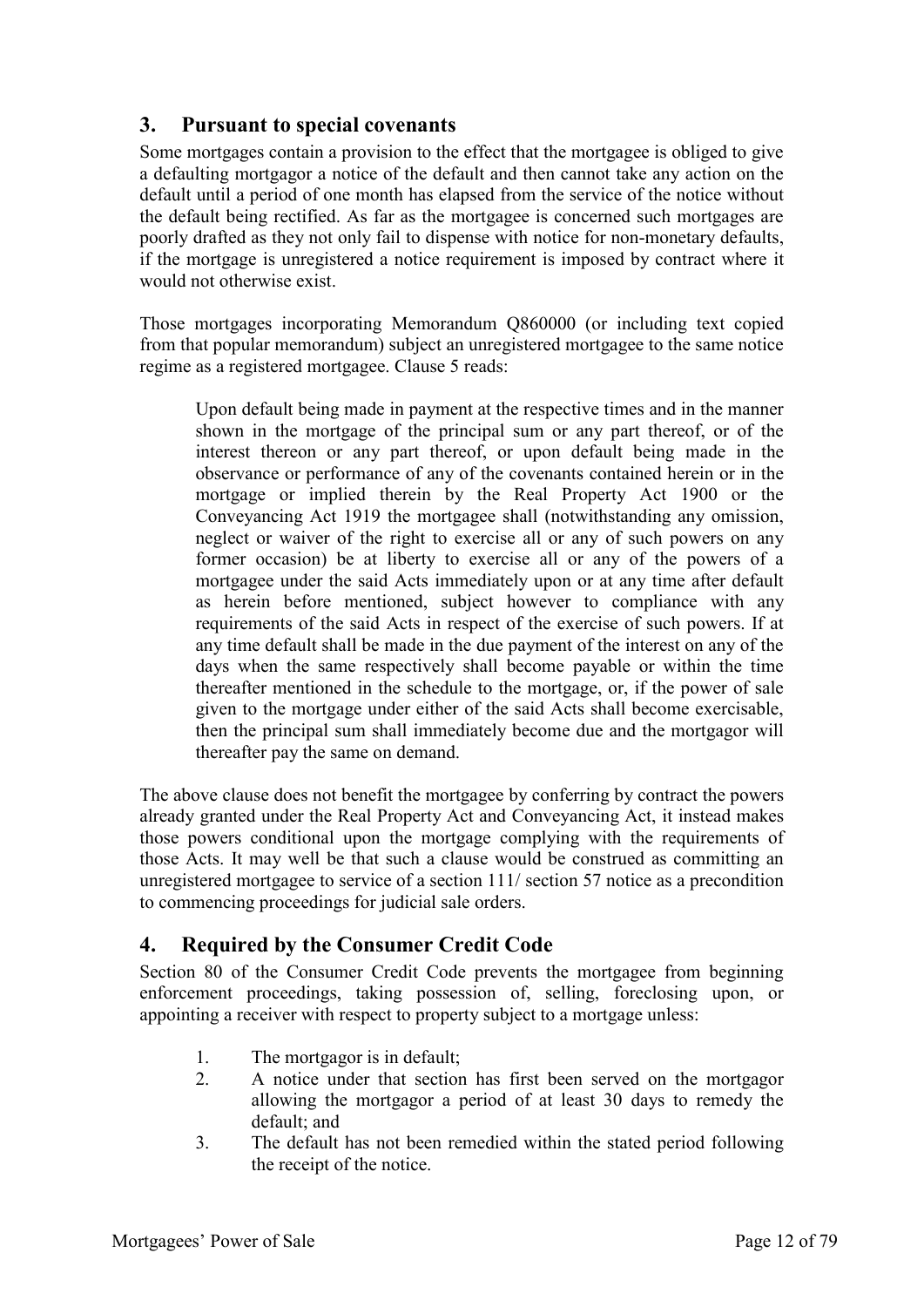The notice is required to "specify the default and the action necessary to remedy it and that a subsequent default of the same kind that occurs during the period specified in the default notice for remedying the original default may be the subject of enforcement proceedings without further notice if it is not remedied within the period". If the default is not capable of being remedied, then the mortgagee merely needs to specify the default in the notice (not a mode of remedying it or a period for doing so), and then may enforce the mortgage after 30 days from service of the notice (see section  $80(5)$ ).

There is also a separate requirement under section 80 to serve a debtor with a default notice prior to beginning enforcement proceedings against the debtor. A notice to a debtor must also be served on all guarantors of the debt. Section 80 (3A) permits the notice to the debtor to be combined with the notice to the mortgagor if those persons are one and the same.

Section 169 of the Code voids any contractual provision seeking to avoid or modify the code. It is therefore not possible to contract out of section 80 of the Code. However there are certain circumstances prescribed by section 80(4) where the section 80 notice procedure is not required. Section 80(4) reads:

A credit provider is not required to give a default notice or to wait until the period specified in the default notice has elapsed, before beginning enforcement proceedings, if:

- a) the credit provider believes on reasonable grounds that it was induced by fraud on the part of the debtor or mortgagor to enter into the credit contract or mortgage; or
- b) the credit provider has made reasonable attempts to locate the debtor or mortgagor but without success; or
- c) the Court authorises the credit provider to begin the enforcement proceedings; or
- d) the credit provider believes on reasonable grounds that the debtor or mortgagor has removed or disposed of mortgaged goods under a mortgage related to the credit contract or under the mortgage concerned, or intends to remove or dispose of mortgaged goods, without the credit provider's permission or that urgent action is necessary to protect the mortgaged property.

Section 80 (6) provides:

This section is in addition to any provision of any other law relating to the enforcement of real property or other mortgages and does not prevent the issue of notices to defaulting mortgagors under other legislation. Nothing in this section prevents a notice to a defaulting mortgagor under other legislation being issued at the same time, or in the same document, as the default notice under this section.

It is thus clear that a mortgagee can combine a section 80 notice with another default notice without prejudice to the mortgagee's rights under the Code. The other notice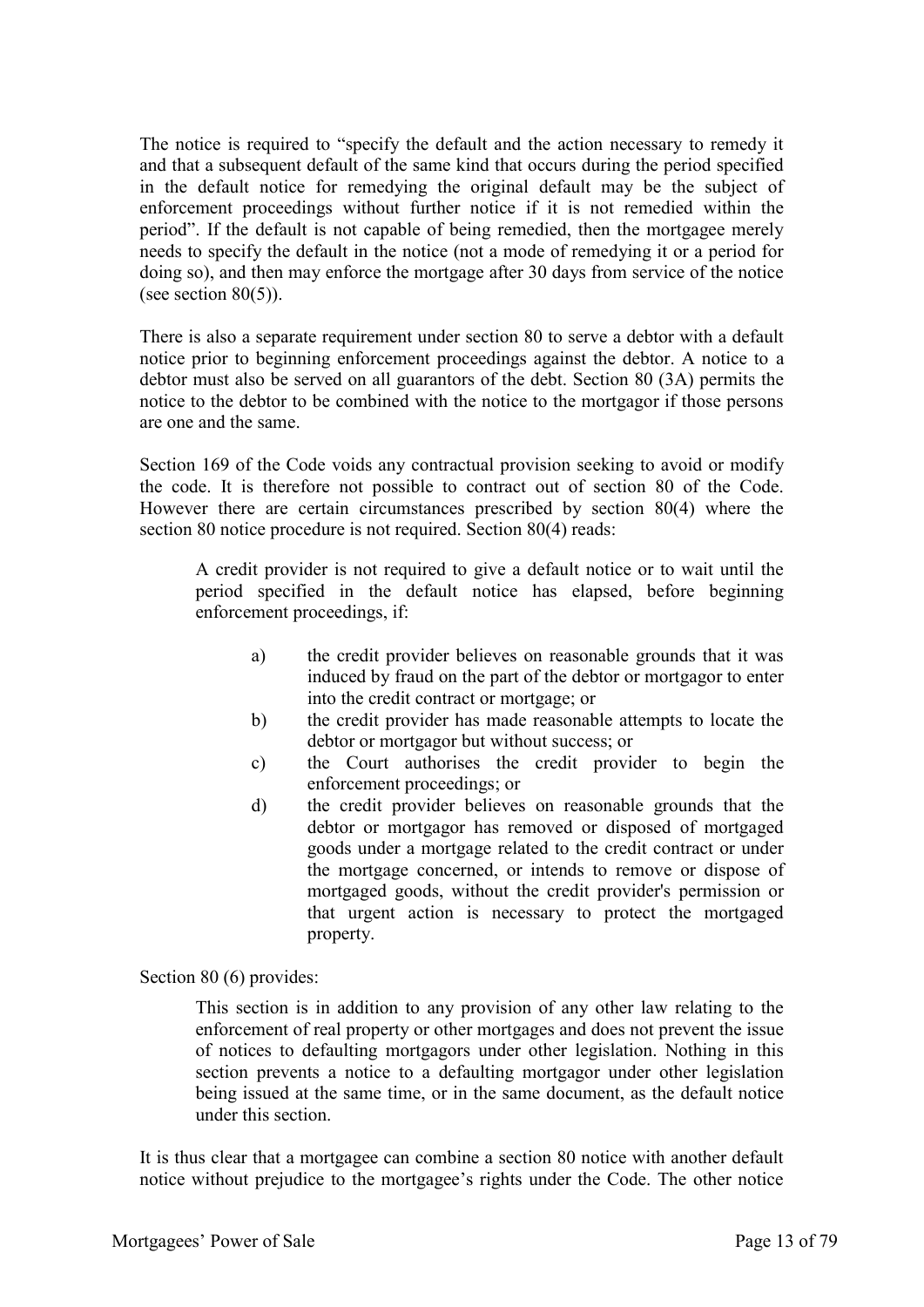could only be a section 57 or section 111 notice, as they are the only notices in similar terms to a section 80 notice. To combine the notices, it is necessary to provide a period to remedy the default of no less than one month and no less than 30 days in order to comply with the provisions of the RPA, the Conveyancing Act and the Code. Thus the notice should specify a period of 31 days to avoid difficulties in those months of 28, 29 or 31 days' duration.

## <span id="page-13-0"></span>**5. Required by the Farm Debt Mediation Act**

The principal operative section of the Farm Debt Mediation Act is section 8, which reads:

- 1) A creditor to whom money under a farm mortgage is owed by a farmer must not take enforcement action against the farmer in respect of the farm mortgage until at least 21 days have elapsed after the creditor has given a notice to the farmer under this section.
- 2) Notice to the farmer is to be in writing in a form approved by the Authority (informing the farmer of the creditor's intention to take enforcement action in respect of the farm mortgage and of the availability of mediation under this Act in respect of farm debts).
- 3) This section does not apply if a certificate is in force under section 11 in respect of the farm mortgage concerned.

The certificate under section 11 referred to is a certificate that is issued after a mediation process has been concluded, and such certificate lasts for 3 years. Thus a creditor may be excused from issuing a section 8 certificate if a mediation has previously taken place within the preceding 3 years and the creditor obtained a section 11 certificate.

Section 20 of the Farm Debt Mediation Act not only voids any provision of any agreement that purports to contract out of the operation of the Act, but also makes the creditor guilty of an offence if the creditor is party to such an agreement.

Section 8 only prohibits enforcement action against a farmer. A creditor is thus free to proceed against non-farmer guarantors of a farm debt.

If there is a single mortgage containing both farm and non-farm securities owned by a farmer, the creditor is precluded from proceeding against any of the securities other than in compliance with section 8 of the Act. That is because section 4 of the Act defines "enforcement action" as follows:

"enforcement action", in relation to a farm mortgage, means taking possession of property under the mortgage or any other action to enforce the mortgage, including the giving of any statutory enforcement notice, or the continuation of any action to that end already commenced…

The creditor, who is precluded from taking any enforcement action against the farmer in respect of the farm mortgage other than in accordance with section 8, is thereby precluded from taking from the farmer possession of any property under the mortgage, even if the property is a non-farm property.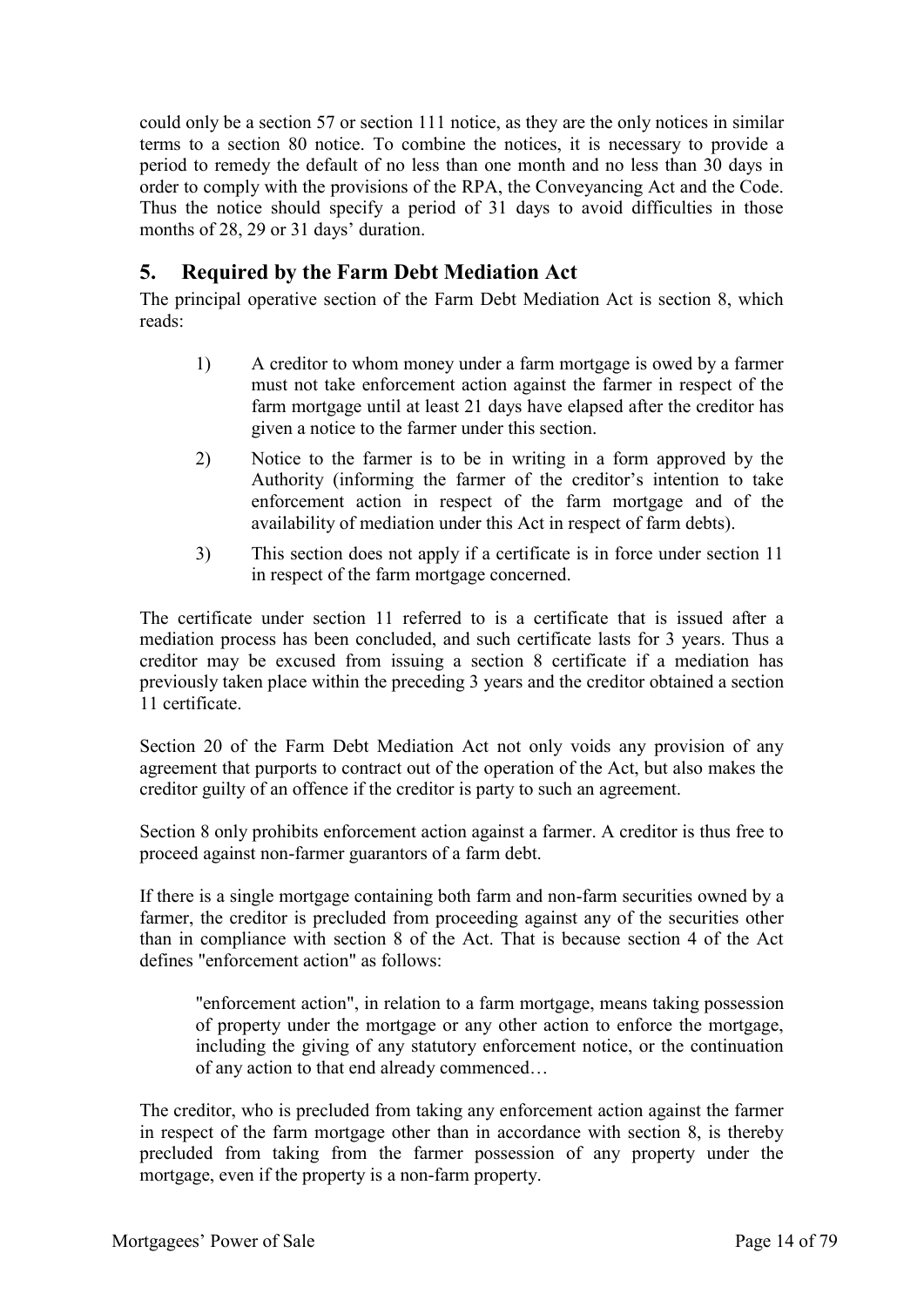In a case, however, where a farmer has entered into several different mortgages to a creditor, some being over farm and some over non-farm properties, then the creditor could enforce any of the mortgages that were over only non-farm properties without the need to comply with the provisions of section 8.

### <span id="page-14-0"></span>**6. Required before selling under an expired mortgage**

Section 92(1) of the Conveyancing Act states:

Where the mortgagor has made default in payment of the principal sum at the expiry of the term of the mortgage, or of any period for which it has been renewed or extended, and the mortgagee has accepted interest on the said sum for any period (not being less than three months) … then, so long as the mortgagor performs and observes all covenants expressed or implied in the mortgage, other than the covenant for payment of the principal sum, the mortgagee shall not be entitled to take proceedings to compel payment of the said sum, or for foreclosure, or to enter into possession, or to exercise any power of sale, without giving to the mortgagor three months' notice of his or her intention so to do.

Section 92 only applies in the uncommon situation where the mortgagor's only default is in repayment of principal (in other words the interest payments are being regularly made) and the mortgagee has allowed the default in repayment of principal to continue for 3 months or more after the principal fell due. If this occurs, the mortgagee cannot attempt to enforce the mortgage without first giving to the mortgagor 3 month's notice.

# <span id="page-14-1"></span>**C. Factors effecting the validity of Notices**

## <span id="page-14-2"></span>**1. Form of the notice**

#### <span id="page-14-3"></span>**i) Amount owing**

Overstatement of interest does not necessarily invalidate a statutory notice. In *Clare*  Morris Ltd v Hunter BNZ Finance Ltd<sup>8</sup>, Waddell CJ in Eq cited the decision of the High Court in *Bunbury Foods Pty Ltd v National Bank of Australasia Ltd*<sup>9</sup> where it was said, obiter dicta:

Even a notice given to the mortgagor by the mortgagee as a condition precedent of a power of sale is not rendered invalid because it demands payment of more than is due.

Waddell CJ cited also the consideration by the Full Court of the Queensland Supreme Court in *Clarke v Japan Machines (Australia) Pty Ltd*<sup>10</sup> and the comments by Campbell J where he noted that "An error in specification of the appropriate sum will not be the end of the matter….".

 8 SC (NSW), unreported, 21 April 1988, BC8802005 9 (1984) 153 CLR 491 at 504

 $10$  [1984] 1 Qd R 404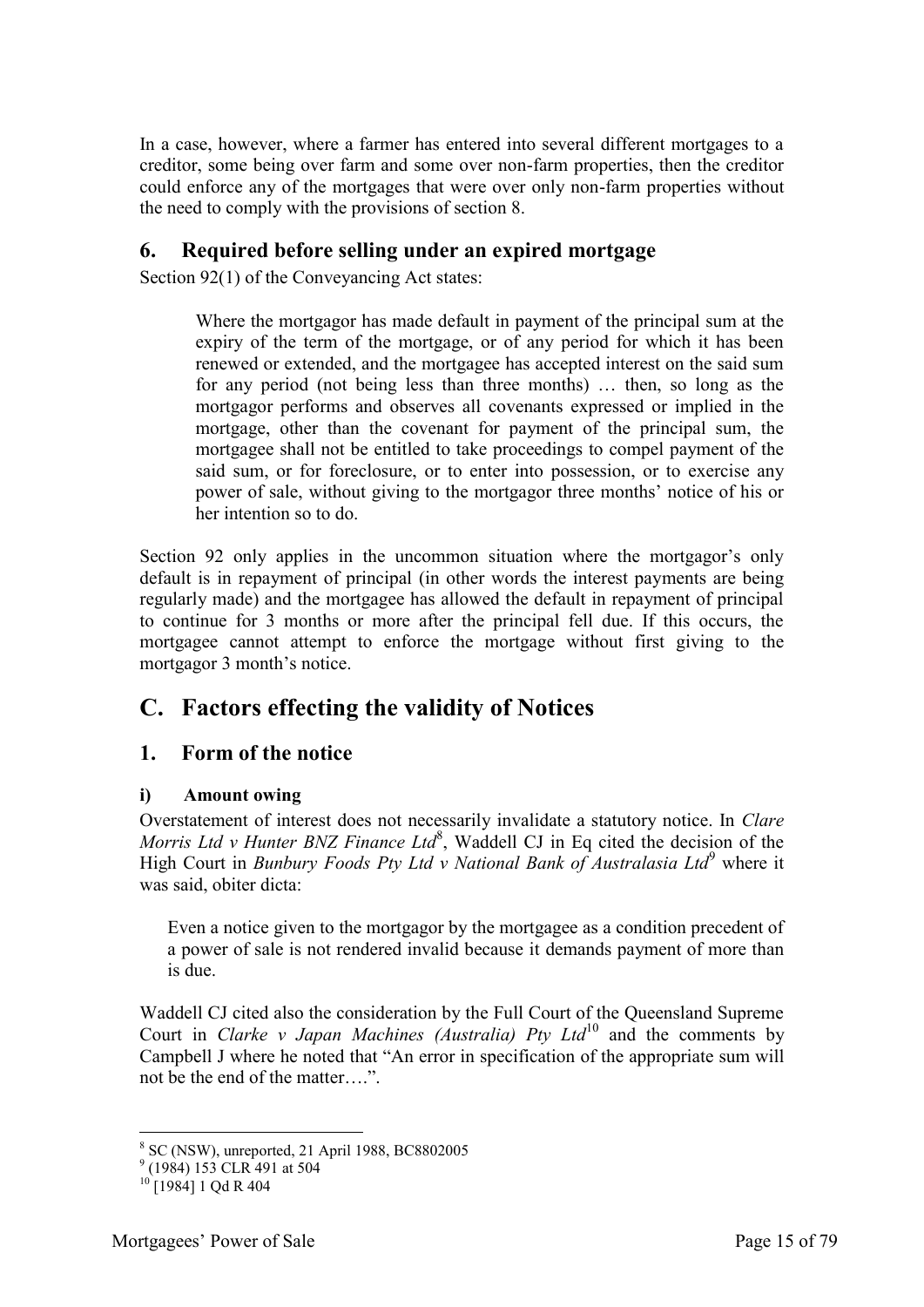If the amount of interest stated in a statutory notice is greatly in excess of the amount actually due, this may invalidate the notice. *In Manton v Parabolic Pty Ltd*<sup>11</sup>, Young J stated that "There have been a series of cases dealing with the significance of a misstatement in a notice under section 111 of the amount which needs to be paid by the mortgagor to remedy his default." He then referred to *Clarke v Japan Machines (Australia) Pty<sup>12</sup>* and said at page 377:

All the relevant cases in this State and elsewhere in Australia and New Zealand were reviewed in Clarke's case and the conclusion reached by the Queensland Full Court (at 413) is

"…an error in specification of the appropriate sum will not be the end of the matter. A question of fact and degree is involved in every case. The most relevant factors determining validity will be the extent of the error, and the capacity of the notice to give the mortgagor a reasonable opportunity to do what he is obliged to do."

Waddell CJ in Clare Morris (supra) noted that:

There is a prima facie case that the amount claimed is considerably in excess of that actually due and there is evidence raising a prima facie case of an implied refusal to accept any less. In these circumstances there is, I think, a prima facie case that the section 57 notice is invalid on the ground that the amount claimed is substantially more than that due.

Failing to state the amount due in a statutory notice does not invalidate it, provided that the mortgagor has knowledge of the amount by other means: *Bunbury Foods Pty Ltd v National Bank of Australasia Ltd*<sup>13</sup>; *AGC (Advances) Ltd v Tweed Canal Estates*   $P$ ty Ltd<sup>14</sup>.

Similar considerations would presumably apply also to a notice under section 80 of the UCCC.

As with interest, mere misstatement in a statutory notice of the amount of principal owing does not necessarily invalidate that statutory notice, but invalidity may occur if the misstatement is large. Failure to state the amount of principal is similarly not a source of invalidity provided the mortgagor is aware of the amount in any event. In each case see the authorities previously quoted with respect to interest.

A notice claiming principal when no principal has yet fallen due will be invalid: *Krey v National Australia Bank*<sup>15</sup>. A mortgagee should thus be vigilant in drafting statutory notices in cases where the term of the loan has not yet expired at the time the notice is sent, because even if the mortgage contains a provision that the principal can be claimed immediately upon any default, section 57(5) of the Real Property Act precludes (at least in the typical case of a monetary default) such provision from

 $11$  (1985) 2 NSWLR 361

 $12$  [1984] 1 Qd R 404

<sup>&</sup>lt;sup>13</sup> (1984) 153 CLR 491

 $14$  (1988) 4 BPR 9404

 $15$  (1992) NSW ConvR 55-653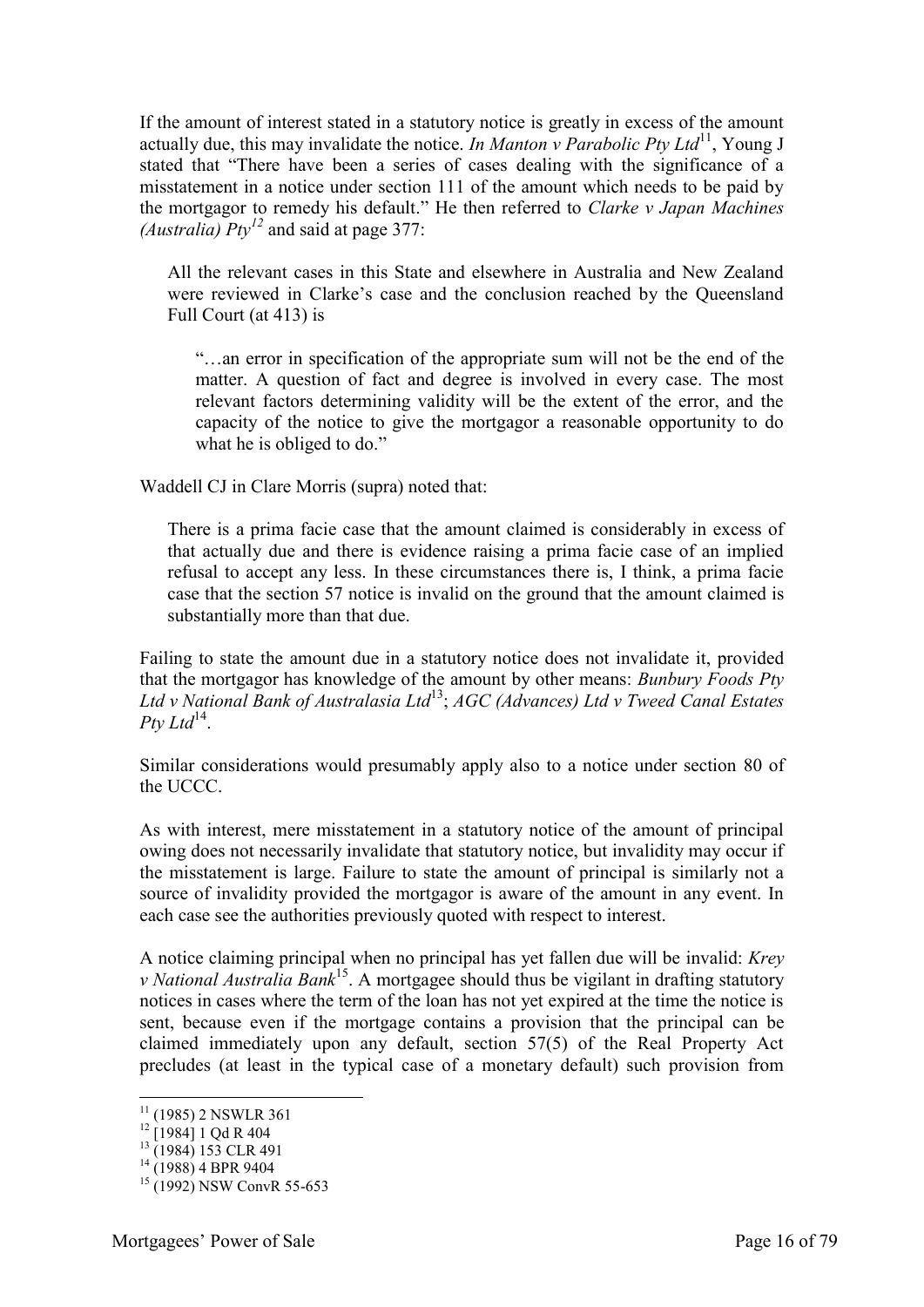taking effect until a section 57(2)(b) notice has been served and run its course unsatisfied; in such a case the mortgagee should not include the principal in the section 57(2)(b) notice, but rather should claim the principal in a separate document sent to the mortgagor after the period of one month has elapsed from service of the section 57(2)(b) notice (assuming that notice has not been satisfied within the one month period).

Similar considerations would also apply to a notice under section 80 of the UCCC.

#### <span id="page-16-0"></span>**ii) Time for rectification of the default**

A statutory notice that provides any shorter time for compliance than period of one month (or such greater period that may be provided in the mortgage) prescribed by section 111 of the Conveyancing Act and section 57 of the Real Property Act is invalid.

A notice giving one month from its date instead of one month from service was held to be invalid by Brownie J in *State Bank of New South Wales v Topfelt Pty Ltd*<sup>16</sup>. His Honour held:

One can find in the books statements to the effect that the words of section 57 (and of analogous provisions, such as section 111 and section 129 of the Conveyancing Act 1919, and of similar provisions in the legislation of other places) are not to be read strictly, but these statements must be read in their contexts, and in the light of the plain legislative objective of giving to mortgagors (or lessees) the opportunity to rectify the relevant breach before the person giving the notice might go on to exercise an extreme remedy…. The notice given by State required Topfelt to pay a specified sum within one month of the date of the notice… but the notice was not served until a few days later, so that it gave Topfelt a shorter period of time than the section permitted, within which Topfelt might remedy its default. It does not seem to me that the decisions going to the validity of a notice claiming an excessive amount, or describing what needs to be done to remedy a default, are precisely to the point involved here, although they shed light on the correct approach.

That approach, His Honour went on to find, was that the shortened amount of time denied the mortgagor the privilege which the legislation gave it, namely a notice giving it a month to obtain and pay over the requisite sum of money. His Honour continued:

Whether a mortgagor complies with a statutory notice is a matter going to the very existence to the power of sale *Carr v Finance Corp of Australia Ltd* (1982) 150 CLR 139 at 151; so that a notice purporting to diminish the rights of a mortgagor, as distinct from overstating the amount said to be due or describing in imprecise but understandable terms the breach of the obligation on the part of the mortgagor required to be remedied, is a notice which does not give to the mortgagor the opportunity which the statute requires the mortgagee to give the mortgagor; and hence that notice does not enliven the power of sale.

<sup>-</sup><sup>16</sup> SC (NSW), unreported, 11 March 1993, BC9302006)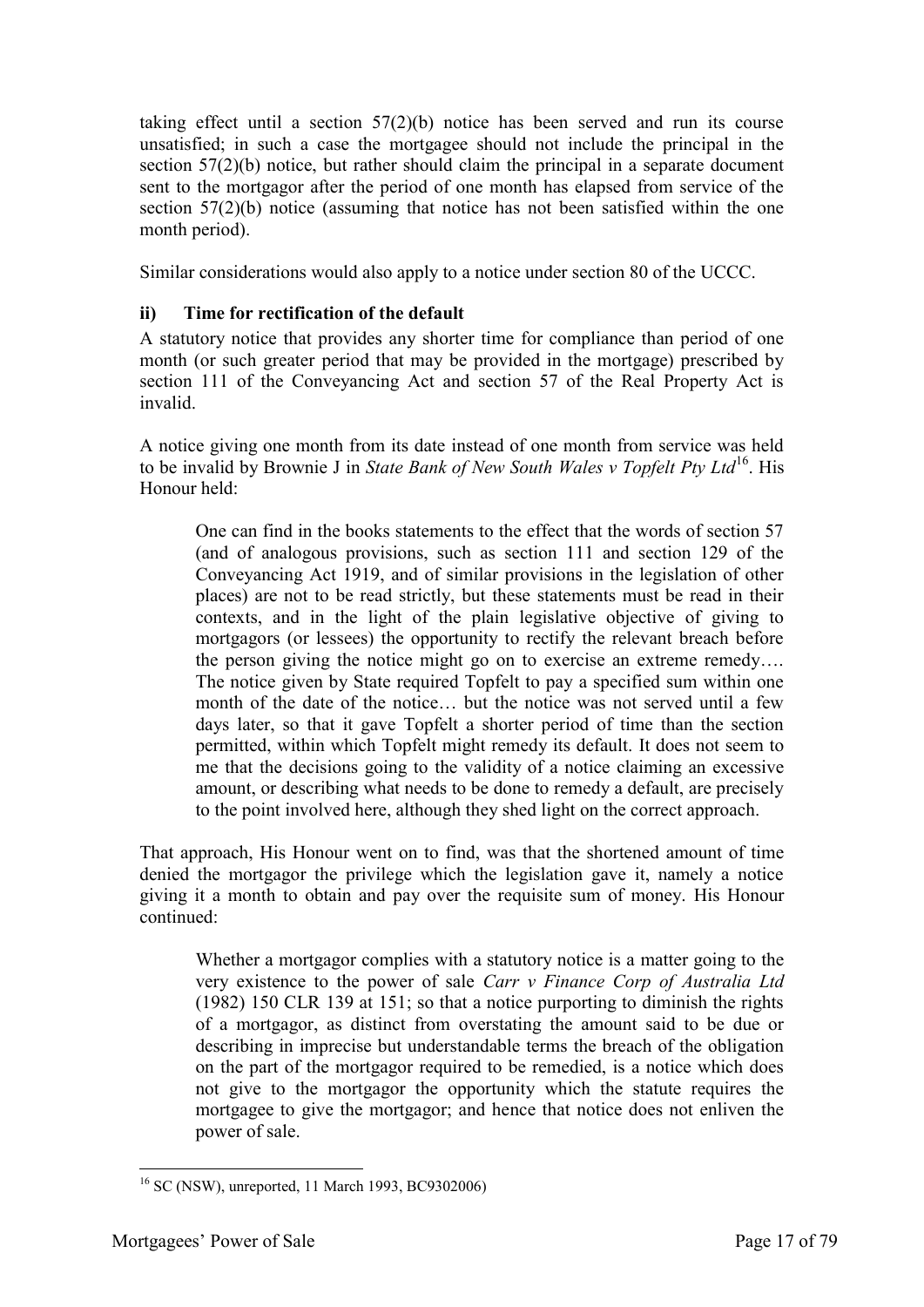The notice under section 80 of the UCCC serves a similar purpose to notices under section 57 and section 111, and thus, presumably, a similar rule would apply to such notices. It should be noted, however, that the statutory period for a section 80 notice is 30 days.

A notice under section 92 of the Conveyancing Act is somewhat different to any of the above notices, as it is not a default notice but rather a three month notice of intent to enforce a mortgage in the circumstances where the mortgagee has previously been content merely to accept periodic interest on an overdue mortgage. There is little law on the operation of this section, with the decision of Master Harrison in *JE & EJ Investments Pty Ltd v Masselos*<sup>17</sup> being one of the few exceptions. Guidance must thus be sought from the more extensive authority on the equivalent New Zealand section, although as Master Harrison notes, the significant differences in drafting between the New South Wales section and the New Zealand section reduce the helpfulness of the New Zealand cases. The Master did not, however, determine the timing point *in JE & EJ Investments*, determining the notice in that case to be invalid on the grounds that it did not use language similar to that appearing in section 92.

In *Wallace McLean Bawden & Partners Nominees Ltd v Fish*<sup>18</sup>, the New Zealand Court of Appeal heard an appeal from a decision of Barker J where his Honour had found that a notice under the New Zealand section (section 90 of the Property Law Act 1952) had been given 1 day too early and was hence invalid. The Court of Appeal agreed with the proposition that the mortgagee was precluded from enforcement until the full three month period had expired, but disagreed with Barker J's calculation of time, finding that the three months notice had indeed been given.

It should be noted that the New Zealand section refers to the need for "three clear months' notice" whilst section 92 uses the expression "three months' notice", which might be argued indicates a less strict attitude towards timing in New South Wales than is the case in New Zealand. Given, however, not only the New Zealand precedent but the analogy that may be drawn with section 52 and section 111 notices, it is more likely than not that the three month period would be seen to be a strict minimum and section 92 notices giving less time would thus be invalid.

The notice period under section 80 of the Code is at the mortgagee's discretion, provided the period is not less than 30 days.

Section 92 of the Conveyancing Act requires the giving of "three months' notice" to the mortgagor, which should be construed as notice of no less than three months duration. Thus notice for more than three months would not invalidate such a notice.

RPA section 57 and section 111 of the Conveyancing Act both specify that a period of "one month" is to be used in notices under that section unless the mortgage specifies a longer period, and thus the specification of a period longer than one month might be considered a defect. Applying the general principles cited previously with respect to defects in such notices, however, such a "defect" in no sense derogates from the

<sup>-</sup><sup>17</sup> (2002) NSW ConvR 58,213

 $18$   $\Gamma$ 19801 1 NZLR 540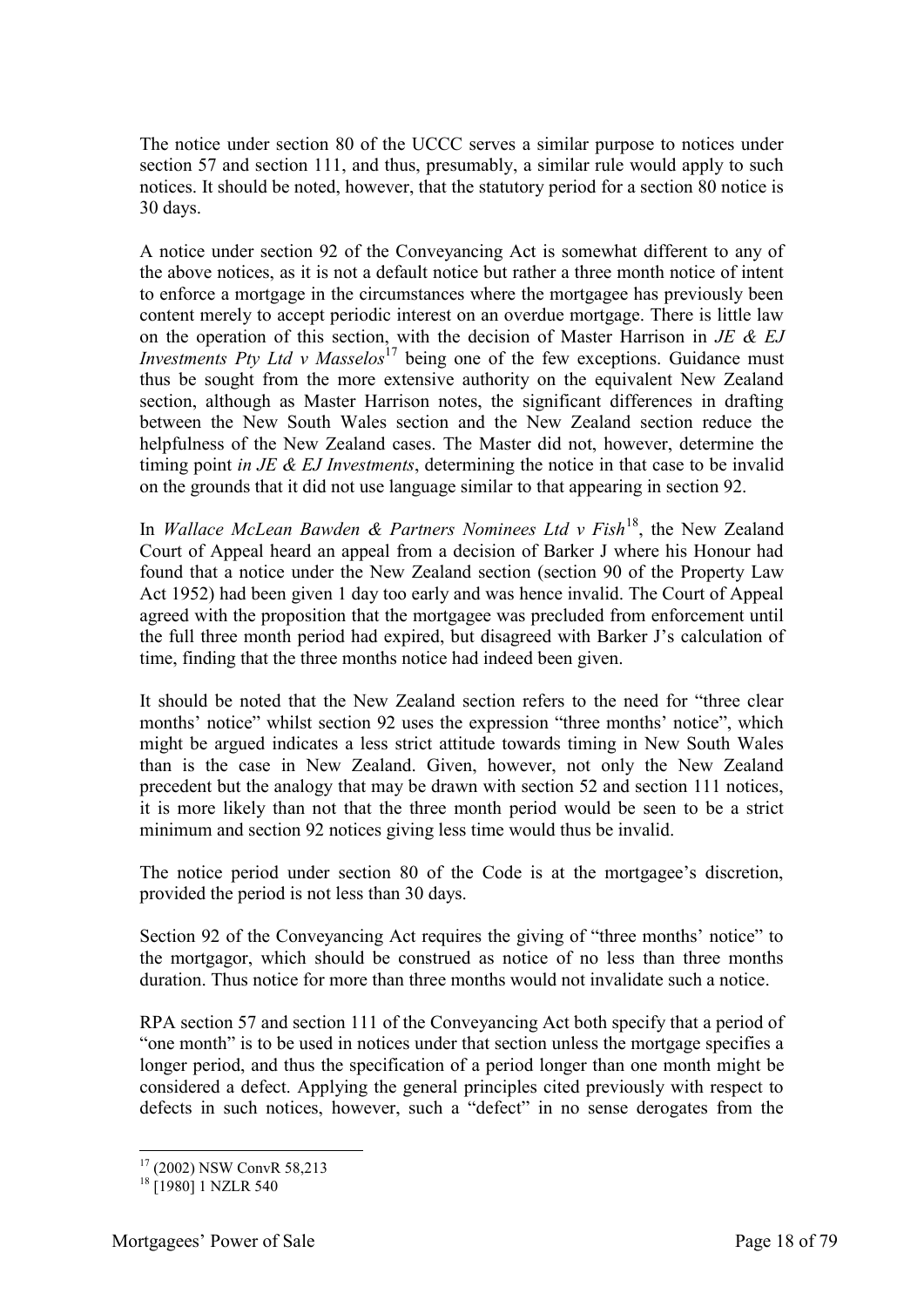debtor's statutory entitlement to have a period of one month to remedy a default, and thus the provision of extra time to the mortgagor over and above the one month statutory period would be unlikely invalidate the notice.

Section  $57(2)(c)$  and section  $11(2)(c)$  permit sale by a mortgagee after a notice is sent provided that "the requirements of the notice are not complied with within the time notified pursuant to subsection 3(d)". Subsection 3(d) in each case involves a notification of a period of one month for the rectification of the default unless the mortgage specifies a period longer than one month, in which case that longer period instead needs to be stated.

As discussed above, a notice wrongly specifying a period greater than that prescribed by subsection 3(d) would be formally defective, but provided that the defect was not to the mortgagor's detriment the defect would not invalidate the notice. Specifying a longer period than prescribed but then seeking to exercise power of sale in accordance with the statutory time period rather than as set out in the notice is potentially highly prejudicial to the mortgagor's interests, as it has the potential to deny the mortgagor his rights to satisfy the default by lulling him into a false sense of security as to the amount of time he has to effect that remedy. It is thus likely that in those circumstances the default notice would be considered invalid.

Advising a mortgagor that he has a longer time to satisfy the mortgagee's requirement than he would otherwise have can also give rise to an estoppel against the mortgagee insisting on its strict rights: see *Barns v Queensland National Bank Ltd*<sup>19</sup>.

In any event, it is strongly arguable that subsection  $2(c)$  is to be construed as allowing the mortgagor the time in the notice rather than the statutory time period, as the subsection refers to the "time notified pursuant to subsection  $3(d)$ "; the emphasis appears to be on the "time notified" as otherwise the provision would presumably have been drafted to refer to the "time prescribed by subsection 3(d)."

For UCCC section 80 notices, the Code only fixes the minimum time to be given in such notices, so if any longer period is specified by the mortgagee then the mortgagee is bound by that period.

## <span id="page-18-0"></span>**2. Service of the notice**

The mode of service of notices under sections 92 and 111 of the Conveyancing Act and section 57 of the Real Property Act is governed by section 170 of the Conveyancing Act, which states that service is valid if effected by any of the following means:

- a) if delivered personally,
- b) if left at or sent by post to the last known residential or business address in or out of New South Wales of the person to be served,
- b1) in the case of a mortgagor in possession or a lessee, if left at or sent by post to any occupied house or building comprised in the mortgage or lease,

<sup>-</sup> $19$  (1906) 3 CLR 925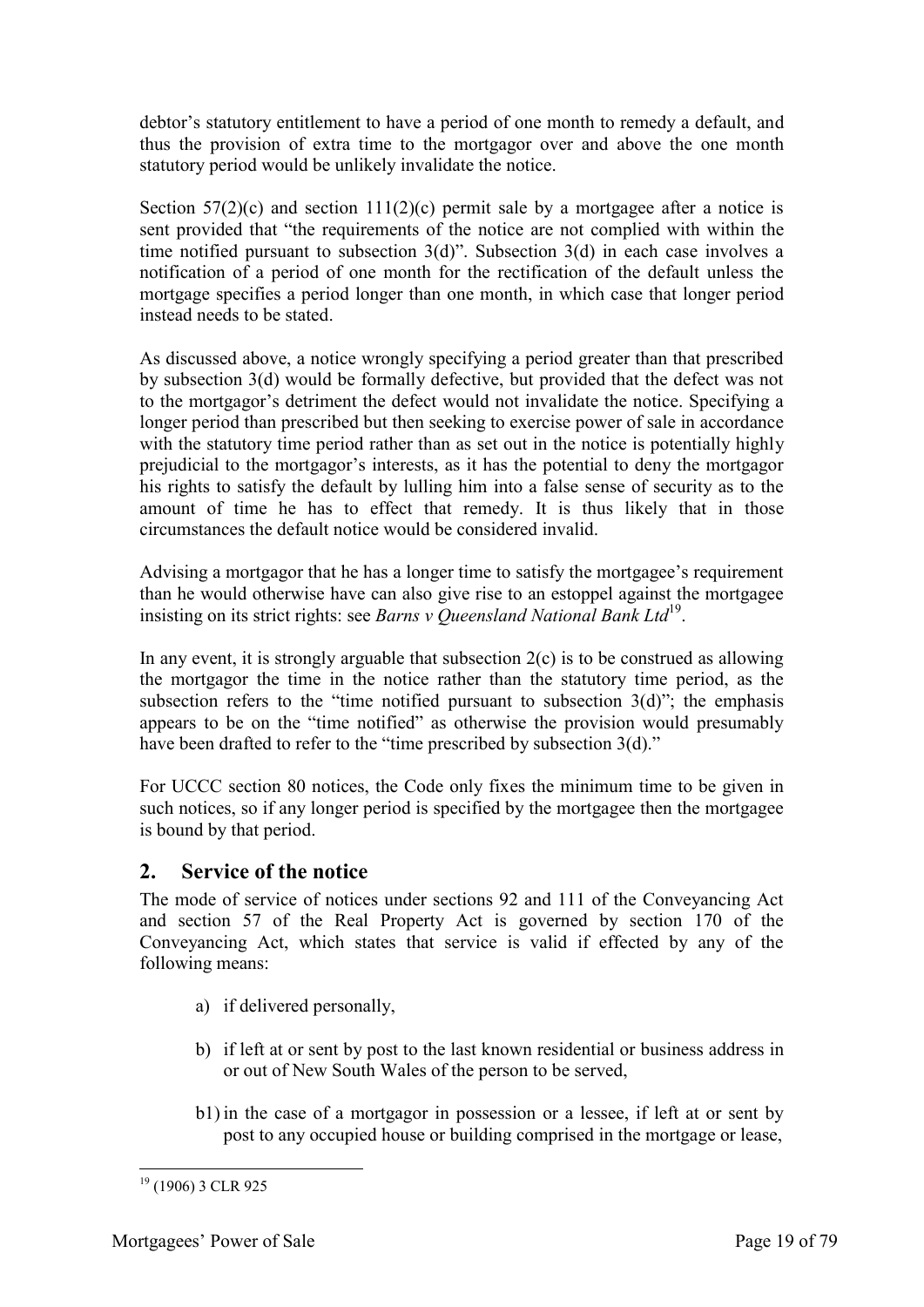- b2) in the case of a mining lease, if left at or sent by post to the office of the mine,
- c) if delivered to the facilities of a document exchange of which the person on whom it is to be served is a member, or
- d) in such manner as the Court may direct.

With respect to notices under section 80 of the Code, section 172 of the Code provides that such notices may be served as follows:

… the notice or other document may be given—

(a) to a natural person—

- (i) by delivering it to the person personally; or
- (ii) by leaving it at, or by sending it by post, telex, facsimile or similar facility to an appropriate address of the person; or
- (b) to a body corporate—
	- (i) by leaving it at the registered office of the body corporate with an officer of the body corporate; or
	- (ii) by sending it by post, telex, facsimile or similar electronic facility to its registered office.

"Appropriate address" is then defined as the address previously nominated in writing by the mortgagor, or, if no such address, the mortgagor's last known (to the mortgagee) place of residence.

Neither section 170 of the Conveyancing Act or section 172 of the Code provide that their provisions shall be the only valid means of service of notices, and they are thus not exclusive of any other means of service. Thus a corporate mortgagor can be served in the fashion set out in section 109X (1) of the Corporations Act, being as follows:

For the purposes of any law, a document may be served on a company by:

- (a) leaving it at, or posting it to, the company's registered office; or
- (b) delivering a copy of the document personally to a director of the company who resides in Australia or in an external Territory; or
- (c) if a liquidator of the company has been appointed—leaving it at, or posting it to, the address of the liquidator's office in the most recent notice of that address lodged with ASIC; or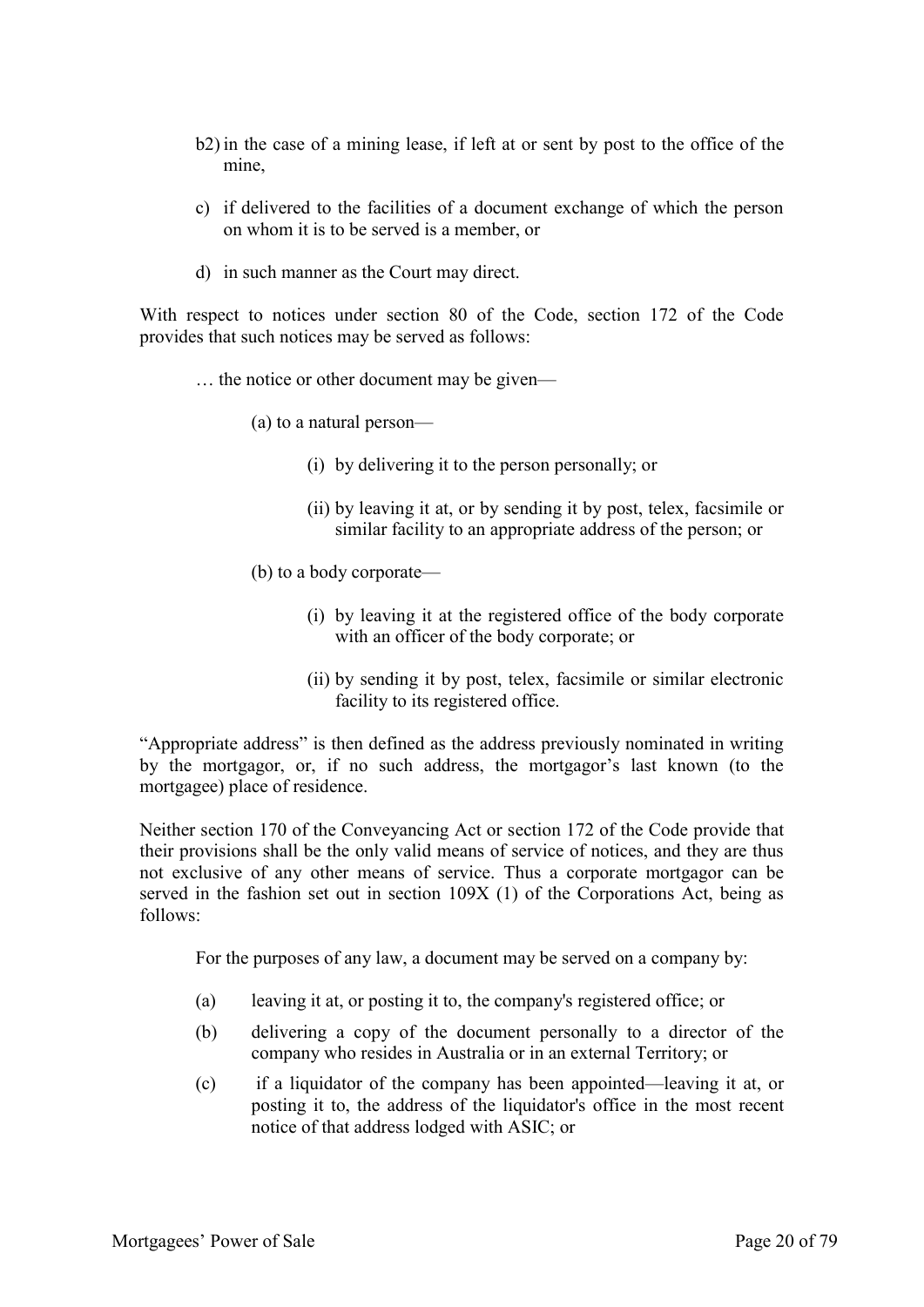(d) if an administrator of the company has been appointed—leaving it at, or posting it to, the address of the administrator in the most recent notice of that address lodged with ASIC.

Any mode of service can be employed provided the notice comes to the attention of the mortgagor and the mortgagee is in a position to prove that fact - see *Senes & Sons Pty Ltd v Carige<sup>20</sup>* .

Section 170 (4) of the Conveyancing Act provides with respect to the mode of service of notices under that Act and section 57 of the Real Property Act set out in section 170 (1):

This section applies only if and so far as a contrary intention is not expressed in any instrument, and shall have effect subject to the provisions of such instrument.

Thus a mortgage or other agreement can, by its terms, vary the mode of service of such notices as is seen fit.

As previously noted, section 169 of the Code prevents contracting out of the provisions of the Code. Thus the mortgage cannot vary the permissible means of service of a section 80 notice.

### <span id="page-20-0"></span>**3. Proof of service**

The onus of proof that a default notice was served lies with a mortgagee (assuming that the mortgagee needs to plead that fact in order to obtain the desired relief, for example if the mortgagee needs to demonstrate that it has validly accelerated the repayment of principal). In the case of notification by letter, however, in order to discharge its onus, the mortgagee needs only to demonstrate that the letter in question was correctly addressed, stamped and then posted; in such a case it is then presumed that the letter was received unless evidence is adduced by the intended recipient demonstrating otherwise, a mere failure by the intended recipient to recall receipt being insufficient evidence in this regard: see *Cushing v Lady Barkly Gold Mining*   $Co^{2I}$ .

If a notice is returned to sender, this fact is sufficient to rebut the presumption that the letter has been received by the intended recipient.

The modes of service specified in section 170 of the Conveyancing Act and section 172 of the Code involving service on the "last known" or "appropriate" address do not require the mortgagee to have any belief that the mortgagor still resides at the address in question or even that a notice served on such an address will ever come to the mortgagor's attention.

If the mortgagee is relying on section  $170(1)(b1)$  and is serving a notice on an occupied building subject to the mortgage, this is only effective service if there is a "mortgagor in possession". This expression does not, however, connote the need for

<sup>-</sup> $20$  (1967) 70 SR (NSW) 95

 $^{21}$  (1881) 9 VLR (Eq) 108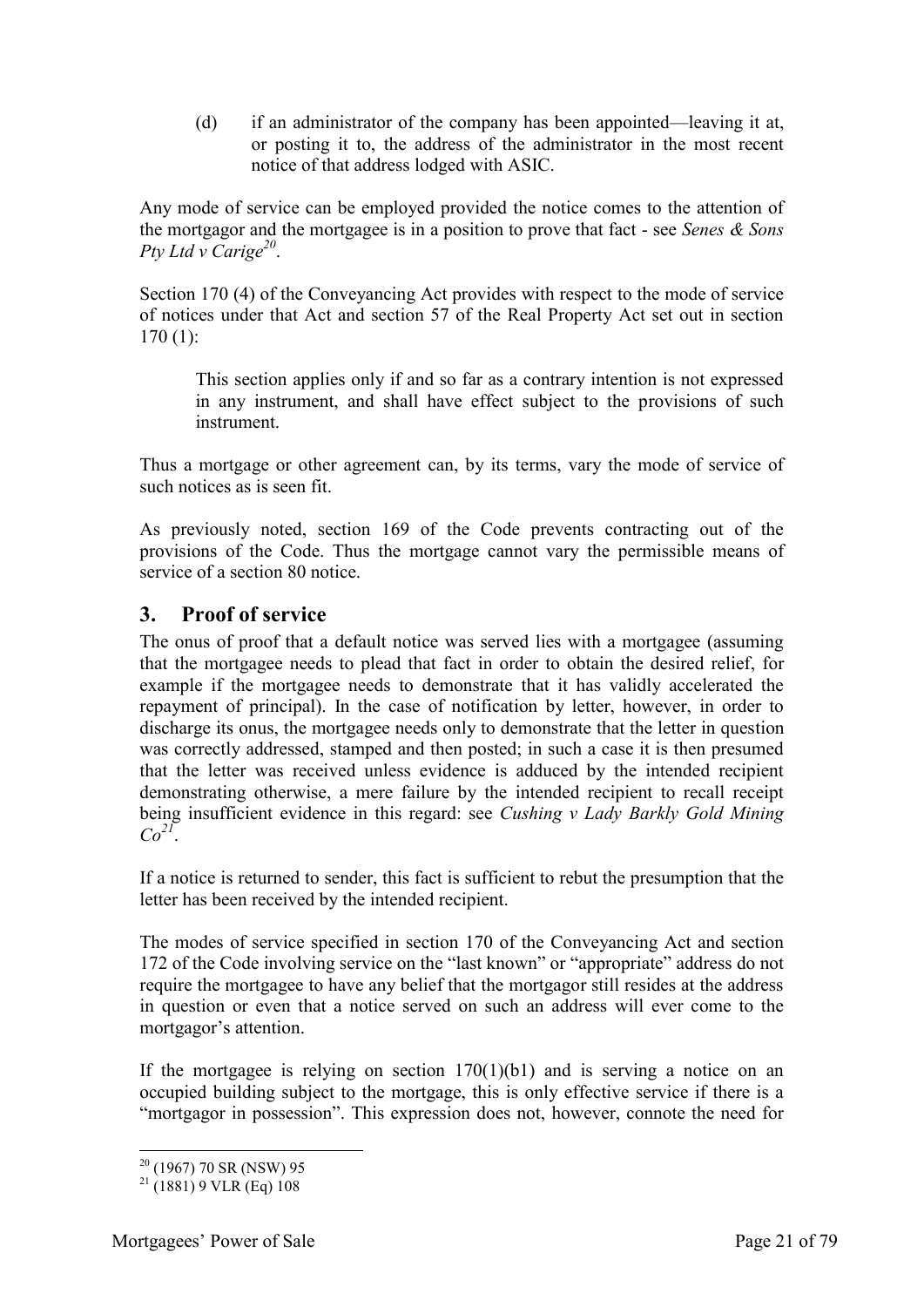actual occupation of the premises by the mortgagor, but rather refers to mortgaged premises of which the mortgagee has not yet taken possession.

Personal service is stated to be an acceptable mode of service under both section 170 of the Conveyancing Act and section 172 of the Code. Even if a mortgage expressly forbade personal service as a mode of delivery of notices (which would be a strange provision indeed to include in a mortgage), it is likely that personal service would nonetheless be valid given that service can be validly effected by any means provided the notice can be proved to have come to the actual attention of the intended recipient (*Senes & Sons Pty Ltd v Carige*<sup>22</sup>) and personal service involves the document coming to the recipient's attention as a matter of course.

## <span id="page-21-0"></span>**4. Waiver of notice by mortgagee**

If a mortgagee, either expressly or by implication, makes a clear and unequivocal representation to a mortgagor that the mortgagee does not intend to rely on a notice, and the mortgagor, in reliance upon the representation, acts on the representation to the mortgagor's potential detriment if the representation is false, then the mortgagee is considered to have waived the notice and is thereby estopped from alleging that the notice has been given: see *Barns v Queensland National Bank Ltd<sup>23</sup>* .

## <span id="page-21-1"></span>**5. Waiver of notice by mortgagor**

A mortgagor may waive the mortgagor's right to complain about the non-service or the defectiveness of a notice in a manner similar to the circumstances in which a mortgagee can waive its rights - the mortgagor makes a representation which the mortgagee relies upon to its potential detriment: see *Paterson v McNaghten<sup>24</sup>*. This can be of benefit to a mortgagee in so far as if a mortgagor waives the mortgagor's right to contest the validity of a notice, the mortgagor is then estopped from relying on the invalidity of the notice in any subsequent proceedings in which that invalidity might otherwise have been an issue.

## <span id="page-21-2"></span>**6. Lifespan of a notice under section 57(2)(b) of s111**

If power of sale has arisen, the power of sale continues notwithstanding any sale contracts entered into which are not completed: see *United Hand-in-Hand and Band of Hope Co v National Bank of Australasia*<sup>25</sup> .

## <span id="page-21-3"></span>**7. Who needs to be served with the notice**

Section 7 of the Conveyancing Act defines "mortgagor" as follows:

"Mortgagor" includes any person from time to time deriving title to the equity of redemption under the original mortgagor, or entitled to redeem a mortgage, according to the person's estate, interest, or right in the mortgaged property.

Thus whenever a notice under that Act needs to be served on a mortgagor, it must be served on all mortgagors.

 $22$  (1967) 70 SR (NSW) 95)

<sup>&</sup>lt;sup>23</sup> (1906) 3 CLR 925

 $^{24}$  (1905) 2 CLR 615

 $25(1877)$  3 VLR (E) 61 at 70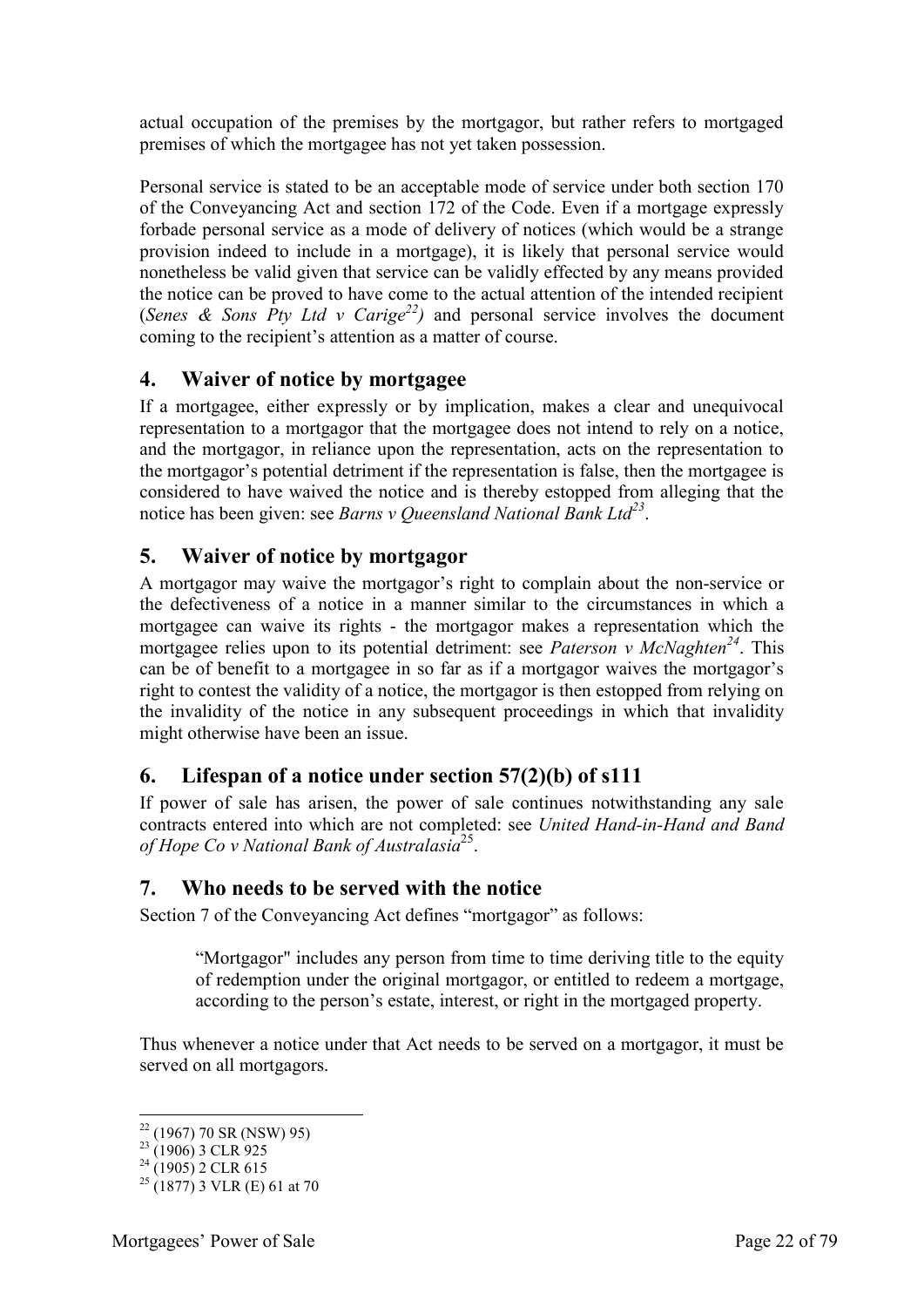Section 3 of the Real Property Act defines "mortgagor' in different terms:

"Mortgagor"—The proprietor of land or of any estate or interest in land pledged as security for the payment of a debt.

This definition, however, still requires all mortgagors to be served, as the mortgagors are collectively the proprietor of the security.

As for the UCCC, the only definition of "mortgagor" in Schedule 1 is:

"Mortgagor" includes a prospective mortgagor.

This definition is quite unhelpful. Prudence would dictate that the same interpretation is accorded to "mortgagor" as under the other Acts, and all mortgagors are served.

There is no requirement under section 57, section 92 or section 111 for any borrowers or guarantors to be served with a notice under those sections (unless, of course, such persons are also among the mortgagors).

Section 80 of the Code does not require notices to mortgagors under section 80(2) to be served on borrowers or guarantors, but as previously stated there is an additional precondition under section 80(1) to commencing enforcement proceedings against a debtor that a notice be sent not only to the debtor but to the guarantors. Thus if the mortgagor is the principal debtor and a combined default notice under subsections (1) and (2) is being sent, the guarantors would also need to be served with it.

RPA section 57(2)(b1) provides as follows:

- b1) where a notice is required to be served under paragraph (b), a copy of that notice has been served (in the manner authorised by section 170 of the Conveyancing Act 1919 ) on:
	- i) each mortgagee, chargee or covenant chargee (if any) of the land mortgaged or charged under a registered mortgage, charge or covenant charge which has less priority than that of the person intending to exercise the power of sale, and
	- ii) each caveator (if any) who claims as an unregistered mortgagee or chargee to be entitled to an estate or interest in the land mortgaged or charged

Thus with respect to a  $57(2)(b)$  notice, a copy must be served on subsequent registered mortgages and charges and those unregistered mortgagees and chargees who have lodged a caveat. There is no requirement to serve prior registered mortgagees.

With respect to section 111 notices, section 111(2)(b1) of the Conveyancing Act reads: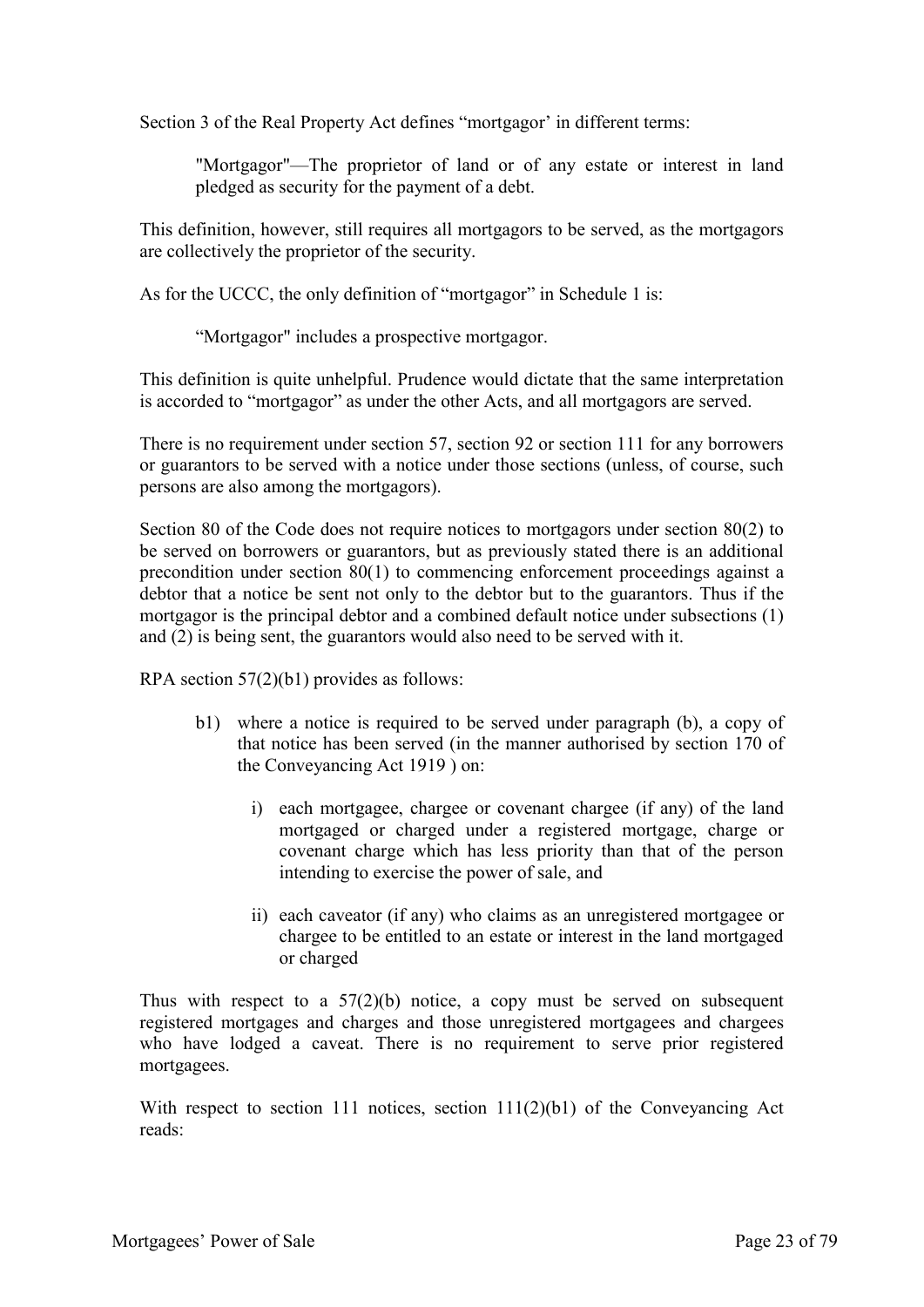where a notice is required to be served under paragraph (b), a copy of that notice has been served (in the manner authorised by section 170) on each mortgagee or chargee (if any) under a mortgage or charge to which the land is subject, registered in the General Register of Deeds (other than the mortgagee or chargee intending to exercise the power of sale)

As mortgages over Real Property Act land cannot be registered in the General Register of Deeds (see section 184 of the Conveyancing Act), section 111(2)(b1) is meaningful only in relation to Old System land. Equitable mortgagees seeking to serve notices under section 111 should instead, for the sake of prudence, serve those notices in the same fashion as section 57 notices (and in any event, such notices are usually referred to as being pursuant to both section 57 and section 111).

With respect to service of section 92 notices, there is no requirement to serve any person other than the mortgagor.

Section 80 notices need to be served on the mortgagor, and on any guarantor. There is no requirement to serve the notice on any other mortgagees or chargees.

No consequences are prescribed by the RPA or the Conveyancing Act for failure by a mortgagee to serve a default notice on a subsequent mortgagee or chargee. Thus failure to serve does not necessarily lead to any right to stop a mortgagee auction by the mortgagor. Failure to serve may be a basis for an injunction to stop the sale if a subsequent mortgagee wished to remedy the default itself, but was denied the opportunity to do so by lack of notice of the default.

In any event, an allegation of failure to serve a default notice will not necessarily lead to the granting of an injunction to stop a sale. In *Dalton v Latrobe Capital and Mortgage Corporation Ltd*<sup>26</sup> a mortgagor applied to the Supreme Court of Victoria for an injunction to stop a proposed mortgagee auction on the basis that the statutory default notice had not been served, although this was disputed by the mortgagee. Habersberger J was inclined to accept that service had occurred, but stated that he may nonetheless have granted the application if it were not for the fact that the mortgagor would have a cause of action in damages against the mortgagee. Thus the availability of an alternative remedy in damages was found to be an important factor in the balance of convenience, the weighing of which resulted in the injunction being refused.

If a corporate mortgagor is deregistered, it ceases to exist, and all its property immediately vests in ASIC (see section 601AD of the Corporations Act). This means that service of notices on deregistered companies is ineffective.

If, however, the company is subsequently reinstated, section 601AH provides that the company is deemed always to have been in existence as if the deregistration had never occurred. This has the effect of retrospectively validating any act during the deregistration period that would otherwise have been ineffective due to the company's non-existence, except to the extent the court orders otherwise: see eg *Video* 

<sup>-</sup><sup>26</sup> [2004] VSC 318, BC200405499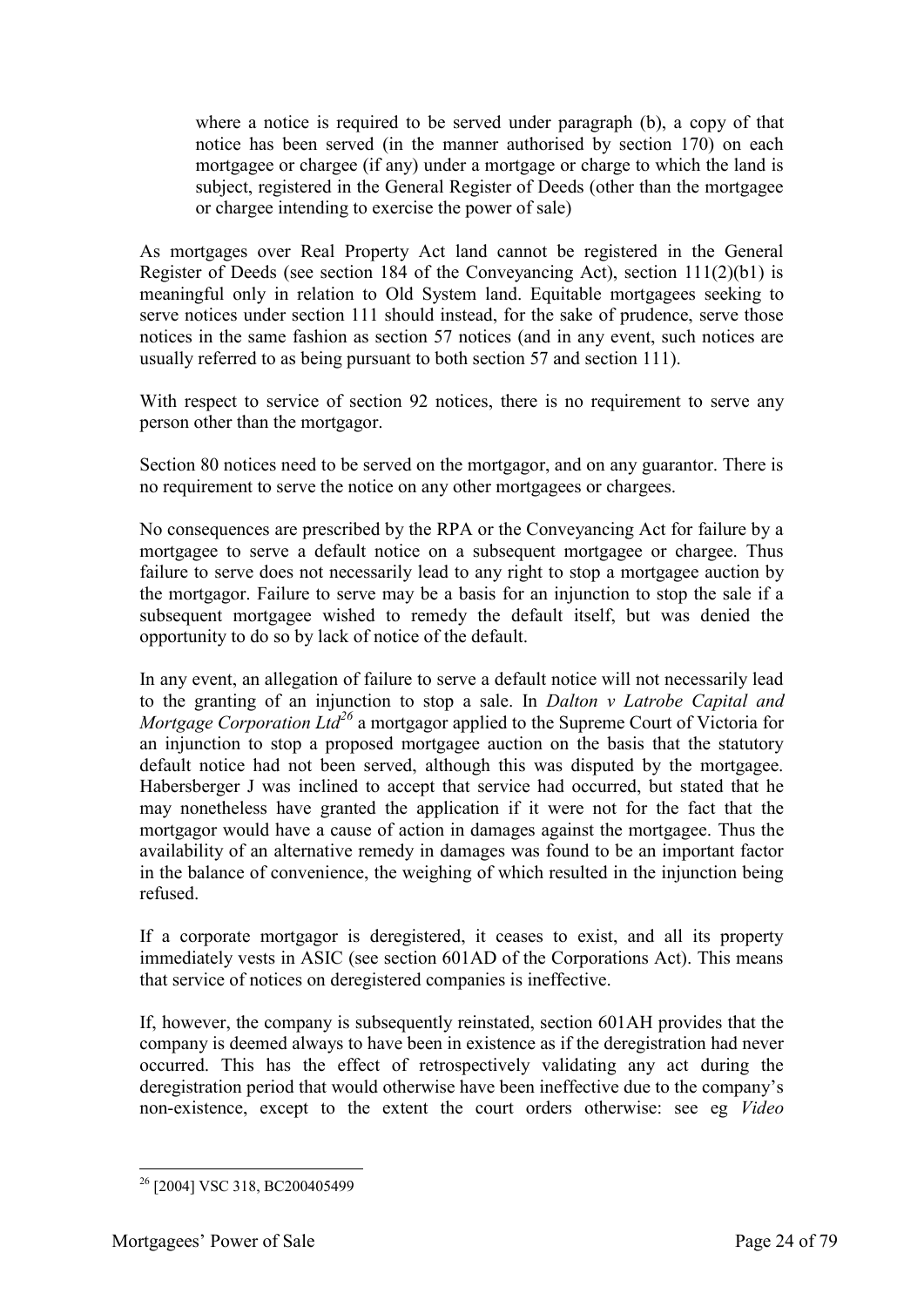*Excellence Pty Ltd v Cincotta*<sup>27</sup>. Thus if a default notice was served on a company whilst deregistered, the notice would be invalid at the time, but subsequent reinstatement would then retrospectively validate the service, causing it to be effective from the date of service (not merely the date of reinstatement).

Creditors of a deregistered company may move for reinstatement of the debtor company to facilitate action against it, and this is probably the best course for a mortgagee in the case of a deregistered mortgagor.

Service of a default notice when a mortgagor is deregistered could be effected upon ASIC as the new owner of the property, but if that was done reinstatement of the mortgagor company would then invalidate that service (given the deemed continued existence of the company) unless the court reinstating the company made an order validating that service.

### <span id="page-24-0"></span>**8. Consequences of a failure to give proper notice**

Failure to serve a proper section 57/111 notice (in a case where service of such notice has not been effectively dispensed with) means that the mortgagee cannot sell the security and cannot invoke any acceleration clause in the mortgage. The failure has no impact on the mortgagee's ability to take possession of the land, absent any terms of the mortgage imposing a notice requirement for possession - see *Long Leys Co Pty Ltd v Silkdale Pty Ltd<sup>28</sup>* .

In a case where a mortgagee is suing for a money judgment for principal accelerated by reason of a default, the notice needs to be served more than one month prior to the commencement of proceedings so that the benefit of the acceleration clause can be pleaded, as proceedings are defective if their cause of action is not complete at the date of commencement, even if the cause of action becomes complete at a later date: *Baldry v Jackson<sup>29</sup>*. It is possible, however, to cure such a defect by later amending the Statement of Claim after a later-served default notice expires to plead that expiry, and the claim is then treated as having been made at the date of amendment (see Civil Procedure Act section 64), although prior to such an amendment the proceedings are liable to be struck out as being improperly commenced.

Failure to serve a section 92 notice means that "the mortgagee shall not be entitled to take proceedings to compel payment of the [outstanding principal] sum, or for foreclosure, or to enter into possession, or to exercise any power of sale" with respect to the security. As noted above, this notice should be served and expire prior to commencement of proceedings.

Failure to serve a section 80 notice means that the mortgagee "must not begin enforcement proceedings against a mortgagor to recover payment of money due or take possession of, sell, appoint a receiver for or foreclose in relation to property subject to a mortgage".

<sup>-</sup><sup>27</sup> (1998) 44 NSWLR 742

 $^{28}$  (1991) 5 BPR 11,512

 $^{29}$  [1976] 2 NSWLR 415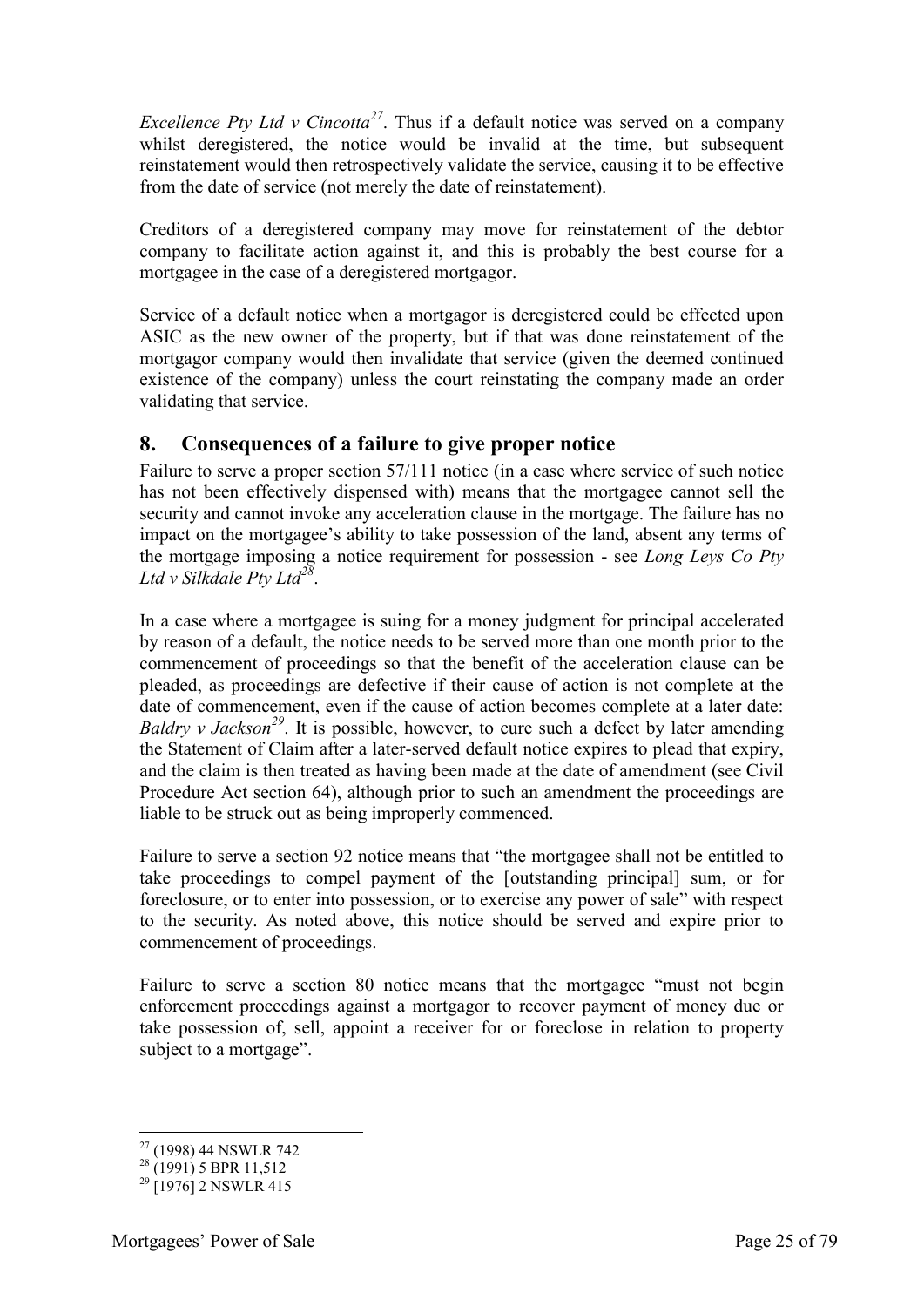In the case of a bona fide mortgagee sale (at least as far as the purchaser was concerned) to a third party for value, the doctrine of indefeasibility of title arising out of RPA section 42 would prevent the bona fide purchaser from being deprived of title to the land after the transfer to the purchaser had been registered. Even if fraud had occurred on the part of the mortgagee, this would not be fraud by the bona fide purchaser, nor would the mortgagor have any personal equity against the innocent purchaser so as to avoid indefeasibility by relying on a personal right.

If a mortgagor was not served with a statutory default notice to which he was entitled, the mortgagee would be liable to the mortgagor for damages for breach of the express or implied terms of the mortgage to serve notices in accordance with the relevant legislation. The quantum of damages depends on the difference between the mortgagor's position had he been served with the notice and the actual position the after the non-service of the notice. If the evidence is that the mortgagor would not have rectified the default even if he had received the notice, then the mortgagor's damages would be purely nominal as no actual loss has occurred. If the evidence showed the mortgagor would have rectified the default within the notice period, then the mortgagor would be able to recover his financial loss resulting from the wrongful sale. This would include not only the additional penalty interest and mortgagees' costs that the mortgagor had been forced to bear, but also any loss resulting from the difference between the sale price at mortgagee sale and the market value of the security sold in happier circumstances. The mortgagor might also have suffered consequential losses, such as removal and accommodation expenses occasioned by the need to vacate the security and live elsewhere. The wrongful sale might also have a flow-on effect by causing the mortgagor to fall into default with other lenders and thus suffer further financial loss which may be recoverable as damages.

Although the Registrar-General was once obliged by the Real Property Act to satisfy himself by way of statutory declaration that default had occurred under a mortgage before registering a transfer by a mortgagee in the nature of a sale, section 59 of that Act no longer contains such an obligation (it was removed by an amendment to the Act in 1930). Nevertheless Registrar-General still has a general duty not to register instruments when there is some reason for him to believe that the transaction giving rise to the instrument is invalid (see *Re Douglas<sup>30</sup>*). Thus although the Registrar-General will not normally require proof of service of a default notice prior to registration of the mortgagee's transfer, there may arise some cases in which the Registrar-General could properly require proof of such service.

## <span id="page-25-0"></span>**9. Time under notice**

RPA section 57(3)(d) requires a section 57 notice to notify that "unless the requirements of the notice are complied with within one month after service of the notice" power of sale may be exercised. Section 111(3)(d) of the Conveyancing Act contains identical words. Time thus runs from the date of service, and notices should state this so that there can be no argument raised that a period of time less than the statutory 1 month period is being allowed because the date stated in the notice is a date prior to the date of service.

<sup>30</sup> (1928 29 SR (NSW) 48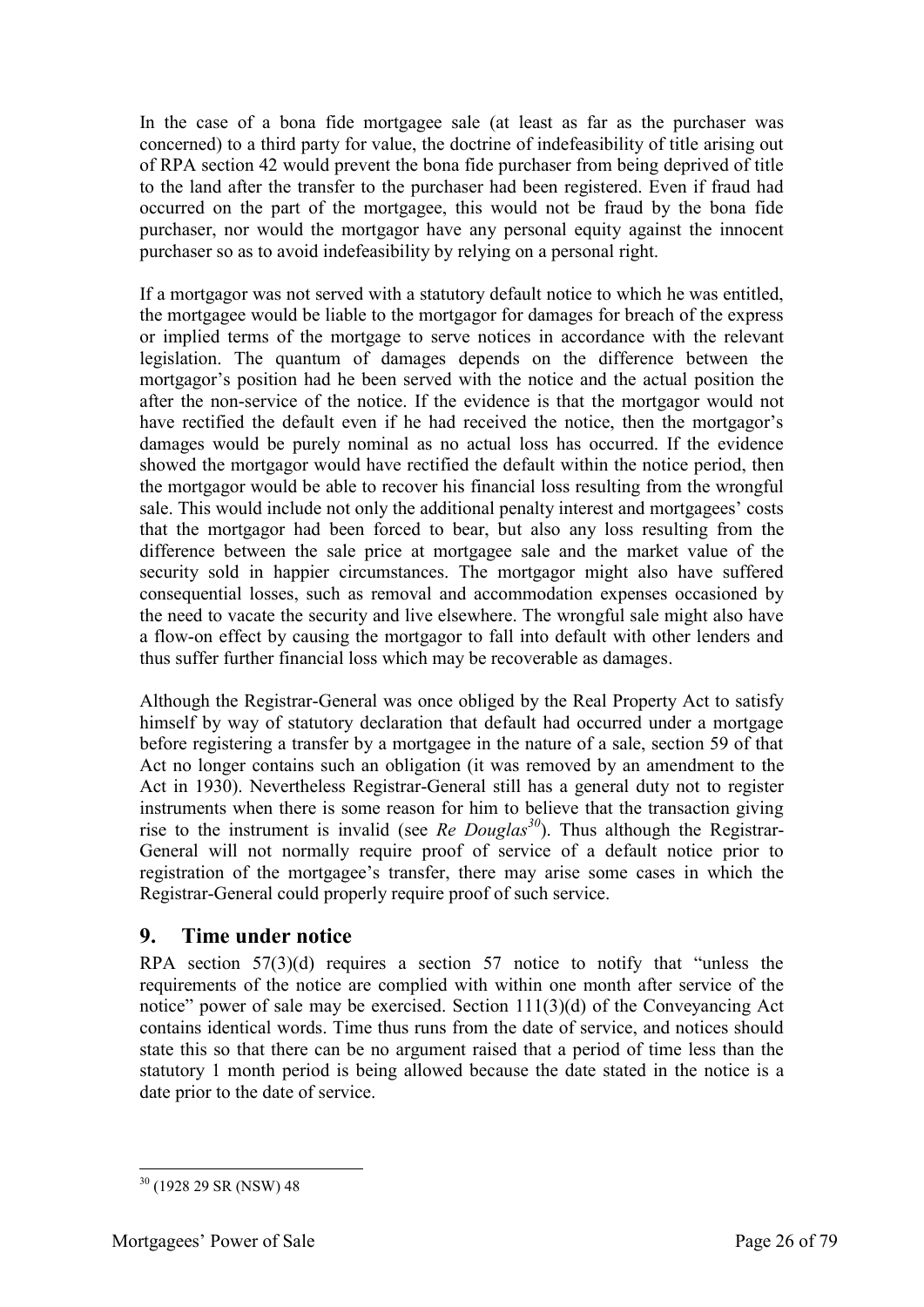Subsections (1)(a) and (2)(a) of section 80 of the Consumer Credit Code refer to the provision of a 30 day period "from the date of the notice". Taken on its own, this could be interpreted as being the date of drafting of the notice. However, given the fact that the equivalent sections of the RPA and Conveyancing Act require the period to run from service, and given the fact that having time run from the date stated in the notice would mean that the Code could be effectively circumvented by a mortgagee only serving a notice just as the 30 day period was expiring, section 80 should be construed as referring to a 30 day period from service of the notice.

The only provision which relates to a presumed date of service is section 170(1A) of the Conveyancing Act, which provides:

In the case of service by delivery to the facilities of a document exchange, the notice is, unless the contrary is proved, to be taken to have been served on the second business day following the day of delivery of the notice to those facilities.

In relation to notices sent by post, section 160(1) of the Evidence Act raises a presumption in the following terms:

It is presumed (unless evidence sufficient to raise doubt about the presumption is adduced) that a postal article sent by prepaid post addressed to a person at a specified address in Australia or in an external Territory was received at that address on the fourth working day after having been posted.

It should be noted that the above provisions raise no more than rebuttable presumptions. Thus if the mortgagor leads evidence that a notice took seven business days to be delivered, the mortgagee will not be able to rely on the statutory presumptions.

#### <span id="page-26-0"></span>**10. Non-monetary defaults**

Section 58A of the Real Property Act permits the mortgagee to contract out of compliance with the notice provisions of section 57 in cases of non-monetary defaults, but otherwise voids any attempt to dispense with notice. The section reads as follows:

58A Dispensing with notice or lapse of time

- (1) Any notice or lapse of time prescribed by section 57 (not being notice or lapse of time relating to default in the payment, in accordance with the terms of the mortgage or charge, of any principal, interest, annuity, rentcharge or other money) may, by agreement expressed in the mortgage or charge, be dispensed with, and in such case section 58 shall operate as if no notice or lapse of time were thereby required.
- (2) This section does not apply to covenant charges but applies to mortgages and charges made before or after the commencement of the Real Property (Amendment) Act 1976 and, to the extent to which an agreement dispensing with notice or lapse of time expressed in such a mortgage or charge is not authorised by subsection (1), the agreement has no force or effect.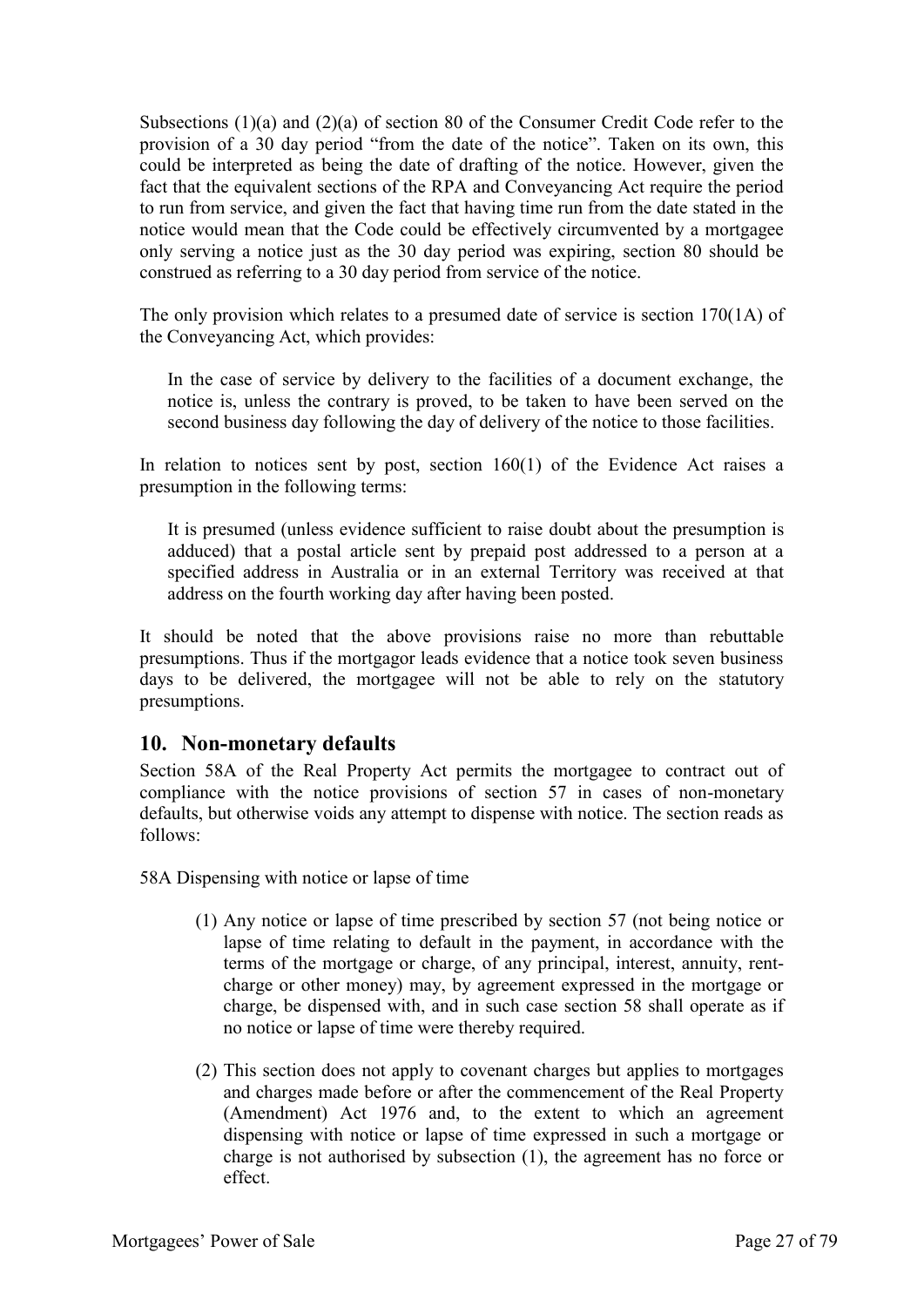Thus if a default is non-monetary and the mortgage provides that notice is dispensed with in the case of such defaults, there is no need to serve a section 57 notice.

In *Topfelt Pty Ltd v State Bank of New South Wales Ltd<sup>31</sup>*, the mortgagor induced the mortgagee to enter into the mortgage by representing the intended security land was vacant. The mortgagor later defaulted. The mortgagee served a section 57(2)(b) notice, then entered into a contract for sale of the land. No possession proceedings were commenced prior to contract as the mortgagee believed the land to be vacant, but after exchange of contracts the mortgagee discovered the truth and commenced those proceedings. The mortgagor then challenged the mortgagee's power of sale, and claimed that the 57(2)(b) notice was defective.

At first instance the notice was found to be defective and invalid, but as the mortgagor's misrepresentation was also a "default" under the terms of the mortgage, as such a default was a non-monetary default, and as the need to serve a default notice with respect to a monetary default had been dispensed with in accordance with RPA section 58A by the terms of the mortgage, the mortgagee did not need to serve a section 57(2)(b) notice to obtain a power of sale.

The mortgagor then appealed, its principal argument being that power of sale could only arise from a default that could be remedied, and that as a pre-contractual misrepresentation could not be remedied it could not give rise to a power of sale. The mortgagor, in making this argument, relied on the language used in RPA section 57(3), whereby a notice is sent requiring a default to be remedied.

The Court of Appeal rejected the mortgagor's argument, finding that the Real Property Act did not draw a distinction between breaches able and unable to be remedied. The Court found also that it was arguable, citing *Batson v De Carvalho<sup>32</sup>* , that the breach could have been remedied by evicting the lessee from the security thus causing "the consequences of the breach by misrepresentations" to be remedied. The appeal was thus dismissed.

In *Bevham Investments Pty Ltd v Beloot Pty Ltd<sup>33</sup>*, the High Court determined that the failure of the mortgagor to pay rates and taxes as they fell due was, under the mortgage the Court had before it, a monetary breach, and therefore a section 57(2)(b) notice had to be given before power of sale would accrue to the mortgagee.

In *Commonwealth Bank of Australia v Tugvale Pty Ltd<sup>34</sup>*, James J had before him a case involving the failure of a mortgagor to keep buildings on the security insured, which failure was a breach of the mortgage. His Honour distinguished *Bevham* and instead followed an earlier Court of Appeal decision, being *Morrisey v Bright<sup>35</sup>*. His Honour found that a covenant to insure was not a covenant "which is in terms a covenant to pay monies" (p 59,932). By this expression his Honour presumably meant that although effecting insurance almost inevitably involves the payment of money by

<sup>31</sup> (1993) NSW Conv R 55-676

 $32$  (1948) 48 SR (NSW) 417

<sup>&</sup>lt;sup>33</sup> (1982) 149 CLR 494

<sup>&</sup>lt;sup>34</sup> [1993] NSW ConvR 59,928

 $35$  [1978] 2 NSWLR 1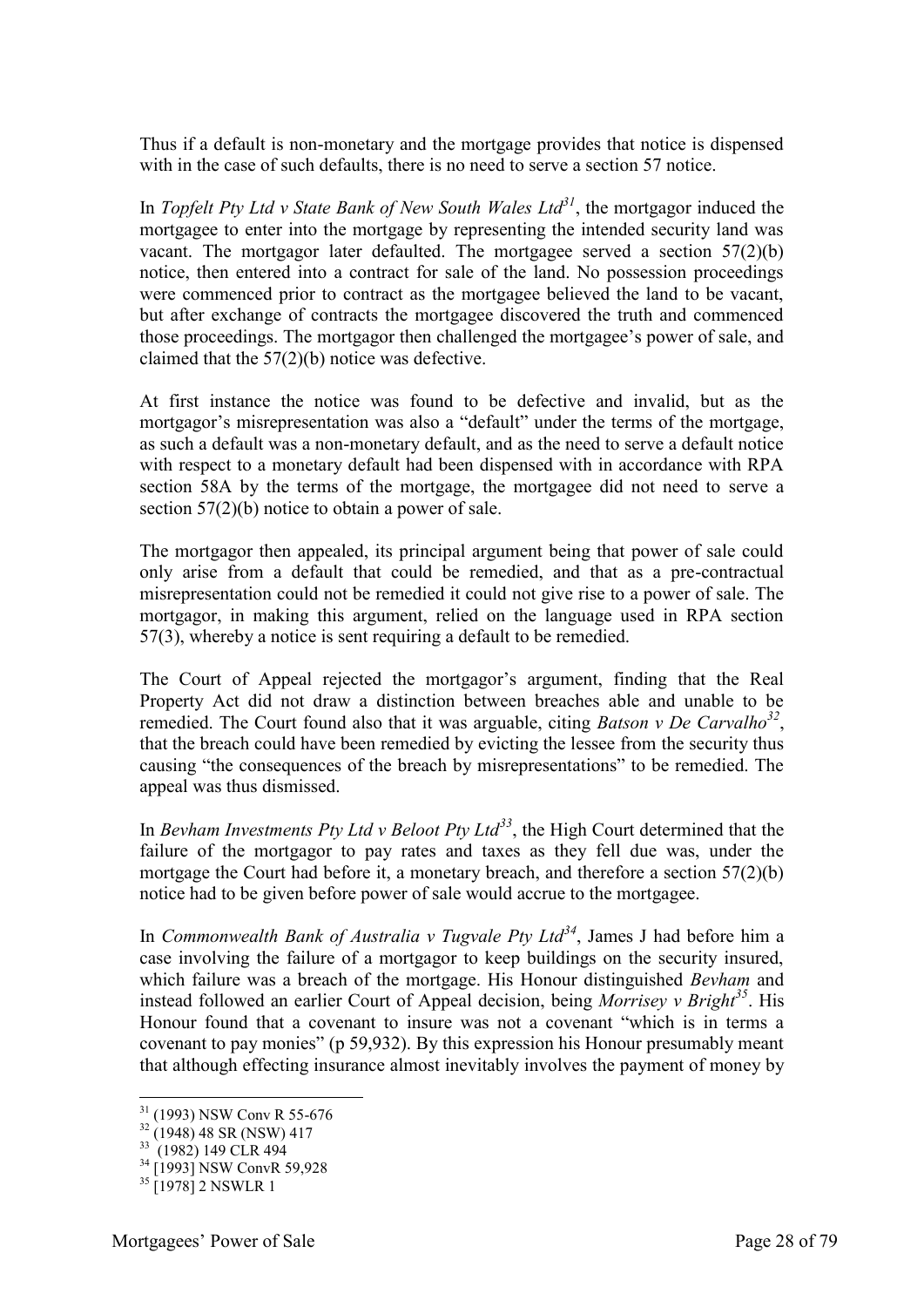the mortgagor, the obligation as stated under the mortgage was not expressly to pay money but rather to effect insurance.

The distinction between covenants to pay money and non-monetary covenants seems to be a very narrow one. Although it has been said that as a general rule, flowing from *Tugvale*, failure to insure is a non-monetary breach, one could readily imagine a mortgage that required the mortgagor to pay all insurance premiums being construed as a case of a monetary breach, following *Bevham*. In the circumstances, the nature of the breach would depend upon the words of the mortgage in question in each case.

# <span id="page-28-0"></span>**D. Compliance with notices by the mortgagor**

RPA section 57(4) provides:

Where a notice is served under subsection (2) (b) and the requirements of the notice are complied with within the time applicable to the notice under subsection (3) (d), the default to which the notice relates shall be deemed not to have occurred.

Section 111(4) of the Conveyancing Act is in identical terms.

The subsections do not limit the deeming provision in any way, and thus if the default is rectified within the period specified by a section 111 or section 57 notice, then presumably the default is deemed for all purposes not to have occurred at all. That would mean that if proceedings had been commenced by the mortgagee in reliance upon that same default, they would need to be discontinued as the default would now be deemed not to have happened.

There is no equivalent provision with respect to section 92 of the Conveyancing Act of section 80 of the Code. Payment under a section 92 notice should have the effect of discharging the mortgage. Payment under a section 80 notice means simply that the mortgagee cannot rely on that notice to ground any form of enforcement action.

RPA section 57(5) prevents a mortgagee taking advantage of an acceleration clause until a notice under that section has been issued and expired (assuming issue of the notice has not been effectively dispensed with under section 58A). Section 111(5) of the Conveyancing Act is in identical terms.

In the Court of Appeal decision of *Turnbull v National Mutual Royal Bank Ltd<sup>36</sup>*, it was found that section 57(5) of the Real Property Act's restriction on the effect of a "covenant, agreement or condition" accelerating repayment of principal was restricted to terms of the mortgage itself, and did not extend to other agreements between the mortgagor and mortgagee. Rolfe J later applied *Turnbull* in *Natwest Markets Australia Ltd v Mannix<sup>37</sup>* .

It follows that if the mortgagee and mortgagor enter into a separate agreement, such as a Loan Agreement that does not form part of the mortgage, whereby the outstanding principal accelerates immediately upon default without the need for any

<sup>-</sup><sup>36</sup> (1991) 5 BPR 11,887

 $37(1995)$  7 BPR 14.668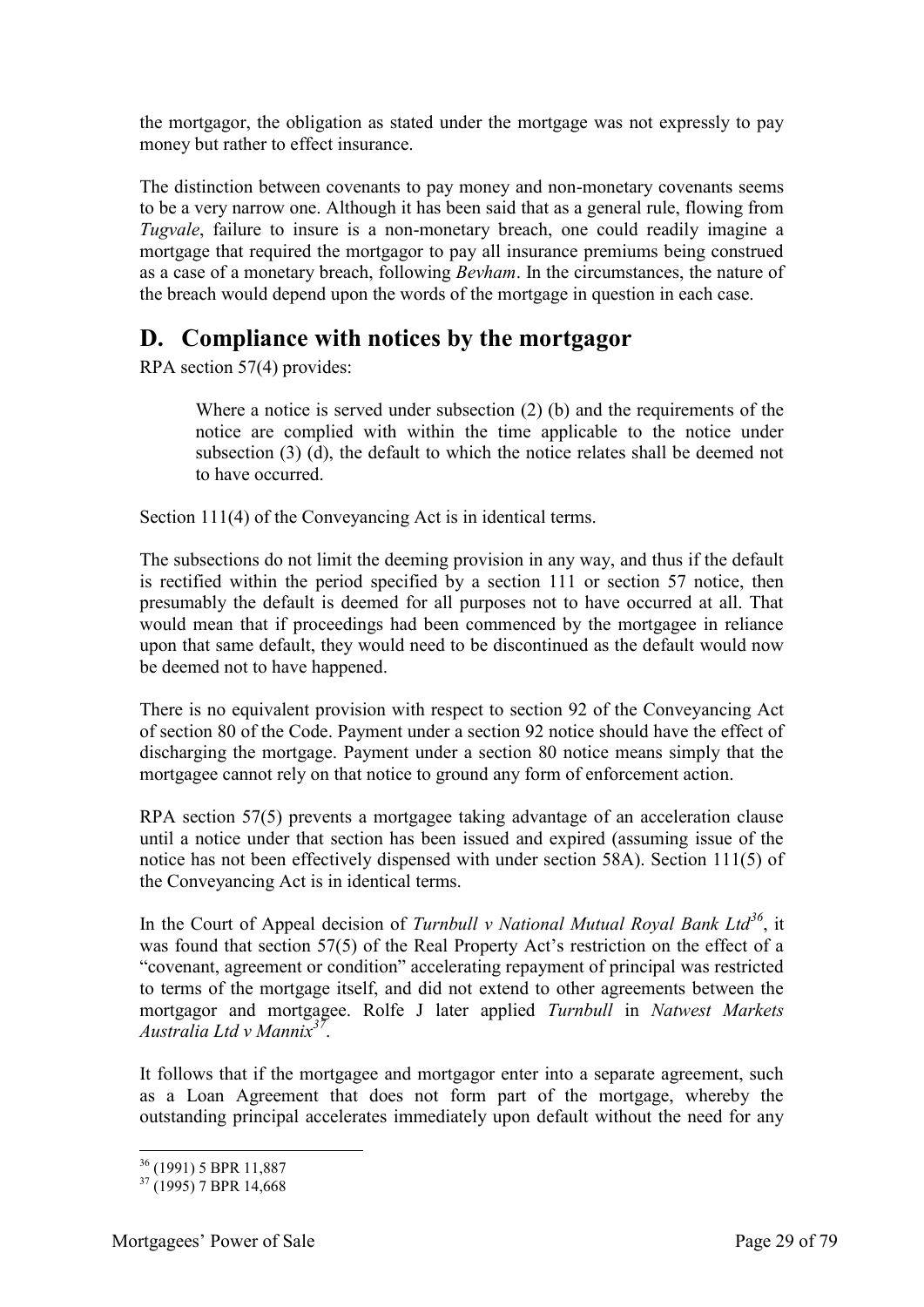notice, then this agreement will be effective to accelerate the principal notwithstanding RPA section 57(5). To ensure that the Loan Agreement is considered a document separate from the mortgage, there should be no incorporation of the Loan Agreement into the mortgage by reference (for example by a clause such as "This mortgage is subject to the terms of the Loan Agreement, and in the event of any inconsistency the terms of the Loan Agreement shall apply", as such a clause effectively inserts the terms of the Loan Agreement into the mortgage).

For mortgages under the UCCC, the above device is not available, as the definition of "acceleration clause" in section 84 of the Code includes not only such clauses in a mortgage but also such clauses in any credit contract.

In *Batson v De Carvalho<sup>38</sup>*, Sugerman J considers at length what "remedying" a breach means in the context of a default notice when the breach in question is a negative covenant (ie a requirement that the mortgagor is not to do something which the mortgagor then breaches by doing that thing). At p 427 his Honour notes:

To "remedy" a breach is not to perform the impossible task of wiping it out - of producing the same condition of affairs as if the breach had never occurred. It is to set things right for the future, and that may be done even though they have for some period not been right, and even though that may have caused some damage… A breach may be remedied, I think, even though the time for doing the thing under the covenant may have passed, or the order of events stipulated for in the covenant can no longer be observed…

*Batson* was a leasing case, and the default was the tenant's parting of possession with the leased premises in breach of the lease. The judge found that such a breach was capable of remedy by the tenant retaking possession and procuring the surrender of any sublease that had been granted.

It follows from *Batson* that if the breach of a second mortgage takes place by virtue of the mortgagor being in breach of the first mortgage (the second mortgage containing a clause to the effect that a breach of and prior mortgages is breach of the second mortgage), that the mortgagor can remedy the breach of the second mortgage by remedying the breach of the first mortgage. To remedy a breach of the first mortgage by failure to repay principal under the first mortgage by the due date, the mortgagor could either belatedly repay the principal or cause the first mortgage to be varied such that the failure to repay was no longer a breach (for example, by an extension of the term of the loan).

# <span id="page-29-0"></span>**E. Duties imposed in the exercise of the power of sale**

#### <span id="page-29-1"></span>**1. The standard of care under the common law**

A mortgagee's duty in exercising power of sale has its origins in equity. Although the mortgagee is not a trustee of the power of sale for the mortgagor (see *Belton v Bass, Ratcliffe and Gretton Ltd*<sup>39</sup>), the mortgagee is in a form of fiduciary relationship with the mortgagor and thus must exercise the power in a bona fide fashion. However,

<sup>-</sup><sup>38</sup> (1948) 48 SR (NSW) 417

 $39$  [1922] 2 Ch 449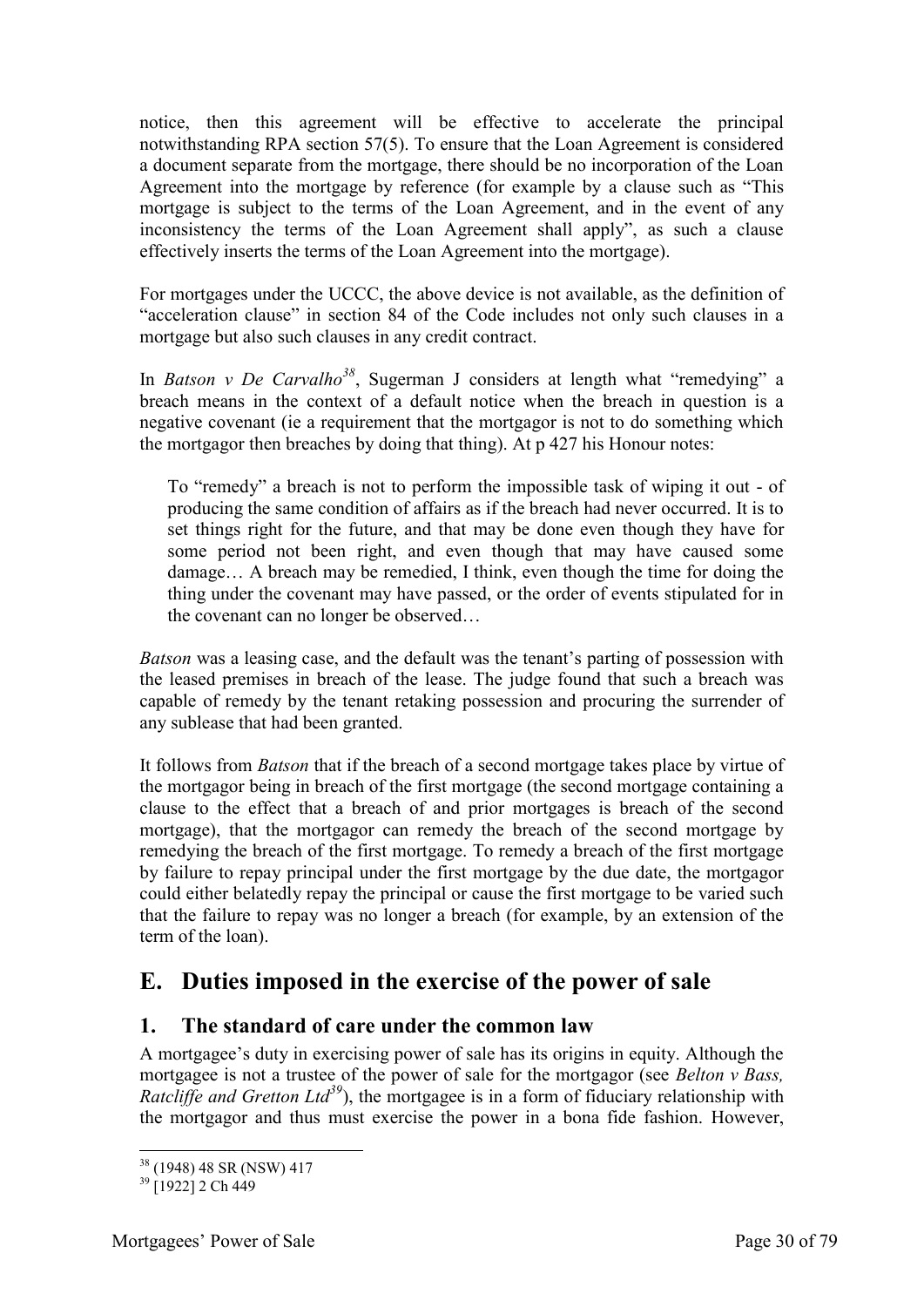obligations on a mortgagee are less than those imposed on many fiduciaries, and a body of precedent exists specific to the extent of a mortgagee's duty.

Apart from imposing default notice regimes as a precondition to sale, neither the Real Property Act nor the Conveyancing Act regulate to any significant degree a mortgagee's sale. The UCCC also refrains from imposing duties on a mortgagee with regard to the actual sale process.

By contrast section 420A(1) of the Corporations Act says:

In exercising a power of sale in respect of property of a corporation, a controller must take all reasonable care to sell the property for:

- (a) if, when it is sold, it has a market value—not less than that market value; or
- (b) otherwise—the best price that is reasonably obtainable, having regard to the circumstances existing when the property is sold.

There is uncertainty as to whether a mortgagee can be considered a "controller" for the purposes of this section, but if it is a controller, the section imposes a statutory duty on a mortgagee when the mortgagor is a corporation.

A mortgage may impose additional obligations on a mortgagee with regard to the sale of the security over any above those arising at general law or by statute, but such additional requirements are uncommon as normally mortgages are drafted by mortgagees so as to limit the rights of mortgagors as much as possible, rather than to add to those rights.

In *Pendlebury v Colonial Mutual Life Assurance Society Ltd<sup>40</sup>* the High Court heard an appeal from the Supreme Court of Victoria. Colonial Mutual was a mortgagee under the Victorian Torrens System legislation that exercised its power of sale over land. Mr Pendlebury was the mortgagor of that land, and he sued Colonial alleging that the mortgagee had breached its duty in relation to properly conducting the sale by completely disregarding Mr. Pendlebury's interests, and claimed damages or, in the alternative, an account of the sum by which the sale price was diminished by the mortgagee's acts.

The sale of the land was arranged by one of the mortgagee's employees, a Mr. Gill. Mr Gill was not actually authorised by the mortgagee to effect this sale, although it later ratified his actions. There was evidence that the land was worth £2,000, but was sold for the sum of £720. The amount at the time owing under the mortgage, including interest and costs and anticipated auctioneer's commission, was £714. The auctioneer's commission was estimated in advance (and recorded on a slip of paper, which was tendered in evidence) at a figure that would correspond to the commission payable if the property sold for £714, which was fixed as the reserve price.

 $40$  (1912) 13 CLR 676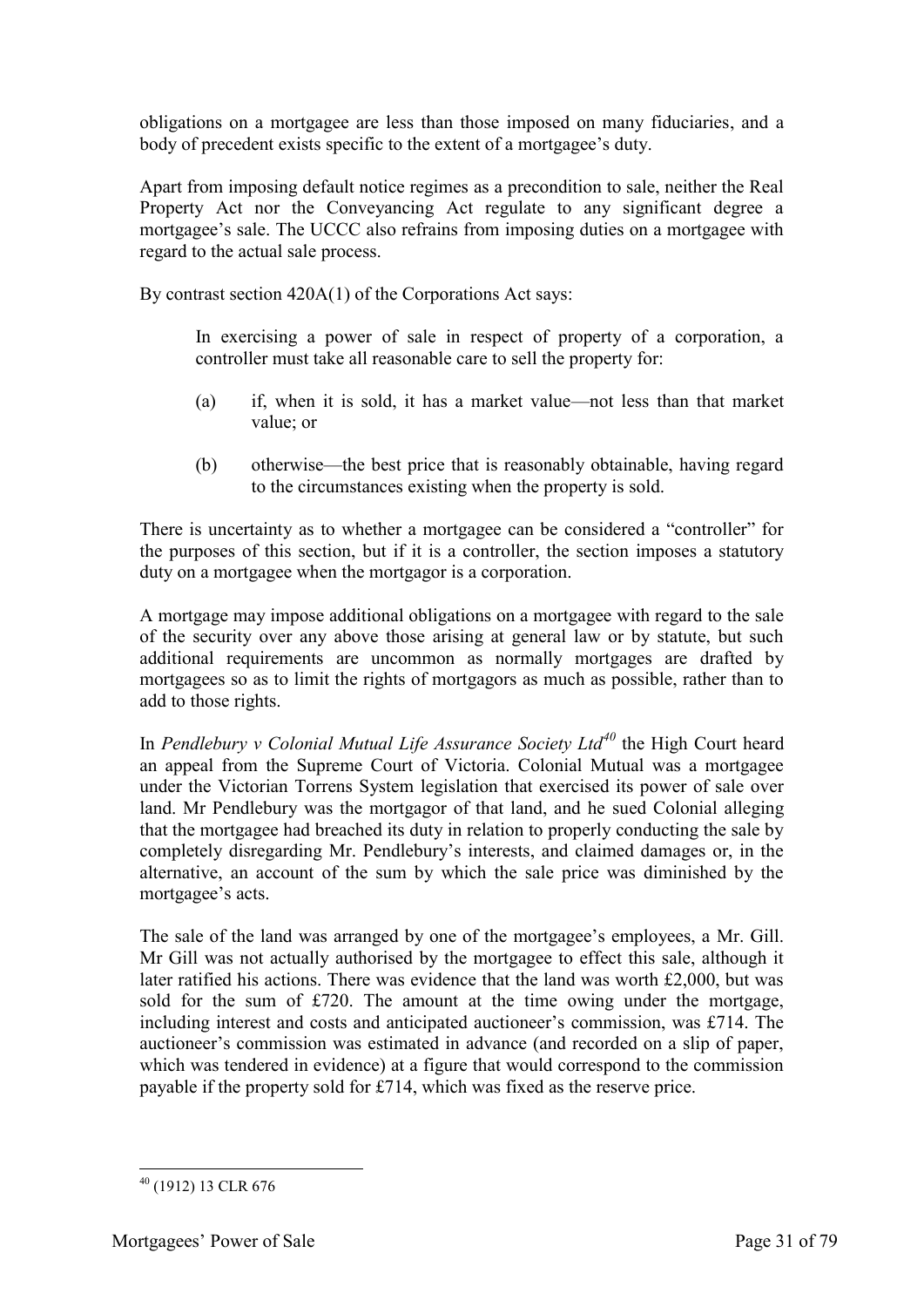The land in question was 640 acres in Victoria's remote "Mallee Country". It was cleared and had access to water, had good soil, was suitable for cereal cultivation and grazing, had 250 acres already sown with wheat and was divided into paddocks. It was first advertised by Mr. Gill in the Argus, a Melbourne newspaper, on 26 May 1910, and there were three further advertisements in that newspaper and three in the Age, another Melbourne daily paper. Both newspapers circulated all over Victoria. There was no local newspaper advertising, despite the evidence showing such advertising being usual at the time. There were no notices posted locally, and there was evidence from a neighbour he did not realise the property was up for sale. The mortgagor was not informed of the sale.

The advertisements referred to the allotment number of the land and its folio identifier, but did not state its address or location save as to note that "This property is about seven miles from Curyo Railway Station". The advertisements did not refer to the quality of the soil, the fact that the land was cleared, the existence of the wheat crop, or the subdivision into paddocks. The auctioneer responsible for the sale had prepared the advertisement. He was cross-examined and explained that although he would normally inform purchasers of these matters in an advertisement on behalf of an owner of land, it was not his practice to do so with a mortgagee sale. There was evidence led that mortgagees in Melbourne generally observed similar standards of advertising as Colonial Mutual.

The auction date was 14 June 1910. Before the auction the eventual purchaser, Mr. Lindsay, was told by Mr. Gill of the reserve price, although there was no secret of the reserve at the auction itself. One vendor bid of £714 was made (the reserve) and then Mr. Lindsay made the successful bid of £720. Mr. Lindsay, however, had only 4s. to his name so could not even pay the deposit for the purchase, but Mr. Gill and the auctioneer helped him by accepting a worthless cheque for the moment, recommending a solicitor to him with connections to the mortgagee, and then granting him an extension of time. Mr. Lindsay took advantage of this extension to resell the property in July for between £1,800 and £1,900.

Although it was noted that "there were some circumstances of suspicion", the allegation of collusion between Mr. Gill and Mr. Lindsay was not established. However, as Griffith CJ stated, a "quite overwhelming" case was found that the mortgagee had conducted the sale without regard to the mortgagor's interests, and the other two judges concurred with this finding. A declaration was made with respect to the "wilful default" of the mortgagee, and judgment was given for the mortgagor against the mortgagee for the difference between £714 and the price that would have been obtained without wilful default (which price was to be determined by subsequent enquiry). The mortgagee was also ordered to pay the mortgagor's costs.

Of the three judgments in *Pendlebury*, only that of Isaacs J is much concerned with analysing the law pertaining to a mortgagee's duty when exercising power of sale, with the other judges more preoccupied with the facts. His Honour's citations and analysis was along the following lines:

1. *Kennedy v De Trafford* [1896] 1 Ch 762 at 772 was cited as follows with respect to the mortgagee's duty: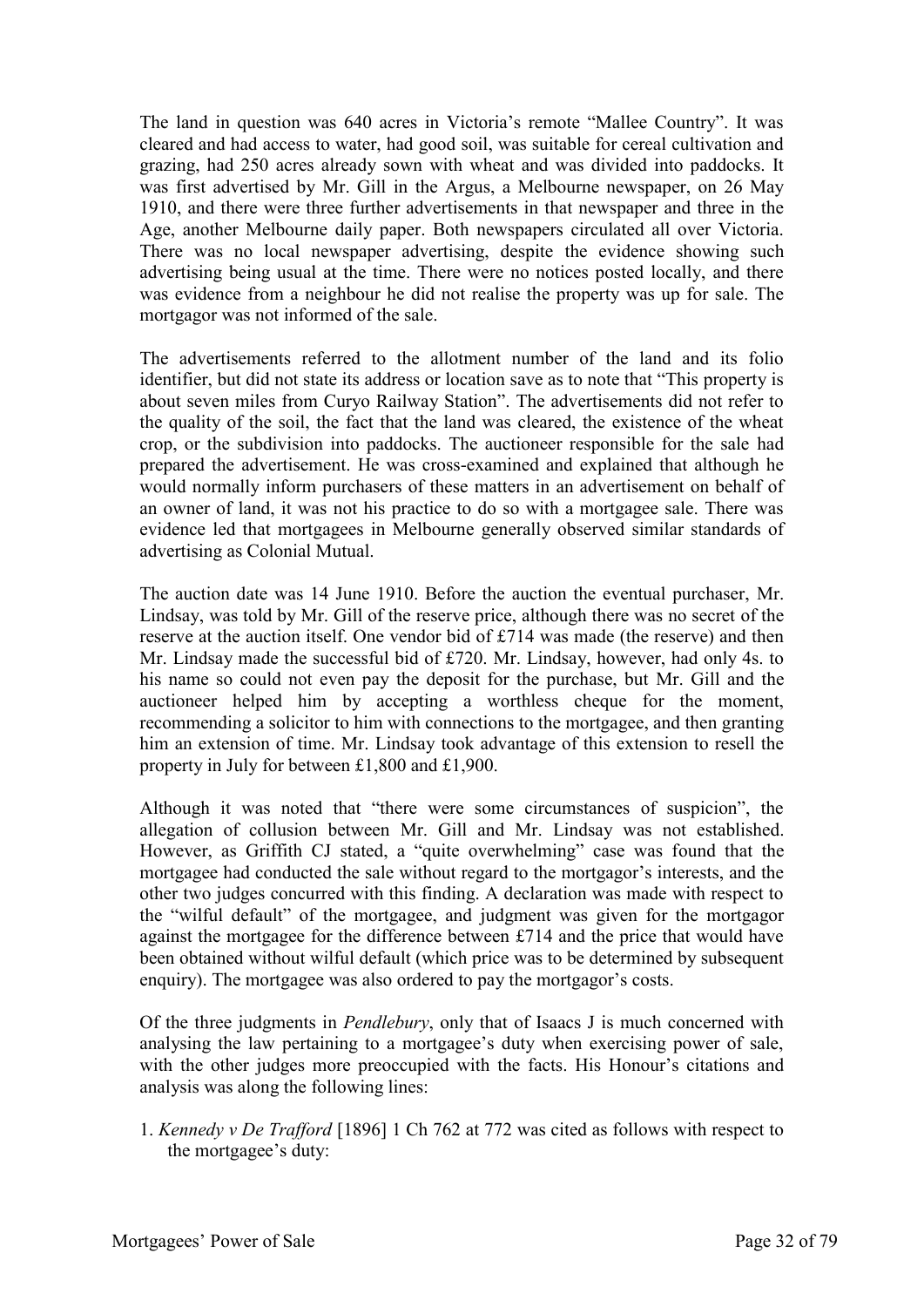It is not right, or proper, or legal, for him, either fraudulently, or wilfully, or recklessly, to sacrifice the property of the mortgagor.

2*. Kennedy v De Trafford* [1897] AC 180 at 192:

If a mortgagee selling under a power of sale… takes pains to comply with the provisions of that power and acts in good faith, I do not think his conduct in regard to that sale can be impeached.

- 3. "Recklessness" is not mere negligence or carelessness.
- 4. The bona fides of the mortgagee is the key, in that (p 701):

If he bona fide endeavours to do so, if he takes the best steps to that end, which he honestly believes will secure it, and the circumstances warrant, then he has acted in good faith and cannot be called to account however disastrous the outcome may be.

- 5. Although a mortgagee is not generally required to delay sale or to incur an additional outlay merely to assist the mortgagor, if the delay or outlay is "in the circumstances reasonable and apparently necessary and prudent to conserve the mortgagor's interest, and to prevent his residual property being sacrificed" and if it is "manifestly safe", the mortgagee is not justified in refusing to make that additional outlay or incur the delay, and if it fails to do so will be considered reckless: pp 701-2.
- 6. In the present case the mortgagee acted recklessly because it "sold the mortgagor's land without the smallest regard for his interests", with the mortgagor's interest being sacrificed "though a comparatively small effort was necessary to prevent the disaster" (pp 702-3).

A line of English decisions, including *McHugh v Union Bank of Canada<sup>41</sup>* (a Privy Council appeal from the Supreme Court of Canada), *Cuckmere Brick Co Ltd v Mutual Finance Ltd<sup>42</sup>*, and *Standard Chartered Bank Ltd v Walker<sup>43</sup>* suggested that the mortgagee's duty when selling the security was not merely to act in good faith, but that there was also a requirement to take "reasonable care". Although reference to "reasonable care" suggests that the mortgagor may sue the mortgagee in negligence, the Privy Council in *China and South Sea Bank Pty Ltd v Tan<sup>44</sup>* found to the contrary, deciding that the duty of the mortgagee exercising power of sale stood was different to the duty of care in a negligence action.

Although representing the law in England and New Zealand, the above line of cases have not been followed in New South Wales, where the "good faith" test in *Pendlebury* continues to apply: see *State Bank of NSW v Kit Cheng Chia<sup>45</sup>* .

<sup>41</sup> [1913] AC 299

 $42$  [1971] Ch 949

 $^{43}$  [1982] 1 WLR 1410

 $^{44}$  [1989] 3 All ER 839

 $45$  [2000] NSWSC 552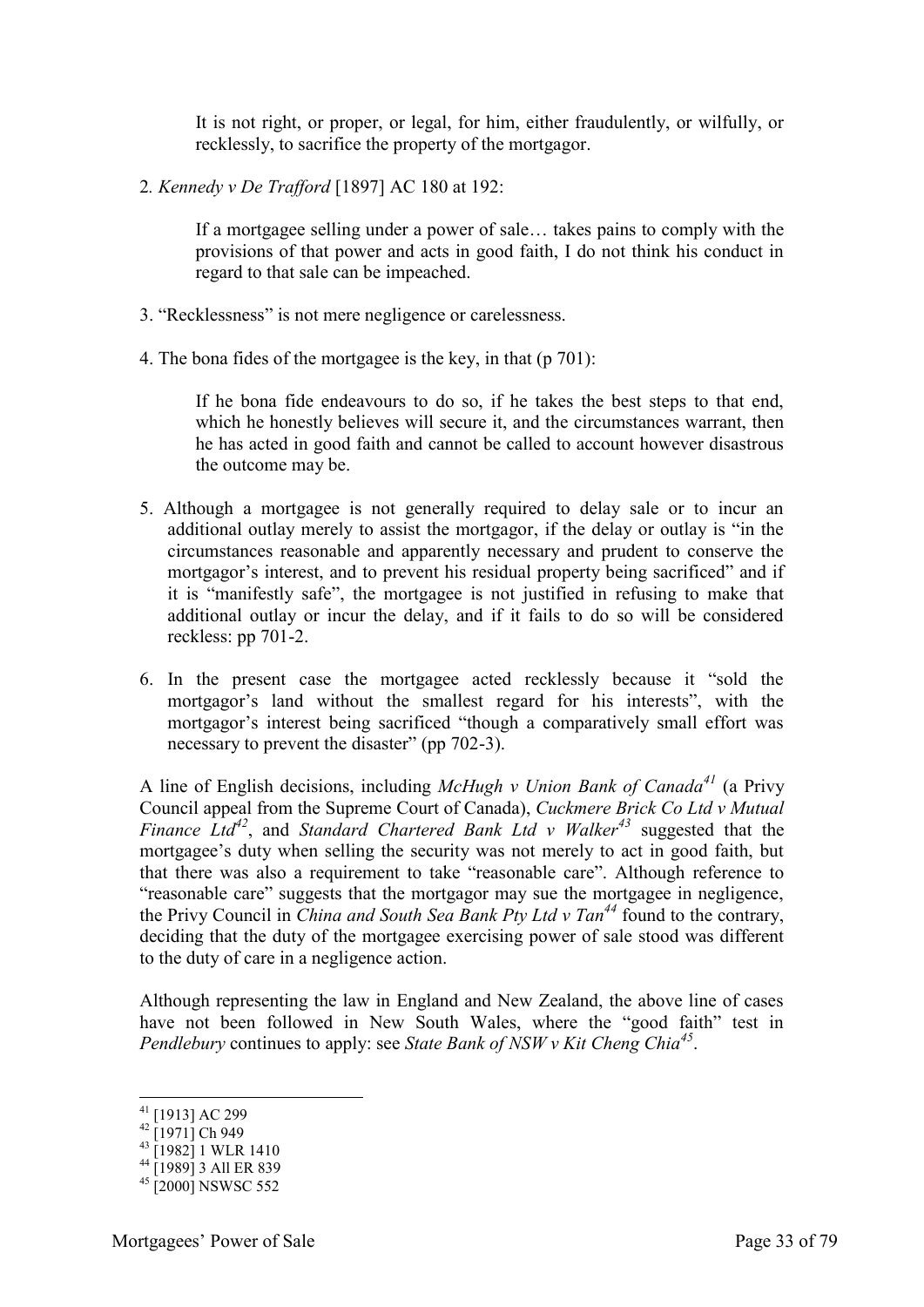## <span id="page-33-0"></span>**2. The standard of care under the Corporations Act**

S 420A (1) of the Corporations Act provides as follows:

In exercising a power of sale in respect of property of a corporation, a controller must take all reasonable care to sell the property for:

- a) if, when it is sold, it has a market value—not less than that market value; or
- b) otherwise—the best price that is reasonably obtainable, having regard to the circumstances existing when the property is sold.

There is uncertainty, however, whether a "controller" of property under the Corporations Act includes a mortgagee exercising power of sale. Section 9 includes the following definitions:

"controller", in relation to property of a corporation, means:

- a) a receiver, or receiver and manager, of that property; or
- b) anyone else who (whether or not as agent for the corporation) is in possession, or has control, of that property for the purpose of enforcing a charge.

"charge" means a charge created in any way and includes a mortgage and an agreement to give or execute a charge or mortgage, whether on demand or otherwise

As a "charge" is defined to include a mortgage, and a mortgagee is a person who enters into possession of property of the mortgagor corporation for the purpose of enforcing its charge, the mortgagee is arguably a "controller". However Croft and Johannsson in *The Mortgagee's Power of Sale*, 2nd Edition argue to the contrary, suggesting that it is generally thought that a person is not a controller unless "that person has control and management of the whole property and undertaking of the corporation".

Campbell J in *Artistic Builders Pty Ltd v Elliot & Tuthill* (*Mortgages) Pty Ltd<sup>46</sup>* found that there had been a breach by a first mortgagee exercising power of sale of the mortgagee's statutory duty under section 420A of the Corporations Act. In doing so, however, his Honour noted that the first mortgagee had admitted it was a "controller" within the meaning of that section and so it was unnecessary to decide that question. The authority is thus of little value in determining whether section 420A is applicable to mortgagee sales.

Without any authority on point, the matter must be considered as presently unresolved. If it be the case that section 420A applies to a mortgagee exercising power of sale, it would appear that mere negligence in failing to achieve the best price obtainable would be a breach of statutory duty by the mortgagee if the mortgagor was

<sup>-</sup><sup>46</sup> (2002) 10 BPR 19,565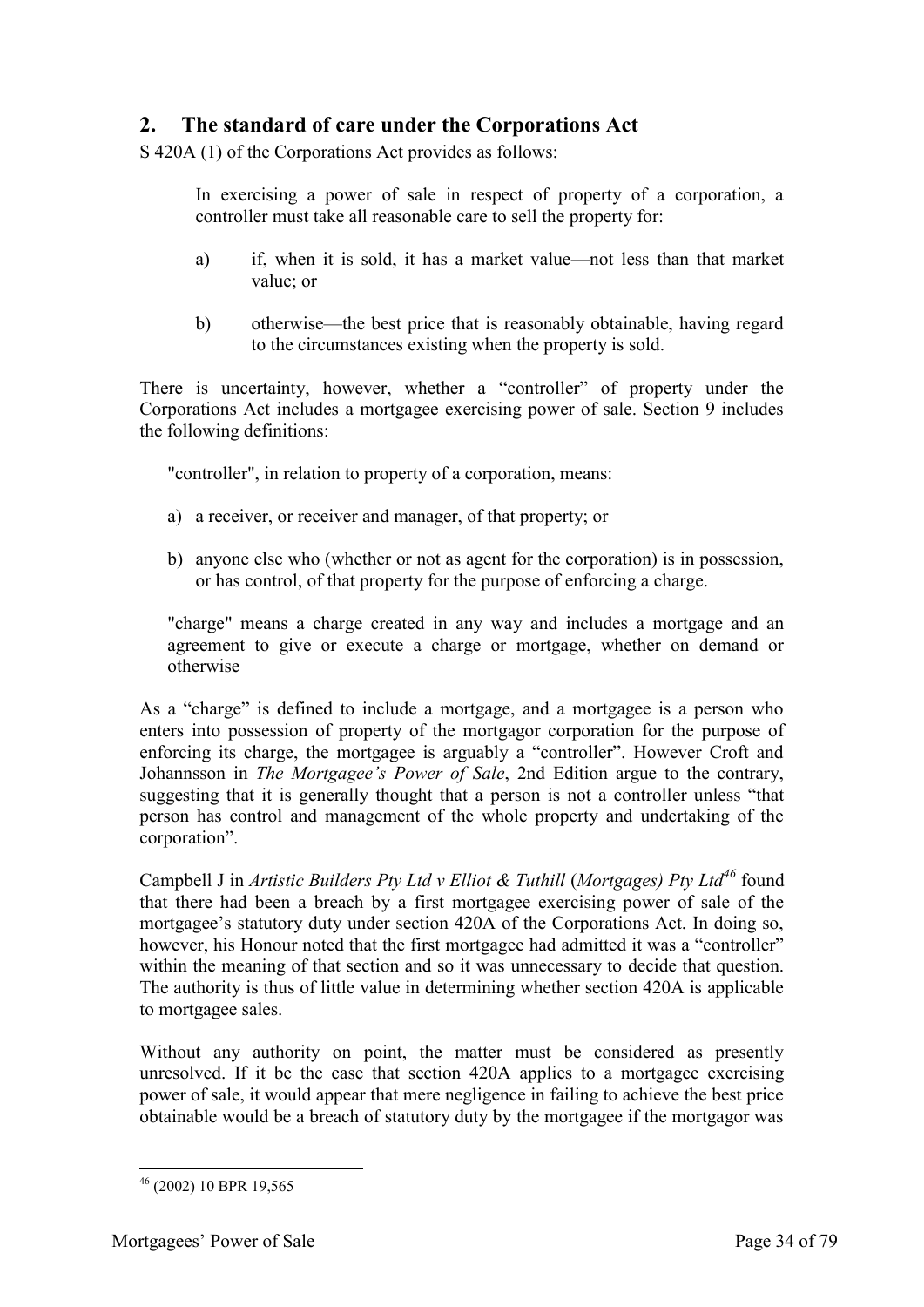a corporation, whilst the mortgagee would not be in breach of its general law obligations.

## <span id="page-34-0"></span>**3. Unconscionability**

Unconscionability on the part of a mortgagee in selling the security has held to be a type of "wilful default" that would cause a mortgagee to fail the "good faith" test in *Pendlebury* (see *Hawkesbury Valley Development Pty Ltd v Custom Credit Corporation Ltd<sup>47</sup>*) However unconscionability of this type is said to occur only in the case of a very serious departure from reasonable standards, and thus cannot be seen as an attempt to introduce the English test of "reasonable care" through the device of unconscionability.

# <span id="page-34-1"></span>**F. Conduct of the Power of Sale**

## <span id="page-34-2"></span>**1. Auction, tender or private treaty?**

Section 58 (1) of the Real Property Act states that a mortgagee may sell the security

either altogether or in lots by public auction or by private contract, or both such modes of sale, and subject to such conditions as the mortgagee... may think fit

Section 109 (1)(a) of the Conveyancing Act is in similar terms.

Generally speaking, a mortgagee may sell a security property in any fashion it sees fit, provided that mortgagee is making a bona fide attempt to realise the best price reasonably possible without undue delay or expense (in accordance with the *Pendlebury* test). There is no set way that a mortgagee must sell a security property, with no method free of the possibility of criticism.

In cases involving equitable mortgages, the mortgagee has no power of sale of the legal estate, but must instead either sell on behalf of the mortgagor under power of attorney, or alternatively pursuant to orders for judicial sale. In the former case the mortgagee can sell in any fashion the mortgagee desires (absent some restriction in the mortgage), just as any proprietor of land may do. In the case of judicial sale, the mortgagee must sell on whatever terms the court may direct. The usual form of orders in such matters allows either public auction or private treaty.

The mortgagee can be called to account whenever the mortgagee has failed to act in good faith to secure the best price reasonably available. In the case of a private treaty offer being made prior to a planned auction being held, the mortgagee must act in good faith in deciding whether the best price will be achieved by selling to the private offerer or proceeding with the auction.

In *Artistic Builders Pty Ltd v Elliot & Tuthill (Mortgages) Pty Ltd<sup>48</sup>*, the first mortgagee received an offer prior to auction of \$9 million, and another offer of \$9.2 million with vendor finance. The first mortgagee refused these offers and proceeded to auction the property. The reserve was initially set at \$9.2 million, but the reserve

<sup>-</sup> $47$  (1995) NSW Conv R 55-731

<sup>48</sup> (2002) 10 BPR 19,565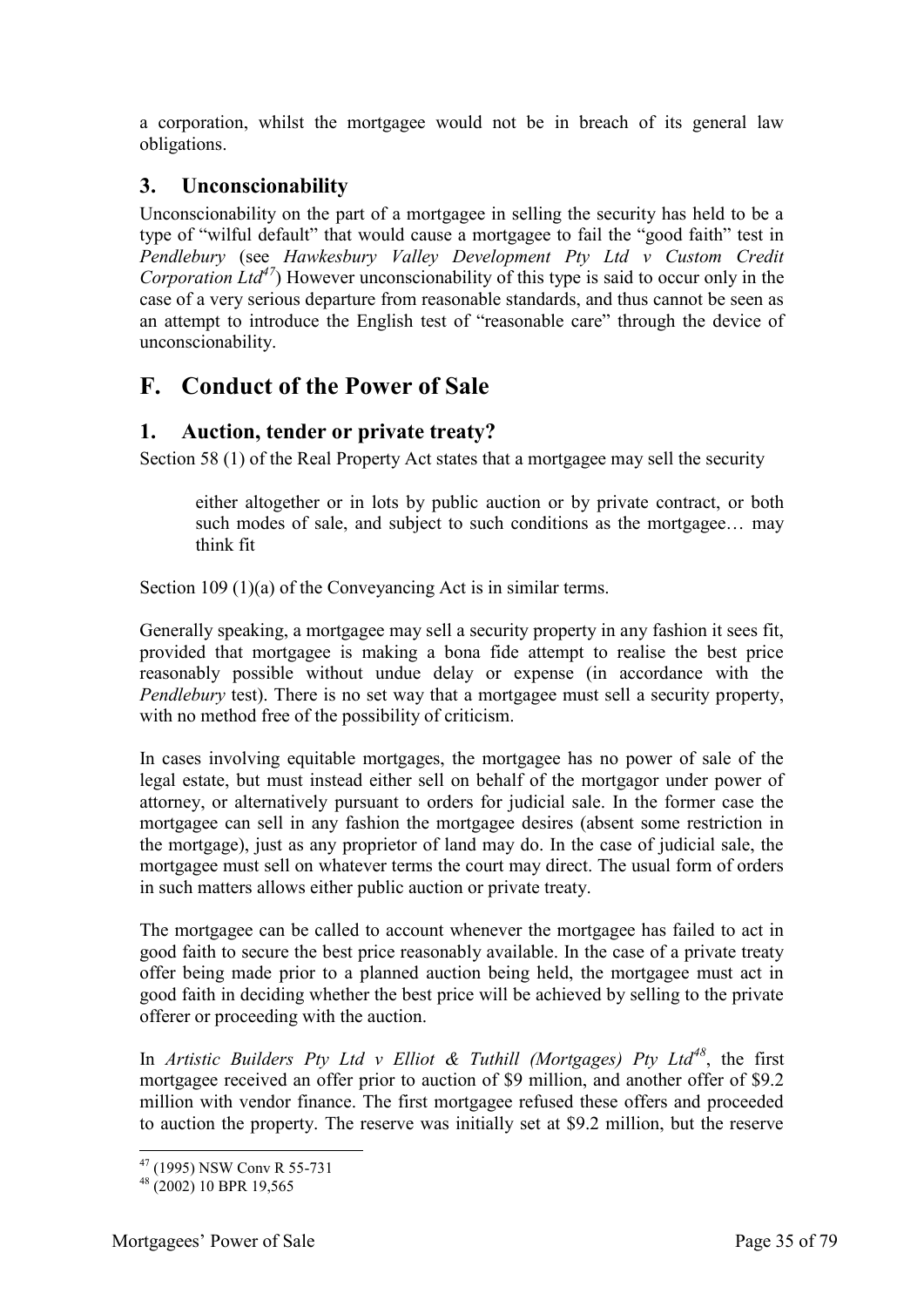was lowered mid-auction to \$6.6 million. The security was then sold at auction for \$6.6 million to a group of companies associated with the former bid of \$9 million. As a result, the third mortgagee was not able to recover any part of its debt and sued the first mortgagee for breach of its general law duty and its breach of section 420A of the Corporations Act.

The suit was successful. Campbell J found that the pre-auction offers suggested that the security had a higher value than \$6.6 million. The auction was held in the absence of the bidder for \$9.2 million in circumstances where, by arranging a pre-auction meeting with that bidder a short time before the auction at a location remote from the auction, the first mortgagee effectively kept the bidder away from the auction. At that meeting the first mortgagee had refused to contract with the bidder because the third mortgagee had declined to withdraw previously-commenced proceedings against the first mortgagee. In the circumstances, Campbell J found that the sale had not been conducted in good faith, and was thus a breach of the first mortgagee's general law duty. His Honour also found a breach of section 420A of the Corporations Law.

## <span id="page-35-0"></span>**2. Auctions**

There is no requirement for a mortgagee to use a licensed auctioneer to conduct an auction. If a licensed auctioneer is not used, however, and the property is passed in at auction, no application can be made under RPA section 61 for foreclosure as such an order can only be made if the unsuccessful auction was conducted by a licensed auctioneer. The failure to use a licensed auctioneer may also be taken as evidence that the mortgagee is not acting bona fide to obtain the best price.

Care should be taken to ensure that the auction is properly advertised. This includes not just the fact of the auction but also the attributes of the property. The marketing spend is not the sole factor a court will look at, also relevant will be whether the property was advertised in the appropriate publications. A mortgagee who sells the security at auction without any appropriate advertising is likely to be held to have breached its duty of good faith. However if there was evidence to suggest that notwithstanding the inappropriate advertising the mortgagee was successful in obtaining the best price possible no cause of action against the mortgagee would be sustainable.

The disclosure of the reserve price at an auction may be a breach of the mortgagee's duty, as it may indicate (as in *Pendlebury*) the intent of the mortgagee to sell merely at a reserve price fixed at the amount of the debt due to the mortgagee rather than to endeavour to obtain the best price available. As with every aspect of a mortgagee sale, however, one must look to the circumstances of the case to see whether the duty of good faith has been breached on the special facts of the given case.

The mortgagee can never be completely safe in adopting any mode of sale of a property. If, however, a mortgagee properly advertises an auction, ensures that the auction is properly run, does not reject in bad faith private offers prior to auction that turn out to be in excess of the ultimate sale price, and then accepts the highest bid at auction, it is most likely that the mortgagee will be found to have acted in good faith.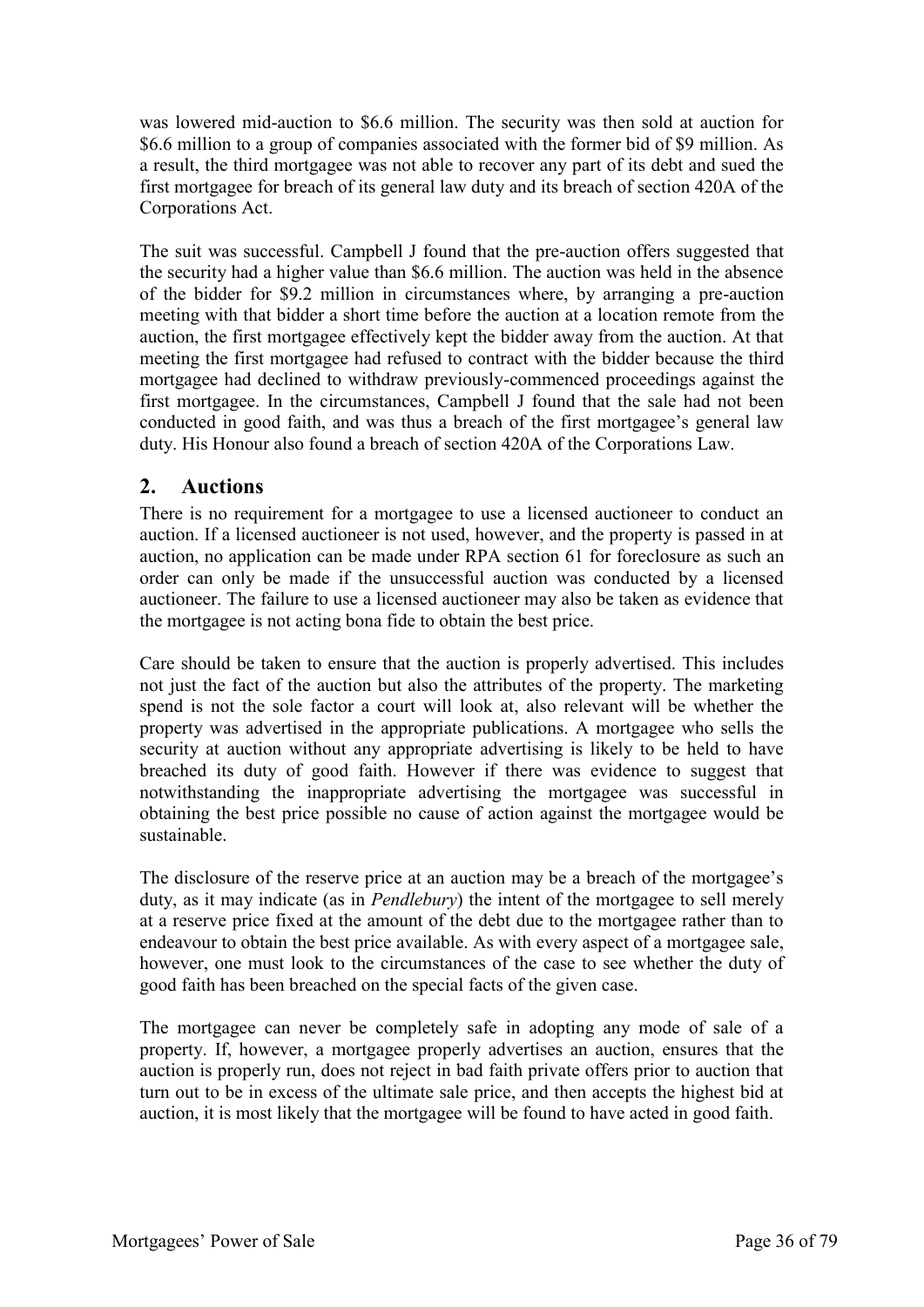# **3. Private treaty**

There is no requirement for an auction to be attempted prior to effecting a private sale, and indeed in some cases a private sale offer may be so lucrative as to require a mortgagee acting in good faith to accept it. That said, there is merit in the general strategy of attempting to auction a property before selling it privately. In such circumstances it is harder for a mortgagor to allege that a private sale by a mortgagee is a sacrifice of the mortgagor's interests if a properly advertised and conducted auction has already failed to sell the property.

In *Colin D Young Pty Ltd v Commercial & General Acceptance Ltd<sup>49</sup>* the mortgagor was an experienced real estate agent who had unsuccessfully attempted to sell the security for one year prior to the mortgagee's sale by private treaty. In the circumstances the mortgagee was found not to be in breach of its duty when it sold the security by private treaty without attempting an auction, as the mortgagor's prior failed attempts at sale suggested in that case that there were no other potential buyers available.

There is no set rule as to how a property must be sold. Arguably a property could be sold without advertising. The proper mode of sale depends on the circumstances of the case. If a mortgagee receives a highly lucrative private offer to purchase the security in some circumstances it would be reasonable to take that offer rather than risk losing it by seeking further potential purchasers. In other circumstances the failure of a mortgagee to advertise a property may be seen as evidence of bad faith, particularly if the price at which the security is sold is below the expected market value of the land.

# **4. Setting a reserve / deciding on a private treaty sale price**

Failure to obtain a valuation before setting a reserve or agreeing to a private sale is likely to be considered as evidence of recklessness on the part of a mortgagee exercising power of sale, but as always the circumstances of the particular case must be taken into account. If there is clear evidence of the expected sale price from comparable sales, recent valuations etc it may not be necessary to obtain an up-to-date valuation.

Mortgagees are not constrained to set a reserve at the same level as the valuation. Whether setting a reserve for less than the valuation is bad faith will depend on the circumstances. For example, a mortgagee who sets the reserve at the value of the debt owed to the mortgagee even though that amount is greatly less that the valuation figure as likely to be seen as acting in bad faith, whilst a mortgagee who genuinely believes that the valuation is inflated as compared to the likely price to be obtained at an auction following a forced sale may significantly reduce the reserve below the valuation figure and still be found to be acting in good faith.

# **5. Obtaining vacant possession**

The mortgagee must act in good faith in an attempt to obtain the best price. In most cases this requires that owner occupiers be ejected prior to sale. In relation to some properties (such as commercial premises), continued occupation by a good tenant may

<sup>-</sup><sup>49</sup> (1982) NSW ConvR 55-097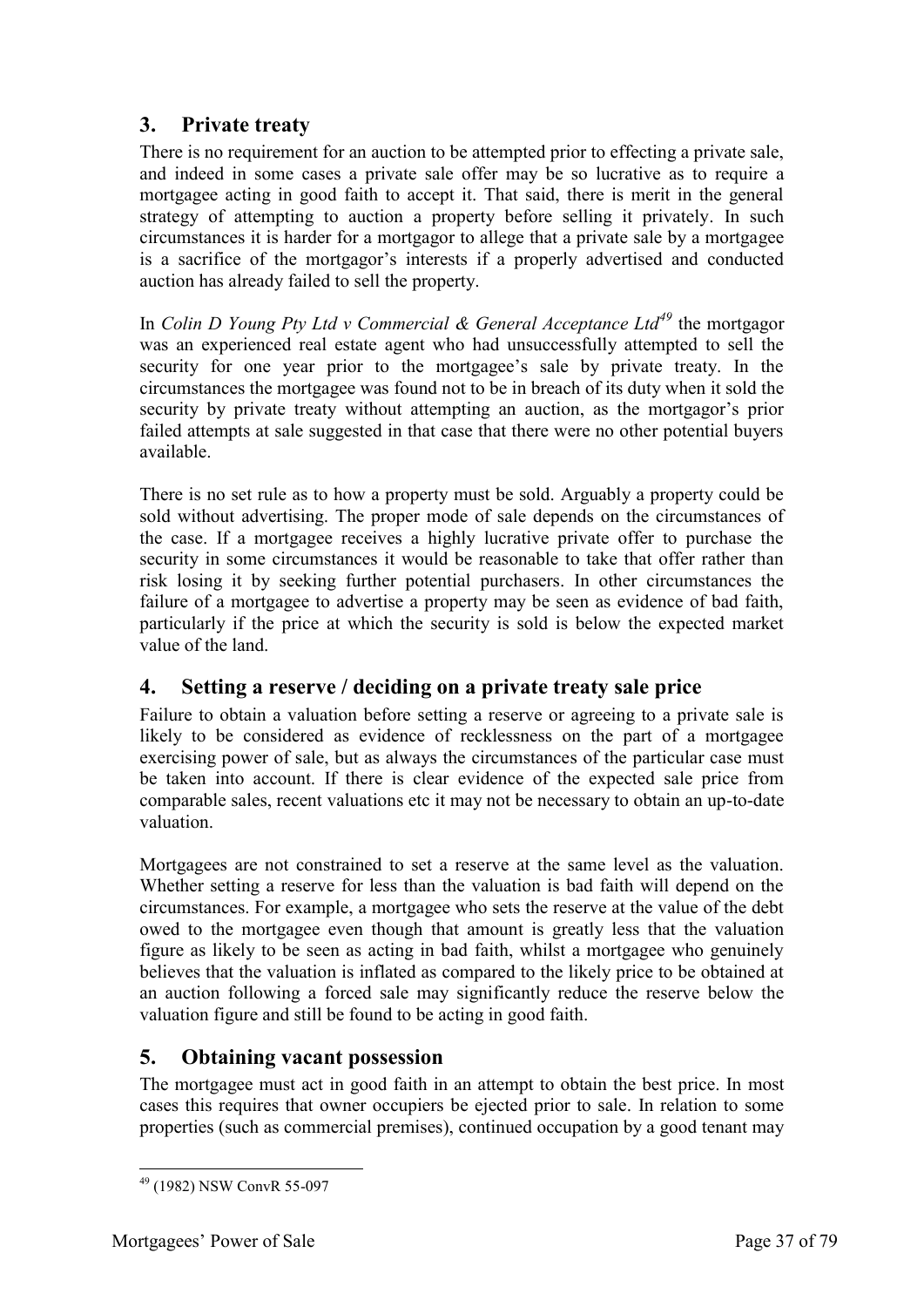enhance the value of the land, and in these circumstances good faith on the part of the mortgagee may require the tenant to be left in occupation.

#### **6. Development sites**

As noted previously, Isaacs J in *Pendlebury* said at pp 701-2 that a mortgagee is not generally required to delay sale or to incur an additional outlay merely to assist the mortgagor, but if the delay or outlay is "in the circumstances reasonable and apparently necessary and prudent to conserve the mortgagor's interest, and to prevent his residual property being sacrificed" and if it is "manifestly safe", the mortgagee is not justified in refusing to make that additional outlay or incur the delay, and if it fails to do so will be considered reckless.

Thus if completing a development is apparently required to avoid sacrificing the security at sale and if it is "manifestly safe" for the mortgagee to complete the development itself, the mortgagee may be considered reckless and in breach of its duty if it does not complete the development, notwithstanding the fact that the mortgagee must incur some additional expense and delay. The question of safety is, however, important, for his Honour stressed at p 702 that:

It must, however, be safe; if it is not, the mortgagee would be taking risks for the benefit of the mortgagor which he is not called upon to do.

Thus if a mortgagee is assured of being able to sell the developed premises for sufficient money to cover not only the original mortgage debt but also the costs of the development and the mortgagee's additional default interest during the period of delay, then the mortgagee should undertake the development if sale of the security without the development being complete would lead to a sacrifice of the interests of the mortgagor and/or a subsequent mortgagee.

Any aspect of the property (such as DA approval) which is likely to increase the price a purchaser will pay should be advertised. If the mortgagee fails to advertise such a matter, it may be seen as a breach of the mortgagee's duty through showing a reckless disregard for the sale price achieved, or it may instead be classed as mere negligence: see *Cuckmere Brick Co Ltd v Mutual Finance Ltd<sup>50</sup>* .

# **7. Advertising**

In *Cuckmere Brick Co Ltd v Mutual Finance Ltd<sup>51</sup>*, a case before the English Court of Appeal, the security property had the benefit of planning permission for 100 flats. The mortgagee, when advertising the sale, made no mention of this planning permission. The sale price achieved at auction was £44,000, but there was evidence that if this had been advertised the land would have been likely to sell for approximately £65,000. It was found that the mortgagee in selling the property had acted in good faith, as the failure to advertise planning permission was not caused by the mortgagee acting recklessly, but rather was a failure to take due care.

In *Cuckmere*, a mortgagee was said to owe duties of both good faith and a duty to take due care, and thus the mortgagee was found liable to account to the mortgagor

<sup>-</sup><sup>50</sup> [1971] Ch 949

 $51$  [1971] Ch 949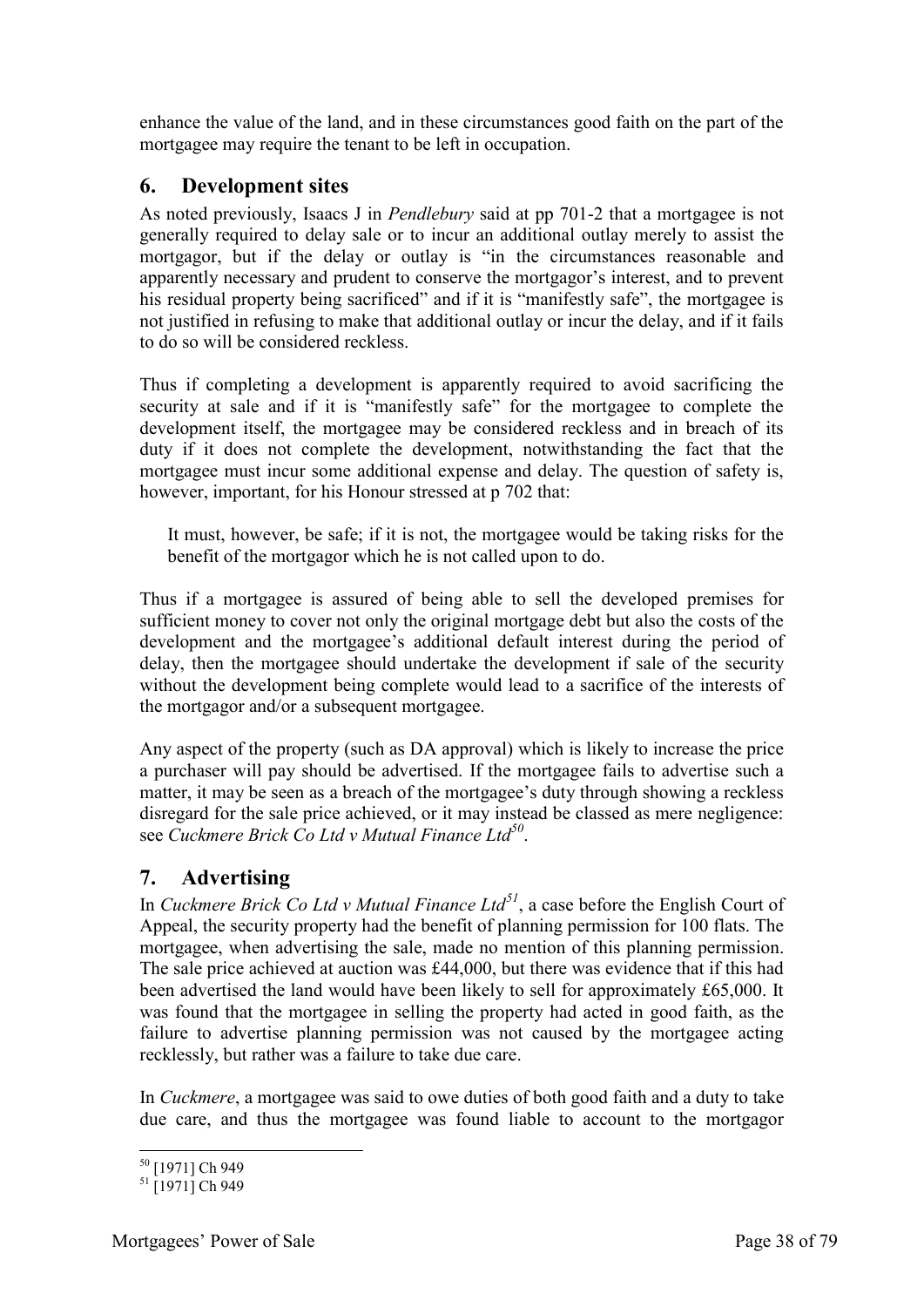because of the mortgagee's negligence. Australian courts have not followed *Cuckmere* in imposing a duty to take reasonable care. An Australian court would, presumably, have found for the mortgagee given the same finding of facts.

In the event that the highest bid at an auction of the security fails is not high enough to pay out the mortgagee's mortgage and thus no sale is effected, the mortgagee can apply to the Registrar-General under section 61 of the Real Property Act for foreclosure of the security. If such an application is made the Registrar-General is not obliged to issue the foreclosure order. Section 62 (1)(b) permits him to instead require the mortgagee to offer the land for sale again "in accordance with the directions of the Registrar-General". Thus if a mortgagee anticipates prior to an attempted auction that the property will be passed-in and that a foreclosure application will then be made, it makes good sense for the mortgagee to have that auction conducted in a fashion satisfactory to the Registrar-General so that the Registrar-General is unlikely to order a further sale.

Baalman & Wells' *Land Title Office Practice*, which is a good guide to the actual practice adopted by the Registrar-General, notes at 230.100 a series of matters should be attended to in advertising a security property for sale, including the following:

- 1. The sale should be advertised in a newspaper circulating in the district in which the security is located;
- 2. The advertisement should enable a potential purchaser to identify the land without the need for a title search;
- 3. The advertisement should avoid any errors in describing the land, including its area; and
- 4. There should be a sufficient number of advertisements and sufficient elapsing of time between advertisement and sale, with what is deemed "sufficient" depending on the circumstances of the case.

All of the above matters might be regarded as good practice for a mortgagee in any event, and thus a mortgagee would be well advised to always advertise a mortgagee sale in the above manner rather than only observing these principles when a foreclosure application seems likely.

Whether or not the property should be advertised as a mortgagee sale depends upon what the mortgagee reasonably believes (on the advice the selling agents) is the best means of maximising the sale price of the security. Advertising a sale as a mortgagee sale might be thought to lead to a belief in the potential purchasers that the land will be sold more cheaply, but on the other hand such advertising might attract more potential bidders to the auction and make such persons more ready to bid. The author as a general practice does not advertise the property as being a mortgagee sale.

#### **8. The Agent**

Under the common law, the mortgagee has a duty to act in good faith in exercising the power of sale. The power of sale is exercised when the mortgagee enters into an unconditional contract for sale.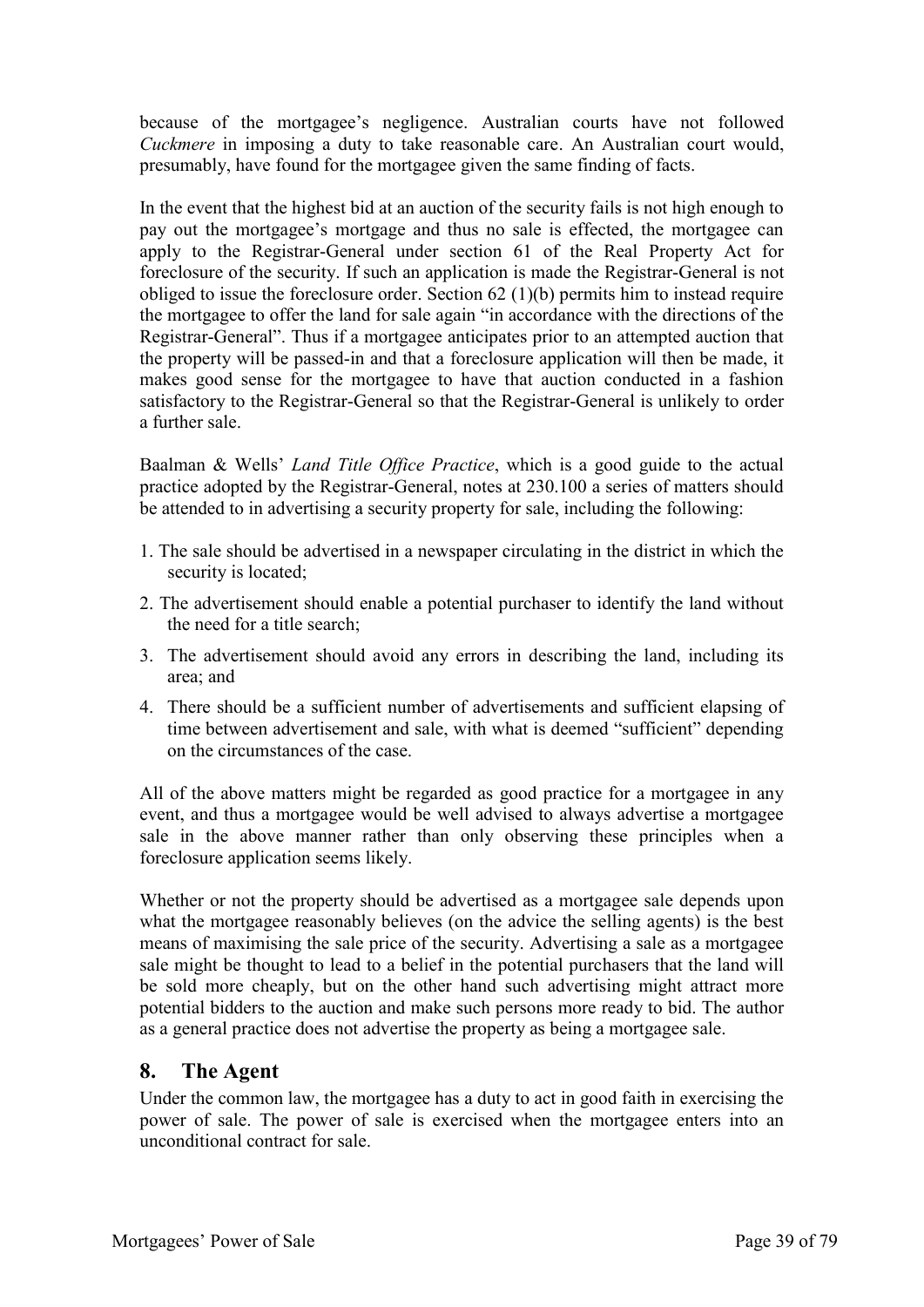The duty to act in good faith requires the mortgagee to act "without fraud and without wilfully or recklessly sacrificing the interests of the mortgagor but stopping short of exposing the mortgagee to liability for mere negligence or carelessness": *Commercial & General Acceptance Ltd v Nixon<sup>52</sup>* .

A mortgagee will not be able to discharge its duties simply by appointing a reputable agent to conduct the sale. In *Commercial & General Acceptance Ltd v Nixon*, Brennan J at 526 quoted the following passage from *Wolff v Vanderzee<sup>53</sup>*, wherein the mortgagee was held liable for his auctioneer's failure to make appropriate enquiries:

In those days the only way to achieve justice between the parties was to say that the mortgagee was liable to the mortgagor for any damage which the latter suffered by the agent's negligence and to leave the mortgagee to recover such damages, and also any damage which he had suffered himself, from the agent.

Brennan J then stated at 526, in the context of a statutory duty which imposed a higher duty than the duty of good faith:

Where the duty has been formulated in terms similar to section 85(1), it appears that the duty is not discharged by the mortgagee's appointment of a competent agent, but extends to responsibility for doing what ought reasonably to be done to obtain a proper price or the true market value.

The mortgagee must ensure that the duty to act without fraud, and to act without deliberately or recklessly sacrificing the interests of the mortgagor, is fulfilled, whether or not an agent is appointed.

The mortgagee is liable for the acts or omissions of the agent, except that a mortgagee is not answerable for 'mere negligence or carelessness in carrying out the sale': Isaacs J in *Pendlebury v Colonial Mutual Life Assurance Society<sup>54</sup>*, and Cohen J in *Demarco v ANZ Banking Group<sup>55</sup>* .

An agent may be negligent by, for example, failing to convey more lucrative offers to the mortgagee. The mortgagee will not be liable to the mortgagor for selling at a lower price, as a result of the agent's omission, unless:

- 1. the mortgagee's failed to take reasonable steps or obvious precautions to obtain a proper price, and
- 2. the failure is sufficiently serious to be characterised as unconscionable.

It should be borne in mind that the mortgagee's duty to take obvious precautions to obtain a proper or fair price, is not equivalent to the common law standard of negligence. It is a lower standard, and simply requires the mortgagee to take reasonable or bona fide steps to ensure that the property is not sacrificed.

<sup>52</sup> (1982) 152 CLR 491 at 522

 $^{53}$  (1869) 20 LT 353

 $^{54}$  (1912) 13 CLR 676 at 700

 $55$  (SC(NSW)) Eq Div, 6 November 1998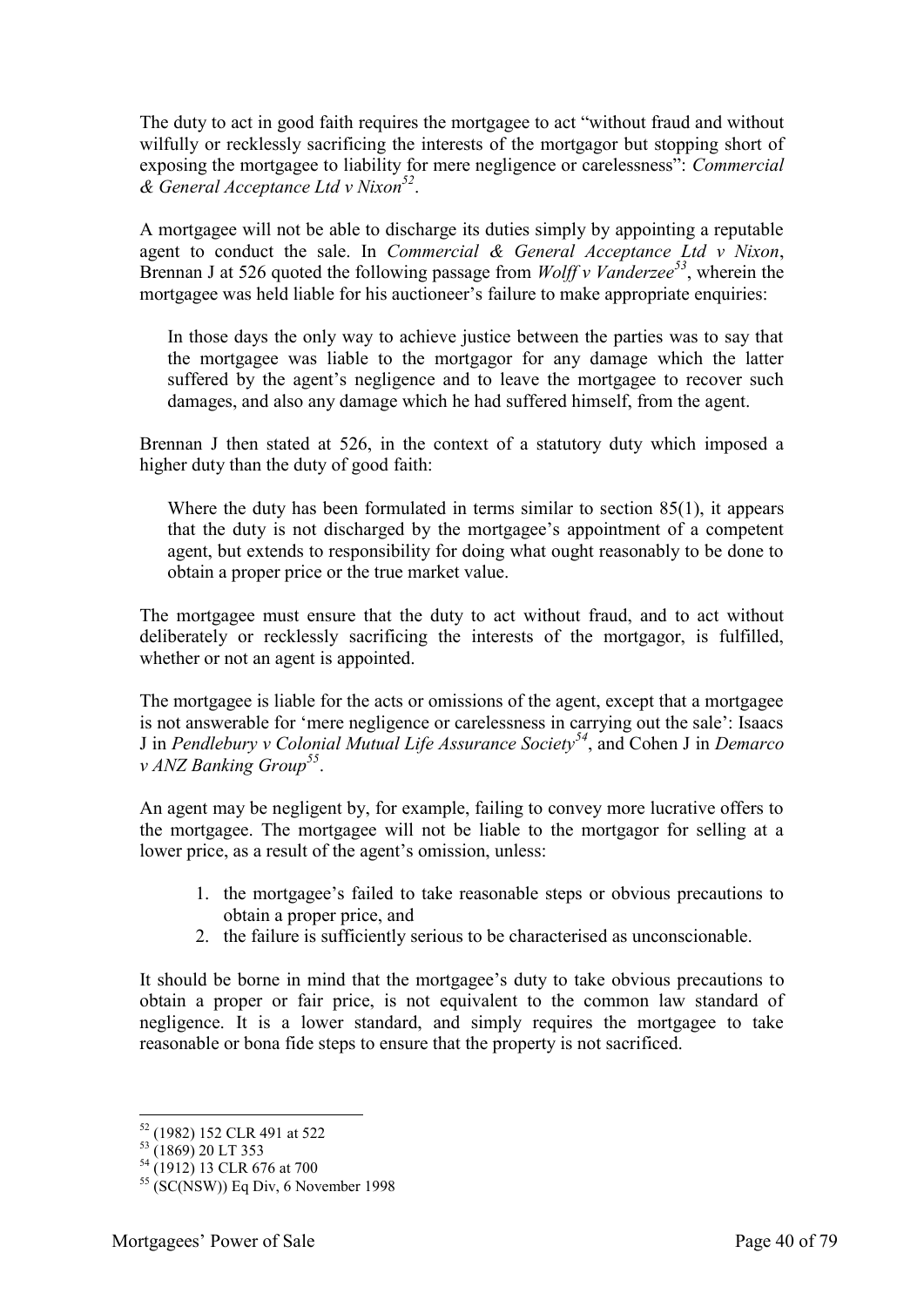The mortgagee's duty is to act in good faith in conducting the sale. Accordingly, an agent may be negligent, but such negligence is not sheeted home to the mortgagee unless the mortgagee lacked good faith in conducting the sale.

#### **9. Timing of the power of sale**

In *Commonwealth Bank of Australia v Lee<sup>56</sup>*, Wheeler J held that provided the mortgagee does not exercise the power of sale in bad faith or in breach of a contractual duty, a mortgagor does not owe a duty to exercise rights under the mortgage promptly. The mortgagee can sell the property at a time convenient to the mortgagee regardless of the state of the market, provided that in doing so the mortgagee is not:

- 1. acting in bad faith, or more particularly
- 2. wilfully or recklessly sacrificing the interests of the mortgagor.

The foundation for the mortgagee's ability to be able to sell the property at a convenient time, subject to the duty to act in good faith, is that the mortgagee has a substantial beneficial interest in the property. The mortgagee is not a trustee of the property, and the power of sale allows the mortgagee to realise the mortgaged debt.

The mortgagee is not obliged to time the sale so as to obtain the 'best price.' The mortgagee is required to act bona fide and to take reasonable care to obtain a proper price, or to seek the best price available in all the circumstances: *Commonwealth Bank of Australia v Lee<sup>57</sup>*. If the mortgagee is absolutely careless whether a fair price is obtained, such conduct is reckless and is capable of being conduct in bad faith: *Pendlebury v Colonial Mutual Life Assurance Society<sup>58</sup>* .

If the mortgagee fails to take reasonable or bona fide steps to ensure that the property is not 'sacrificed', then that may demonstrate a lack of good faith. However, a lack of bona fides will not be established simply because a mortgagee has not sold a security at a time when it might have realised the best price: *Commonwealth Bank of Australia v Lee<sup>59</sup>* .

# **10. Maintaining and improving the security**

In some circumstances a mortgagee is obliged to improve the security even though it involves expense on the mortgagee's part. In *Pendlebury v Colonial Mutual Life Assurance Society Ltd<sup>60</sup>*, Isaacs J discussed the mortgagee's duty to act in good faith, and the expectation that the mortgagee is required to spend money on the mortgaged property if it is necessary to preserve the mortgagor's interest in it. The duty to act in good faith requires the mortgagee to obtain the best possible price so that it can realise the security, without wilfully sacrificing the interests of the mortgagor.

<sup>-</sup><sup>56</sup> (1996) 22 ACSR 574 at 578

 $57 \text{ at } 578$ 

 $58$  (1912) 13 CLR 676 at 680

 $59 \text{ at } 578$ 

<sup>60</sup> (1912) 13 CLR 676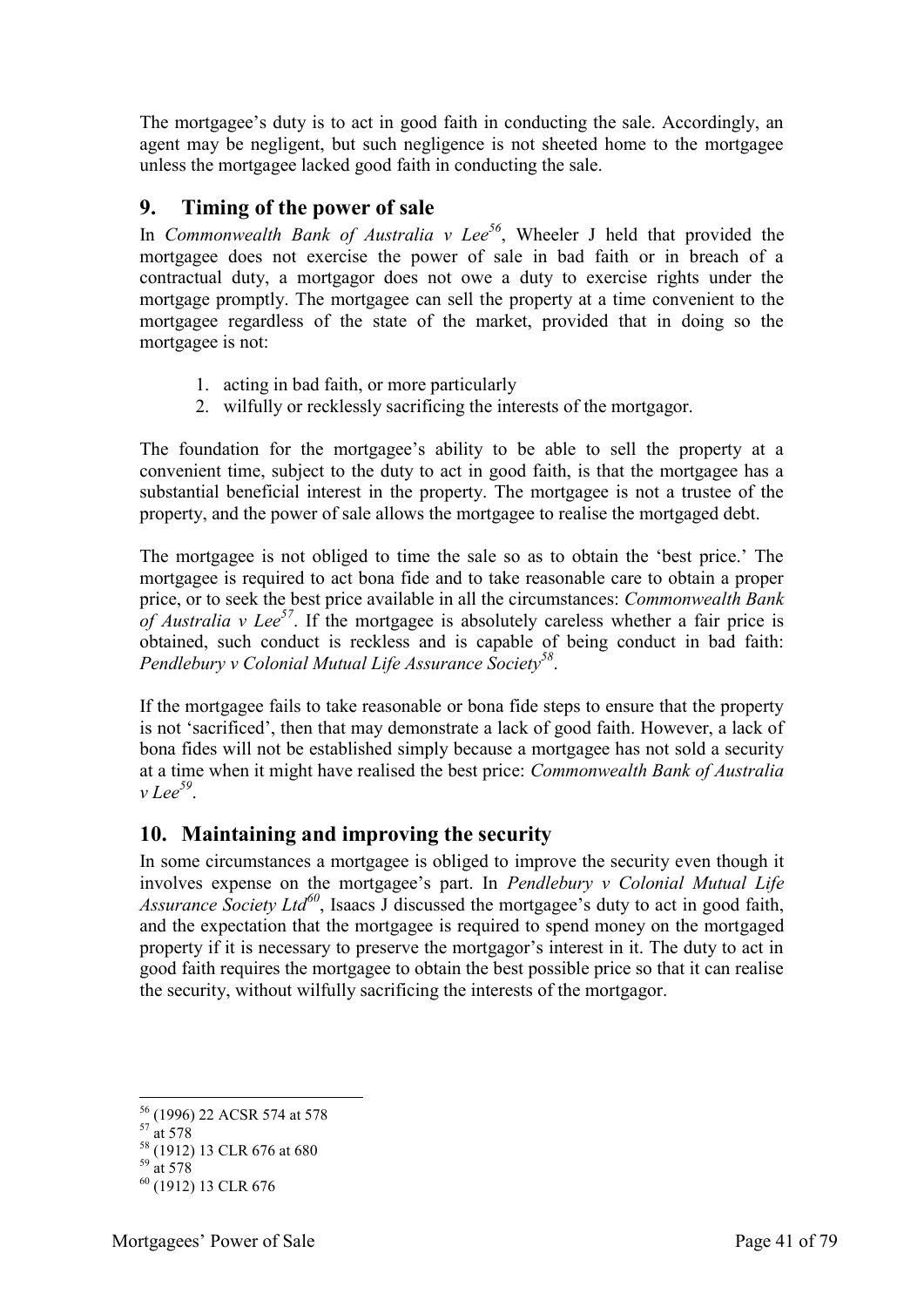In the context of that duty, Isaacs J considered that a mortgagee is not expected, as an owner might, to risk considerable outlay to secure an enhanced return on the property. Isaacs J then stated at 701-2:

But if a further outlay is in the circumstances reasonable, and apparently necessary and prudent to conserve the mortgagor's interest, and to prevent his residual property being sacrificed, and if, having regard to what a cautious man would consider the total selling value of the property, it is manifestly safe, the mortgagee is, in my opinion, not justified in refusing to make or incur it merely because he can get enough for himself without it.

His Honour then stressed that it must be safe to incur further expenditure, before a Court would hold that failure to expend amounts to wilful or reckless neglect in preserving the mortgagor's interest in the property.

In *National Australia Bank v Jenkins<sup>61</sup>*, the Court cited the principles in *Pendlebury* and found the mortgagee in breach of its duty to take reasonable steps to obtain "the best price for the property, being an aspect of the statutory duty to sell in good faith and having regard to the interests of the mortgagor."

In *National Australia Bank v Jenkins*, the mortgagee in possession of the property failed to take steps to preserve the property (a reception centre), specifically by failing to provide a security service and a caretaker. If such steps were taken, which the Court found were reasonable and 'safe' (in the words of Isaacs J in P*endlebury*), the property and its value may have been preserved and led to a successful sale at auction. Instead, the property deteriorated and lost value, and the mortgagee's failure to take those reasonable steps failed to preserve the interests of both the mortgagee and the mortgagor.

In light of the decisions in *Pendlebury v Colonial Mutual Life Assurance Society Ltd* and more recently *National Australia Bank v Jenkins*, if

- 1. a further outlay is in the circumstances reasonable, and necessary and prudent to conserve the mortgagor's interest, and to prevent his residual property being sacrificed, and,
- 2. having regard to what a cautious man would consider the total selling value of the property, it is manifestly safe,

then the mortgagee has a duty expend money to preserve the security.

If the expenditure is out of all proportion to the value of the secured debt, the mortgagee may not be able to add the cost of enhancement to the mortgage debt: *Southwell v Roberts<sup>62</sup>* .

The considerations for determining the reasonableness of the expenditure, and whether the costs of improvements to a mortgaged property can be added to the mortgage debt, are (as per Dixon J in *Southwell v Roberts<sup>63</sup>*):

<sup>-</sup><sup>61</sup> (1999) V Conv R 54-601

 $^{62}$  (1940) 63 CLR 581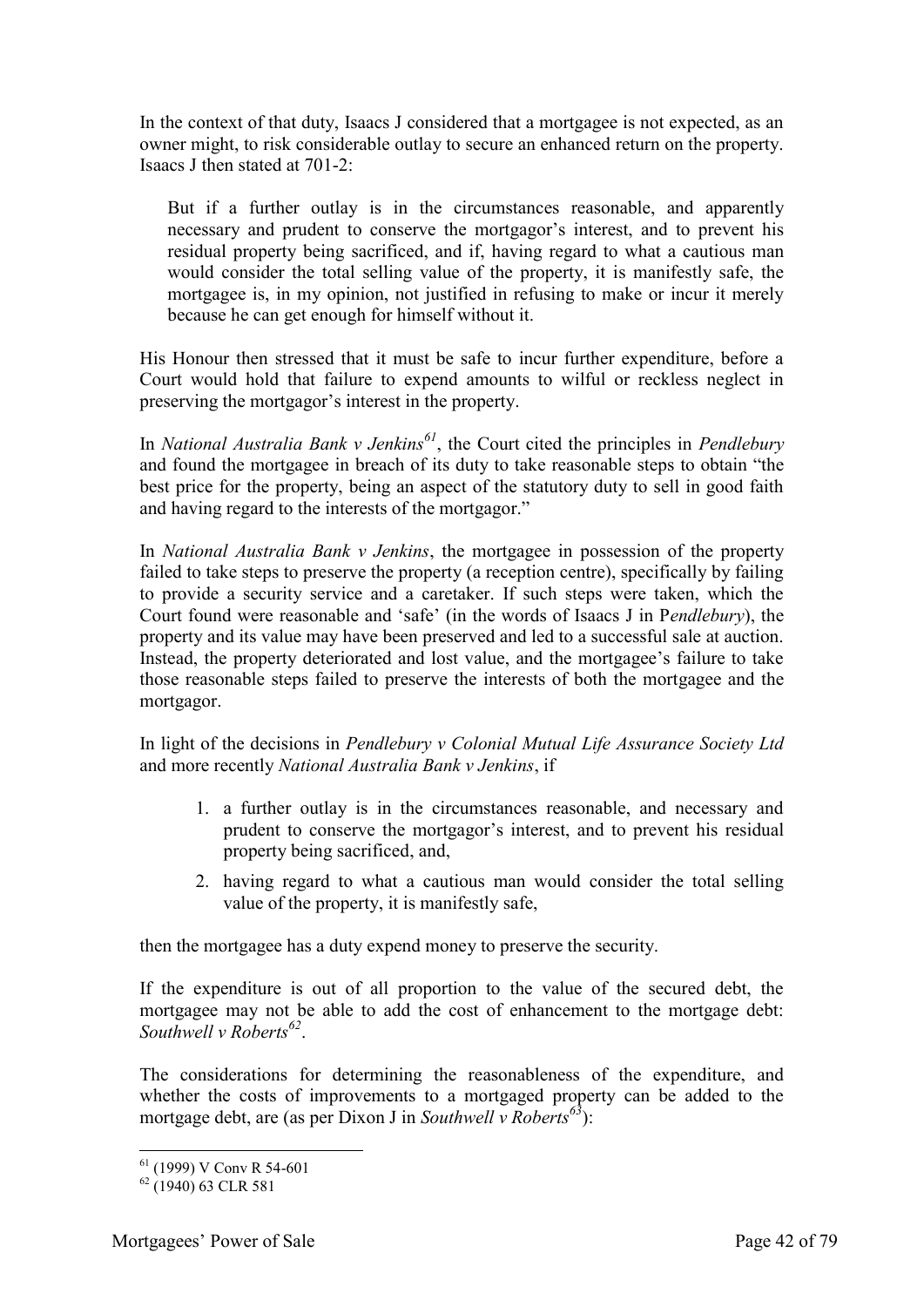- 1. the proportion of the expenditure to the mortgage debt  $-$  a mortgagee is not entitled to burden the property with a debt out of all proportion to the sum secured.
- 2. the effect of the expenditure on the equity of redemption and the mortgagor's ability to redeem
- 3. the change in the nature of the property as a result of the expenditure  $-$  a mortgagee is not entitled to change the property to such an extent that the nature of purpose of the property is radically altered.
- 4. the expenditure as compared to the enhanced value of the property the mortgagee cannot load the security with expenditure which is not reflected in the increased value of the property.

#### **11. Obtaining the best price**

The duty to act in good faith requires the mortgagee not to wilfully or recklessly sacrifice the mortgagor's interest in the sale of the property. The duty does not require the mortgagee to obtain the highest possible price.

The High Court has said that the duty to take reasonable care to obtain a proper price, the true market value, or the best price available in all of the circumstances, is perhaps a more onerous duty than a duty to act in good faith: *Commercial & General Acceptance Ltd v Nixon<sup>64</sup>* .

There is other authority suggesting that the duty of good faith includes seeking the best price available in all of the circumstances: *Demarco v ANZ Banking Corporation & Anor<sup>65</sup>*. In *National Australia Bank v Jenkins<sup>66</sup>*, the Court cited the principles in *Pendlebury* and found the mortgagee in breach of its duty to take reasonable steps to obtain "the best price for the property, being an aspect of the statutory duty to sell in good faith and having regard to the interests of the mortgagor."

A mortgagee's failure to obtain the true market value does not mean that it has wilfully or recklessly sacrificed the mortgagor's interests or failed to conduct a bona fide sale, which is the essence of the good faith standard in Australia. However, where the mortgagee omits to take obvious precautions to obtain or ensure a fair price, and the mortgagee is absolutely careless whether a fair price was obtained or not, then the mortgagee's conduct is reckless and not in good faith.

The good faith standard in Australia is essentially reflected in *Pendlebury*, wherein both Griffith CJ (at 680) and Barton J (at 695) refer to taking precautions to obtain a fair or proper price. This standard of acting in good faith is not the same as the common law duty of care standard.

In summary, the common law duty of a mortgagee to obtain the best price is not part of the law of NSW, where the applicable standard is the less onerous "good faith" test

 $63$  at 597-9

 $^{64}$  (1982) 152 CLR 491 at 522 per Brennan J

 $^{65}$  (SC(NSW)) 6 November 1998 Cohen J BC9807681

 $66$  (1999) V Conv R 54-601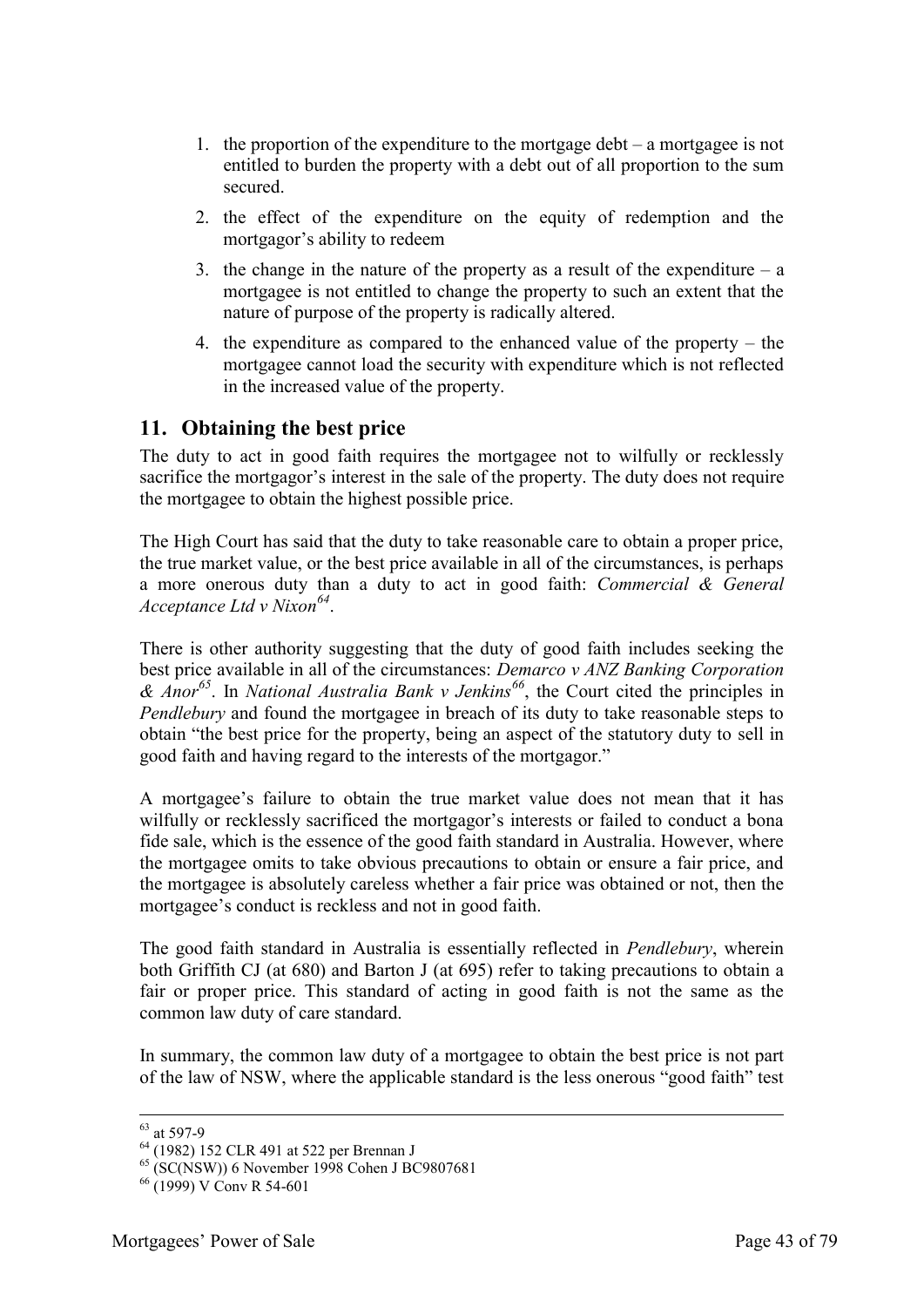laid down in *Pendlebury*. Part of satisfying the "good faith" test, however, involves seeking the best price available for the security.

In *Davis v Taylor<sup>67</sup>*, Roper CJ applied the principles in *Pendlebury v Colonial Mutual Life Assurance Society Ltd<sup>68</sup>*, and *Kennedy v De Trafford<sup>69</sup>*. In the latter case, which also applies the good faith standard, the effect of Lord Herscell's judgment at 185 is that a mortgagee would not be acting in good faith if he or she acts with an intention of dealing unfairly by the mortgagor, or if he or she wilfully and recklessly deals with the property in such a manner that the interests of the mortgagor are sacrificed.

Roper C.J. held that even though the mortgagee in that case

- 1. sold the property at an undervalue,
- 2. failed to notify the mortgagor of the sale,
- 3. failed to advertise the property for sale or for auction the property, and
- 4. believed she was in a position of absolute owner, and in that respect disregarded any interest that the mortgagor might have had (noting of course that the mortgagor had expressed an attitude prior to the sale that he had no interest in it at all).

the price was obtained as a result of a bona fide exercise of the power of sale. It was further held that the price was not fixed with a reckless or wilful disregard of the mortgagor's interest. As Roper C.J. stated at 523:

….it was a price which arose naturally from the circumstances and which a reasonably prudent man, even acting on his own interests, might well have been induced to take at the time.

The traditional test (*Farrar v Farrars Ltd*<sup>70</sup>) is that a mortgagee is bound to sell the property fairly and to take reasonable steps to obtain a proper price. A mortgagee is not required to wait for better times before selling. In *Farrar v Farrars Ltd* Chitty J stated:

The mortgagee has a right to obtain payment of his debt… without regard to the then existing condition of the market. He cannot be required to run any risk in postponing the sale, or to speculate for the mortgagor's benefit.

In *Pendlebury* Barton J referred to the duty of the mortgagee not to wilfully or recklessly sacrifice the property of the mortgagor, and said at 699-701 that "the word 'recklessly' cannot include mere negligence or carelessness in carrying out the sale."

In a similar vein to Chitty J in *Farrar v Farrars*, Barton J held at 701-2 that a mortgagee cannot be answerable to the mortgagor for mere carelessness in realisation of the property.

 $67$  (1948) 48 SR (NSW) 514

 $68(1912)$  13 CLR 676

<sup>69</sup> [1897] AC 180

 $70(1889)$  40 Ch D 395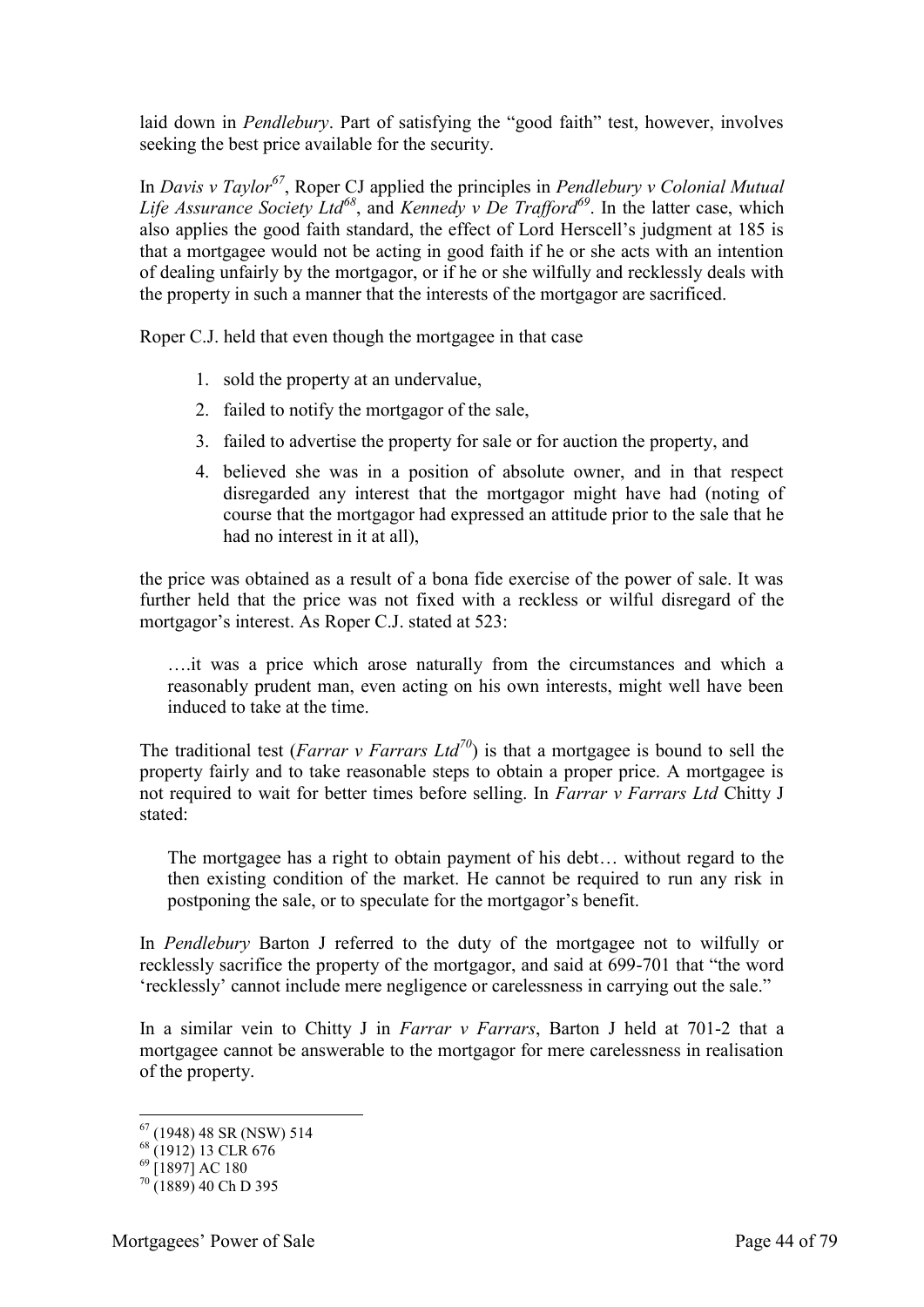The mortgagee, when the permitted time arrives, is not bound to wait for his money, merely because the mortgagor might profit by delay.

Further, at 702, Barton stated:

By 'recklessly' then, I understand a disregard of the mortgagor's interest, his property in the possible surplus, in short, not caring whether its fair and proper value was obtained or not, as distinguished from the mere want of care or prudence in the course of honestly trying to conserve it.

In light of the above authorities, the reference by Roper C.J. in *Davis v Taylor* to the 'reasonably prudent man', is based on the traditional test of taking reasonable steps or precautions to obtain a fair or proper price, as opposed to a higher duty of care that leads to a mortgagee being held liable to the mortgagor in negligence. Properly understood, the decision remains good law.

#### **12. Consulting other stakeholders**

It is a good practice to consult with the mortgagor and subsequent priority stakeholders. The advantage of this is that the mortgagee's good faith is less likely to be called into question*: Nixon v Commercial & General Acceptance Ltd<sup>71</sup>*. This is particularly important where a surplus is anticipated, because it means that the mortgagor has a clear interest in the equity of redemption, and the mortgagee must not wilfully or recklessly sacrifice the mortgagor's interest.

Refraining from consulting with the other stakeholders could be an indication that the mortgagee is acting in bad faith, particularly if there are other acts that suggest that the mortgagee is wilfully or recklessly sacrificing the interests of the other stakeholders. This, however, would only be one small part of a court's consideration. Mere failure to consult does not constitute bad faith if the mortgagee has conducted the sale in a proper manner, but if the sale has been conducted in a dubious manner such failure might add some support to the notion that the sale has been conducted in disregard of the interests of the persons not consulted.

Even though a mortgagee has a duty to act in good faith in exercising its power of sale, and must not wilfully or recklessly sacrifice the mortgagor's interests, a mortgagor will be denied relief if the mortgagor expressly consents to the mortgagee exercising its power in a particular fashion. Further, if the mortgagor impliedly consents to the mortgagee's conduct in exercising the power of sale, or adopts an otherwise improper sale, relief will be denied: *Kock v Kemp<sup>72</sup>*. If a mortgagor is unaware of the mortgagee's conduct in exercising the power of sale, one could not say that the mortgagor impliedly consented to the mode of the exercise of the power.

<sup>-</sup> $71$  (SC(Qld)), Connolly J 18 July 1979, unreported

 $72$  (1867) 6 SCR (NSW) (L) 107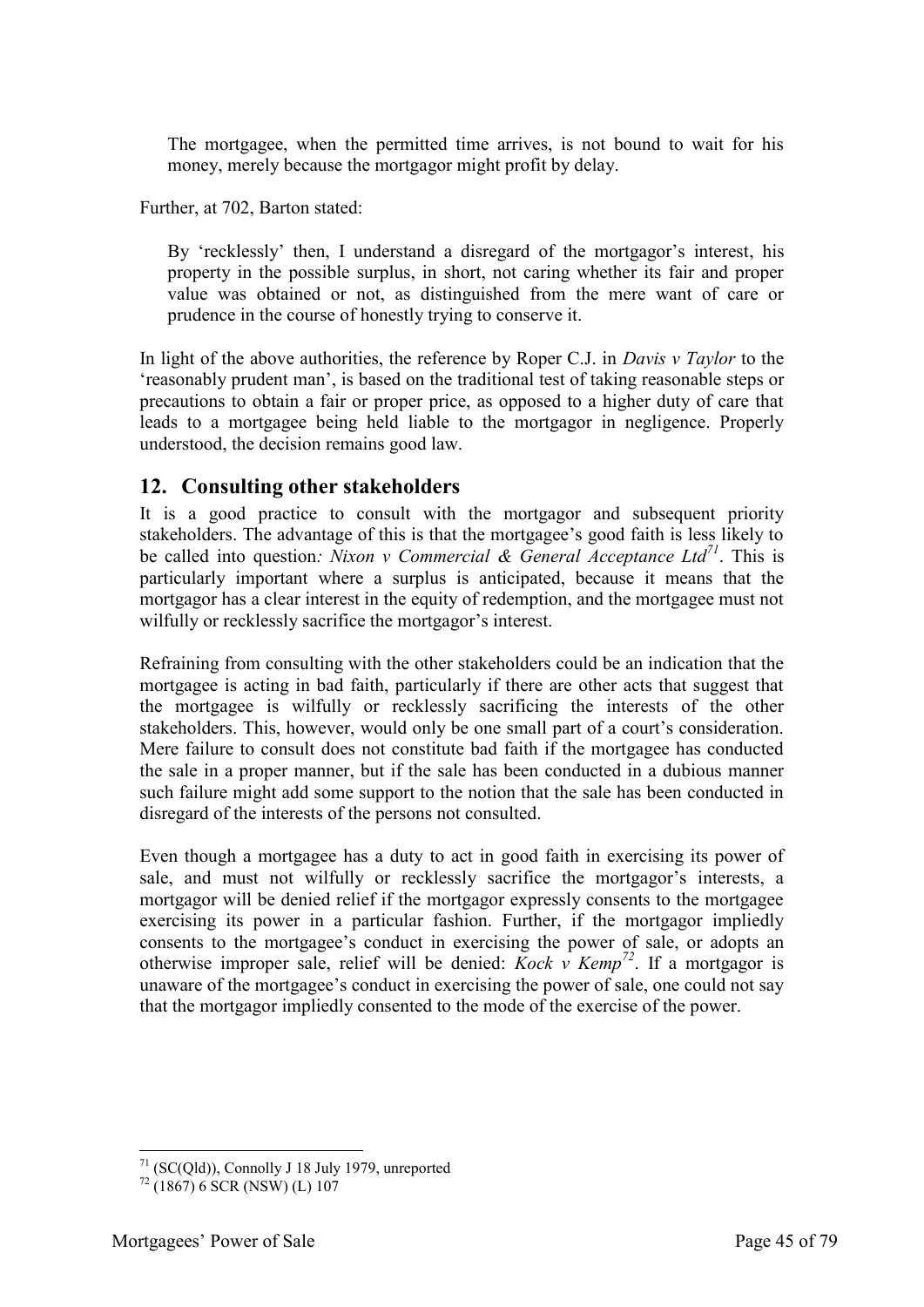# **G. The purchaser**

#### **1. Can a mortgagee sell to himself?**

There is a settled rule of equity preventing a mortgagee from selling mortgaged property to himself either alone or with others, or to a trustee for himself. However, recently it has been considered and qualified in both Australia and England.

The principal authority for the rule is the English Court of Appeal decision in *Farrar v Farrars Pty Ltd<sup>73</sup>* (but see also *Sewell v The Agricultural Bank of Western Australia* <sup>74</sup> where Lindley LJ observed:

It is perfectly well settled that a mortgagee with a power of sale cannot as against the mortgagor sell to himself…nor to anyone employed by him to conduct the sale… A sale by a person to himself is no sale at all, and a power of sale does not authorise the donee of the power to take the property subject to it at a price fixed by himself, even although such price be the full value of the property. Such a transaction is not an exercise of the power, and the interposition of a trustee, although it gets over the difficulty so far as form is concerned, does not affect the substance of the transaction.

The lack of independent bargaining power present in such a transaction forms the substantive basis for the rule (explained in the decision of Chitty CJ whose decision was upheld on appeal in *Farrar*<sup>75</sup>). A sale of a property found to be in breach of the rule will be voidable in equity for constructive fraud at law (See *Re White Ex Parte Goggs*<sup> $76$ </sup>), or alternately the property will beheld in equity to remain subject to the mortgagee's right of redemption (*Hotel Terrigal Pty Ltd (in liq) v Latec Investments Ltd* (*No*  $2)^{77}$ ).

Lindley LJ was correct in observing the rule was well settled when that case was heard (see *Martinson v Clowes<sup>78</sup>*; *Conroy v Knox<sup>79</sup>*; *Hodson v Deans<sup>80</sup>*). However, it is important to remember that the Court of Appeal held in Farrar that the mortgagee had not breached the rule by selling to a company of which it was a shareholder. Indeed the sale by Mr Farrar was not disturbed by the Court because the mortgagee was held to have been "doing the utmost in his power to find a purchaser at the best price that could be got." The Court placed importance on the fact that Mr Farrar, the mortgagee, was not a director of the purchaser and the sale was not made at undervalue.

The Farrar rule was discussed with apparent approval by the High Court in *Sewell v The Agricultural Bank of Western Australia<sup>81</sup>*. However, even while affirming the prohibition against a related sale by a mortgagee, the High Court in *Sewell*  unanimously upheld a sale by a bank to its own district inspector in circumstances

<sup>-</sup><sup>73</sup> (1888) 40 Ch D 395 at 409

 $^{74}$  (1930) 44 CLR 104)

 $75 (1888) 40$  Ch D at 398

<sup>76</sup> [1866] QSCR 149 at 151

 $^{77}$  [1969] 1 NSWR 676 at 679-80

<sup>78</sup> (1882) 21 Ch 857 at 860

<sup>79</sup> (1901) 11 QLJ 112

<sup>80</sup> (1903) 2 Ch 647 at 650  $81$  (1930) 44 CLR 104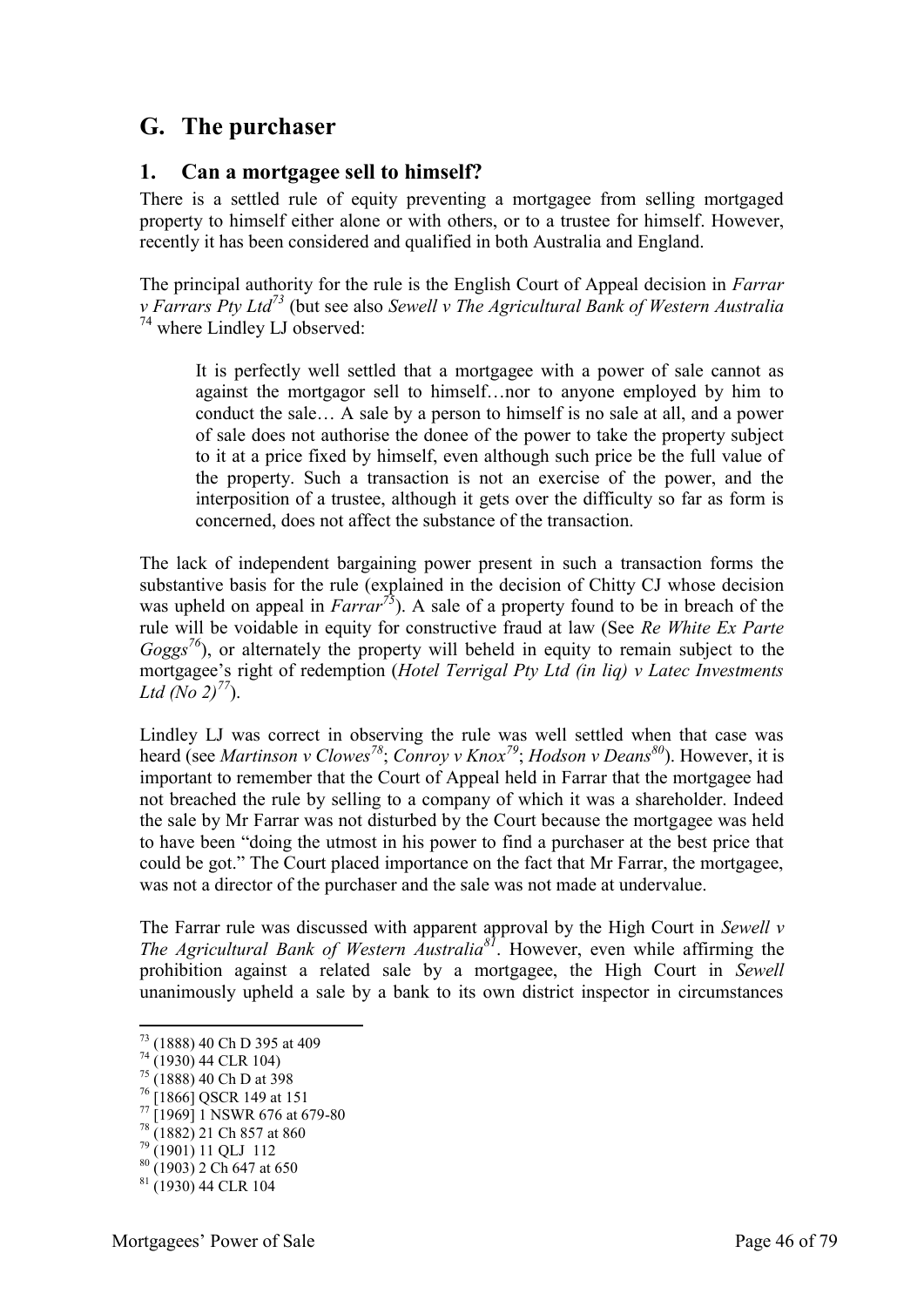where the bank was found to have first exhausted all reasonable efforts to sell land through public advertising over 18 months. The court said it was entitled to sell the land to its own district inspector if he was not involved in the process of the sale, and where it had taken steps to ensure that the best price for land was obtained will be enough to defeat the rule.

#### **i) The current Australian position**

The current position in NSW courts begins with the judgment of Else-Mitchell J in *Hotel Terrigal Pty Ltd (in liq) v Latec Investments Ltd (No 2)<sup>82</sup>* .

Else-Mitchell J held that a purported sale and transfer of land by a mortgagee (supposedly in the exercise of a power of sale) to a wholly owned subsidiary whose directors were the directors of the parent company, was "not an exercise of the power at all but was, in substance, merely a transfer to the [mortgagee] or its agent". The relevant passages of *Farrar* were quoted and the land transferred was found to remain subject to the mortgagor's right of redemption.

In *ANZ Banking Group Ltd v Bangadilly Pastoral Co Pty Ltd<sup>83</sup>*, the High Court considered the judgment of Lindley LJ in *Farrar* in detail and determined that rather than instituting a rule against a mortgagee selling mortgage property to itself, the English Court of Appeal was merely implementing the general test as to "whether (the sale) was a truly independent bargain" (at 544).

In *Australian and New Zealand Banking Group Ltd v Bangadilly Pastoral Co Pty Ltd & Ors*, the High Court heard an appeal from the Supreme Court of New South Wales. The case involved the sale of a station property near Moss Vale known as "Bangadilly" by public auction in Sydney by the first mortgagee Halco Products Pty Ltd ("Halco"). Halco was a company controlled by a Mr. and Mrs. Hall. The successful bid at the auction was made by Mr. Hall on behalf of Bangadilly Pastoral Co Pty Ltd, itself substantially controlled by Mr. and Mrs. Hall.

The evidence was that the Halls were keen to purchase Bangadilly, and had previously entered into a contract for sale with the mortgagors. This contract for sale failed to proceed, however, despite the Hall's attempt at obtaining specific performance. On the same day as the specific performance proceedings were to be heard, Halco purchased the first mortgage over Bangadilly by paying out the present first mortgagee in full in the sum of \$280,000 on 18 October 1974. That same day Halco also decided to put the security up for auction, which auction was in due course scheduled for 23 December 1974.

Although Hallco decided on 18 October to sell the security, no advertisements appeared until 13 November. The auction date of 23 December was a date that was agreed by the auctioneer in evidence to be a poor date for an auction given its proximity to Christmas. The advertisements placed numbered four in "Country Life", two in "Land Newspaper", two in "Stock and Land" (a Melbourne weekly), and only one in the "Sydney Morning Herald". A hundred brochures were also printed. The total cost of the advertising was \$336.27. None of the advertisements were placed in

<sup>-</sup><sup>82</sup> [1969] 1 NSWR 676 at 679-80

 $83$  (1978) 19 ALR 519 at 542-543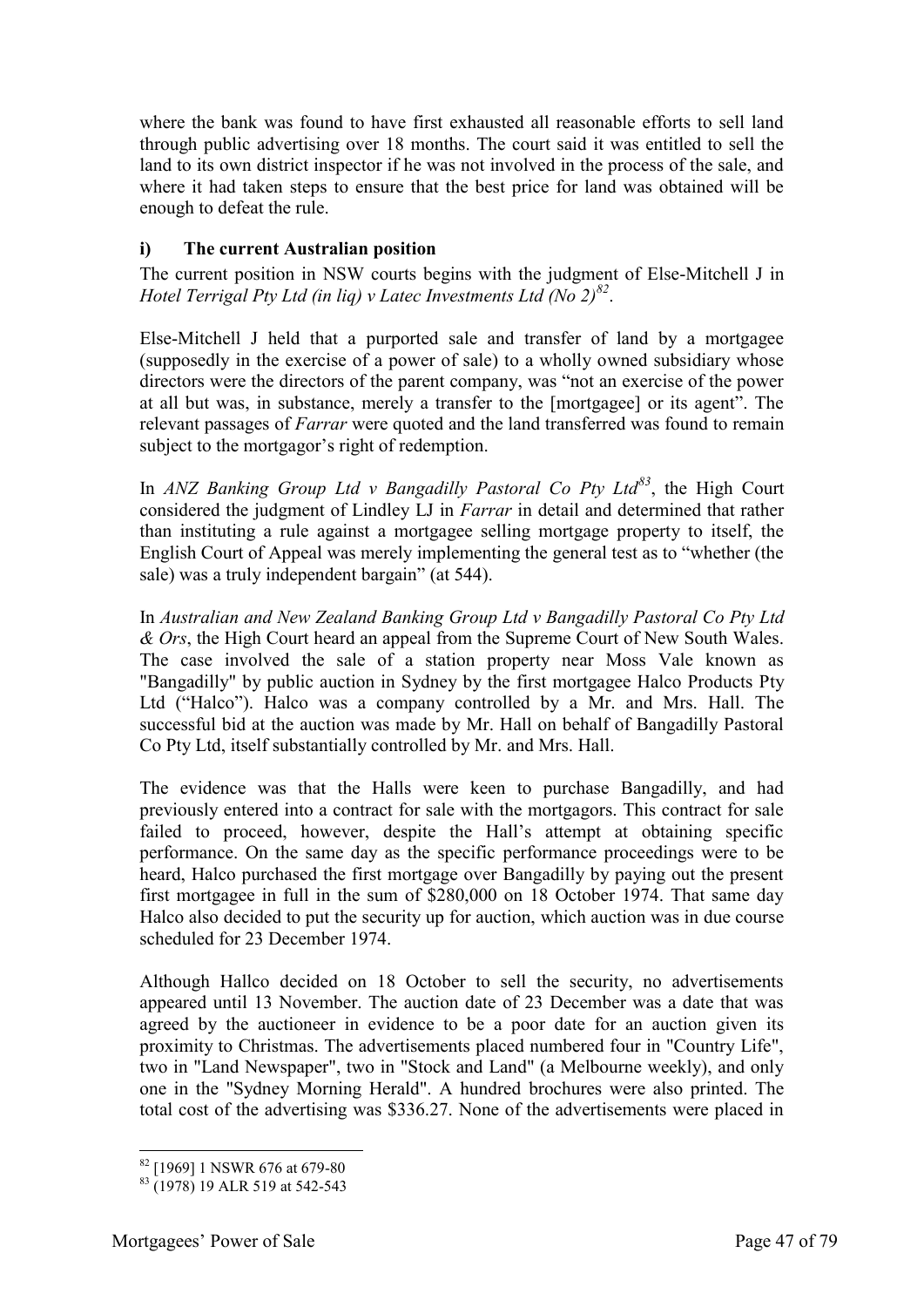any local papers, and the one advertisement in the Sydney Morning Herald was not placed until 14 December. Under cross-examination the auctioneer agreed that the level of advertisement was light.

On 15 December 1974, another of the Halls' companies, Halco Roll-Up Doors Pty Ltd, changed its name to Bangadilly Pastoral Co Pty Ltd ("Bangadilly Pastoral") and resolved to bid up to \$265,000 for Bangadilly station at auction. Later, on the morning of the auction, Bangadilly Pastoral resolved that the maximum bid the company would be prepared to make would be raised to \$303,600, and the Halls were present when this resolution was made.

The reserve at the auction was set at \$250,000, being a figure \$30,000 less that what Halco had paid for one mortgage only two months previously. Bangadilly was also subject to a second mortgage to the ANZ Bank, but the Bank was not informed at any time prior to the auction that the security was being sold, or even of the acquisition by Halco of the first mortgage. The only bidders of significance at the auction were Mr Hall and the Halls' accountant, Mr. Pritchard. These two bid the property up to \$265,000, at which point it was sold to Bangadilly Pastoral, on whose behalf Mr Hall had been bidding. On the same day Mr. Hall also had the role of giving instructions to the auctioneer on behalf of Hallco.

In consequence of the sale price, the ANZ Bank brought proceedings seeking to set aside the sale of the property by Halco to Bangadilly Pastoral. The proceedings were heard and dismissed by the trial judge, Helsham J, because his Honour found no evidence of a deliberate plan by Halco to sell Bangadilly at an undervalue for the benefit of its associated company. The ANZ Bank appealed this decision.

The High Court unanimously held that the sale should be set aside. In his reasons for judgment, Aickin J stated at p 544 the following:

One of the critical questions here is whether there ever was an independent bargain. The deciding minds were those of Mr. and Mrs. Hall and of no one else. They were the only directors of the mortgagee (Halco Products); they were the only directors of the purchaser Bangadilly Pastoral Co. They fixed the reserve; they, with their agent Pritchard, were the only bidders, and they fixed the maximum price which the purchaser was prepared to pay. As controllers of the vendor, they knew that a prospective purchaser was prepared to pay \$303,000, and as controllers of the purchaser they knew the reserve. In such a situation it seems to me that a purchase at or close to the reserve cannot be an independent bargain.

His Honour found that in the circumstances "the onus lay on the purchaser to prove the bona fides of the sale". In finding that the purchaser had not satisfied this onus, his Honour noted that the sale was not an ordinary mortgagee sale in which the mortgagee seeks to recover principal and interest, but rather right from the time of purchase of the first mortgage there was always in mind the possibility that a company related to Halco would purchase at auction. His Honour also cited the delays in proceeding to sell the property that resulted in a 23 December auction date "likely to have a prejudicial effect on the sale", the delay in advertising in the Sydney Morning Herald, and the failure to inform the ANZ Bank either of the sale or of the acquisition of the first mortgage.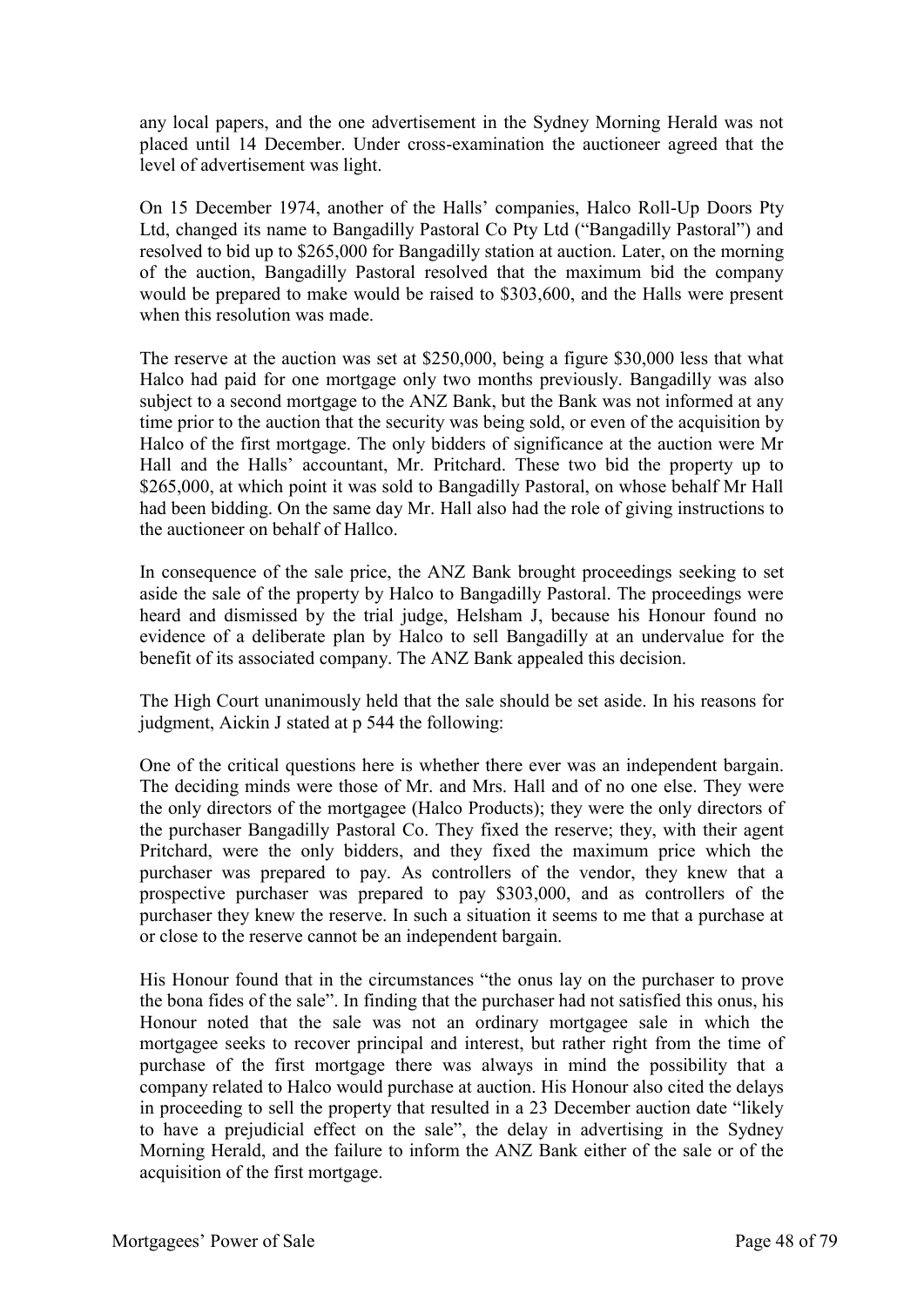In relation to advertising, Stephen J stated at p 521 that Halco "failed to ensure that those entrusted with arrangements so timed and advertised the holding of the auction as best to attract interest on the part of potential buyers." Jacobs J at p 523 noted "There was no local advertising of the proposed auction sale, virtually no Sydney or Melbourne advertising, and the sale was held in Sydney. The lead time was minimal".

More recently, in both *Re One.Tel Network Holding*<sup>84</sup> and *Re Actwane Pty Ltd (in liq) (rec and mgr apptd)<sup>85</sup>* Austin J has questioned whether the *Farrar* rule has "survived into the 21st century" in light of the Privy Council's decision in *Tse Kwong Lam v Wong Chit Sen<sup>86</sup>* where it was held that:

…there is no hard and fast rule that the mortgagee must not sell to a company in which he is interested. The mortgagee and the company seeking to uphold the transaction must show that the sale was in good faith and that the mortgagee took reasonable precautions to obtain the best price reasonably obtainable at the time.

Citing that decision as evidence of the demise of the *Farrar* rule, Austin J reasons in *One.Tel* that where the technical problems of a mortgagee selling to itself are overcome (say through sale to a trustee or to a company in which the mortgagee has an interest), then it will be a matter to be determined in each case whether there is any "inherent unfairness" in the transaction (see *One.Tel<sup>87</sup>*; see also *Vartex Petroleum Industries Pty Ltd<sup>88</sup>*). He says:

The concern about the inherent unfairness of a mortgagee exercising a power of sale in its own favour, which appears to underlie Lindley LJ's remarks in the *Farrar* case, is simply not in evidence where the transaction in question results from a complex negotiation compromising many other claims.

He distinguishes between the "logical difficulty" of a mortgagee selling to itself, and a case where there is a real basis for suspecting that the market value is not being paid. This would certainly be consistent with the High Court's substantive decision in *Sewell.*

The *Farrar* rule may therefore now be better understood to be an observation as to a mortgagee's general obligation not to "place himself in such a position as to give rise to a conflict of interest and duty" (*Farrar*, supra at 410-411) in the context of the practical problems of selling to and buying from itself and its related parties, remembering that in a case of suspicion, the onus is shifted upon the mortgagees to uphold the sale: see *Hodson v Dean<sup>89</sup>*).

<u>.</u>

<sup>&</sup>lt;sup>84</sup> (2001) 40 ACSR 83 at 96

<sup>85</sup> *(*2002) 42 ACSR 307

 $86$  [1983] 3 All ER 54

 $87 \frac{1}{at} 96$ 

 $88$  (1989) (unreported) SC(NSW), Hodgson J

<sup>89</sup> [1903] 2 Ch at 647at 653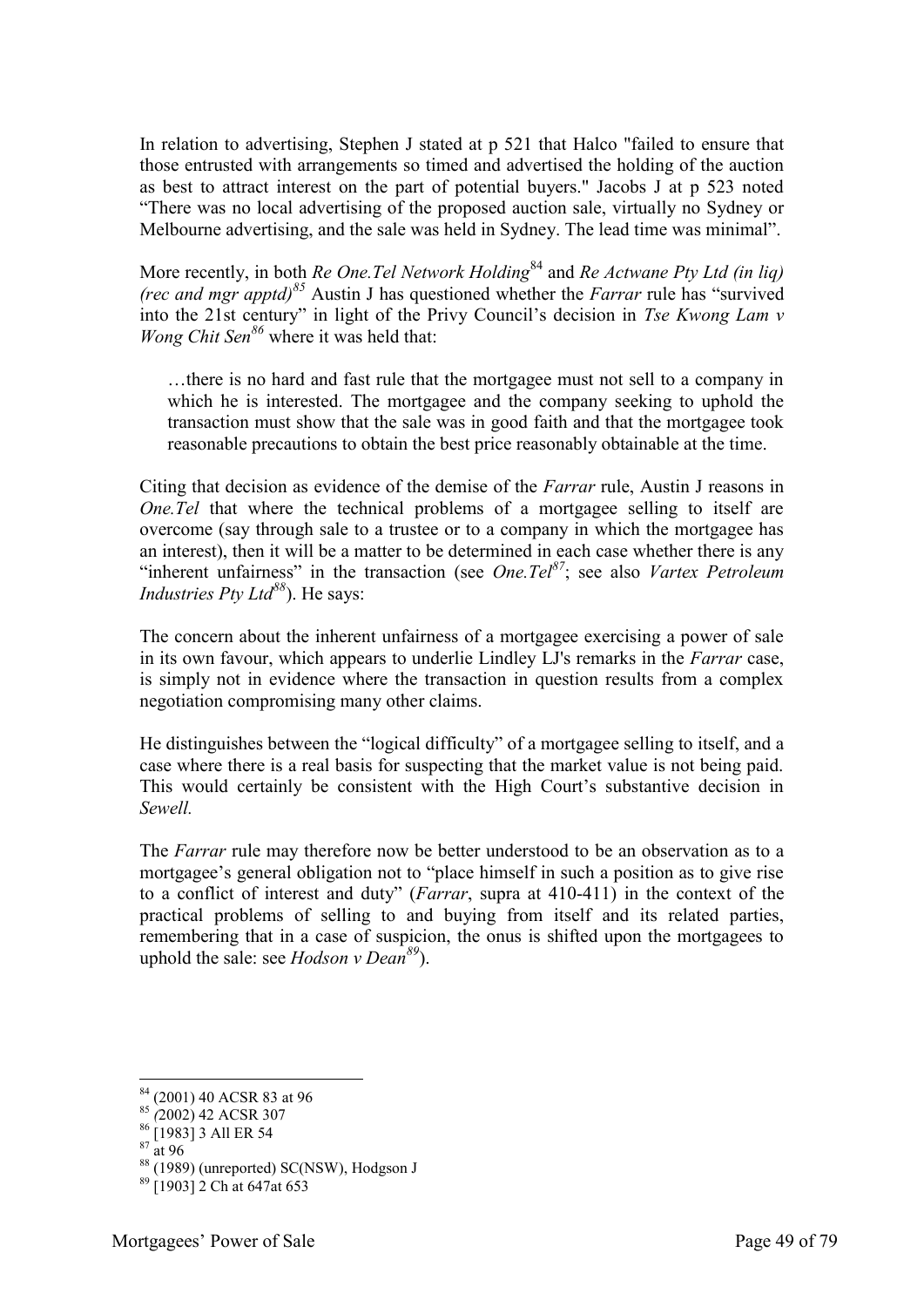#### **ii) Section 109(1)(a) of the Conveyancing Act 1919**

Section 109(1)(a) of the Conveyancing Act 1919 provides that:

- (1) A mortgagee and a chargee shall by virtue of this Act have the following powers to the like extent as if they had been in terms conferred by the instrument creating the mortgage or the covenant under which the charge arose but not further, namely:
	- a) A power to sell or to concur with any other person in selling the mortgaged or charged property …and to buy in at an auction … without being answerable for any loss occasioned thereby.

As that power is to be treated as being "conferred by the instrument creating the mortgage", the mortgagee is in no better position as a result of this statutory provision than if the power to buy in was a contractual term in the mortgage. The power does not in any sense override the mortgagee's duty of good faith or the logical difficulty with a person purchasing from himself. Thus if the mortgagee seeks to exercise the power to "buy in at auction", the purchaser must be another entity other than the mortgagee, and the bargain must be a genuine bargain.

#### **iii) When it is the only way to get the best price**

An examination of the High Court's judgment in *Sewell,* which upheld a bank's sale to its district sales manager when the property had remained unsold for a long time, shows that the efforts taken by the mortgagee to maximise the return on the sale was central to the Court's willingness to bend the rule it recognised as deriving from *Farrar*. Indeed, in *Farrar*, Lindley LJ had similarly emphasised the hard work of mortgagee to maximise the sale price in justifying the exercise of his discretion. He noted:

… [the mortgagee's] interest was to get the best price he could, for his security was by no means ample, he was pursuing that interest, and was discharging that interest at the same time, and he had no conflicting interest in the matter.

The judgments of Austin J in *One.Tel* and *Actwane* (see below) reject the application of a hard and fast rule against related mortgagee sales if there is evidence that there is no breach of the obligation to maximise the return on the mortgage property.

#### **iv) Conclusion**

A mortgagee cannot literally "sell to himself", as this is deemed a logical impossibility. In other words, if Mr. John Smith was mortgagee, he could not arrange a sale of the security to himself, Mr. John Smith, as a transaction with the same party on each side is a nonsense. This "logical difficulty" is however cured if the purchaser is a person or entity merely associated with Mr. Smith, such as the mortgagee's company "John Smith Pty Ltd". If, however, the purchaser is effectively under the mortgagee's control, the sale can nonetheless be improper due to lack of any genuine bargain being made given the common control of both parties. Whether or not this difficulty arises in any given case will depend upon the fashion in which the purchase price was arrived at.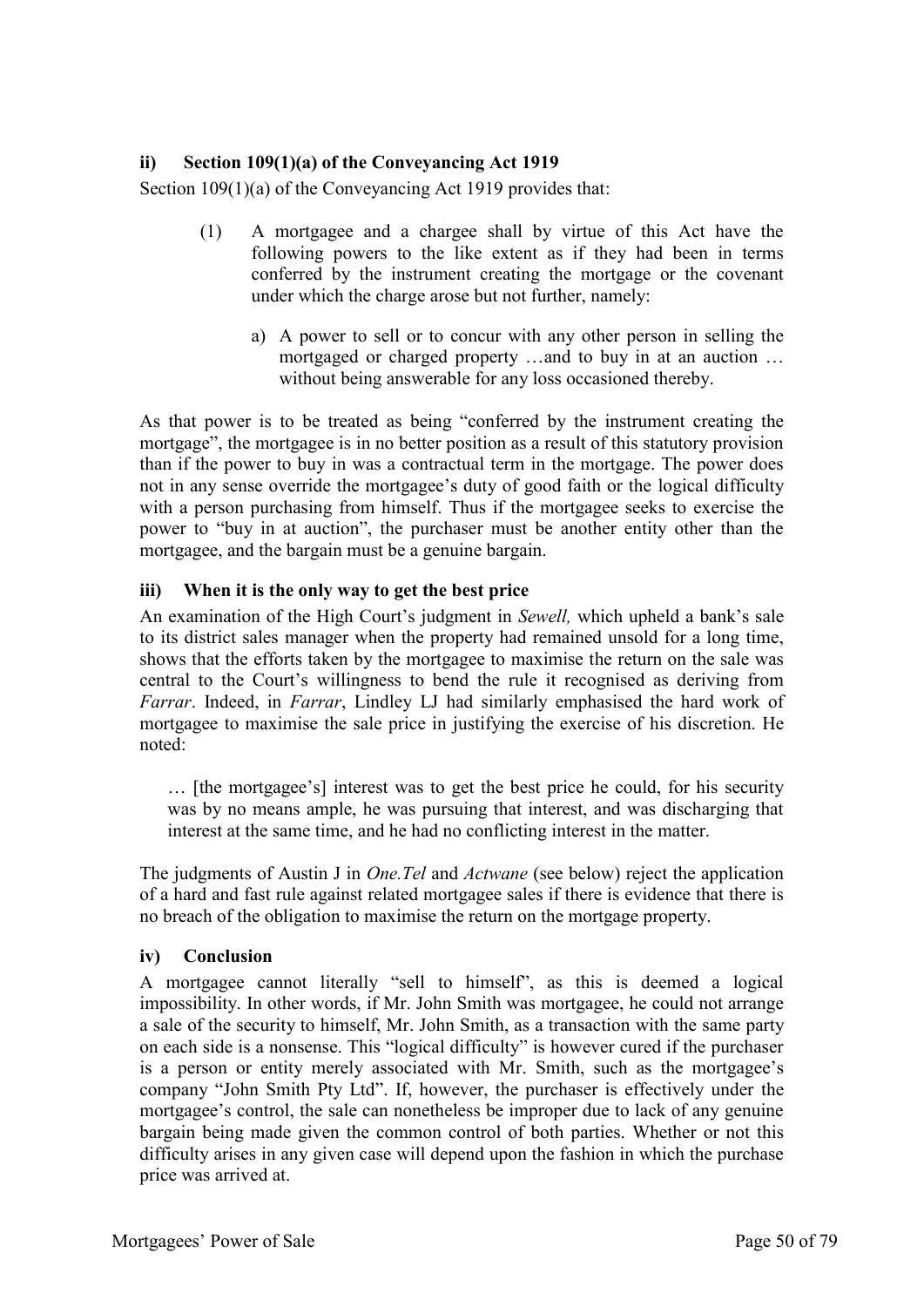#### **2. Can a receiver sell to a mortgagee who appointed him?**

The case of a receiver selling to a mortgagee who appointed him was considered in Austin J in *Re Actwane* (Supra at 10). Although finding that the issues arising were appropriate for judicial direction before the sale, his Honour held (applying the Privy Council's decision in *Tse Kwong Lam v Wong Chit Sen* that:

the "logical difficulty" to which I referred in the *One.Tel* case does not arise, because the mortgagee who appointed Mr. Sims as receiver and manager is not the same entity as the purchaser.

The Rule was not seen as sufficient to stop a purchase of land from a receiver or controller to its appointor. However, his Honour was careful to footnote his judgment with the reservation that it was given:

…notwithstanding the principle of mortgage law that the mortgagee cannot exercise a power of sale in favour of itself

The same conclusion was reached by Hodgson J in *Re Vartex Petroleum Industries Pty Ltd<sup>90</sup>*. In *Expo International Pty Ltd (in liq) v Chant<sup>91</sup>* Needham J found that it was only in the case of an abuse of power that a Court will interfere such as:

… for example, a mortgagee recklessly or dishonestly sells mortgaged property at a gross under-value

#### **3. Can a mortgagee sell to a company he is a shareholder in?**

In *Farrar* Lindley LJ considered whether the 'rule' against a mortgagee selling to itself prevented a solicitor who was one of the mortgagees selling to a company in which he held 10% of the shares of the purchaser company. The Court held that this interest did not prevent the sale, even though a sale to a trustee of the mortgagee was said to be prevented by the rule.

In the *One.Tel* case Austin J discusses this anomaly and notes:

The absolute equitable principle does not apply, in Lindley LJ's view, where the mortgagee exercises the power of sale in favour of a company in which he has a shareholding interest. Such a sale is not, in his Lordship's view, either in form or substance a sale by a person to himself, and "to hold that it is, would be to ignore the principle which lies at the root of the legal idea of the corporate body, and that idea is that the corporate body is distinct from the persons composing it": at 409–10. Where the mortgagee has an interest in the corporate purchaser, the sale may be open to attack on various grounds relating to fraud or undervalue, and the purchasing company has the burden of proving its validity, but the sale is not invalidated, per se, by the rule which prevents the mortgagee from selling to itself.

He also observes that the Privy Council did not obstruct a sale to a purchaser in the case of *Tse Kwong Lam v Wong Chit Sen<sup>92</sup>* selling to a company in which the only

<sup>-</sup><sup>90</sup> (1989) BC8901834 NSWSC

<sup>&</sup>lt;sup>91</sup> [1979] 2 NSWLR 820 at 833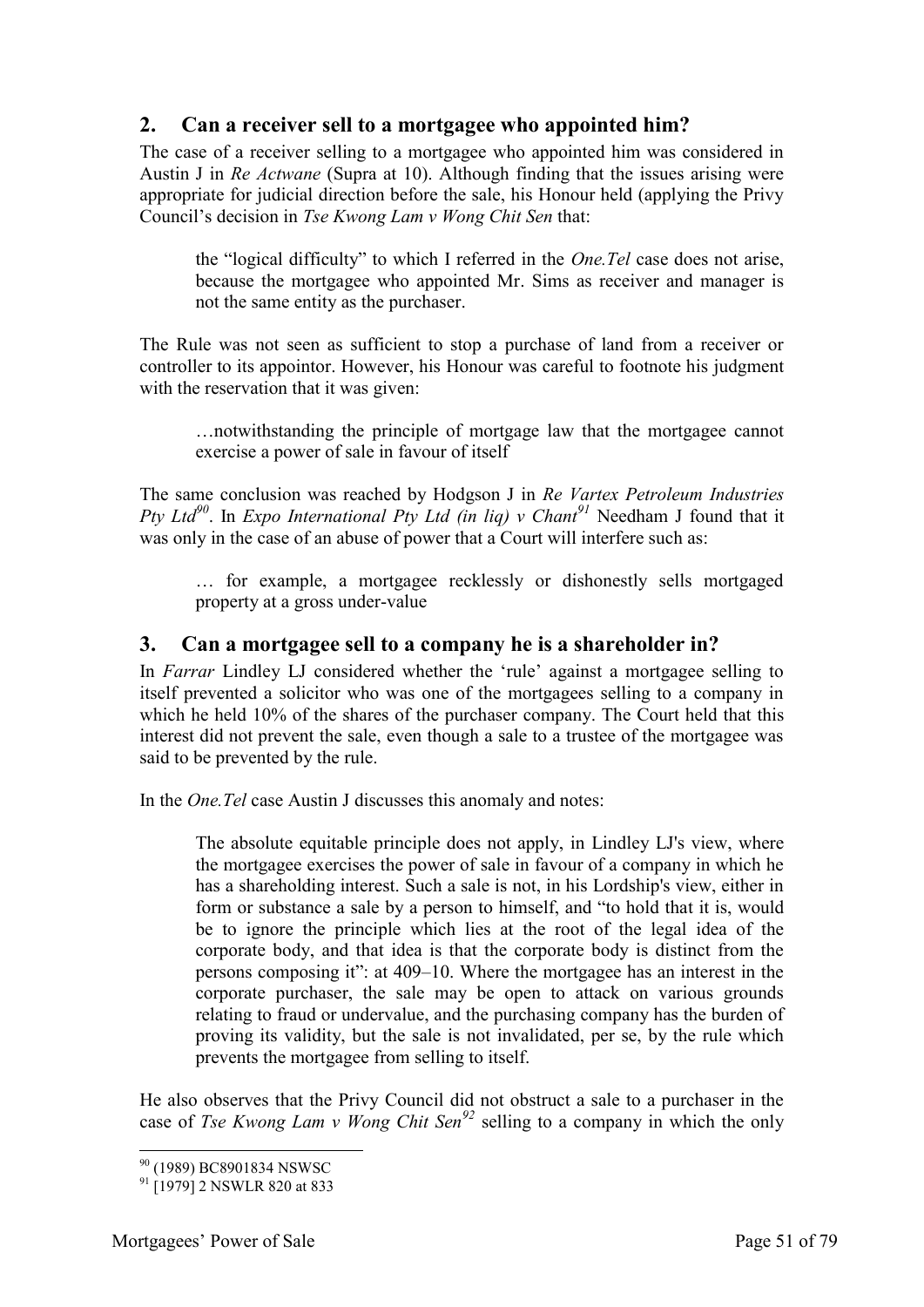shareholders in the purchaser company were the mortgagee, his wife and children. Austin J observed (at 83):

Their Lordships (in *Tse Kwong Lam*) did not apply the strict mortgage principle, but rather the more fact-based proposition, previously enunciated by Lindley LJ, which cast the onus on the purchaser company to justify the transaction. They said (at 1355):

In the view of this Board on authority and on principle there is no hard and fast rule that the mortgagee must not sell to a company in which he is interested. The mortgagee and the company seeking to uphold the transaction must show that the sale was in good faith and that the mortgagee took reasonable precautions to obtain the best price reasonably obtainable at the time.

While the Court in *Bangadilly Pastoral* struck down a sale where the mortgagee company had common shareholders to the purchaser, the court emphasised the particular facts in the case which implied that the sale may not have been at market terms.

#### **4. Can a mortgagee sell to the Real Estate Agent he retained?**

There are instances where the courts have struck down sales where the purchaser was the mortgagee's solicitor. In *Parnell v Tyler<sup>93</sup>* a sale was voided by the mortgagee's solicitor's clerk bidding at the auction as raising an "improper interference" (at 197). The same principle is accepted as settled law in *Martinson v Clowes<sup>94</sup>*. The reasoning in those cases emphasises the fact that a solicitor is likely to be privy to information that will raise doubt as to the genuineness of the bargain. The same reasoning has been applied to raise doubt as to the validity of a sale to a real estate agent employed by the mortgagee.

In view of the general principles previously set out, however, these cases cannot be seen as an absolute bar against selling to an agent of the mortgagee, but rather as a caution that the mortgagee will have to take pains in such instances to ensure that a genuine bargain is reached notwithstanding the fact that the purchaser is effectively acting on the mortgagee's instructions.

# **5. Sales to related parties generally**

The general obligation of a mortgagee who proposes selling to a related party is the same as that recognised in *Farrar* not to place itself in a situation of conflict of interest or duty.

In the case of *Sewell v Agricultural Bank of Western Australia*, the High Court refers to a duty to "look out for other purchasers" who were not related entities, and suggests that there is less likely to be a breach if the purchaser is not involved in the sale.

<sup>&</sup>lt;sup>92</sup> [1983] 1 WLR 1349

<sup>&</sup>lt;sup>93</sup> [1833] LJ 2 Ch 195

 $^{94}$  (1882) 21 Ch D 857 at 861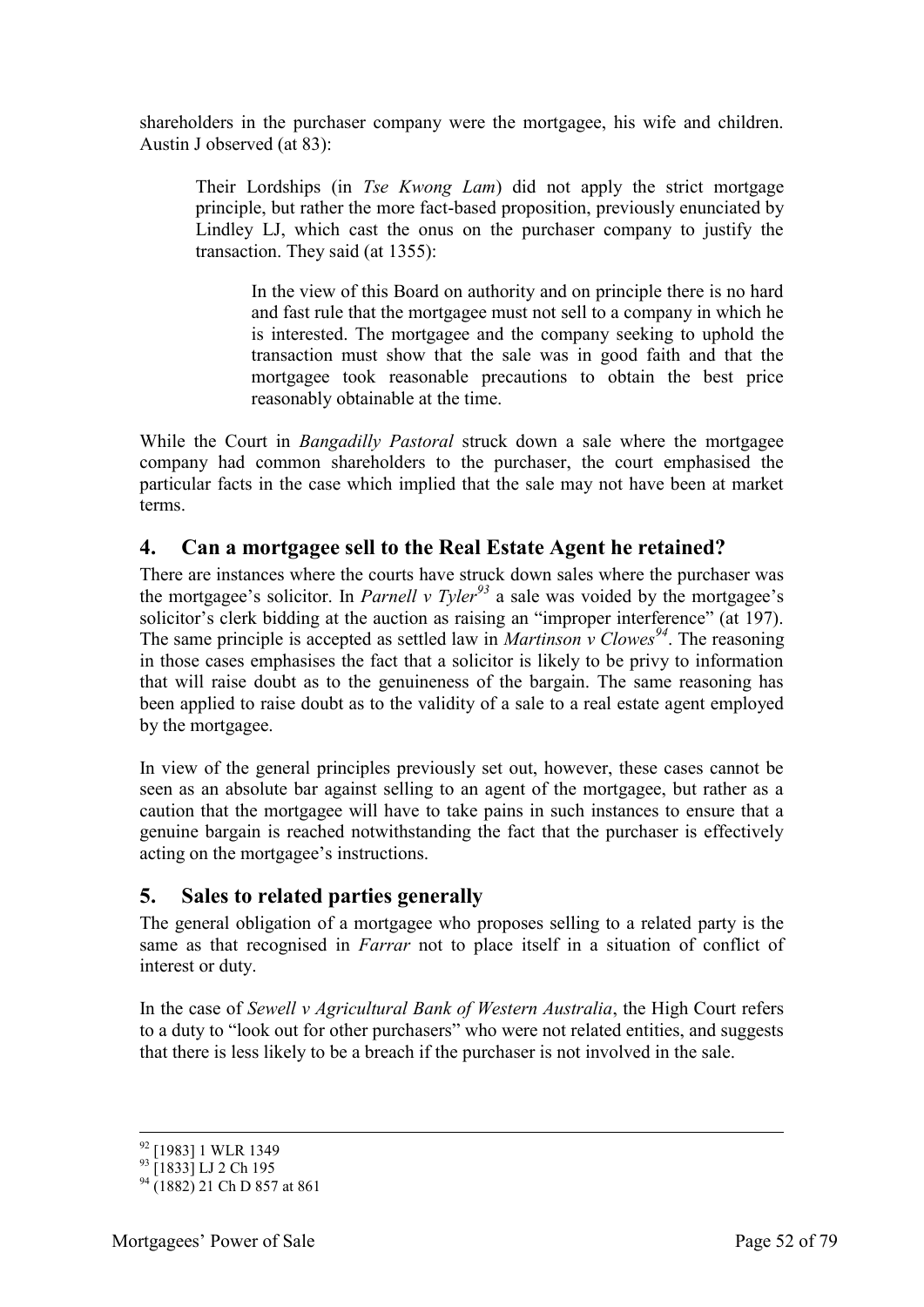These duties arise from, rather than being in addition to, a mortgagee's general duties to take reasonable precautions to obtain the best price reasonably obtainable at the time, and without any intention of dealing unfairly by his mortgagor. As Lord Herschelle expressed it in *Kennedy v de Trafford<sup>95</sup>*:

…if a mortgagee, in exercising a power of sale, exercises it in good faith, without any intention of dealing unfairly by his mortgagor, it would be difficult indeed, if not impossible, to establish that he had been guilty of any breach of duty towards the mortgagor.

The judgments in *Hogson v Dean<sup>96</sup>* and *Sewell<sup>97</sup>* each observe that the obligation on the mortgagee when considering a sale to a related party will be greater where there is a chance that after a sale there will be a balance left after the sale for the mortgagor after the property is sold.

*Bangadilly Pastoral* demonstrates that when selling to a related entity, a mortgagee will need to take particular pains in properly advertising and conducting the sale, and in ensuring that the purchase price is no less than the true market value, or otherwise the sale is likely to be labelled as a sham, being part of a conspiracy between mortgagee and purchaser to obtain the security at a sub-market price.

#### **6. Can a mortgagee sell to a mortgagor?**

There is no breach of duty arising from a mortgagee selling to one of several mortgagors. Nor is there any fiduciary obligation between co-mortgagors which would prevent the purchase. In the judgment of the Court of Appeal (confirmed in the House of Lords) in *Kennedy v de Trafford<sup>98</sup>*, Lindley LJ said:

The mortgagee is entitled to sell to anybody who can buy, provided that he deals fairly and properly in the ordinary way. I see no ground whatever for excluding any mortgagor, if there happen to be several, from buying.

Kay LJ in the same judgment observes, that "…if there be a single mortgagor, he has nothing to do but redeem, and if he pays the principal, interest and costs he redeems." In other words, if the "purchasers" of the security is the mortgagor (of if several mortgors, all those mortgagors), then the "purchase" is really in the nature of a redemption of the security rather than a sale.

The rule in *Otter v Lord Vaux<sup>99</sup>* holds that a mortgagor cannot set up against his own encumbrancer any other encumbrance created by himself Lord Cranworth LC at 642- 643; 1383. The rules extends to a purchase by the mortgagor of the security at a mortgagee sale, in the circumstances that a purchase by a mortgagor of the security from a first mortgagee is similar in nature to a redemption of the mortgage. The rule was upheld in relation to Real Property Act land by the New South Wales Court of Appeal in *Sussman v A G C Advances Ltd<sup>100</sup>* .

<u>.</u>

<sup>&</sup>lt;sup>95</sup> [1897] AC 180 at 185

 $96 \frac{11}{2}$  at 652

 $97 \frac{\text{at}}{\text{at}} 110$ 

<sup>&</sup>lt;sup>98</sup> [1896] 1 Ch 762 at 770

 $^{99}$  (1856) 43 ER 1381  $100(1995)$  37 NSWLR 37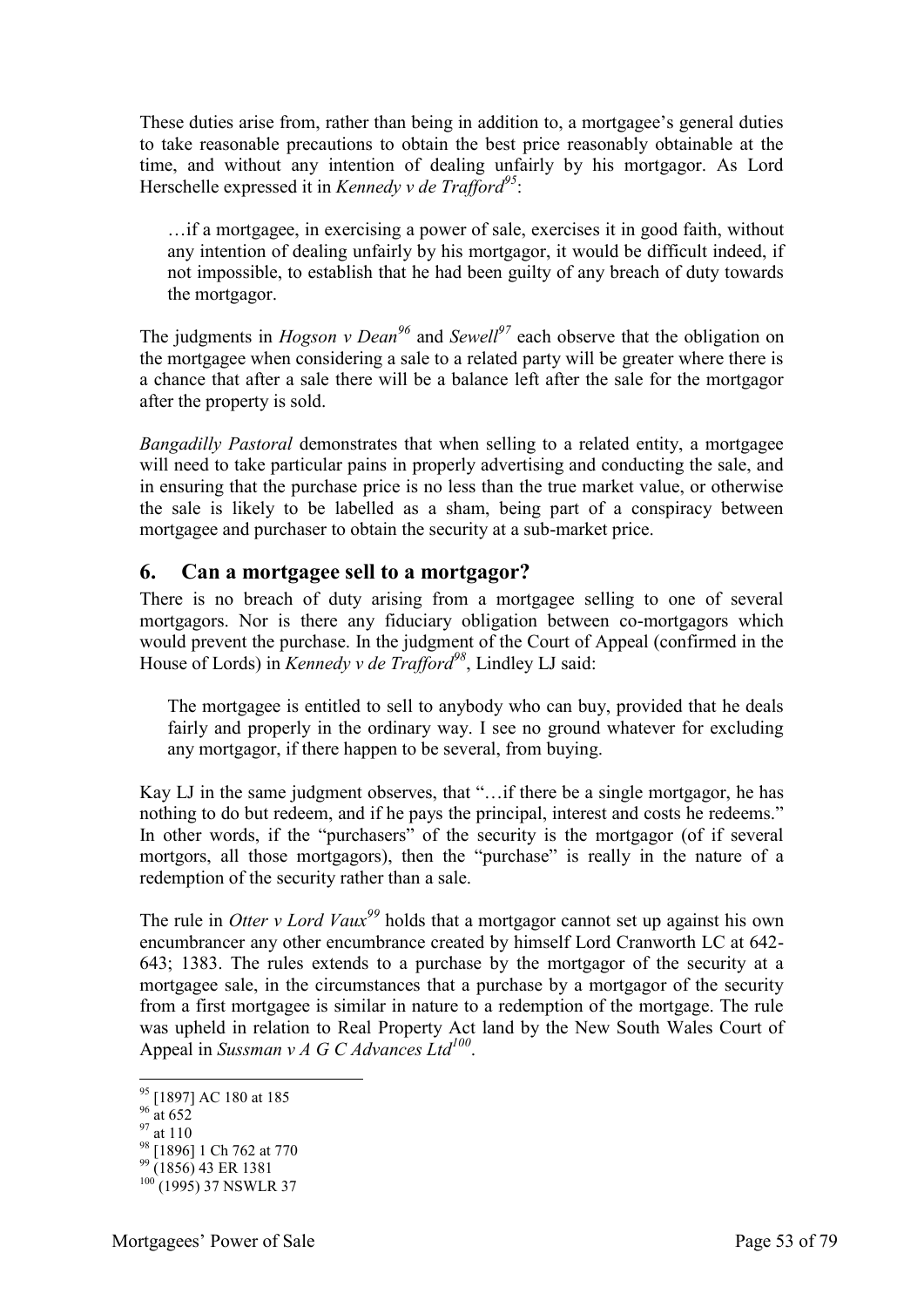Kirby P observed:

… the rule is based on the equities which arise from a defined contractual relationship. It would be unconscionable for a mortgagor to pay out a first mortgage, and then attempt to rely on this newly bare security to escape from the burden of subsequent mortgages. That is why equity has established the applicable principle to resist such an obviously unconscionable transaction.

See also *R v Registrar of Titles; Ex Parte Watson<sup>101</sup>* .

Thus although a mortgagor may purchase the security from a mortgagee at a mortgagee sale, the purchase will not, at least in equity, extinguish subsequent mortgages over the land. This was identified by the Court of Appeal in *Sussman* as an exception to indefeasibility of title.

# **H. The conveyance**

#### **1. The sale terms**

There is no express statutory power for a mortgagee to sell on terms involving leaving part or all of the sale price unpaid for a period. There is, however, a general law principle that a mortgagee may sell in such a fashion provided that the mortgagee accounts to the mortgagor (and presumably any subsequent mortgagee) for the full amount of the sale price at the time of sale, even though the actual payment of the price is much delayed: see *Belton v Bass, Ratcliffe and Gretton Ltd*<sup>*102*</sup>. This is because the mortgagee takes the risk of non-payment by the purchaser and there is no prejudice to the mortgagor or any subsequent mortgagee through delay or risk of ultimate non-payment.

A mortgagee may not, on the other hand, enter into a contract for sale with a term delaying the completion date for a number of years, as this could operate to the detriment of the other interested parties: *Chapman v Wade<sup>103</sup>* .

#### **2. The power to transfer**

Section 59 of the Real Property Act reads:

The Registrar-General shall, for the purpose of a sale authorised by section 58, register a transfer executed by a mortgagee, chargee or covenant chargee in the approved form and, upon that registration, the estate or interest of the mortgagor, charger or covenant charger in the land comprised in the transfer shall pass to and be vested in the transferee, freed and discharged from all liability on account of the mortgage, charge or covenant charge, or of any mortgage, charge or covenant charge registered subsequent thereto.

<sup>-</sup><sup>101</sup> [1952] VLR 470

 $102$  [1922] 2 Ch 449

<sup>&</sup>lt;sup>103</sup> [1939] SASR 298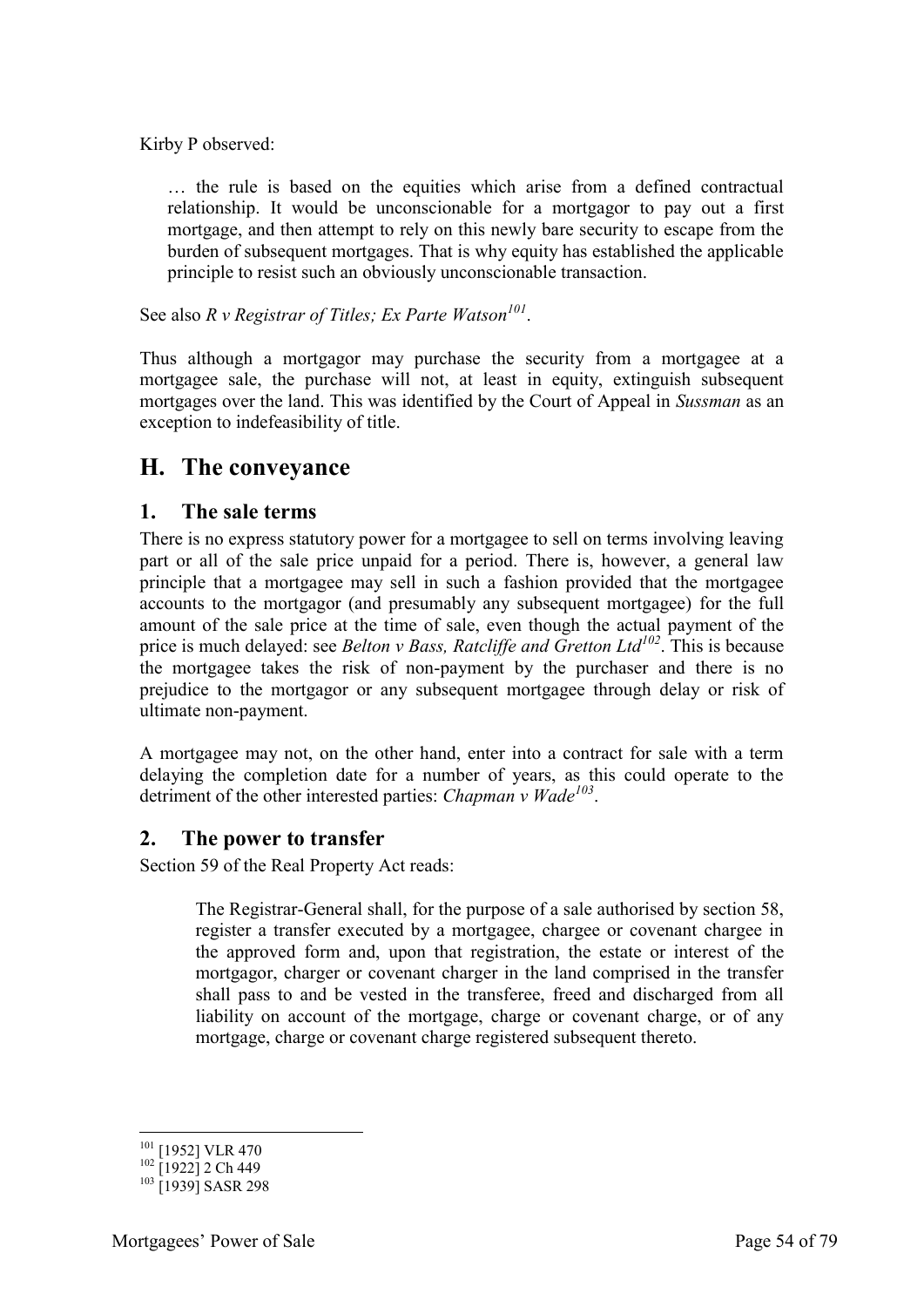This means that when a transfer pursuant to a mortgagee sale is registered, the Registrar-General will remove the mortgagee's mortgage from the register, and will remove all subsequent registered mortgages from the register.

# **3. The Registrar's duties**

As noted previously, the Registrar-General has a general duty not to register instruments when there is some reason for him to believe that the transaction giving rise to the instrument is invalid, without first satisfying himself that the transaction is indeed valid - see *Re Douglas<sup>104</sup>* .

# **4. The purchaser's position**

#### **i) Section 113(1) of the Conveyancing Act**

Section 113(1) of the Conveyancing Act (which applies to Old System and registered mortgages) reads:

1) The receipt in writing of a mortgagee or chargee shall be a sufficient discharge for any money arising under the power of sale conferred by this Act, or for any money or securities comprised in his or her mortgage or arising thereunder, and a person paying or transferring the same to the mortgagee or chargee shall not be concerned to inquire whether any money remains due under the mortgage or charge or to see to the application of the money or securities so paid or transferred.

This sub-section allows the purchaser to pay the purchase price of the security to the mortgagee and that such payment will be a good discharge. The sub-section further provides that the purchaser is not obliged when paying money to the mortgagee to make inquiries as to whether or not any money is in fact owing to the mortgagee under the mortgage, and is not obliged to ensure that the mortgagee properly applies the money after receipt.

# **ii) Section 58(2) of the Real Property Act**

Section 58(2) of the Real Property Act reads:

2) No such purchaser shall be answerable for the loss, misapplication, or non application, or be obliged to see to the application of the purchase money by the purchaser paid, nor shall the purchaser be concerned to inquire as to the fact of any default or notice having been made or served as referred to in section 57 (2).

The fact that the purchaser "shall not be concerned to inquire" into the issue or service of a 57(2)(b) notice connotes is that the purchaser is entitled to assume that such a notice has been correctly issued and served unless the purchaser knows otherwise. This section has a counterpart in section 112(3) of the Conveyancing Act (which does not apply to registered mortgages).

<sup>-</sup> $104$  19280 29 SR (NSW) 48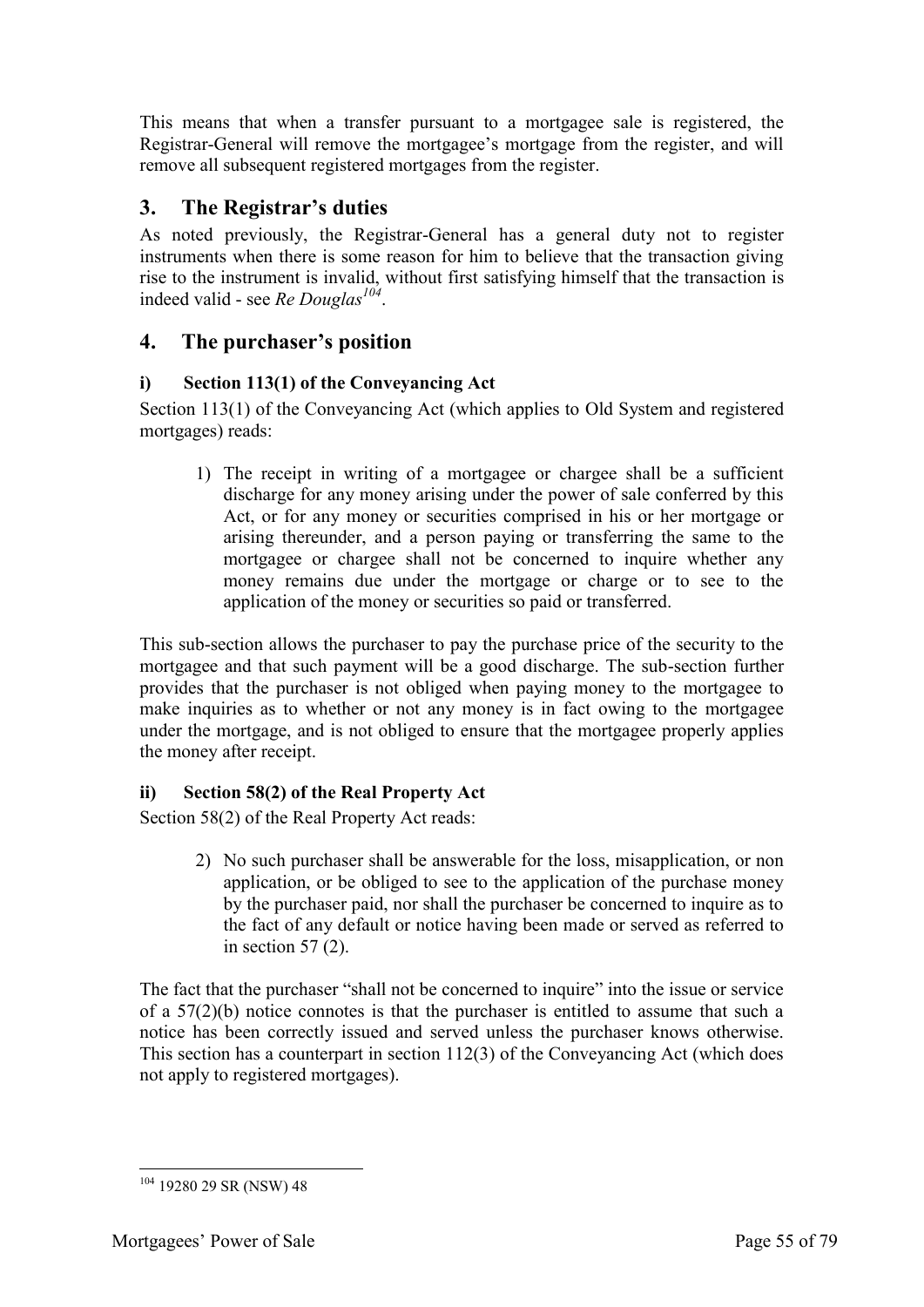#### **iii) Protection of the purchaser**

Under Old System title, a mortgagor possessed only an equitable interest in the security (an equity of redemption) thus the mortgagor's priority as against any incoming purchaser from the first mortgagee was a contest between two equitable interests. This meant notice by the purchaser of any defect in the mortgagee's power of sale was of great importance.

Under the Real Property Act, prior to registration of the transfer, a purchaser is in a similar position to an Old System purchaser of land as the purchaser holds only an equitable interest in the security (except to the extent that RPA section 43A may deem the interest to be a legal interest for some purposes if a registrable dealing is held). The mortgagor is a registered proprietor and thus would normally have priority as such over the purchaser in any contest between their respective interests. Provided, however, that the mortgagee exercises its power of sale in good faith, the contract for sale is binding also on the mortgagor (see *Forsyth v Blundell<sup>105</sup>* at 499 per Walsh J).

In cases where a mortgagee attempts to sell the security notwithstanding lack of power of sale, the purchaser's position prior to registration of the transfer is no stronger than that of the mortgagee, even if the purchaser has no notice of the defects in the power of sale (once again see *Forsyth v Blundell<sup>106</sup>* at 499 per Walsh J). This is because as registered proprietor the mortgagor's interest has priority over the equitable interest of the purchaser, and as the mortgagee lacked power to enter into the contract the purchaser cannot enforce the contract against the mortgagor.

Croft and Johannsson in *The Mortgagee's Power of Sale*, 2nd Edition at 10.9 and 10.10 cast doubt on the correctness of the comments of Walsh J in *Forsyth v Blundell* and suggest that the question of whether or not protection is conferred prior to registration "cannot be regarded as settled". The authors note that Mason J, the other judge in the majority in *Forsyth v Blundell* declines to express a view on whether "an exercise by the mortgagee of his power of sale is binding on the mortgagor, before completion, unless the power of sale was not exercised bona fide", and then suggest that Walsh J's conclusions as to the protection afforded to a purchaser prior to registration are unsupported by Mason J's judgment. Mason J, however, expressly agreed with Walsh J's conclusions with only the abovementioned exception, and as he concurred with the orders proposed by Walsh J he was also clearly of the opinion that the purchaser in that case was not entitled to priority over the mortgagor's interest notwithstanding the fact that the purchaser had no knowledge of the defect in the power of sale, and thus *Forsyth v Blundell* can be taken as binding High Court authority for that proposition.

It thus follows that section 113(1) of the Conveyancing Act and section 58(2) of the Real Property Act confer little if any protection on the purchaser prior to registration, as the degree of notice by the purchaser of defects in the power of sale is not relevant to determining the priority question between the purchaser and the mortgagor.

There is a disincentive for a purchaser to make enquiries as after registration the purchaser's indefeasibility of title could then be subject to challenge on the grounds of

<sup>-</sup><sup>105</sup> (1973) 129 CLR 477

<sup>&</sup>lt;sup>106</sup> (1973) 129 CLR 477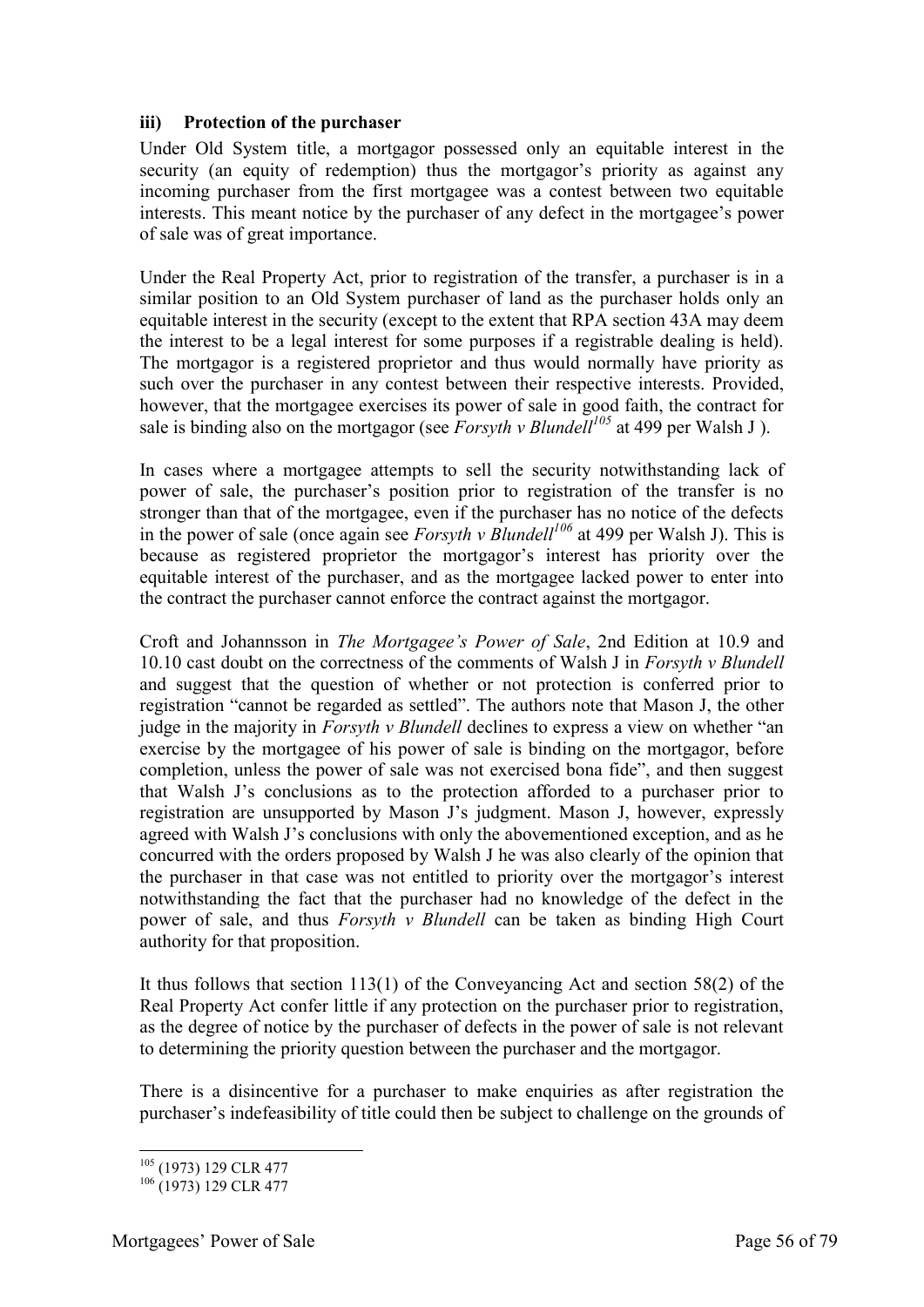fraud or personal equity, and the fact that the purchaser has had notice prior to registration that the mortgagee's power of sale is defective will likely be of considerable assistance to a mortgagor seeking to set aside the transfer.

In *Latec Investments Pty Ltd v Hotel Terrigal Pty Ltd<sup>107</sup>*, Hotel Terrigal Pty Ltd mortgaged its hotel premises to Latec Investments Pty Ltd. Hotel Terrigal fell into default and Latec sought to sell the hotel by way of mortgagee sale. The decision to sell the property was made on 24 September 1958, but the auction was fixed for Friday 3 October 1958. The setting of this date meant not only that there was only a week to advertise the sale, but also that the auction date fell on a Friday, which was held to be a bad day for sales of this nature.

A very high reserve price was set for the auction - £85,000 when previous valuations had suggested the hotel was worth approximately £56,500 - which effectively ensured that the auction would be unsuccessful. The amount owing under the mortgage at the time was approximately £86,000. The property was passed in, with the highest bid being £58,000. No attempt was made to negotiate with any of the bidders, but instead the hotel was sold by Latec to its subsidiary, Southern Hotels Pty Ltd, for £60,000. There was no bargaining over this price, the price simply being fixed by Latec and Southern's common board of directors.

Approximately 5 years after the sale, Hotel Terrigal sought to set aside the sale, the hearing being before Else-Mitchell J. In the course of that 5 year period, however, Southern had charged its assets, including the hotel, to MLC Nominees Ltd. MLC gave value for the charge and did so without notice of the circumstances of the sale to Southern. MLC's charge was not registered on the title, and so was an equitable interest.

Despite the fact that the sale to Southern was arguably not at an undervalue, the High Court found that the sale was a fraud. As Menzies J stated at 288:

this sale by Latec to Southern was not an honest sale… The auction could well be regarded as nothing but a piece of camouflage to hide Latec's plan for a private sale to a subsidiary company and to provide a not-too-high figure as the minimum at which the sale might, with some measure of safety, be made. It was argued by Mr. Maloney for the appellant that the price of £60,000 was in fact a fair price, but the evidence does not warrant this Court in making such a finding. There was evidence for and against such a conclusion but, without making any finding as to the value of the Terrigal Hotel in November 1958, Else-Mitchell J found that the sale was made not in good faith, and this was a finding open on the evidence.

In the circumstances, the Court found that Hotel Terrigal had a right as against Southern to set aside the sale, but that left for determination the relative priorities of Hotel Terrigal and MLC. Given the registration of the transfer to Southern, Hotel Terrigal was no longer a registered proprietor, but possessed merely an equitable right to approach the Court to set aside the sale. This equity was found to rank behind the equitable interest of MLC, being a bona fide purchaser of its charge for value without

<sup>-</sup><sup>107</sup> (1965) 113 CLR 265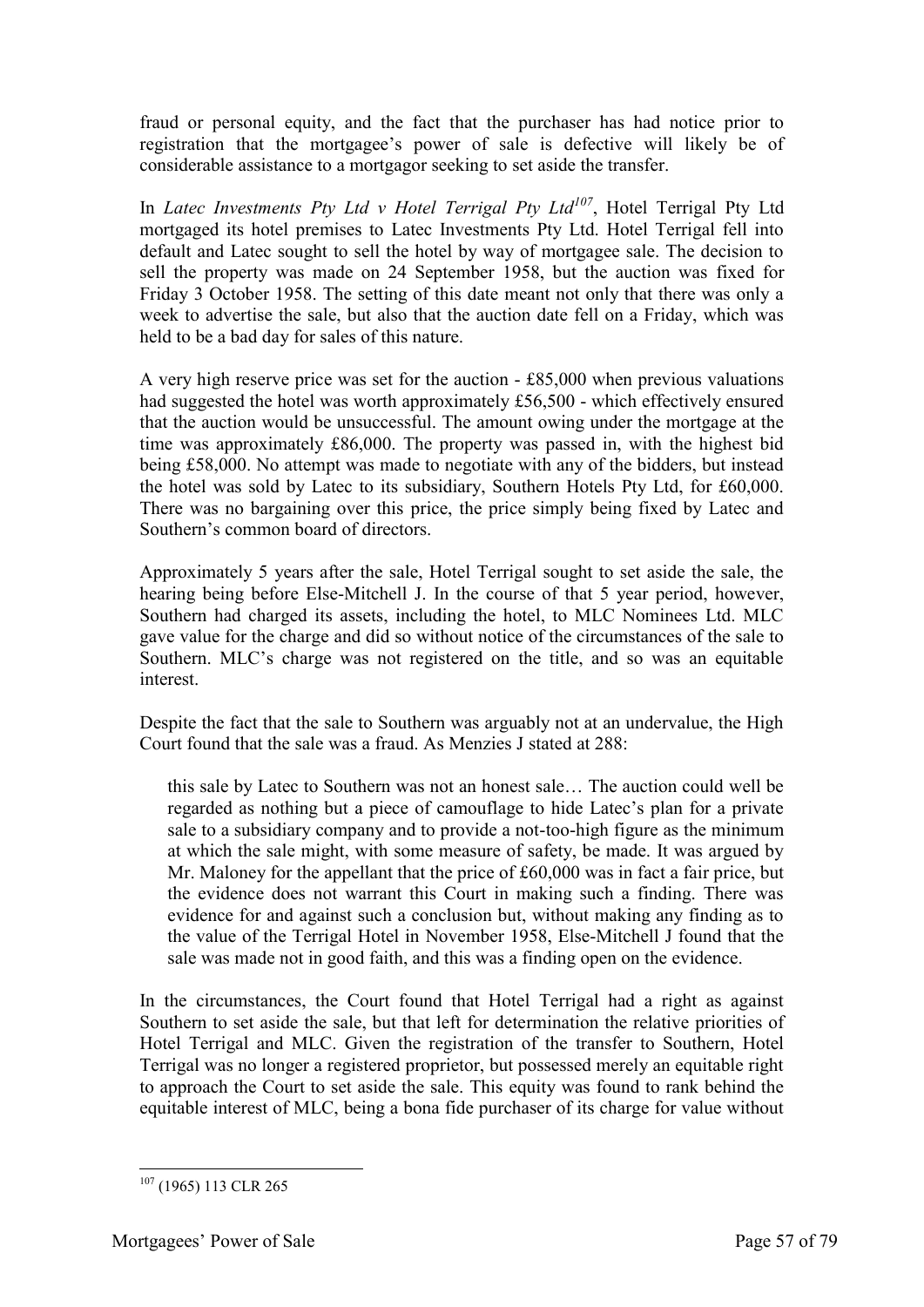notice. For this reason the sale was not set aside, notwithstanding the fraud, as to set aside the sale would destroy MLC's priority interest.

# **I. The Court's discretion to halt or set aside a sale**

# **1. The rule that the mortgagor must pay the principal into Court**

If the mortgagee decides to exercise its power of sale, and is acting properly, the Court will only grant an injunction to stop the mortgagee from entering into a contract for sale if the mortgagor tenders to the mortgagee, or pays into Court the principal, interest and costs owing: *Inglis v Commonwealth Trading Bank of Australia<sup>108</sup>* (Decision of Walsh J affirmed by the High Court of Australia on appeal). This might arise, for example, if the mortgagor disputes the amount of the mortgage debt, or has a claim for damages against the mortgagee. An injunction will only then only be granted to prevent exchange of contracts if payment is made into court.

# **2. Exceptions to the rule**

The rule in *Inglis v Commonwealth Trading Bank of Australia* includes the following exceptions:

- 1. where the mortgagee has failed to give a proper or valid notice (e.g., notice of demand or default under the mortgage);
- 2. where the amount of the debt claimed is clearly wrong or excessive on the terms of the mortgage;
- 3. where there is an issue as to validity or enforceability of the mortgage;
- 4. where there is an issue as to whether a condition precedent to the power of sale, either in the terms of the mortgage or by statute, has occurred: Allfox Building Pty Ltd v Bank of Melbourne Ltd (1992) NSW Conv R 55-634 at 59,627;
- 5. where the mortgagee has not acted in good faith in relation to the sale: Waring (Lord) v London and Manchester Assurance Co Ltd [1935] Ch 310 (CA) at 317, or on the grounds that the mortgagee has failed to exercise his or her powers bona fide: Harvey v McWatters (1949) 49 SR (NSW) 173.

#### **3. The power to injuct sales under the Trade Practices Act**

In *Town & Country Sport Resorts (Holdings) Pty Ltd v Partnership Pacific Limited<sup>109</sup>*, the Federal Court considered, by way of obiter dicta, the Court's power to restrain misleading and deceptive conduct under section 80 of the Trade Practices Act 1974 (Cth), and how it related to the court's injunctive power under the general law to stop a sale by a mortgagee.

The Court's injunctive power under section 80 is not confined to the equitable principles, and may lead to the granting of "interlocutory or final injunctive relief that

<sup>-</sup><sup>108</sup> (1972) 126 CLR 161 at 164-65

 $109$  (1988) 20 FCR 540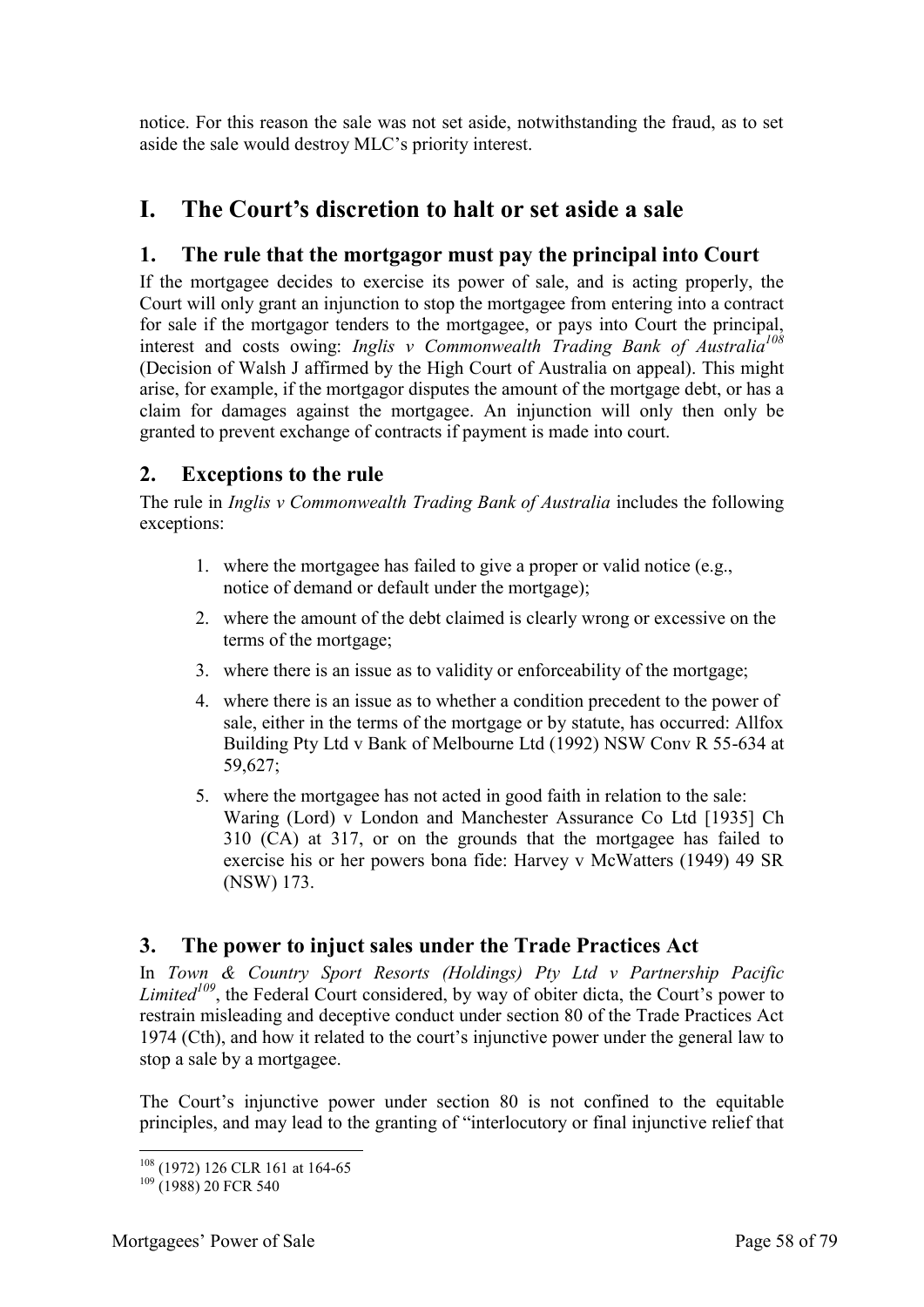does not correspond with what would follow from application of the traditional rules." (at 545). However the Court can exercise its discretion in granting injunctive relief under section 80 by referring to the traditional rules as a guide. This includes requiring the mortgagor to secure payment of the mortgage debt before restraining the mortgagee from selling.

The requirement to pay the mortgage debt into court before a court stops a sale, as stated in *Inglis v Commonwealth Trading Bank of Australia*, can be relaxed if "the mortgagor's proceedings involve an attack upon the enforceability of the security documents." (at 545). This mirrors the exceptions to the rule as outlined in *Allfox Building Pty Ltd v Bank of Melbourne Ltd*.

If, for example, a mortgagor engages in misleading and deceptive conduct, and that conduct is clearly connected to the formation of the mortgage documents, a court might more readily restrain a mortgagee sale without requiring payment of the mortgage debt into court. This is particularly so when the mortgagor is able, on the grounds of such conduct, to seek orders varying or setting aside of a mortgage under section 87, because that involves an attack upon the enforceability of the mortgage.

# **4. Practical application of the rule**

As Hedigan J expressed in *Nicholas John Holdings v ANZ Banking Group<sup>110</sup>*, for a court to grant an injunction, it must be satisfied that there is evidence to support each element of the claim for relief, so that there is a serious question to be tried. If there is a serious question, but the claim itself is weak, the Court may, on the balance of convenience test, require the claimant to pay into court an amount sufficient to meet the mortgage debt.

The reason the rule so seldom comes into play is that one or more of the previouslystated exceptions to the rule in *Inglis* is present in almost any defended mortgage proceedings. Typically the mortgagor:

- 1. challenges the validity of the mortgage on the grounds of unconscionability
- 2. disputes service of the statutory notice
- 3. challenges the existence of a default.

# **5. The rule under the Contract's Review Act**

The remedies available to a mortgagor under section 87 of the TPA, such as a declaration that the whole or any part of a mortgage is void, or an order varying the terms of the mortgage, are similar to the remedies available under section 7 of the Contract Review Act 1980 (NSW). Accordingly, one could apply the obiter dicta in *Town & Country Sport Resorts (Holdings) Pty Ltd v Partnership Pacific Limited* to argue that if the grounds to support the available relief under section 7 are clearly connected with the formation of the mortgage documents sought to be varied or rendered unenforceable, then a court may exercise its discretion to relax the requirement of the mortgagor to pay the principal into court.

<sup>-</sup><sup>110</sup> [1992] 2 VR 715 at 724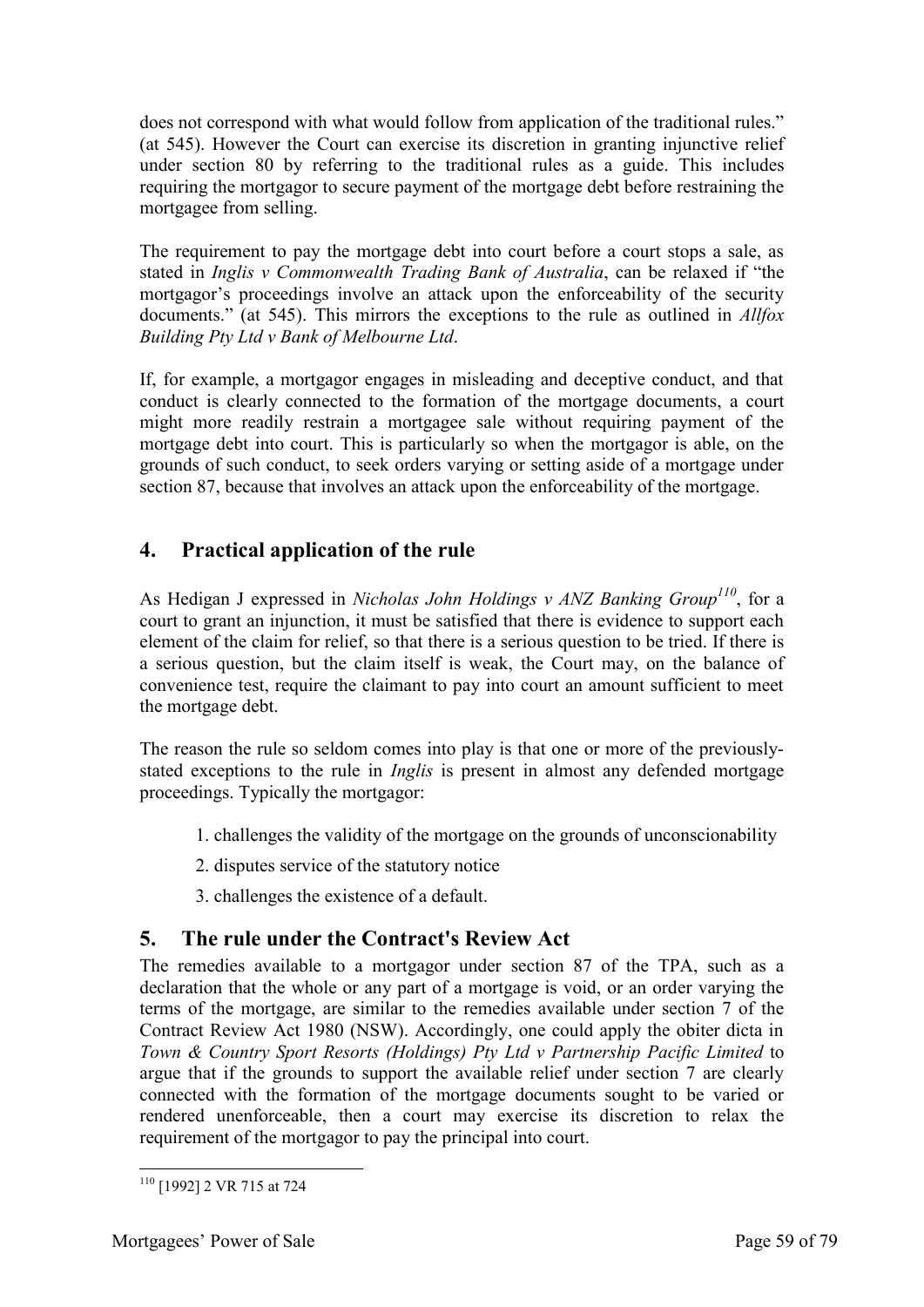Section 7 is subject to section 19, which means that a court cannot vary or declare void a registered mortgage. However, a court can order that another instrument be executed to vary, terminate or otherwise affect the operation of the registered mortgage.

While a court may on these facts relax the requirement of the mortgagor to pay the mortgage debt into court, it is discretionary. If the mortgagor disputes only the amount of the interest, and does not dispute the principal, in those circumstances a court may refer to the principles outlined in *Inglis v Commonwealth Trading Bank of Australia* as guidance, and decide not to grant an injunction unless the mortgagor pays the principal into court.

# **6. When does the court's power to injunct the power of sale end?**

The Court's discretion to grant an injunction restraining a sale continues up until completion. After completion, the Court cannot restrain a sale by granting an injunction. It can then only set aside the sale if the purchaser was aware of some impropriety in the sale at the time of exchange, or between exchange and completion. If the transfer has been registered, the ability to set aside the sale is further limited to cases involving fraud on the part of the purchaser or where a personal equity exists between the person seeking to set aside the sale and the purchaser such that the Court will compel the purchaser to reconvey the property.

The Court can certainly grant an injunction restraining a mortgagee from exchanging contracts (pursuant to an otherwise proper exercise of the power of sale) if payment is made to the Court. It also follows from the authorities (*Waring (Lord) v London and Manchester Assurance Co Ltd*<sup>111</sup> and *Forsyth v Blundell*<sup>112</sup>) that the Court can grant an injunction after exchange of contracts, and before completion, if the mortgagee exercised the power of sale in bad faith, or if the mortgagee has not properly exercised the power of sale.

# **7. Standing to seek an injunction**

Persons who have an interest in the proceeds of sale, including subsequent mortgagees, and the mortgagor, have standing to seek an injunction. In *Jarrett v Barclays Bank Ltd<sup>113</sup>*, Morton LJ (at 192-3) held that the husband, as executor of his wife, had no *locus standi* to complain about a mortgagee sale, because the wife was declared bankrupt, and her property passed to the trustee in bankruptcy. He had no present interest in the proceeds of sale.

# **8. Status of the bona fide purchaser**

A bona fide purchaser for value without notice who registers a transfer of the land is protected under the Real Property Act through s 42 indefeasibility.

<sup>-</sup> $111$  [1935] Ch 310 (CA)

 $112$  (1973) 129 CLR 477 at 499

 $113$  [1947] Ch 187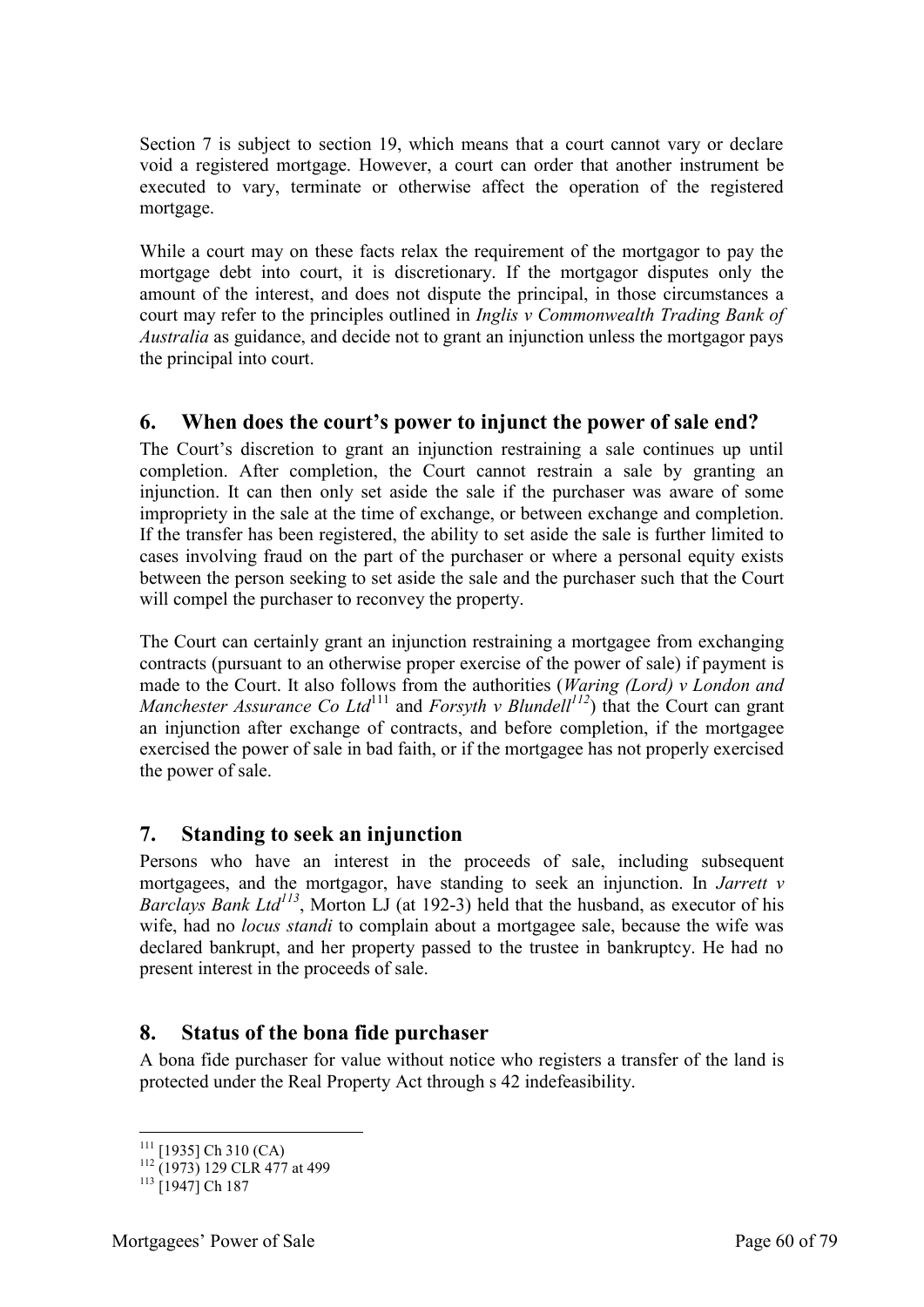If registration has not yet occurred, the purchaser has a lesser degree of protection under RPA s 43A provided the transfer is in registrable form. The section deems the purchaser to have a legal estate in the land for some purposes, although this deeming provision is only of assistance in a priority contest against equitable interests in the land, and thus confers no protection against a mortgagor claiming that there was a defect in the mortgagee's power of sale.

As previously stated, prior to registration a purchaser's right to the security is no better than the mortgagee's right to sell it, regardless of the bona fides of the purchaser.

# **9. Termination of the equity of redemption**

The mortgagor's equity of redemption has been defined as an equitable interest in the land, so that in equity the mortgagor is the owner of the land, subject to the mortgage. Once contracts are exchanged, the equity of redemption is suspended. It is finally extinguished once completion takes place.

By way of example, if a mortgagor defaults in payment, and fails to comply with any default notices, the mortgagee can then exercise its power of sale. The mortgagee effectively exercises power of sale once he or she enters into a binding contract for the sale of the mortgaged property: *Forsyth v Blundell<sup>114</sup>*. Up until exchange the mortgagor's equity of redemption and its equitable right to redeem continue to exist. However, once contracts are exchanged, the equity of redemption is suspended. It is not extinguished at this point, because the equity of redemption can become exercisable again if the binding contract is not completed. If the contract for sale is completed, the equity of redemption is finally terminated.

While the equity of redemption is merely suspended between exchange and completion, it does not remain in force following completion or registration: *Waring (Lord) v London and Manchester Assurance Co Ltd<sup>115</sup>* .

Of course, with respect to Real Property Act land the mortgagor's right is not confined to an equitable interest, in so far as the mortgagor is a legal owner of the security by virtue of being a registered proprietor. The expression "equity of redemption" is, however, still sometimes used to describe a mortgagor's rights with respect to Real Property Act land despite the anachronism.

# **10. The Courts considerations when granting an injunction**

In a case where contracts have not been exchanged, the Court's decision whether or not to grant an injunction usually involves only the rights and convenience of the mortgagor and the mortgagee, although the interests of other mortgagees and/or a tenant sometimes come into play. The primary question in this case is whether the mortgagee has power of sale.

<sup>-</sup><sup>114</sup> (1973) 129 CLR 477

 $115$  [1935] Ch 310 (CA) at 317 – 318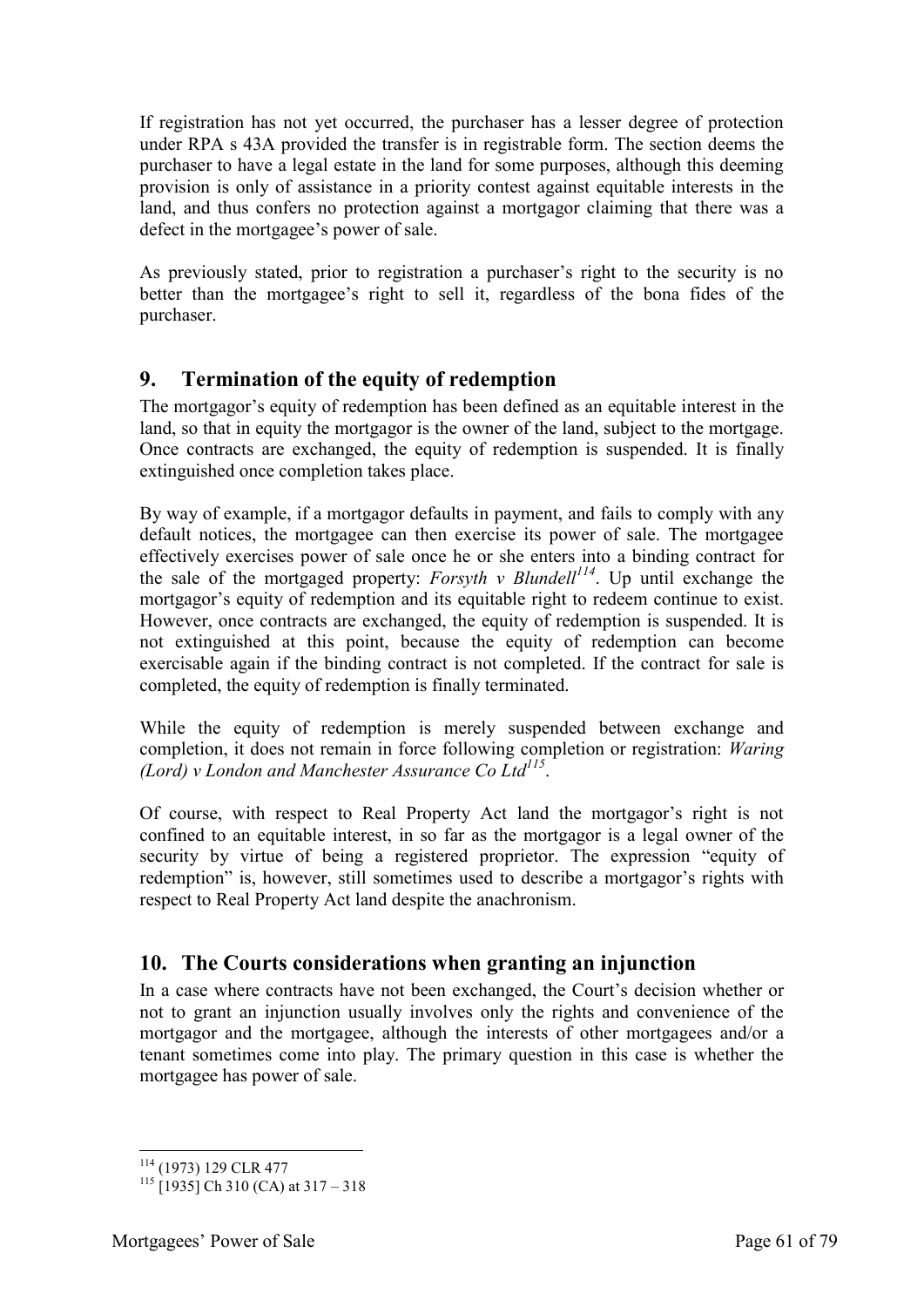After exchange but before completion, the purchaser has an equitable interest in the security, and the purchaser's rights must thus also be considered. The purchaser at this stage only has an equitable interest, whilst the mortgagor has a legal interest, thus in a priority contest the mortgagor will normally prevail. The purchaser's interests will, however, be relevant to the balance of convenience the Court will look at when considering whether to issue an interlocutory injunction.

After registration the purchaser has an indefeasible title, subject only to any fraud on the part of the purchaser or any personal equity against the purchaser.

# **J. Duties to other mortgagees and guarantors**

#### **1. Owed by the first registered mortgagee**

A first registered mortgagee can exercise the power of sale for his or her own benefit, so that the mortgagee can realise the mortgage debt from the proceeds of sale. The first registered mortgagee does not require the consent of other mortgagees, however he or she must account to them for any surplus proceeds.

The mortgagee can decide when to sell, and is not obliged to postpone the sale in order to obtain a better price. A mortgagee is entitled to have regard primarily to his order to octain a better price. The mortgage is entitled to have regard primarity to ms<br>or her own interests (*Forsyth v Blundell<sup>116</sup>*). However a first mortgagee must also act in good faith, and must not deliberately sacrifice the interests of the second or subsequent mortgagee.

A first registered mortgagee owes a duty of good faith to subsequent mortgagees in selling the mortgaged property. In Australia, the duty of good faith does not necessarily extend to a duty to take reasonable care to obtain the true market value at the time at the time he or she chooses to sell the property, which is a principle supported by the English authorities.

The duty of good faith is owed to second and third mortgages: *Southern Goldfields Ltd v General Credits Ltd<sup>117</sup>* & *Alliance Acceptance Co Ltd v Graham<sup>118</sup>* .

In *Pendlebury v Colonial Mutual Life Assurance Society Ltd<sup>119</sup>*, (in the context of the duty of good faith owed to a mortgagor) the High Court expressed the view that a mortgagee must not sacrifice recklessly or willfully the interests of the mortgagor, and that if he or she does then they have not acted in good faith. This duty extends to subsequent mortgagees: *Cuckmere Brick Co v Mutual Finance Ltd<sup>120</sup>* .

In *Jacobson v National Australia Bank<sup>121</sup>*, the plaintiff, a second mortgagee, sought to restrain the first mortgagee, the defendant, from proceeding to sell the mortgaged

<u>.</u>

 $116$  at 493-4

 $117$  (1991) 4 WAR 138

<sup>118</sup> (1974) 10 SASR 220

<sup>119</sup> (1912) 13 CLR 676

 $120$  [1971] Ch 949

<sup>&</sup>lt;sup>121</sup> (Victorian Supreme Court - unreported judgment) 15 April 1994 BC9401236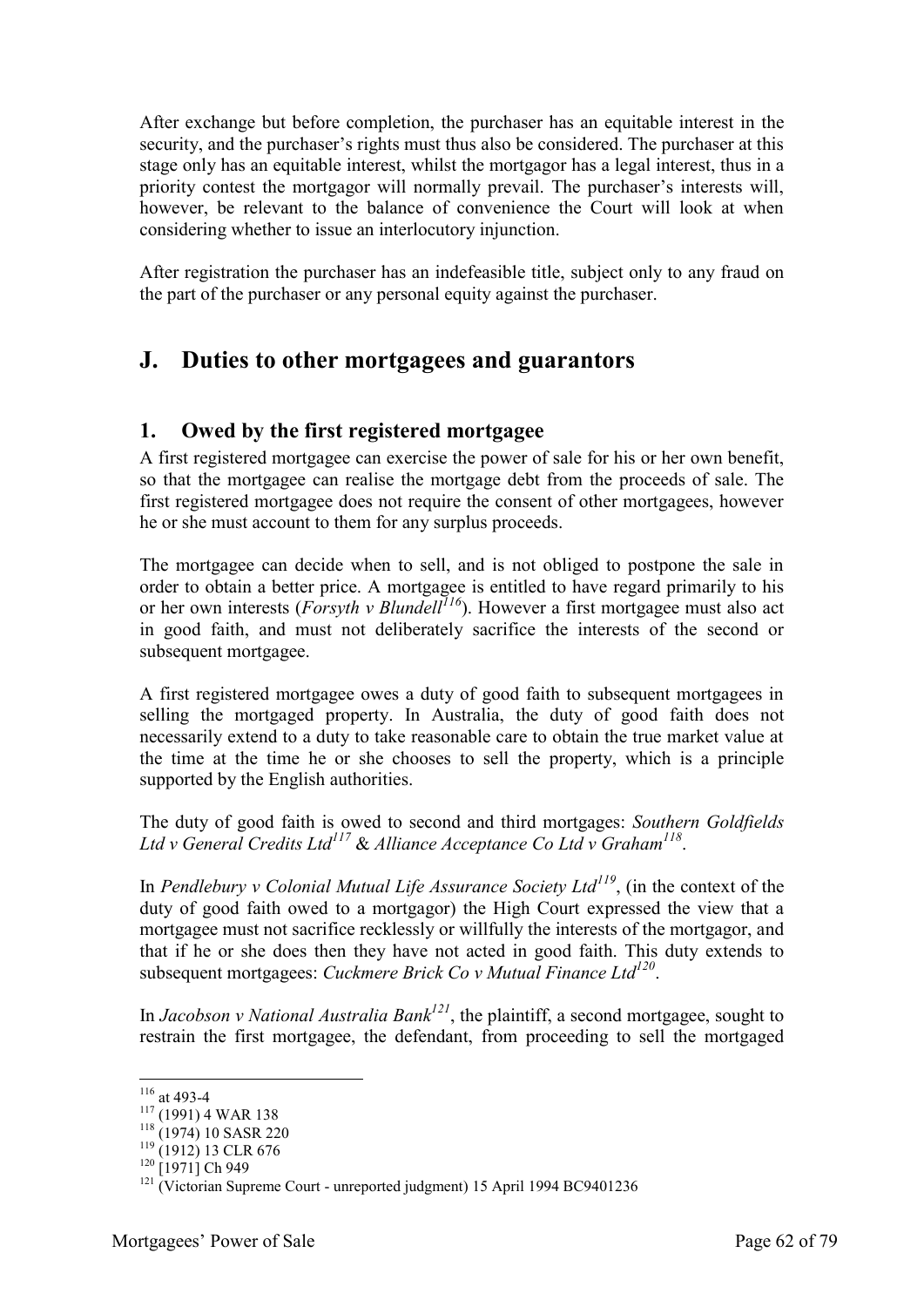property. The plaintiff alleged that the first mortgagee owed to him a duty to recover the highest possible price, and that it failed to do so. Beach J disagreed and appeared to adopt a similar view to that of the High Court in *Pendlebury*:

"In my opinion, it is strongly arguable that the only duty a first mortgagee owes to a second mortgagee is a duty to protect the second mortgagee's financial interest in the property."

In the above case, neither the proceeds of sale nor the higher offer would produce a surplus for the second mortgagee. Beach J continued "….in that situation Dr Jacobson would have the greatest difficulty in establishing that he has suffered any financial loss by reason of the sale."

# **2. Owed by a subsequent mortgagee**

A subsequent registered mortgagee can sell the land free of prior registered mortgages by applying the proceeds of sale towards the discharge of the prior registered mortgages. On settlement the prior mortgagee hands over a discharge in registerable form which must be lodged with the transfer under power of sale in order for the transfer to be registered.

In relation to subsequent registered and unregistered mortgages, a registered mortgagee who exercises a power of sale must act in good faith in the sale. The mortgagee must also account to the subsequent mortgagees for any surplus of proceeds of sale, in order of priority.

# **3. Selling the land subject to a prior mortgage**

In *Manser v Dix*<sup> $122$ </sup>, the trustee for sale of the mortgaged property was held to have validly sold the property, subject to the mortgage, even though the mortgagee argued that the trustee had no power to sell.

The mortgagee submitted that the terms of the trust prevented the trustee from selling the property without first paying off the mortgage. The Court disagreed, and held that the terms of the trust allowed the trustee to pay off the mortgage (with the mortgagee's concurrence), or alternatively sell the property subject to the mortgage without the concurrence of the mortgagee.

Applying this authority to the sale by a subsequent mortgagee pursuant to a power of sale, it would appear that a subsequent mortgagee with a power of sale may sell subject to a prior mortgagee without the concurrence of the prior mortgagee.

<sup>-</sup> $122$  (1857) 44 ER 561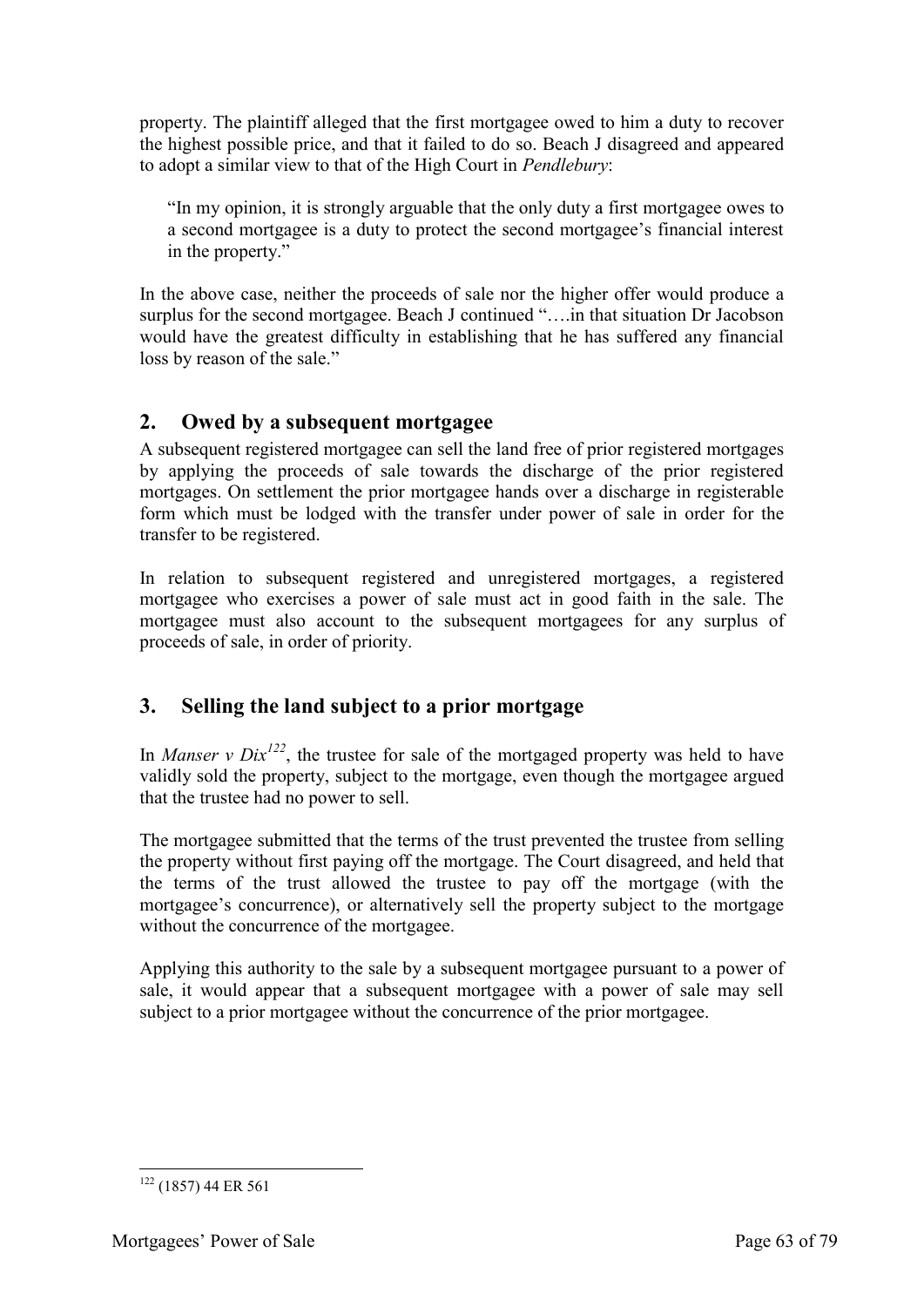# **4. The position of the subsequent equitable mortgagee**

The law in Australia is uncertain as to whether an equitable mortgagee can convey the legal estate in the property. This is important because the statutory powers of sale are not available to equitable mortgagees.

If the equitable mortgage has a power of attorney enabling the equitable mortgagee to convey the legal estate, or the mortgagor declares a trust which empowers the mortgagee to remove the mortgagor as trustee and appoint the purchaser as trustee on sale, then the equitable mortgagee can convey the legal estate. In that case, the statutory power of sale under section 109 Conveyancing Act 1919 (NSW) applies. Further, if an equitable mortgage contains an agreement, express or implied, to create a legal mortgage, the statutory power of sale is available. Section 112(1) of the Act then applies by giving the mortgagee power to convey the property free from all interests over which the mortgage has priority, but subject to any interests which have priority to the mortgage. Accordingly, the equitable mortgagee can exercise a power of sale subject to any prior registered mortgages, and in this regard owes the same duties as a legal mortgagee: *Palmer v Barclays Bank Ltd<sup>123</sup>* .

If an equitable mortgage does not contain an express or implied power of sale (by deed or power of attorney), the statutory powers of sale enjoyed by legal mortgagees are not available to equitable mortgagees. An equitable mortgagee must apply to the Court to sell the mortgaged property pursuant to section 103 Conveyancing Act 1919 (NSW). While section 103, by virtue of section 90, does not strictly apply to mortgages of Torrens System land, the Court has an inherent equitable right to order judicial sale for Torrens mortgages: *Yarrangah Pty Ltd v National Australia Bank*   $Ltd^{124}$  where Young J stated at paragraph 30:

Accordingly, in my view, the probability is that there is an equitable power to award judicial sale at the suit of a mortgagor where the circumstances show that there is clear prejudice from the application of the ordinary methods of foreclosure or sale under a power of sale.

If the Court orders the sale of a mortgaged property, on the application of an equitable mortgagee, the Court may make vesting orders, that is

- 1. an order conveying land or appointing a person to convey the land, or
- 2. an order vesting the legal estate in the land in the mortgagee so that the mortgagee can carry out the sale.

The Court can also order the sale on terms that a sum sufficient to meet the costs of sale be deposited with the Court. Further, the Court may require the equitable mortgagee to pay into a court a sum sufficient to secure any prior mortgagee against loss. This condition may be required where the expectation of a surplus for subsequent mortgagees is speculative. A Court will not order a sale on the request of a second or subsequent mortgagee if the security is deficient, and a sale would not benefit any party.

<sup>-</sup><sup>123</sup> (1971) 23 P & CR 30

<sup>&</sup>lt;sup>124</sup> [1999] NSWSC 97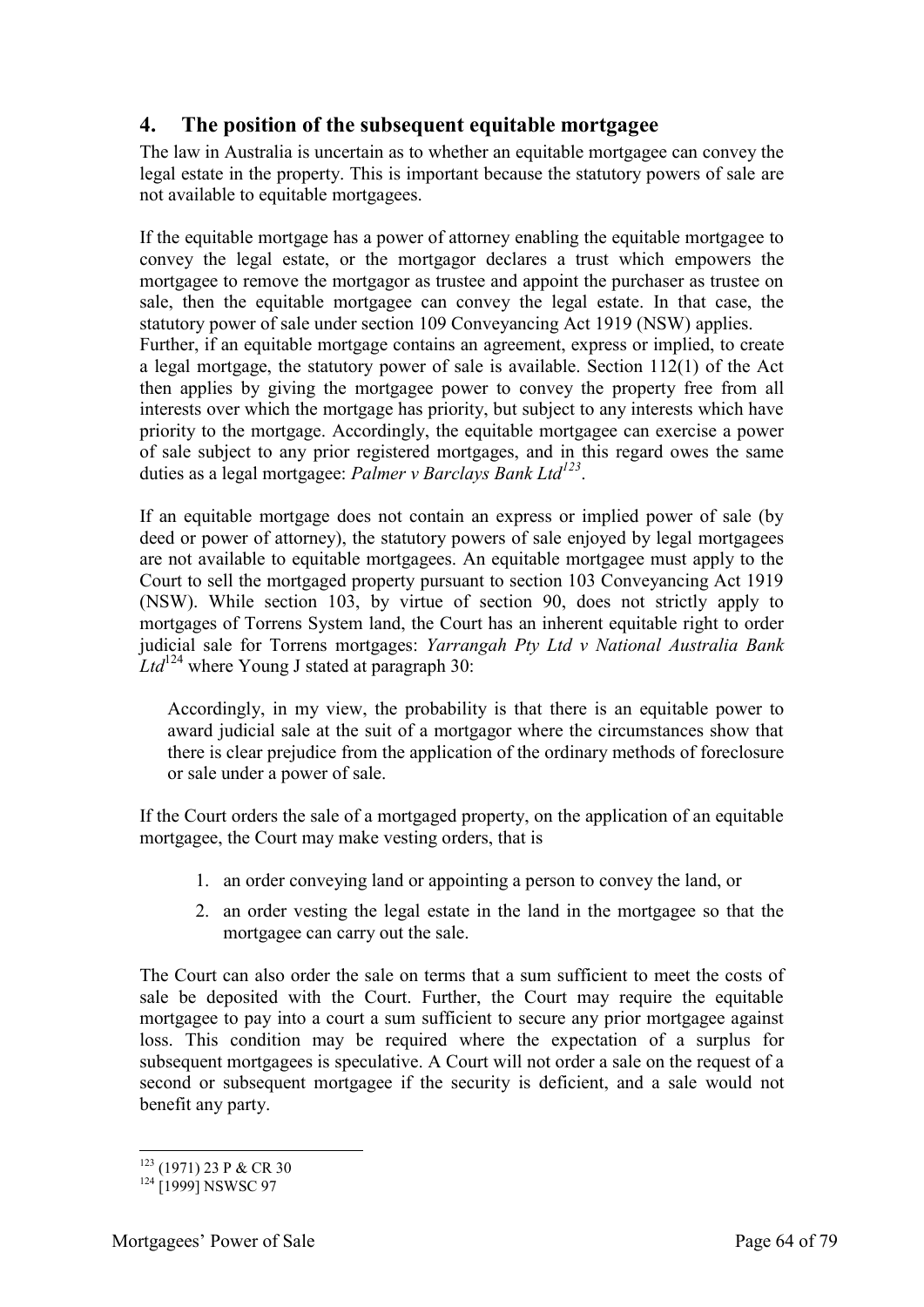# **5. The position of the guarantor**

In *Oayda v Mercantile Mutual Life Insurance Company Ltd<sup>125</sup>*, Lindgren J (at 226-27) discussed the nature of the mortgagee's duties in exercising a power of sale, and noted that the English authorities, which favour a higher duty to take reasonable care to obtain the best possible price, depart from the formulation favoured by the Australian authorities, which is simply a duty to act in good faith, "or a duty not to act willfully or recklessly thereby 'sacrificing' the mortgagor's interest."

Applying the Australian formulation to the duties owed by a mortgagee to a guarantor (a person interested in the proceeds of sale), Lindgren J observed (at 227) that a number of cases have considered the position of guarantors in the context of sales by a mortgagee. His Honour then made the following comments:

A duty of care in favour of the guarantor is recognized in England….but in Australia it may be that the mortgagee's duty to the guarantor is, apart from the duty of good faith referred to earlier, limited to an equitable duty not to destroy the security or reduce its value.

The view that a mortgagee's duty to a guarantor is merely not to destroy or reduce the value of the security, as opposed to the higher duty to take reasonable care in obtaining the best possible sale price, is supported by the comments of Beach J in *Jacobson v National Australia Bank*, even though the comments were in the context of the duty owed to a subsequent mortgagee.

# **6. The power of the Court to order the security sold**

Section 103(2) of the Conveyancing Act reads:

In any proceedings, whether for foreclosure, or for redemption, or for sale, or for the raising and payment in any manner of mortgage money or an amount secured by a charge, the Court, on the request of the mortgagee or person whose land is subject to the charge, or of any person interested either in the mortgage money or amount so secured or in the right of redemption, and notwithstanding the dissent of any other person, and notwithstanding that the mortgagee or person whose land is subject to the charge or any person so interested does not appear in the proceedings, and without allowing any time for redemption or for payment of any mortgage money or amount so secured, may direct a sale of the mortgaged or charged property on such terms as to the Court may seem just, including, if the Court thinks fit, the deposit in court of a reasonable sum fixed by the Court to meet the expenses of sale and to secure performance of the terms.

Where the mortgagee is actively pursuing its statutory or contractual power of sale, the court will not usually exercise its discretion to order judicial sale. There must exist special or exceptional circumstances, for example where the mortgagee's decision to postpone sale will cause unfairness and injustice to the person or persons interested. However, courts will order a sale, even if it is against the wishes of the mortgagee, if it is just and equitable in the circumstances to do so.

<sup>-</sup><sup>125</sup> (1995) 152 ANZ Conv R 225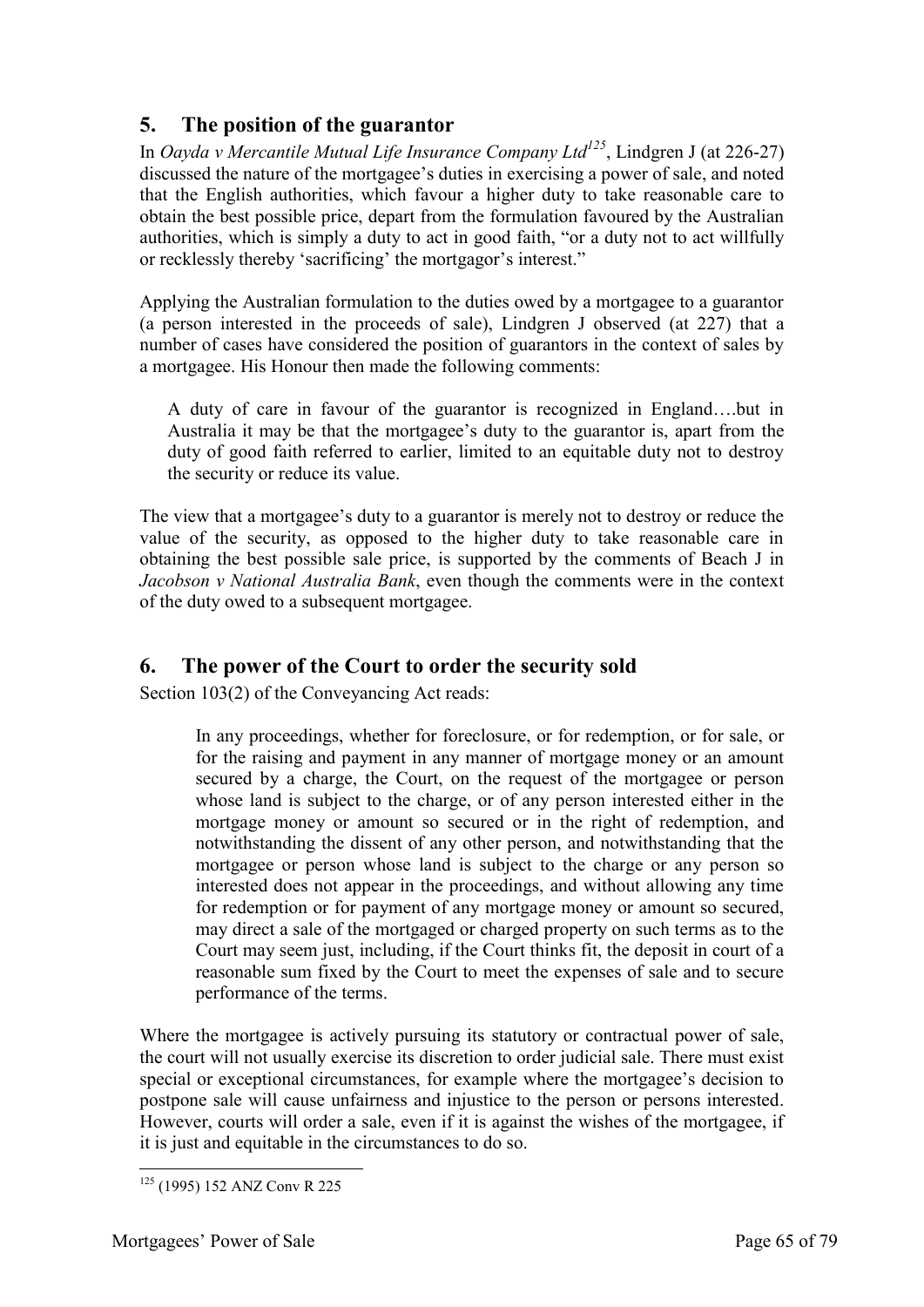In *Palk v Mortgage Services Funding plc<sup>126</sup>*, the English Court of Appeal ordered a sale (on the application of the mortgagor), notwithstanding both the mortgagee's objection and a deficiency in the sale price (which was not enough to satisfy the mortgage debt). The Court held that it was just and equitable in the circumstances to order the sale. The reason for the decision was that the rental income expected by the mortgagee (from the mortgagee's wish to postpone the sale) was far less than the interest that would have been saved by selling the house.

In *Sandgate Corporation Pty Ltd (In liq) v Ionnou Nominees Pty Ltd<sup>127</sup>*, Steytler J dealt with the Western Australian equivalent to section 103(2), section 55(2) of the Property Law Act 1969. In that case, a number of mortgagees who shared in a first registered mortgage opposed an application by the mortgagor for a judicial sale under section 55(2). The Court granted the application, and held that section 55 empowers a court to require a mortgagee to discharge a mortgage otherwise than on payment of the entire mortgage debt. Steytler J further held that provided the Court exercises the power of sale under section 55 in circumstances where it is clear that the mortgagee's entitlement will be satisfied out of the proceeds of sale, then the exercise of that power is not inconsistent with the mortgagee's right of foreclosure.

While section 103, by virtue of section 90, does not strictly apply to mortgages of Torrens System land, the Court has an inherent equitable right to order judicial sale for Torrens mortgages: *Yarrangah Pty Ltd v National Australia Bank Ltd<sup>128</sup>* .

In the case of *Sandgate Corporation Pty Ltd (In liq) v Ionnou Nominees Pty Ltd* the mortgagor applied for a judicial sale. However, a subsequent mortgagee can apply for a judicial sale under section 103(2), because a subsequent mortgagee has an interest in the right of redemption. In light of the decisions in *Palk v Mortgage Services Funding plc<sup>129</sup>* and *Sandgate Corporation Pty Ltd (In liq) v Ionnou Nominees Pty Ltd*, it is possible that a court will order a sale, against the mortgagee's wishes, on the application of a subsequent mortgagee.

The words of section 103(2) are clear: "notwithstanding the dissent of any other person", on the request of "a mortgagee", or "any person interested in the mortgage money… or in the right of redemption", the Court may direct a sale. Therefore, any person interested in the equity of redemption, such as a subsequent mortgagee, or even a surety (who is entitled to redeem on the basis of his or her right to pay off the debt) may apply to the Court for a sale.

If a guarantor of a mortgage debt pays the debt, he or she has the right to redeem. Accordingly, the guarantor would then fall within the class of persons "interested either in the mortgage money or amount so secured or the right of redemption…":section 103(2). If this is so, it would appear that a guarantor can apply to the court to have the land sold under section 103(2), even if it is against the mortgagee's wishes.

 $126$  [1993] Ch 330

<sup>127</sup> (2000) 22 WAR 172

 $128$  [1999] NSWSC 97

 $129$  [1993] Ch 330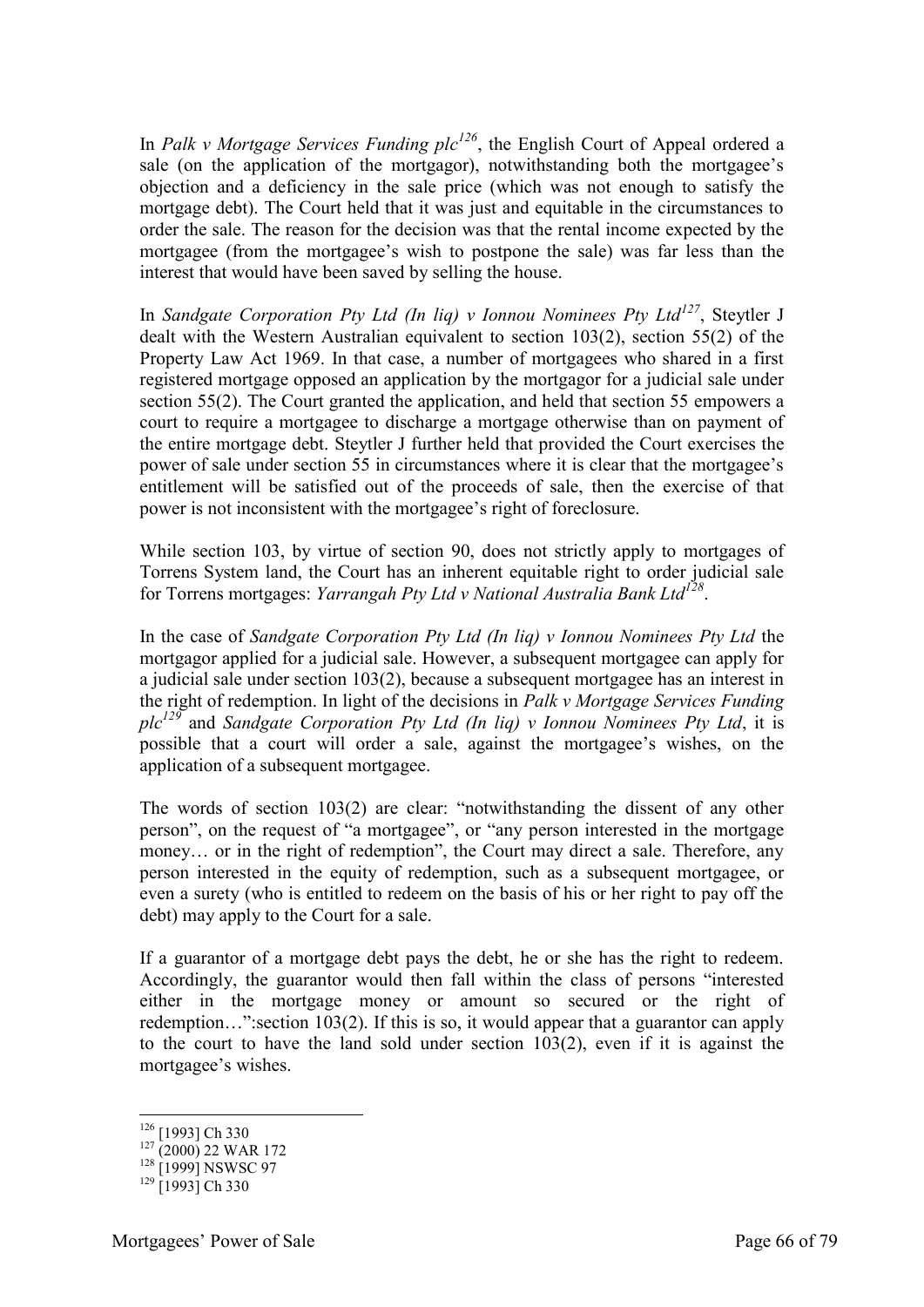# **K. Damages for improper sale**

A mortgagor and subsequent mortgagees are entitled to damages for a mortgagee's improper exercise of the power of sale. Even a guarantor who suffers a loss as a result of a mortgagee's failure to act in accordance with the duty he or she owes in the exercise of a power of sale, has been held to be entitled to damages: *Higton Enterprises Pty Ltd v BFC Finance Ltd<sup>130</sup>*. This is because the guarantor of a mortgagor's obligations to a mortgagee is exposed if the mortgagee, in breach of the duty of good faith owing to a guarantor, sells a property for a price significantly less than its true value and the amount of the mortgage debt.

The above are classed as persons "damnified" by the mortgagee's improper or irregular exercise of power: section 112(3)(b) Conveyancing Act.

#### **1. Calculation of Damages**

In *Jenkins v National Australia Bank Ltd<sup>131</sup>*, Phillips JA stated the general principle as follows:

Where a mortgagee who sells mortgaged property acts in breach of the duty he owes to the mortgagor… the mortgagor is entitled to be compensated for the loss thereby sustained and not uncommonly the measure of that loss will be the difference between the amount realised by the mortgagee and the "amount which would have been realised on a sale of the property conducted without willful default: *Pendlebury v Colonial Mutual Life Assurance Society Ltd* (1912) 13 CLR 676 at 692.

In *Jenkins v National Australia Bank Ltd*, the mortgagee breached its duty to the mortgagor by failing to preserve the property, which was a reception centre, with the result that by the time of sale the property had diminished in value. Due to the unsatisfactory and unpersuasive nature of the valuation evidence tendered by the mortgagors at trial, Phillips JA agreed with the trial judge's assessment of damages, namely the restoration costs necessary to enable the business of a reception centre to be re-opened on the property.

It appears from Jenkins that a court may approach the assessment of damages by considering the probable selling price had the mortgagee not allowed the property to deteriorate in the first place (i.e., not breached its duty to preserve the value), provided that there is sufficient evidence to prove that the property would have been sold at the price claimed. Due to the insufficient valuation evidence, the court in Jenkins properly adopted the cost of restoring the property as the measure of damages.

<sup>-</sup><sup>130</sup> [1997] 1 Qd R 168

 $131 (1999) V$  Conv R 54-602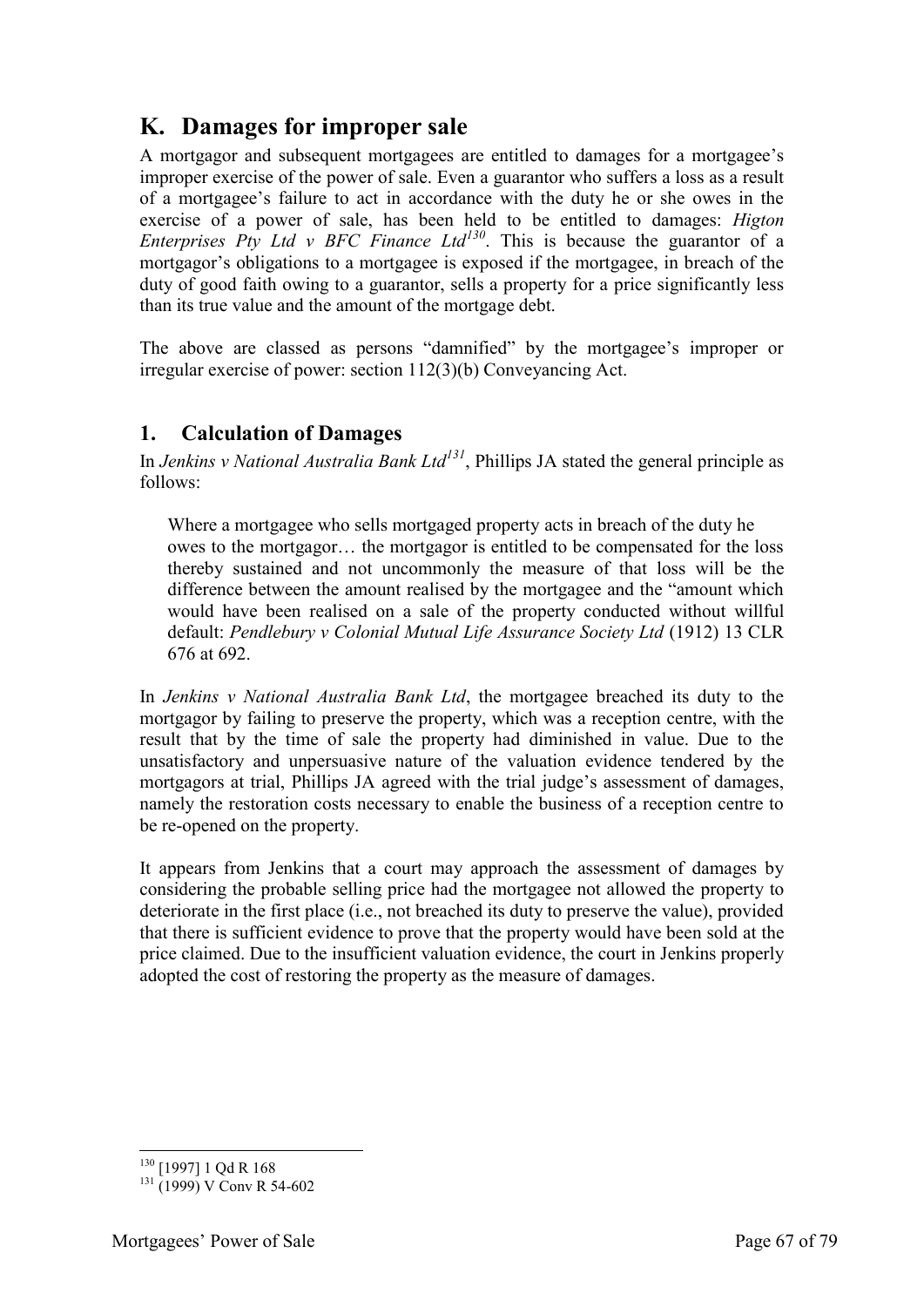# **2. Distribution of damages**

In *Downsview Ltd v First City Corporation Ltd<sup>132</sup>*, Lord Templeton stated at 311:

If a first mortgagee commits a breach of his duties to a mortgagor, the damage inflicted by that breach will be suffered by the second mortgagee, the subsequent encumbrancers and the mortgagor, depending on the extent of the damage and the amount of each security.

If subsequent encumbrancers sue the mortgagee for an improper exercise of power of sale (for example selling property far below the true value), the damages are distributed in the same way as proceeds of sale are distributed, in order of priority of the encumbrancers. The subsequent encumbrancer will satisfy the outstanding debt due to him or her, and forward any surplus of the damages to the next encumbrancer (so they can satisfy their debts out of the damages remaining) or to the mortgagor.

# **L. Distribution of proceeds of power of sale**

#### **1. General rules**

Section 112 of the Conveyancing Act regulates the disposal of the proceeds of a power of sale exercised under section 109 of that Act. An unregistered mortgagee however is in fact not exercising its "power of sale" pursuant to section 109.

An equitable mortgagee requires the assistance of the Court in order to sell property in which it has no legal interest. Such a mortgagee inherently carries with it a right to obtain possession with the assistance of the Court: *Barclays Bank Ltd v Bird<sup>133</sup>* .

This was made clear in *Guardian Mortgages v Miller<sup>134</sup>*, where Wood CJ at CL said:

In *Yarrangah Pty Ltd v National Australia Bank Ltd* (1999) 9 BPR 17,061, Young J held that although section 103 of the Conveyancing Act was not applicable to Real Property Act land, there is an inherent power in a Court of Equity to order judicial sale with respect to Real Property Act land in circumstances analogous to those where an order for sale under section 103 would be available in relation to Old System land. It follows that the Plaintiff requires the assistance of an order of the Court for judicial sale, analogous to an order for sale under section 103 of the Conveyancing Act.

Accordingly, there is no conflict between the provisions of Sub-section 112 (4) any orders made by the Court for judicial sale. The equitable mortgagee is selling the property in question with the assistance of the Court and not as an exercise of a statutory power.

<sup>-</sup><sup>132</sup> [1993] AC 295

 $133$  [1954] 1 Ch 274

<sup>&</sup>lt;sup>134</sup> [2004] NSWSC 1236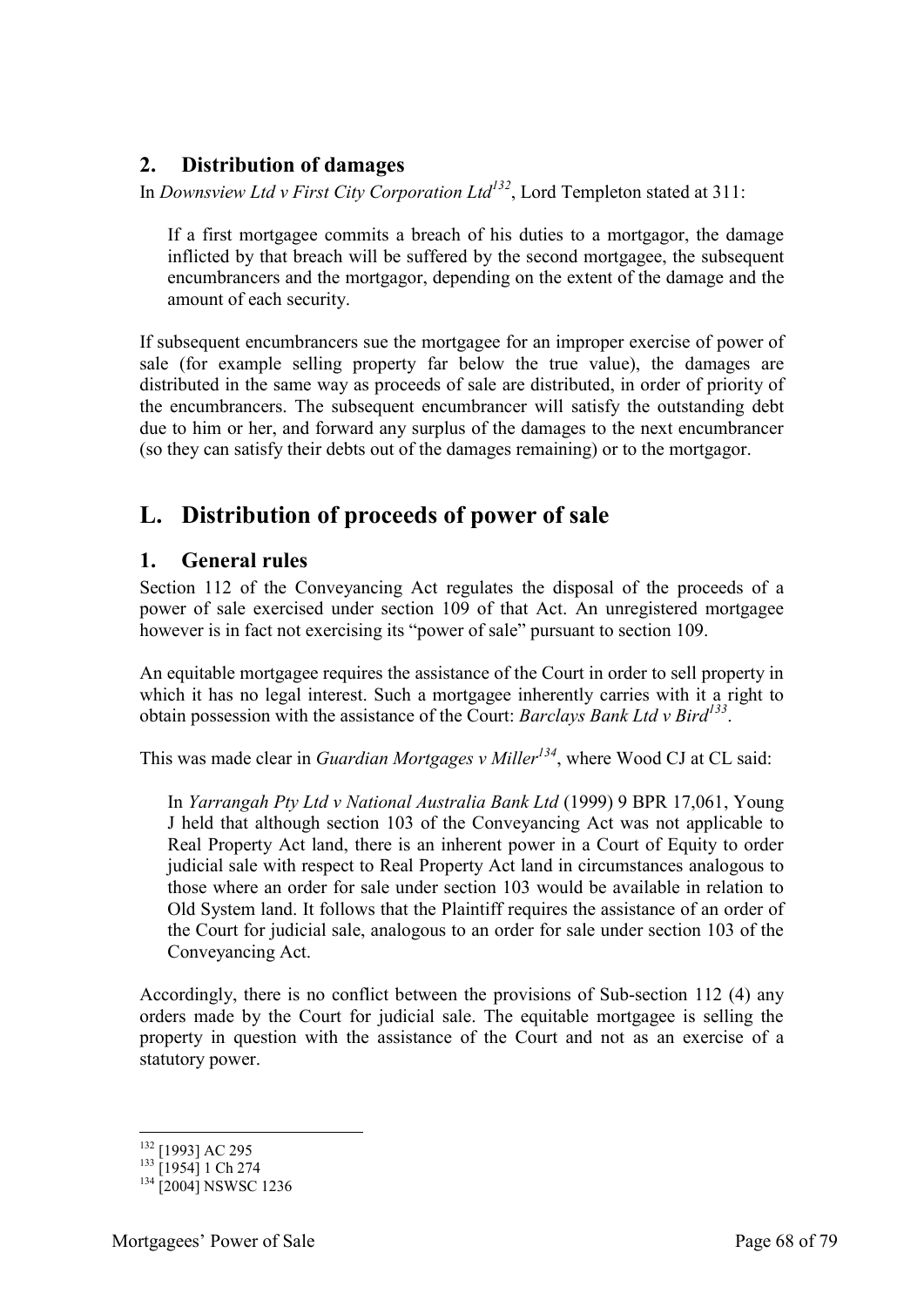This was made clear in the recent decision of Campbell J in *King Investment Solutions Pty Ltd v Fahmi Mustafa Hussain & anor<sup>135</sup>* where it was said:

However there is a more fundamental problem lying in the way of the second mortgagee exercising a power of sale conferred by section 109 in a way that is likely to provide it with a commercially effective remedy. It is that as a matter of construction of the power in section 109, it does not enable an unregistered second mortgagee of Real Property Act land to sell the interest of the first mortgagee in the land. A sale of the land subject to the interest of the first mortgagee is unlikely to prove attractive to potential purchasers.

There are two reasons for concluding that the power of sale under section 109 does not enable the unregistered second mortgagee to sell the interest of the first mortgagee. The first is that section 109 itself says that the power of sale (and other powers conferred by section 109) are conferred "to the like extent as if they had been in terms conferred by the instrument creating the mortgage … but not further…". It would not be possible for a contract between a mortgagor and a second mortgagee of land to empower the second mortgagee to convey the interest of the first mortgagee, unless the first mortgagee consented or in some other way conferred authority on the mortgagor to affect its interest in the land. Thus, the statutory power of sale under section 109 can stretch no further.

The second is that section 112(1) Conveyancing Act sets out the effect of exercise of the statutory power of sale, namely that the mortgagee can … convey the property sold for such estate and interest therein as is the subject of the mortgage … , freed from all estates, interests, and rights to which the mortgage … has priority, but subject to all estates, interests, and rights which have priority to the mortgage…

In this way, the statute itself recognises that the second mortgagee cannot convey the interest of the first mortgagee. See also *Guardian Mortgages v Miller<sup>136</sup>* ; *Re Hodson and Howes' Contract<sup>137</sup>* .

Subsection 112 (4) of the Conveyancing Act states:

"The money which is received by the mortgagee or chargee, arising from the sale, after discharge of prior incumbrances to which the sale is not made subject (if any), or after payment into court under this Act of a sum to meet any prior incumbrance, shall in the absence of an express contract to the contrary be held by the mortgagee or chargee in trust to be applied by the mortgagee or chargee, first in payment of all costs, charges, and expenses properly incurred by the mortgagee or chargee as incident to the sale or any attempted sale or otherwise; and, secondly, in discharge of the money, interest, and costs, and other money (if any) due under the mortgage or charge and the residue of the money so received shall be paid to the person entitled to the mortgaged or charged property or authorised to give receipts for the proceeds of the sale thereof."

<sup>-</sup> $135$  at 63

<sup>136</sup> [2004] NSWSC 1236 at [120]

<sup>&</sup>lt;sup>137</sup> (1887) 35 Ch D 668; F&L para [20.39]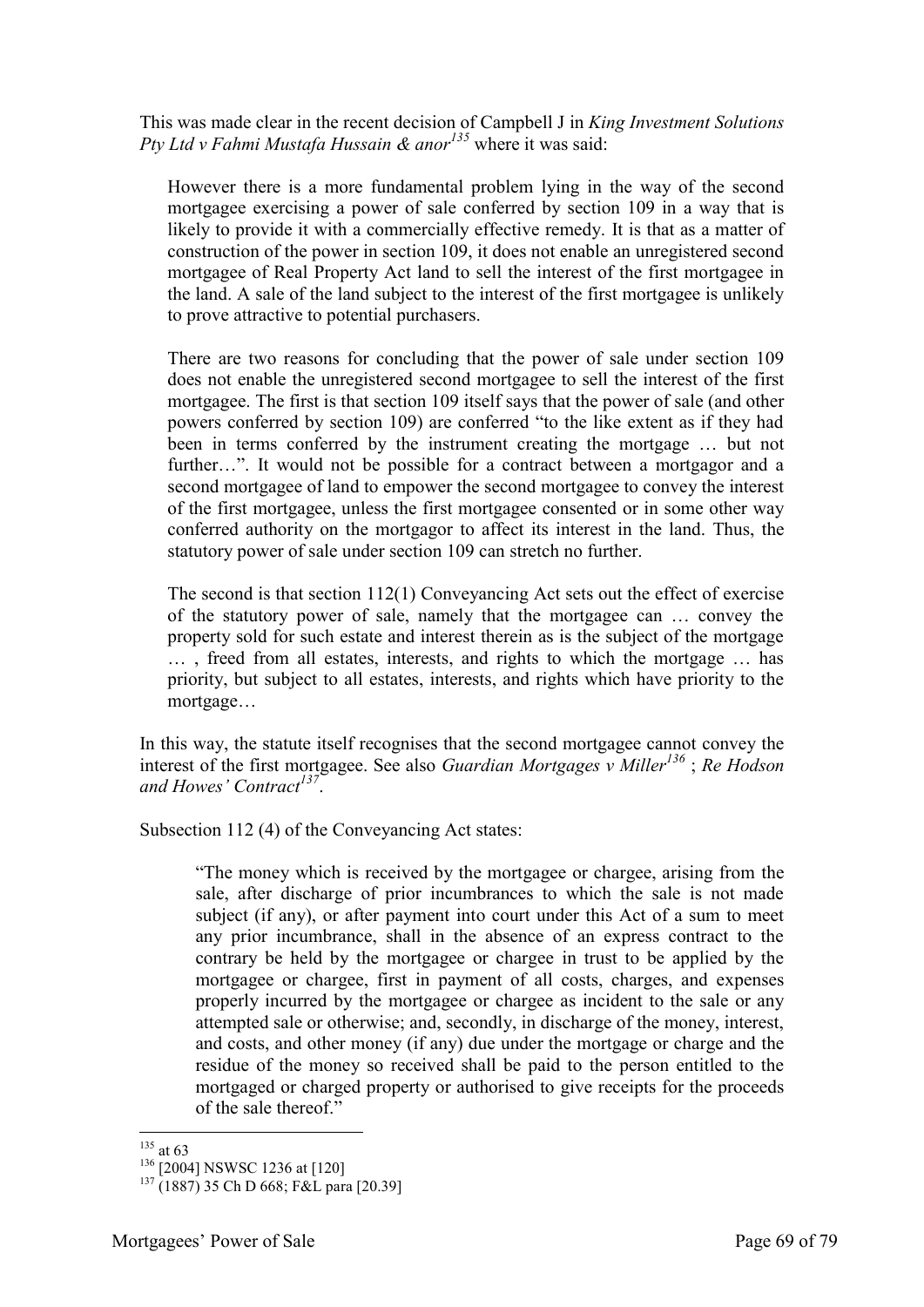It should be noted from the outset that this section only has application with respect to Old System Title Land and not Torrens Title Land (see *Baypoint Pty Ltd v Baker<sup>138</sup>* at 4 per Young J and Section 6 of the Conveyancing Act 1919).

The effect of the subsection it that a mortgagee must, after satisfying his own debts, costs, charges and expenses etc hold the residue for "the person entitled to the mortgaged property". This means surplus proceeds should only be paid to the mortgagor where there are no subsequent encumbrances.

Significantly, if the proceeds of sale are insufficient to discharge the mortgage debt, the mortgagee may subsequently sue on any personal covenant to recover the balance of the debt from the mortgagor unless there are provisions in the mortgage to the contrary: *Commonwealth Bank of Australia v Buffett<sup>139</sup>* .

Subsection 58 (3) of the Real Property Act states:

The purchase money to arise from the sale of any such land, estate, or interest, shall be applied, first, in payment of the expenses occasioned by such sale; secondly, in payment of the moneys which may then be due or owing to the mortgagee, chargee or covenant chargee; thirdly, in payment of subsequent mortgages, charges or covenant charges (if any) in the order of their priority; and the surplus (if any) shall be paid to the mortgagor, charger or covenant charger, as the case may be.

This provision applies in circumstances where a mortgagee, chargee or covenant chargee is authorised by section 57 of the Real Property Act to exercise the powers conferred by the section.

Subsection 58 (3) provides that the proceeds of sale (with respect to Real Property Act Land) are to be apportioned in the following order:

- 1. Expenses associated with the sale;
- 2. Monies owed to the mortgagee, chargee or covenant chargee;
- 3. Monies owed under subsequent mortgages, charges or covenant charges (if any) in the order of their priority;
- 4. Balance to be paid to the mortgagor.

In relation to the extent of the mortgagee's expenses, he or she is entitled to all the costs properly incurred in ascertaining or defending his rights, so far, that is, as he acts reasonably with respect to such rights as his mortgage title gives him. This will include costs in asserting or defending the mortgagee's title, costs of proceedings to recover possession and the expenses of actually taking possession and costs to recover the mortgage debt (See *Maher v Network Finance Ltd<sup>140</sup>*).

<sup>&</sup>lt;sup>138</sup> (1994) Unreported NSWSC BC9403439

 $139$  (1993) 114 ALR 245)

 $140$  [1982] 2 NSWLR 503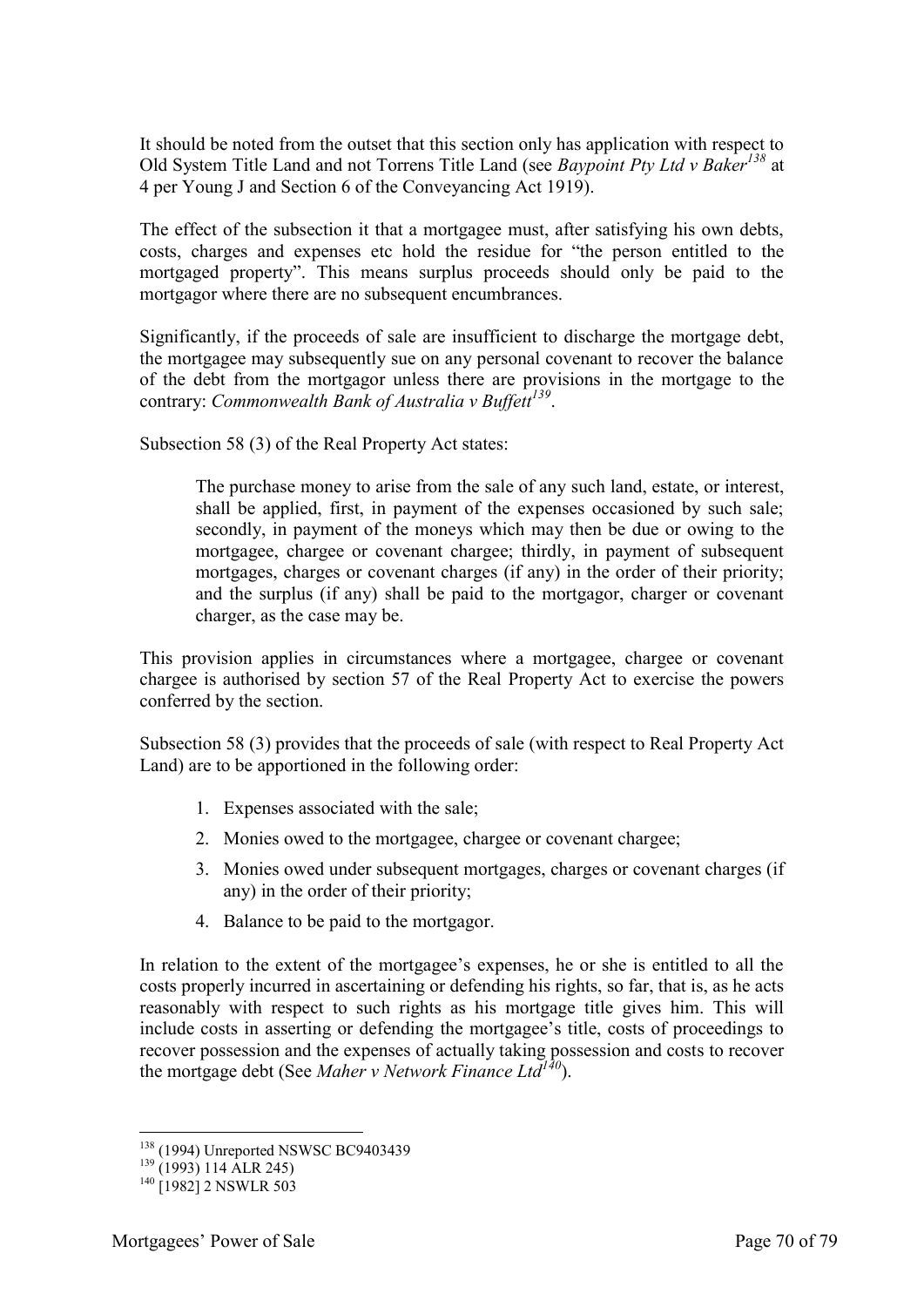As to the balance of the monies held by the mortgagee after payment of his mortgage Helsham J said in Bank of *New South Wales v Adams<sup>141</sup>*:

I hold that where a mortgagee of land under the provisions of the Real Property Act sells in pursuance of the power conferred by s58 then he holds any purchase money in excess of that required to pay the expenses occasioned by the sale and that due an owing to him in trust for subsequent mortgagees of whose interest he has notice.

#### **2. Comparison of the two schemes**

#### **i) Differences**

The proceeds arising under from a sale under section 58 of the RPA are not by reference to the wording of the statute, to be held in trust by the mortgagee as they would be following a sale governed by section 112 of the Conveyancing Act.

However Crawford J in *Re Morrison; Bennell v Smith<sup>142</sup>* in considering similar provisions (to section 58 of the RPA) in the Tasmanian legislation held that a sale by a mortgagee of registered land constitutes that mortgagee trustee of the surplus proceeds.

In *Adams v Bank of New South Wales<sup>143</sup>*, the majority (Huntley and Samuels JJA) applied *Re Morrison* in New South Wales. Further, the requirement under section 58 for a mortgagee to pay any surplus to any subsequent mortgagee does not arise under section 112.

The absence of such an obligation arising in section 112 is not however free from doubt. In *re Thomson's Mortgage Trusts*<sup>144</sup> Eve J made the following comments (at 513) in relation to the duty of a first mortgagee with respect to similar provisions (to section 112 of the Conveyancing Act) in the Conveyancing Law of Property Act 1881:

I do not think this attitude of the defendant Bruty can be justified. I think he is and always has been since his claims as first mortgagee were satisfied under a statutory obligation to pay the surplus to the plaintiff Wood as the person then entitled to the mortgaged property and authorized to give a receipt for the proceeds of sale thereof: see Conveyancing and Law of Property Act, 1881, s. 21, sub-s 3 and s. 22

#### **ii) To what types of sale do they apply**

Section 112 only has application with respect to Old System Title Land and not Torrens Title Land.

In *Baypoint Pty Ltd v Baker<sup>145</sup>* Young J noted (at 4):

<sup>&</sup>lt;sup>141</sup> [1982] 2 NSWLR 659 at 665

 $142$  [1962] Tas SR 337

<sup>&</sup>lt;sup>143</sup> [1984] 1 NSWLR 285 at 299

<sup>&</sup>lt;sup>144</sup> [1920] 1 Ch 508

<sup>&</sup>lt;sup>145</sup> (1994) Unreported NSWSC BC9403439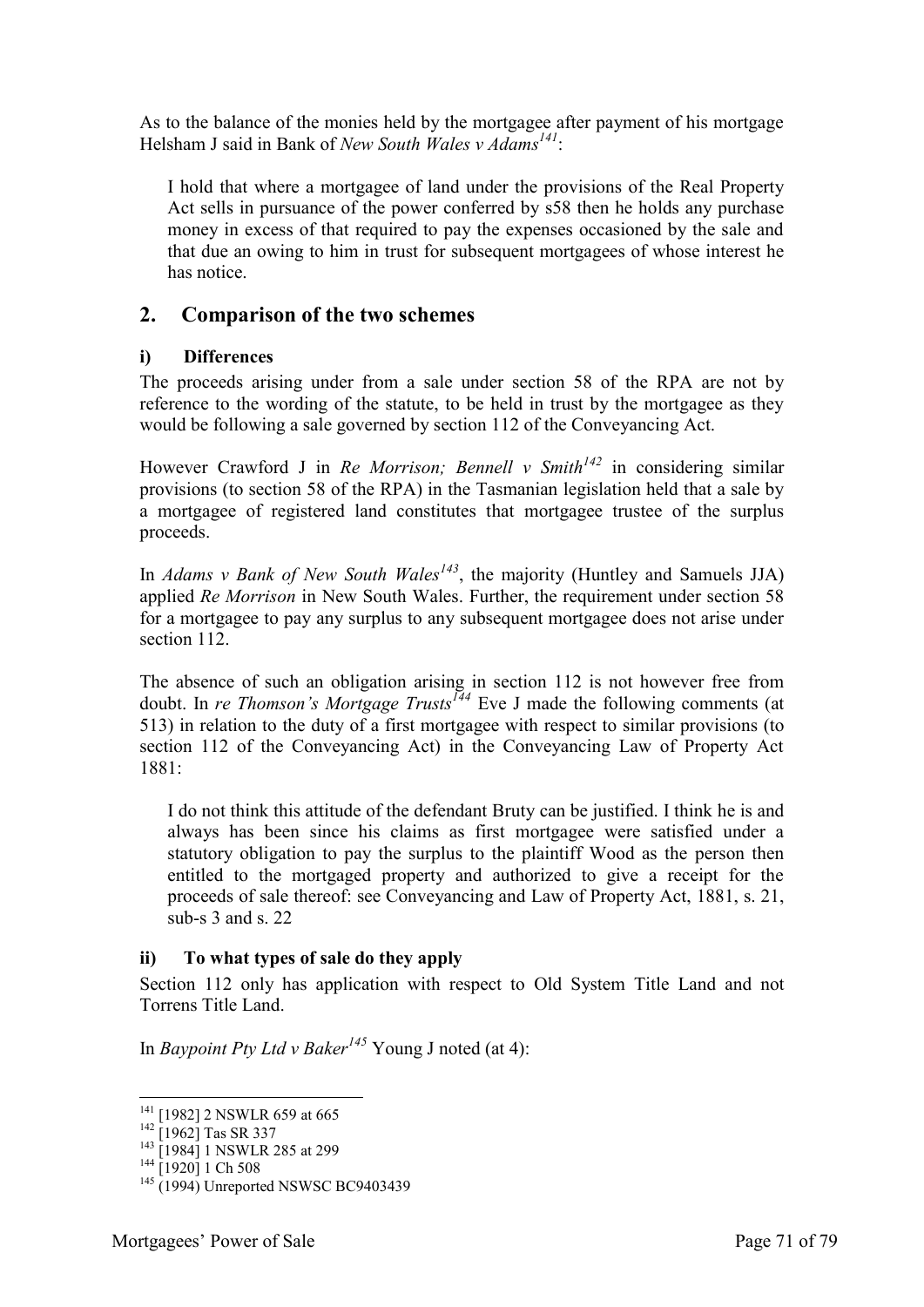Under Old System title, the right of a second mortgagee to claim the surplus from a first mortgagee's sale now derives from s112 (4) of the Conveyancing Act. That sets up a statutory trust of the surplus in favour of "the person entitled to the mortgaged or charged property". For Torrens System land, s58 (3) of the Real Property Act again deals with the matter by requiring the first mortgagee to pay the surplus in payment of subsequent mortgages and thence to the mortgagor. Even apart from these statutory provisions, there is, under the general law, a trust of the surplus in favour of the subsequent encumbrancers and the mortgagor: Charles v Jones (1887) 35 Ch D 544; Adams v Bank of New South Wales [1984] 1 NSWLR 285, 295; Lloyds Bank NZA Ltd v National Safety Council of Australia Victorian Division (1993) 115 ALR 93, 102. See also Snell's Equity, 29th ed, p 416.

# **3. Payment priority**

If surplus proceeds of sale are paid to the wrong person the mortgagee is liable to made good the deficiency to the person properly entitled.

In *West London Commercial Bank v Reliance Permanent Building Society<sup>146</sup>* this was held to be so in circumstances where the mortgagee paid the surplus to the mortgagor although it had notice of a second equitable mortgagee.

If the mortgagee has any doubts as to the proper person to whom to pay the surplus it may be paid into Court, by virtue of the provisions of section 95 of the Trustee Act 1925 (NSW).

Alternatively the mortgagee may invest it for the person properly entitled. Failure to take some action for the benefit of the person may make the mortgagee liable for interest on the surplus monies. In *Charles v Jones*<sup> $147$ </sup> Kay J said (at 550) in holding that the mortgagee was responsible for interest:

But it has long been held that a mere stakeholder may avail himself of the Trustee Relief Act and pay the money which is in his hands into Court. The duty of this mortgagee was at least to set this money apart in such a way as to be fruitful for the benefit of the persons beneficially entitled to it…still when he has paid himself, and has money remaining in his hands which is no longer his property, how can he be treated as other than a trustee of such money?

Further, if a solicitor, or other agent pays surplus proceeds of sale to the mortgagor when he or she knows of a well founded claim against that person the solicitor or agent may be held to be a constructive trustee for the benefit of the claimant if he or she is either aware of the claim and the client's intention not to meet it or assists in avoiding the claim (*Lake v Bayliss<sup>148</sup>*).

In the case of *Weld Blundell v Synott<sup>149</sup>*, it was held that the first mortgagee could claim repayment of money paid to a second mortgagee under a mistake of fact. Two

<sup>146</sup> (1885) 29 Ch D 954 (CA)

 $147$  (1887) 35 Ch D 544

<sup>148</sup> [1974] 2 All ER 1114

<sup>&</sup>lt;sup>149</sup> [1940] 2 KB 107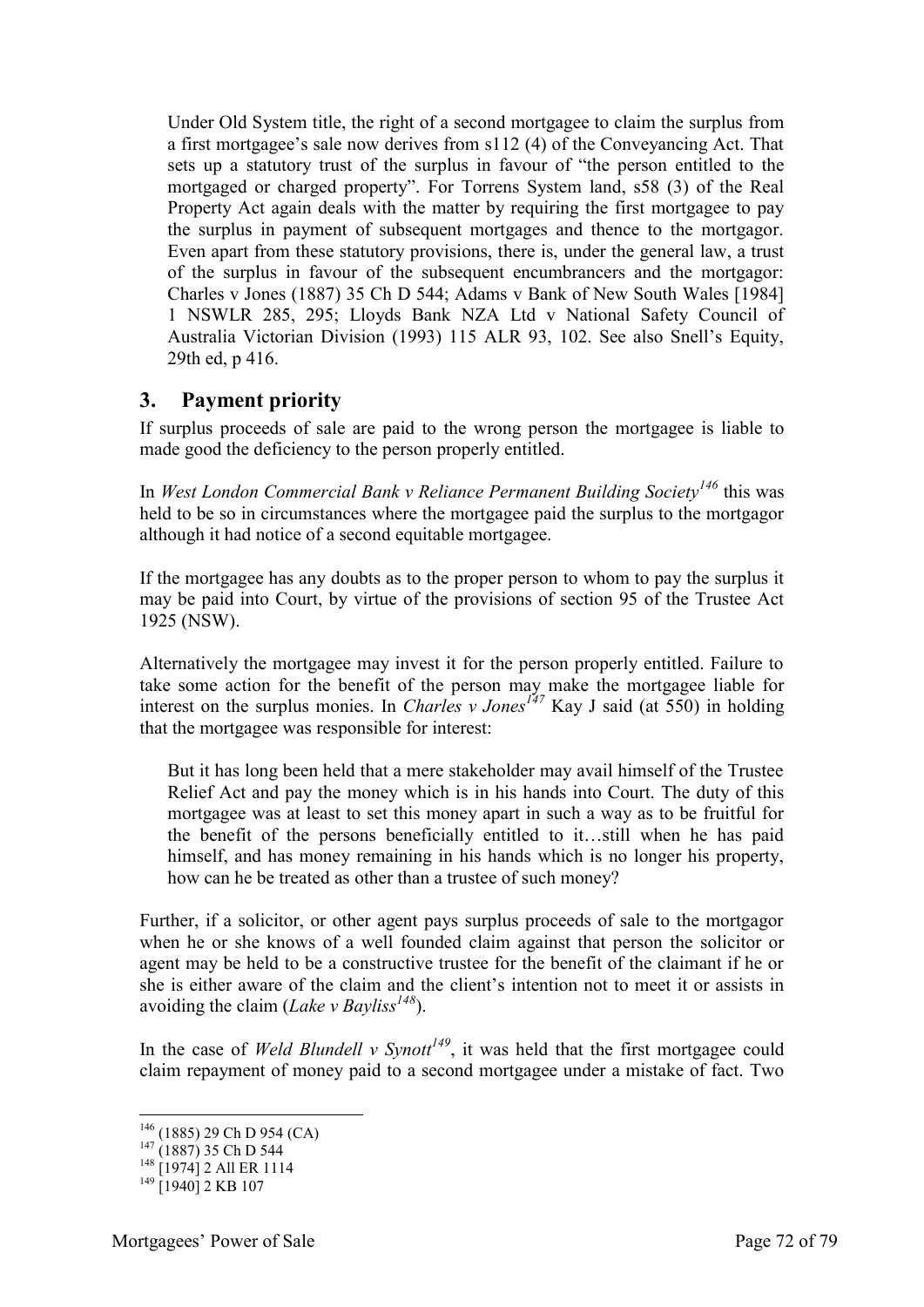defences were raised. The first was that the mistake was not between the parties but between the first mortgagee and the mortgagor. In relation to this Asquith J said (at  $113$ 

When what A owes to B depends on what A is owed by C, and A, owing to a mistake as to the later amount, automatically makes a mistake as to the former amount, there is in my view, a mistake not only as between A and C but as between A and B as well. I therefore hold that the defence mistake was not inter partes fails.

The second defence raised was that the first mortgagee was estopped by his representations to the second mortgagee, namely an account which was delivered and the payment itself. His Honour found in relation to this argument (at 114 and 115):

I do not think an estoppel arises unless it can be shown that there was neglect or misconduct on the plaintiff's part in making a representation. When the decisions as to estoppel in connection with the payment of money under a mistake of fact are closely examined, much seems to turn on whether the payer was subject to a duty as against the payee to inform him of the true state of the account – in effect, a duty not to make a mistake of fact in the regard.

Further, in circumstances where surplus proceeds are paid to the wrong person they may also be recoverable as moneys paid under a mistake of law (*David Securities Pty Limited v Commonwealth Bank of Australia<sup>150</sup>*).

Given section 42 of the Real Property Act and the doctrine of indefeasibility of title that section has created, the order of registration of subsequent mortgages will normally be decisive on the question of the relative priorities between them. There are, however, circumstances where the priorities between subsequent mortgagees may differ from the order of registration, such as when fraud has taken place or when personal equities exist between the mortgagees. Thus a selling mortgagee cannot rely absolutely on the order of registration, and if an allegation is made that the priorities differ from the order of registration by reason of some exception to the doctrine of indefeasibility of title, the selling mortgagee will either need to investigate this allegation or pay the monies into court.

In *Butler v Fairclough*<sup>151</sup>, Griffith CJ equated the lodging of a caveat with notice that the registered proprietor's title is subject to the equitable interest claimed in the caveat. He said (at 91 and 92);

In a case for contest between two equitable claimants the first in time, all other things being equal is entitled to priority….A person who has an equitable charge upon the land may protect is by lodging a caveat, which in my opinion operates as notice to all the world that the registered proprietors title is subject to the equitable interest alleged in the caveat.

<sup>-</sup><sup>150</sup> (1992) 175 CLR 353

 $^{151}$  (1917) 23 CLR 78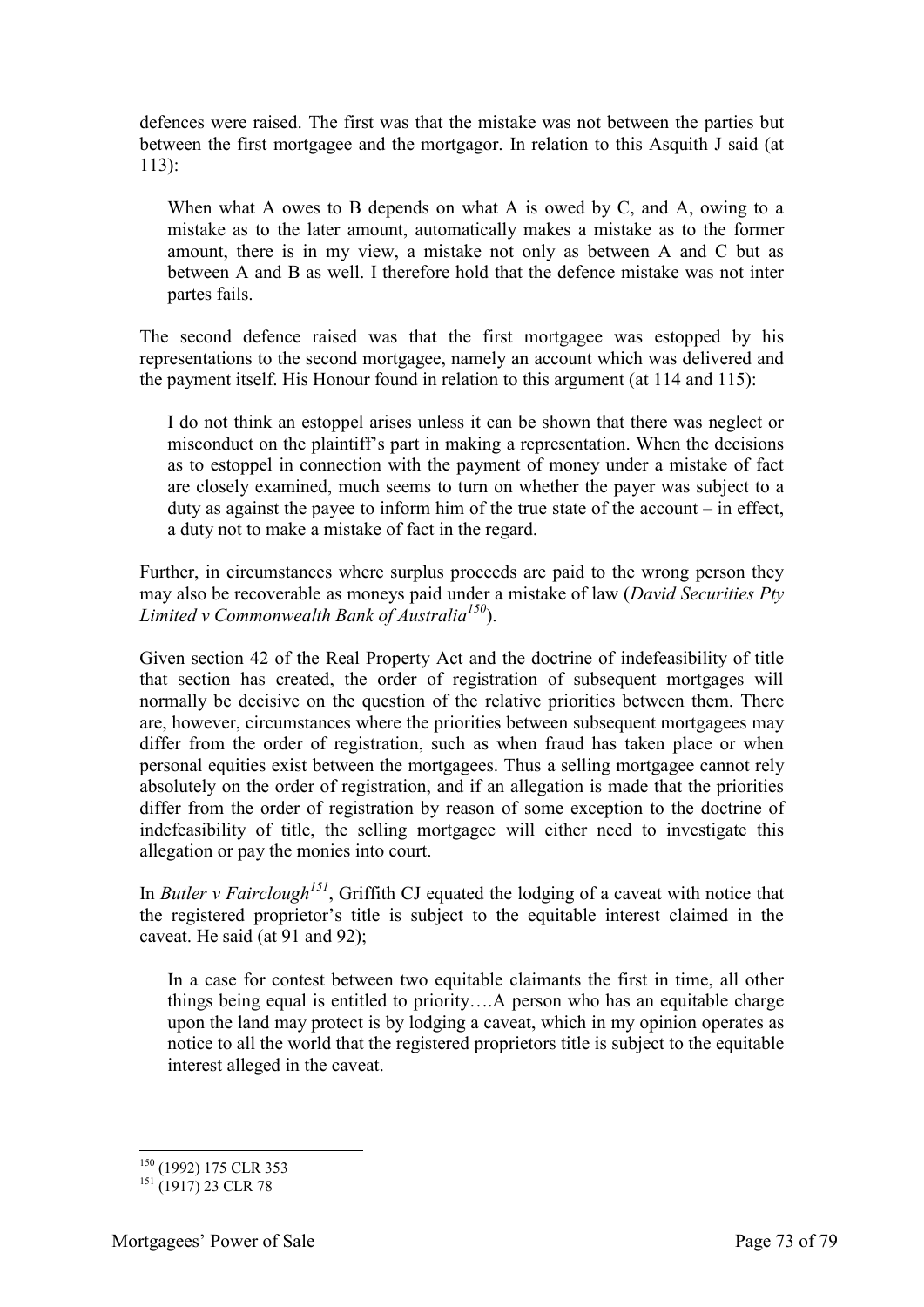In order to fully answer this question it is necessary to consider the circumstances in which there is either a failure to lodge a caveat by an unregistered mortgagee or at least a delay in this regard. *J & H Just (Holdings) Limited v Bank of New South Wales<sup>152</sup>* showed that the holder of a prior equitable interest could under special circumstances prevent a subsequent holder of an equitable interest from being misled by means other than the lodging of a caveat.

In that case the registered proprietor executed a mortgage in registrable form to the bank which the bank was not registered. Although the bank did not lodge a caveat it retained the duplicate certificate of title. A further mortgage was created in favour of the plaintiff company which although it searched the register, failed to require production of a duplicate certificate of title. Barwick CJ, delivering the leading judgment, held that the bank's mortgage was entitled to priority despite the fact that it had not lodged a caveat. His Honour rejected the proposition that the failure of the holder of the prior equitable interest to lodge a caveat in respect of that interest must necessarily result in loss of priority. The Chief Justice said (at 554-5);

There may be situations in which (a failure to lodge a caveat) may combine with other circumstances to justify the conclusion that 'the act or omission proved against' the possessor of the prior equity 'has conducted or contributed to a belief on the part of the holder of a subsequent equity, at the time when he acquired it, that the prior equity was not in existence' …This is the relevant principle to apply if it is claimed that the priority of a prior equitable interest has been lost in competition with a subsequent equitable interest.

The other reason given by Barwick CJ for not postponing the bank was that it had taken steps to protect itself by obtaining custody of the duplicate certificate of title which would foreseeably prevent the creation of further equitable interest.

In *Osmanoski v Rose<sup>153</sup>* Gowans J considered the situation where two prospective purchasers of a property in Victoria received a sale note from the vendor entitling each of them to an equitable interest in the property. The first prospective purchaser failed to lodge a caveat. Gowans J said (at 526);

Where there is other conduct on the part of the possessors of the subsequent equity to be considered, the failure on the part of the possessors of the prior equity to lodge a caveat is not conclusive.

Notwithstanding these remarks His Honour found that the second purchasers were induced to acquire their interest and pay the balance of the purchase moneys by the absence of any caveat on the register of the first purchase interest, and accordingly, the interest of the first was postponed to that of the second.

It follows that although the failure to lodge a caveat may cause an equitable interestholder to lose priority, such loss of priority depends on all the circumstances of the case. Lodgement of a caveat confers no additional priority per se. Thus no firm conclusions can be drawn by a selling mortgagee by simply noting the order of

<sup>-</sup><sup>152</sup> (1971) 125 CLR 546

 $153$  [1974] VR 523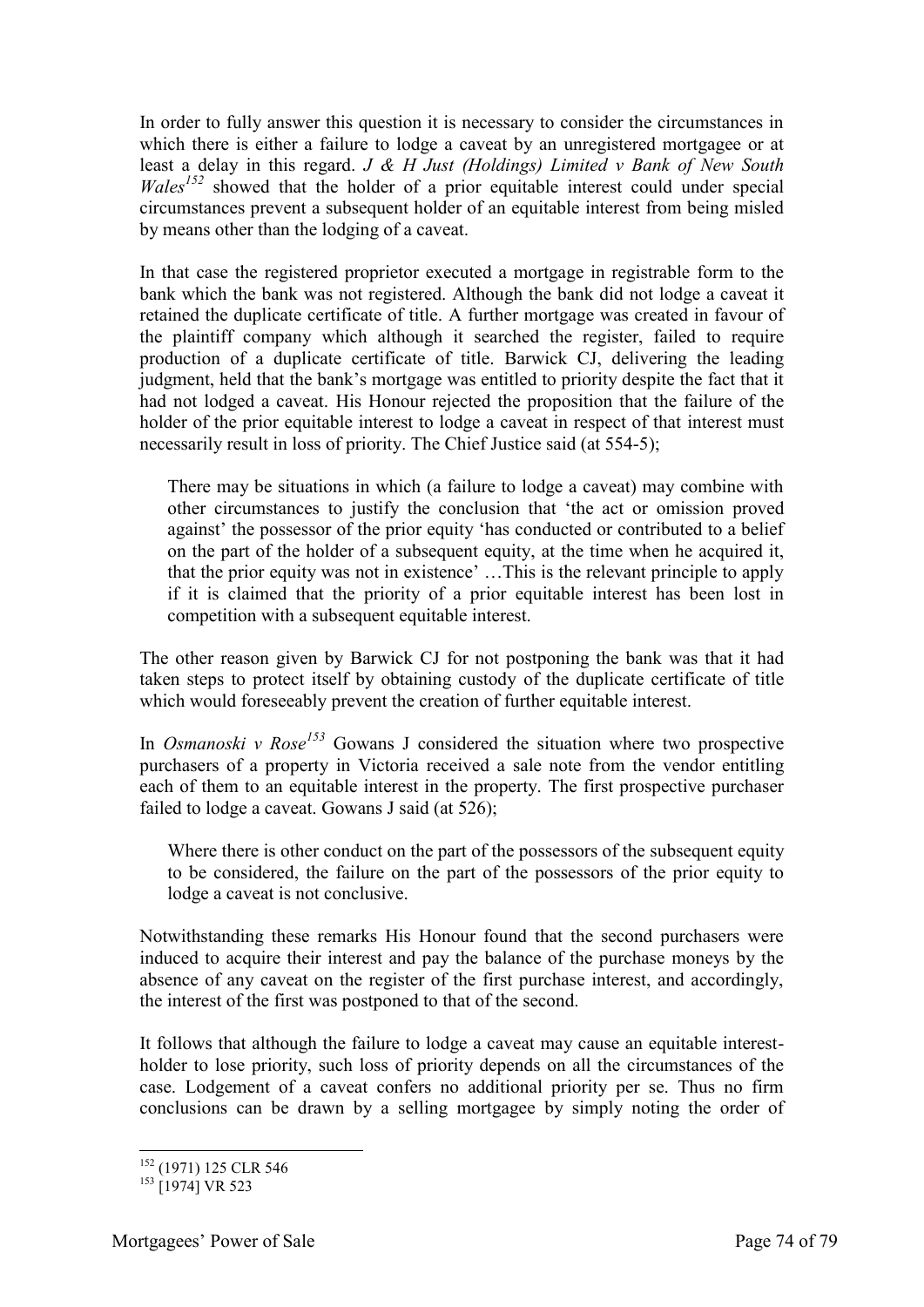lodgement of caveats without further investigation, although more often than not the order of lodgement will prove to be the same as the order of priority.

In *Baypoint Pty Limited v Baker<sup>154</sup>* there was a determination of a separate question before Young J raised in respect of the mortgage of which the plaintiff was the mortgagee and Brian Baker and Deborah Baker were the mortgagors. The separate question essentially involved whether the plaintiff as against the second defendant was entitled to be paid the moneys paid into the court by virtue of clause 3 of the mortgage. That clause stated:

Notwithstanding the preceding provisions the mortgagee acknowledges and agrees that the said Deborah Ann Baker shall have no personal liability for payment of the principal sum and the rights of the mortgagee shall be limited to the land mortgaged in so far as the said Deborah Ann Baker is concerned.

The land had been subsequently sold by the registered first mortgagee exercising its power of sale. His Honour said that one of two legal ramifications ensued:

- (a) there was substituted in every sense for the mortgaged land the fund constituted by the surplus; or
- (b) the result and fund could in no sense be said to be "land".

His Honour went on to find that consequently there was no property vested in Mrs. Baker. That is because as soon as the first mortgagee exercised its power of sale, Mrs. Baker's equity of redemption ceased to be enforceable by a court of equity and so ceased to exist.

His Honour concluded, after making reference to the relevant authorities that the better view of the construction of special condition 3 is that as soon as the first mortgagee sold the land, the plaintiff (the unregistered mortgagee) lost any right to Mrs. Baker's share in the surplus. It followed that the separate question posed for determination of the court was answered "No".

The problem encountered in Baypoint arose from the poor wording of an unusual clause inserted into the mortgage existing in that case. Thus the case does not raise a general difficulty in mortgage cases that needs to be cured by the insertion of a special standard term, but rather persons drafting special conditions in the nature of that in Baypoint limiting liability for a mortgagor should draft the same with caution.

## **4. Costs and expenses**

As noted above, section 112 (4) of the Conveyancing Act allows the mortgagee to apply the proceeds of a sale "first in payment of all costs, charges, and expenses properly incurred by him as incident to the sale or any attempted sale or other wise". There are similar provisions in section 58(3) of the Real Property Act.

Further at common law the mortgagee is entitled as of right to the costs properly incurred by him in an action for foreclosure or other action to enforce the mortgage

<sup>-</sup><sup>154</sup> (1995) 6 VPR 13687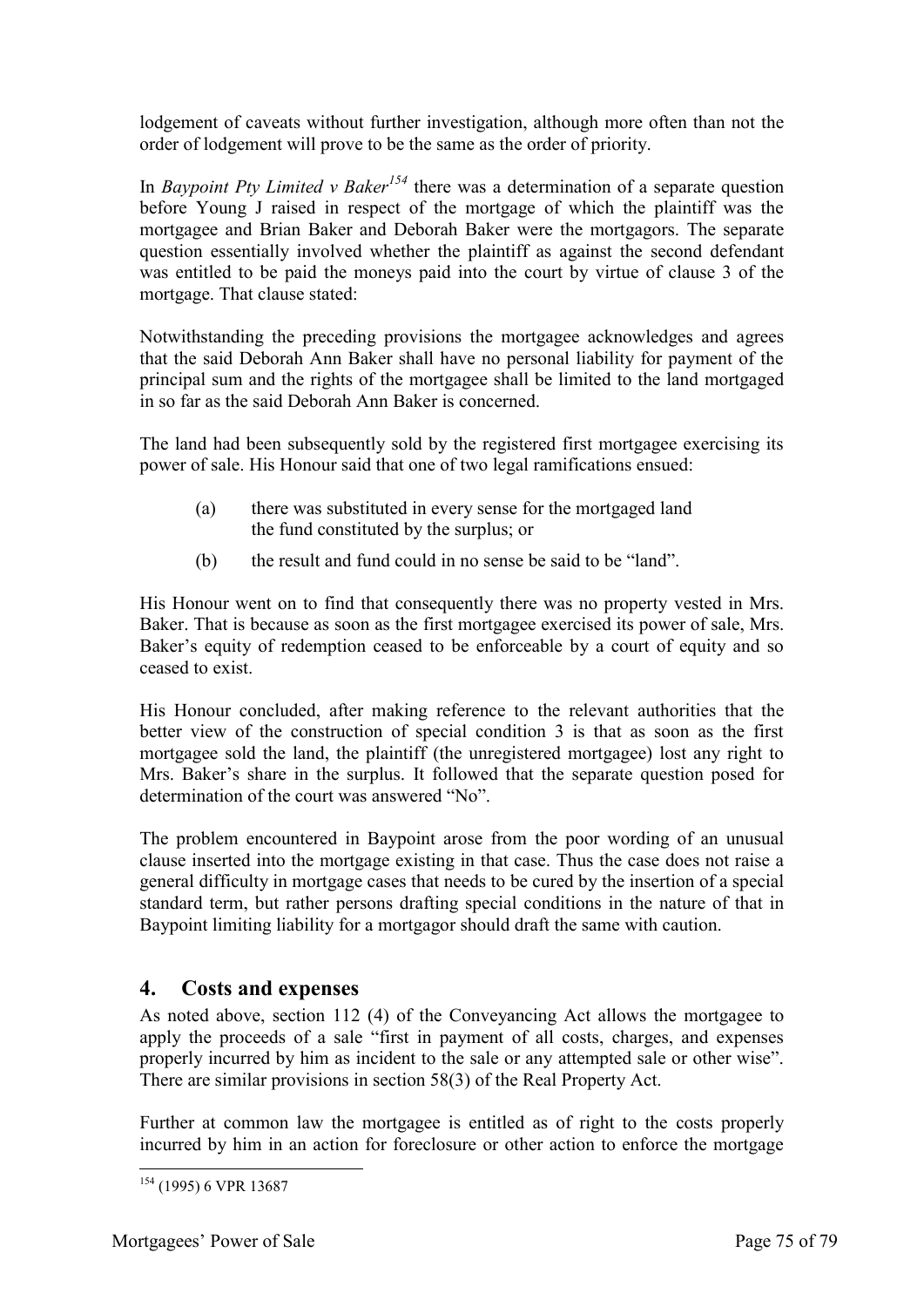and in an action against him for redemption. But the mortgagee may forfeit these costs by misconduct and may even have to pay the costs of such an action where he has acted vexatiously or unreasonably. The court departs from the general with reluctance however.

Costs of the mortgagee properly allowable include expenditure on proper advertising, preservation and improvement of the mortgage property if necessary to obtain a proper price on sale, the legal and other costs on sale and the costs involved in a proper payment into the court.

Parties are entitled to recover costs to the extent that they succeed in establishing their respective claims for priority and to the extent to which the fund is sufficient to pay the respective claims upon it: *Elderly Citizens Home of South Australia Inc. v Balnaves<sup>155</sup>*. In *Elderly Citizens Homes*, Debelle J, after previously determining the priorities of certain claimants to a fund remaining after the sale of property in South Australia, was left to consider the apportionment of various claims for costs. His Honour concluded:

A mortgage usually provides that the mortgagee is entitled to recover costs incurred in recovering payment for the mortgagor. Thus, claims for costs were usually be recovered with the mortgage debt and will rank in priority with the mortgage debt. The question which now arises is whether orders for payment of costs are made against other parties in circumstances where there are a number or competing claimants to a fund and the fund is not large enough to pay all the claims made upon it… A party should not, as a general rule, be entitled to recover costs from those who have held to have an interest ranking in priority after him. That accords with ordinary principles of fairness and equity... The parties will thus recover costs to the extent that they succeed in establishing the respective claims for priority and to the extent to which the fund is sufficient to pay the respective claims upon it.

When, however, a person brings a fund into being through the incurring of costs, other persons wishing to take the benefit of that fund must acknowledge any incontrovertible benefit conferred on them by the creator of the fund having incurred the costs in question, and in such circumstances equity will allow the person incurring the costs to enjoy a priority to the extent of the costs over the interests of other interest-holders, even if those other interest-holders would normally enjoy priority: see for example *Shirlaw v Taylor<sup>156</sup>*; *Dean-Willcocks v Nothintoohard Pty Ltd<sup>157</sup>*. This principle applies in relation to the costs of sale of mortgaged property: see *In Re Oriental Hotels Company*: *Perry v Oriental Hotels Company<sup>158</sup>*; *Batten v Wedgewood Coal and Iron Company<sup>159</sup>* .

It follows that a second mortgagee selling land will be able to recover its costs of sale of land in priority to monies owed to the first mortgagee, at least to the extent that the

-

<sup>&</sup>lt;sup>155</sup> (1998) 72 SASR 210

 $156$  (1991) 31 FCR 222

 $^{157}$  [2005] NSWSC 357

<sup>&</sup>lt;sup>158</sup> (1871) LR 12 Eq 126

 $159$  (1885) 28 Ch D 317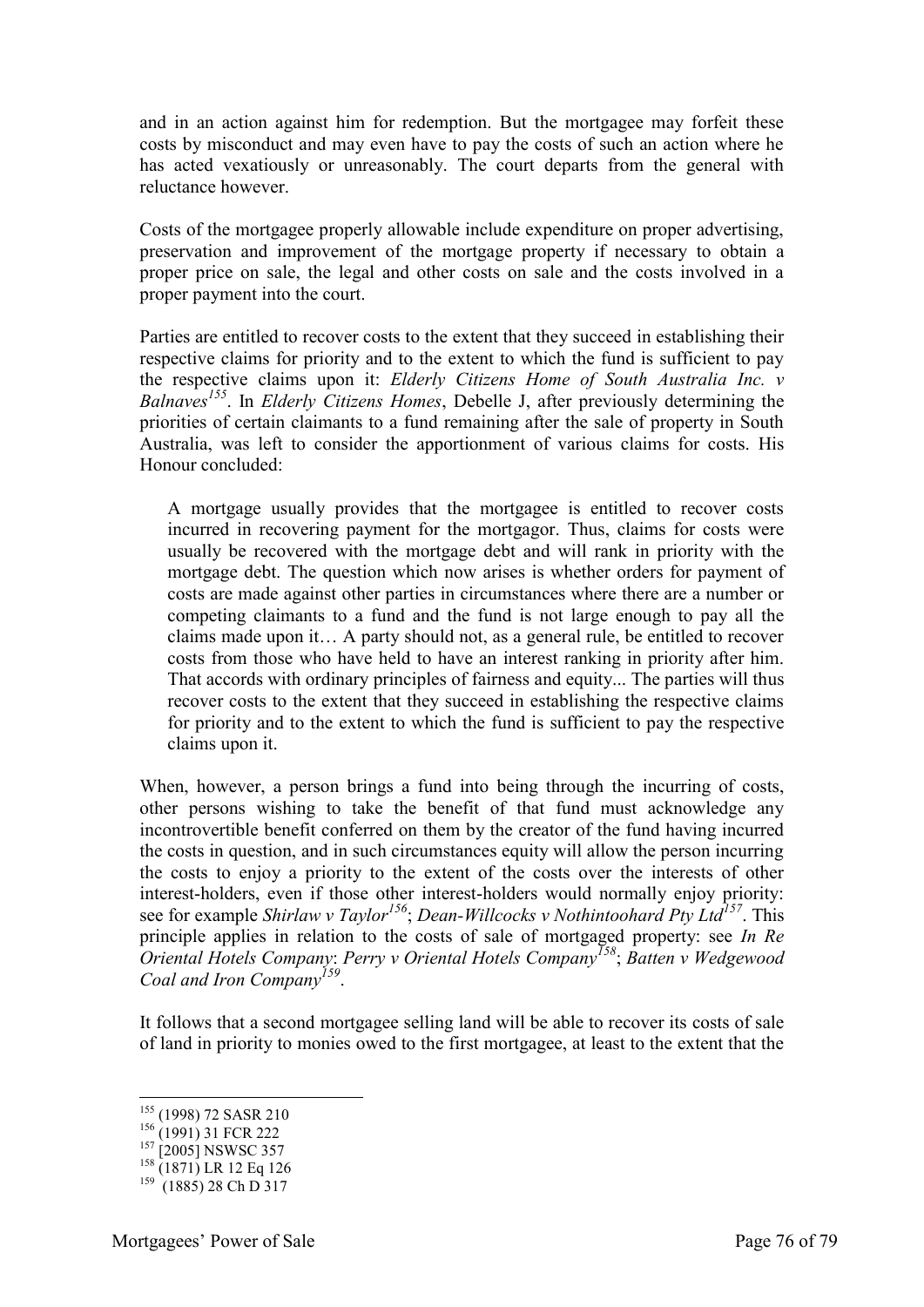sale of the land by the second mortgagee has save the first mortgagee costs by obviating the need for the first mortgagee to sell.

As stated above, second mortgagee will only be entitled to claim costs in priority to the first mortgagee to the extent that the first mortgagee has been saved costs as a result of the second mortgagee's actions. Thus to the extent that the second mortgagee, who is claiming the costs of sale of the security, has incurred costs over an above the costs the first mortgagee may have incurred to undertake the same sale, the second mortgagee will not be entitled to priority with respect to those additional costs. In such cases it is for the second mortgagee to show the extent of the "incontrovertible benefit" conferred upon the first mortgagee by the second mortgagee's actions. The second mortgagee is thus likely to obtain the reasonable costs of advertisement and auction of the security, but the second mortgagee's costs of litigation against the mortgagor is unlikely to enjoy priority as it will be difficult to demonstrate that the first mortgagee would necessarily have had to engage in that same litigation at the same or greater cost in order to cause the security to be sold.

## **5. Payment into Court**

The mortgagee should pay surplus proceeds of sale in either of the following cases:

- 1. If there are several parties asserting that they are entitled to receipt of the surplus funds, those parties are unable to agree how the funds should be paid by the mortgagee, and the mortgagee is not able to determine which person has the superior claim. In this instance the mortgagee is a trustee who has a reasonable doubt as to the identity of the beneficiary or beneficiaries entitled to the trust fund (being the surplus funds), and in this circumstance the mortgagee may pay the surplus funds into the Supreme Court, whereupon the competing claimants may then commence proceedings in the Court for determination as to who is entitled to the funds.
- 2. If the mortgagee knows who should receive the funds, but is unable to pay the funds to that person so as to receive a discharge of the mortgagee's obligation to the person in question, then the mortgagee may receive a good discharge by paying the funds to the Supreme Court. This situation is less common than the first scenario, but may arise when the person entitled to the funds cannot be located, is deceased but no executor or administrator has been appointed, or has a legal incapacity such as being insane or being a minor.

Section 95 of the Trustee Act 1925 provides a general power to trustees to pay monies into the Supreme Court. Section 96 of that Act specifically enables a trustee to pay money into Court when the beneficiary is of unsound mind or a minor. Section 98(2) of the Act provides that a receipt from the Registrar of the Court will constitute a discharge of the mortgagee's liability to pay the monies.

Section 171 of the Conveyancing Act also provides that "Payment of money into court under the provisions of this or any other Act shall effectually exonerate therefrom the person making the payment."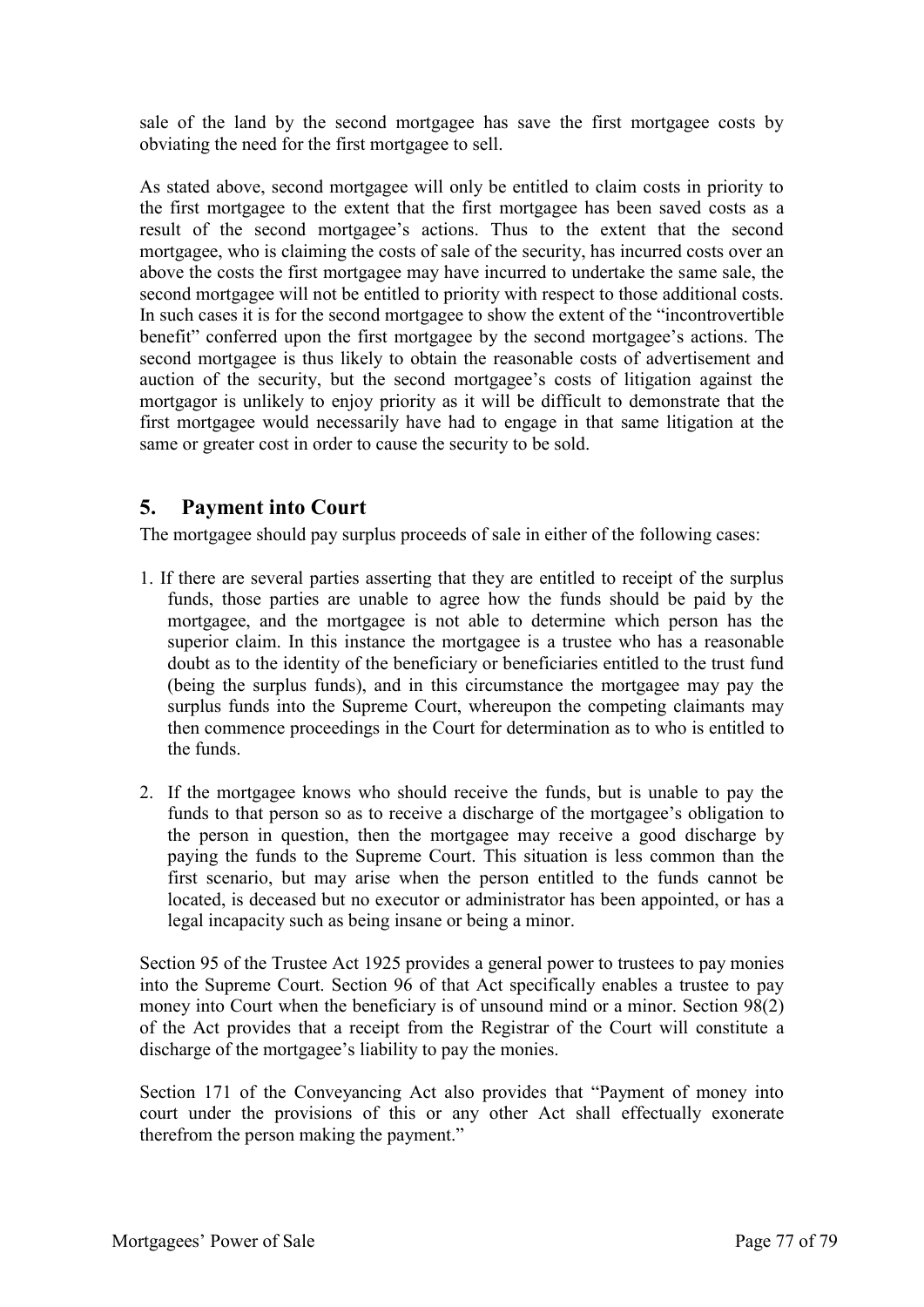The procedure for a trustee wishing to pay monies into court under the Trustee Act is prescribed by Division 4 of Part 70 of the Supreme Court Rules (one of the few parts surviving the Civil Procedure Act). SCR Pt 70 r 11 provides that if the person paying into Court wishes to obtain any order in relation to the funds paid in, the payment in should be by way of summons, which summons does not normally name any defendant. SCR Pt 70 r 12 allows monies to be paid into Court without commencing proceedings, and this would be the method by which a mortgagee would normally make a payment into court as the mortgagee normally does not seek any orders, but merely wants to obtain a good discharge for the funds.

Whether the payment is pursuant to Rule 11 or 12, the payment must be accompanied by an affidavit under Rule 13, which provides as follows:

- (1) A person paying funds into Court shall file an affidavit in accordance with this rule.
- (2) The affidavit must be made by the person paying the funds into Court or, if that person is a corporation, by an officer of the corporation.
- (3) The affidavit shall set out:
	- (a) a short description of the trust and of the instrument creating it or, as the case may be, of the circumstances in which the trust arose,
	- (b) the amount and description of the funds,
	- (c) the names and addresses, so far as known to the person paying the funds into Court, of the person interested in or entitled to the funds,
	- (d) where any person interested in or entitled to the funds is a minor, the name and address, so far as known to the person paying the funds into Court, of a parent or guardian of his person or estate or, failing these, of a person with whom he resides or in whose care he is,
	- (e) where any person interested in or entitled to the funds, is an incompetent person, the name and address, so far as known to the person paying the funds into Court, of his curator (if any) or, if he has no curator, of a person with whom he resides or in whose care he is,
	- (f) the name of the person paying the funds into Court and his address for service.

The payer into Court must then, under Rule 14, post a notice within 1 day of payment into Court to each person set out Rule 13 (c) (d) and (e).

Rule 15 requires the person paying the funds into Court "to answer all such inquiries relating to the application of the funds as the Court may make or direct". Otherwise, the mortgagee need do nothing more.